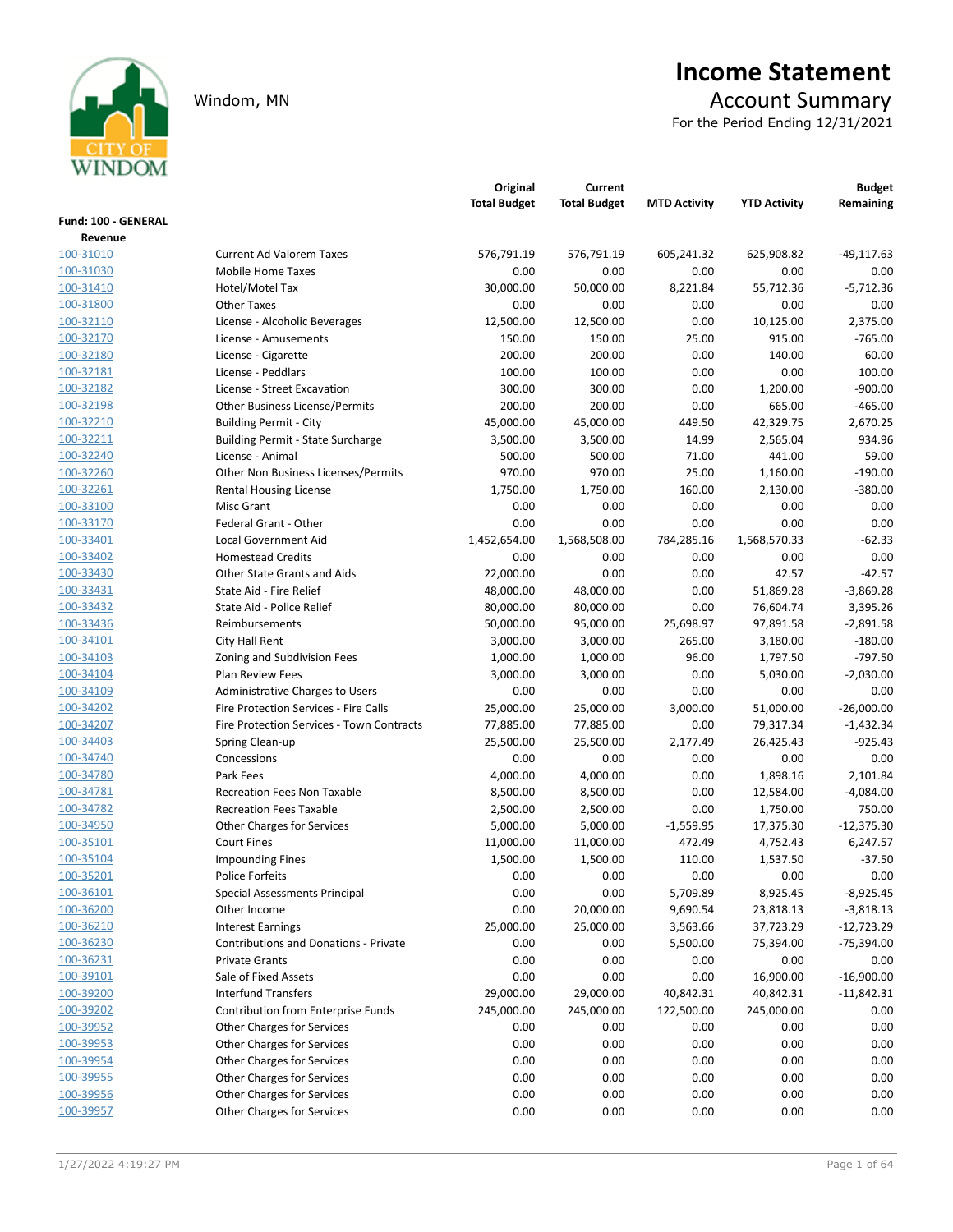| <b>Total Budget</b><br><b>MTD Activity</b><br><b>YTD Activity</b><br>Remaining<br><b>Total Budget</b><br>100-82110<br>License - Alcoholic Beverages<br>0.00<br>0.00<br>0.00<br>0.00<br>0.00<br>0.00<br>100-82260<br>Other Non Business Licenses/Permits<br>0.00<br>0.00<br>0.00<br>0.00<br>100-83100<br>0.00<br>0.00<br>0.00<br>0.00<br>0.00<br><b>Misc Grant</b><br>100-83430<br>Other State Grants and Aids<br>0.00<br>0.00<br>0.00<br>0.00<br>0.00<br>100-83431<br>Other State Grants and Aids<br>0.00<br>0.00<br>0.00<br>0.00<br>0.00<br>100-83432<br>State Aid - Police Relief<br>0.00<br>0.00<br>0.00<br>0.00<br>0.00<br>100-86231<br><b>Contributions and Donations - Private</b><br>0.00<br>0.00<br>0.00<br>0.00<br>0.00<br>100-89202<br><b>Contribution from Enterprise Funds</b><br>0.00<br>0.00<br>0.00<br>0.00<br>0.00<br>2,791,500.19<br>2,970,354.19<br>1,616,560.21<br>3,193,521.31<br>$-223,167.12$<br><b>Revenue Total:</b><br><b>Expense</b><br><b>Activity: 41000 - General Government</b><br><b>Classification: 500 - Capital Outlay</b><br>100-41000-500<br>Capital Outlay<br>0.00<br>0.00<br>0.00<br>0.00<br>0.00<br><b>Classification 500 - Capital Outlay Total:</b><br>0.00<br>0.00<br>0.00<br>0.00<br>0.00<br><b>Activity 41000 - General Government Total:</b><br>0.00<br>0.00<br>0.00<br>0.00<br>0.00<br>Activity: 41110 - Mayor & Council<br><b>Classification: 100 - Personal Services</b><br>100-41110-103<br>34,200.00<br>34,200.00<br>7,102.00<br>27,738.87<br>6,461.13<br>Part-Time Employees<br>100-41110-121<br><b>PERA Contributions</b><br>2,137.50<br>238.05<br>953.36<br>2,137.50<br>1,184.14<br>100-41110-122<br><b>FICA Contributions</b><br>440.32<br>1,719.80<br>400.60<br>2,120.40<br>2,120.40<br>100-41110-125<br><b>Medicare Contributions</b><br>495.90<br>495.90<br>103.00<br>402.26<br>93.64<br><b>Classification 100 - Personal Services Total:</b><br>38,953.80<br>38,953.80<br>7,883.37<br>30,814.29<br>8,139.51<br><b>Classification: 200 - Supplies</b><br>100-41110-200<br><b>Office Supplies</b><br>1,000.00<br>1,000.00<br>53.95<br>1,611.36<br>$-611.36$<br>$-611.36$<br><b>Classification 200 - Supplies Total:</b><br>1,000.00<br>1,000.00<br>53.95<br>1,611.36<br><b>Classification: 300 - Charges and Services</b><br>100-41110-304<br>1,836.00<br>3,921.00<br>8,079.00<br>Legal Fees<br>12,000.00<br>12,000.00<br>100-41110-308<br>Training & Registrations<br>32.04<br>791.12<br>1,208.88<br>2,000.00<br>2,000.00<br>100-41110-326<br>Data Processing<br>500.00<br>500.00<br>48.24<br>1,445.64<br>$-945.64$<br>100-41110-331<br><b>Travel Expense</b><br>1,000.00<br>1,000.00<br>0.00<br>0.00<br>1,000.00<br>100-41110-334<br>Meals/Lodging<br>2,000.00<br>2,000.00<br>106.44<br>253.73<br>1,746.27<br>100-41110-350<br>Printing & Design<br>5,000.00<br>5,000.00<br>2,438.90<br>8,398.40<br>$-3,398.40$<br>100-41110-970<br>Printing & Binding<br>0.00<br>0.00<br>0.00<br>0.00<br>0.00<br><b>Classification 300 - Charges and Services Total:</b><br>22,500.00<br>22,500.00<br>4,461.62<br>14,809.89<br>7,690.11<br><b>Classification: 360 - Insurance</b><br>100-41110-361<br>0.00<br>Insurance - General Liability<br>0.00<br>0.00<br>0.00<br>0.00<br>100-41110-364<br>Insurance - Worker's Compensation<br>0.00<br>0.00<br>0.00<br>0.00<br>0.00<br>49.95<br>100-41110-365<br>1,350.78<br>1,350.78<br>0.00<br>1,300.83<br>Insurance - Misc<br>100-41110-865<br>0.00<br>0.00<br>0.00<br>0.00<br>0.00<br>Insurance - Misc<br>49.95<br><b>Classification 360 - Insurance Total:</b><br>1,350.78<br>1,350.78<br>0.00<br>1,300.83<br><b>Classification: 430 - Miscellaneous</b><br>100-41110-003<br><b>Other Miscellaneous</b><br>0.00<br>0.00<br>0.00<br>0.00<br>0.00<br>100-41110-433<br>13,000.00<br>13,000.00<br>5,468.00<br>13,701.64<br>$-701.64$<br>Dues & Subscriptions<br>100-41110-434<br>2,500.00<br>2,500.00<br>0.00<br><b>Employee Appreciation</b><br>1,122.94<br>1,377.06<br>100-41110-460<br><b>Miscellaneous Taxes</b><br>0.00<br>0.00<br>0.00<br>0.00<br>0.00<br>100-41110-480<br><b>Other Miscellaneous</b><br>15,000.00<br>0.00<br>0.00<br>245.00<br>$-245.00$<br>100-41110-933<br>Dues & Subscriptions<br>0.00<br>0.00<br>0.00<br>0.00<br>0.00<br>100-41110-980<br>0.00<br>0.00<br>0.00<br>0.00<br>0.00<br><b>Other Miscellaneous</b><br>100-41110-981<br><b>Other Miscellaneous</b><br>0.00<br>0.00<br>0.00<br>0.00<br>0.00<br>100-41110-983<br><b>Other Miscellaneous</b><br>0.00<br>0.00<br>0.00<br>0.00<br>0.00<br>Classification 430 - Miscellaneous Total:<br>30,500.00<br>15,500.00<br>5,468.00<br>15,069.58<br>430.42<br>Classification: 481 - Other<br>100-41110-490<br>Donations & Contributions<br>0.00<br>0.00<br>0.00<br>0.00<br>0.00<br>100-41110-491<br>Payments to Other Organizations-Lodging T<br>27,000.00<br>47,500.00<br>7,810.75<br>50,356.92<br>$-2,856.92$<br>100-41110-990<br>Donations & Contributions<br>0.00<br>0.00<br>0.00<br>0.00<br>0.00<br><b>Classification 481 - Other Total:</b><br>27,000.00<br>47,500.00<br>50,356.92<br>$-2,856.92$<br>7,810.75 |  | Original | Current |  | <b>Budget</b> |
|----------------------------------------------------------------------------------------------------------------------------------------------------------------------------------------------------------------------------------------------------------------------------------------------------------------------------------------------------------------------------------------------------------------------------------------------------------------------------------------------------------------------------------------------------------------------------------------------------------------------------------------------------------------------------------------------------------------------------------------------------------------------------------------------------------------------------------------------------------------------------------------------------------------------------------------------------------------------------------------------------------------------------------------------------------------------------------------------------------------------------------------------------------------------------------------------------------------------------------------------------------------------------------------------------------------------------------------------------------------------------------------------------------------------------------------------------------------------------------------------------------------------------------------------------------------------------------------------------------------------------------------------------------------------------------------------------------------------------------------------------------------------------------------------------------------------------------------------------------------------------------------------------------------------------------------------------------------------------------------------------------------------------------------------------------------------------------------------------------------------------------------------------------------------------------------------------------------------------------------------------------------------------------------------------------------------------------------------------------------------------------------------------------------------------------------------------------------------------------------------------------------------------------------------------------------------------------------------------------------------------------------------------------------------------------------------------------------------------------------------------------------------------------------------------------------------------------------------------------------------------------------------------------------------------------------------------------------------------------------------------------------------------------------------------------------------------------------------------------------------------------------------------------------------------------------------------------------------------------------------------------------------------------------------------------------------------------------------------------------------------------------------------------------------------------------------------------------------------------------------------------------------------------------------------------------------------------------------------------------------------------------------------------------------------------------------------------------------------------------------------------------------------------------------------------------------------------------------------------------------------------------------------------------------------------------------------------------------------------------------------------------------------------------------------------------------------------------------------------------------------------------------------------------------------------------------------------------------------------------------------------------------------------------------------------------------------------------------------------------------------------------------------------------------------------------------------------------------------------------------------------------------------------------------------------------------------------------------------------------------------------------------------------------------------------------------------------------------------------------------------------------------------------------------------------------------------------------------------------------------------------------------------------------------------------------------------------------------------------------------------------------------------------------------------------------------------|--|----------|---------|--|---------------|
|                                                                                                                                                                                                                                                                                                                                                                                                                                                                                                                                                                                                                                                                                                                                                                                                                                                                                                                                                                                                                                                                                                                                                                                                                                                                                                                                                                                                                                                                                                                                                                                                                                                                                                                                                                                                                                                                                                                                                                                                                                                                                                                                                                                                                                                                                                                                                                                                                                                                                                                                                                                                                                                                                                                                                                                                                                                                                                                                                                                                                                                                                                                                                                                                                                                                                                                                                                                                                                                                                                                                                                                                                                                                                                                                                                                                                                                                                                                                                                                                                                                                                                                                                                                                                                                                                                                                                                                                                                                                                                                                                                                                                                                                                                                                                                                                                                                                                                                                                                                                                                                                            |  |          |         |  |               |
|                                                                                                                                                                                                                                                                                                                                                                                                                                                                                                                                                                                                                                                                                                                                                                                                                                                                                                                                                                                                                                                                                                                                                                                                                                                                                                                                                                                                                                                                                                                                                                                                                                                                                                                                                                                                                                                                                                                                                                                                                                                                                                                                                                                                                                                                                                                                                                                                                                                                                                                                                                                                                                                                                                                                                                                                                                                                                                                                                                                                                                                                                                                                                                                                                                                                                                                                                                                                                                                                                                                                                                                                                                                                                                                                                                                                                                                                                                                                                                                                                                                                                                                                                                                                                                                                                                                                                                                                                                                                                                                                                                                                                                                                                                                                                                                                                                                                                                                                                                                                                                                                            |  |          |         |  |               |
|                                                                                                                                                                                                                                                                                                                                                                                                                                                                                                                                                                                                                                                                                                                                                                                                                                                                                                                                                                                                                                                                                                                                                                                                                                                                                                                                                                                                                                                                                                                                                                                                                                                                                                                                                                                                                                                                                                                                                                                                                                                                                                                                                                                                                                                                                                                                                                                                                                                                                                                                                                                                                                                                                                                                                                                                                                                                                                                                                                                                                                                                                                                                                                                                                                                                                                                                                                                                                                                                                                                                                                                                                                                                                                                                                                                                                                                                                                                                                                                                                                                                                                                                                                                                                                                                                                                                                                                                                                                                                                                                                                                                                                                                                                                                                                                                                                                                                                                                                                                                                                                                            |  |          |         |  |               |
|                                                                                                                                                                                                                                                                                                                                                                                                                                                                                                                                                                                                                                                                                                                                                                                                                                                                                                                                                                                                                                                                                                                                                                                                                                                                                                                                                                                                                                                                                                                                                                                                                                                                                                                                                                                                                                                                                                                                                                                                                                                                                                                                                                                                                                                                                                                                                                                                                                                                                                                                                                                                                                                                                                                                                                                                                                                                                                                                                                                                                                                                                                                                                                                                                                                                                                                                                                                                                                                                                                                                                                                                                                                                                                                                                                                                                                                                                                                                                                                                                                                                                                                                                                                                                                                                                                                                                                                                                                                                                                                                                                                                                                                                                                                                                                                                                                                                                                                                                                                                                                                                            |  |          |         |  |               |
|                                                                                                                                                                                                                                                                                                                                                                                                                                                                                                                                                                                                                                                                                                                                                                                                                                                                                                                                                                                                                                                                                                                                                                                                                                                                                                                                                                                                                                                                                                                                                                                                                                                                                                                                                                                                                                                                                                                                                                                                                                                                                                                                                                                                                                                                                                                                                                                                                                                                                                                                                                                                                                                                                                                                                                                                                                                                                                                                                                                                                                                                                                                                                                                                                                                                                                                                                                                                                                                                                                                                                                                                                                                                                                                                                                                                                                                                                                                                                                                                                                                                                                                                                                                                                                                                                                                                                                                                                                                                                                                                                                                                                                                                                                                                                                                                                                                                                                                                                                                                                                                                            |  |          |         |  |               |
|                                                                                                                                                                                                                                                                                                                                                                                                                                                                                                                                                                                                                                                                                                                                                                                                                                                                                                                                                                                                                                                                                                                                                                                                                                                                                                                                                                                                                                                                                                                                                                                                                                                                                                                                                                                                                                                                                                                                                                                                                                                                                                                                                                                                                                                                                                                                                                                                                                                                                                                                                                                                                                                                                                                                                                                                                                                                                                                                                                                                                                                                                                                                                                                                                                                                                                                                                                                                                                                                                                                                                                                                                                                                                                                                                                                                                                                                                                                                                                                                                                                                                                                                                                                                                                                                                                                                                                                                                                                                                                                                                                                                                                                                                                                                                                                                                                                                                                                                                                                                                                                                            |  |          |         |  |               |
|                                                                                                                                                                                                                                                                                                                                                                                                                                                                                                                                                                                                                                                                                                                                                                                                                                                                                                                                                                                                                                                                                                                                                                                                                                                                                                                                                                                                                                                                                                                                                                                                                                                                                                                                                                                                                                                                                                                                                                                                                                                                                                                                                                                                                                                                                                                                                                                                                                                                                                                                                                                                                                                                                                                                                                                                                                                                                                                                                                                                                                                                                                                                                                                                                                                                                                                                                                                                                                                                                                                                                                                                                                                                                                                                                                                                                                                                                                                                                                                                                                                                                                                                                                                                                                                                                                                                                                                                                                                                                                                                                                                                                                                                                                                                                                                                                                                                                                                                                                                                                                                                            |  |          |         |  |               |
|                                                                                                                                                                                                                                                                                                                                                                                                                                                                                                                                                                                                                                                                                                                                                                                                                                                                                                                                                                                                                                                                                                                                                                                                                                                                                                                                                                                                                                                                                                                                                                                                                                                                                                                                                                                                                                                                                                                                                                                                                                                                                                                                                                                                                                                                                                                                                                                                                                                                                                                                                                                                                                                                                                                                                                                                                                                                                                                                                                                                                                                                                                                                                                                                                                                                                                                                                                                                                                                                                                                                                                                                                                                                                                                                                                                                                                                                                                                                                                                                                                                                                                                                                                                                                                                                                                                                                                                                                                                                                                                                                                                                                                                                                                                                                                                                                                                                                                                                                                                                                                                                            |  |          |         |  |               |
|                                                                                                                                                                                                                                                                                                                                                                                                                                                                                                                                                                                                                                                                                                                                                                                                                                                                                                                                                                                                                                                                                                                                                                                                                                                                                                                                                                                                                                                                                                                                                                                                                                                                                                                                                                                                                                                                                                                                                                                                                                                                                                                                                                                                                                                                                                                                                                                                                                                                                                                                                                                                                                                                                                                                                                                                                                                                                                                                                                                                                                                                                                                                                                                                                                                                                                                                                                                                                                                                                                                                                                                                                                                                                                                                                                                                                                                                                                                                                                                                                                                                                                                                                                                                                                                                                                                                                                                                                                                                                                                                                                                                                                                                                                                                                                                                                                                                                                                                                                                                                                                                            |  |          |         |  |               |
|                                                                                                                                                                                                                                                                                                                                                                                                                                                                                                                                                                                                                                                                                                                                                                                                                                                                                                                                                                                                                                                                                                                                                                                                                                                                                                                                                                                                                                                                                                                                                                                                                                                                                                                                                                                                                                                                                                                                                                                                                                                                                                                                                                                                                                                                                                                                                                                                                                                                                                                                                                                                                                                                                                                                                                                                                                                                                                                                                                                                                                                                                                                                                                                                                                                                                                                                                                                                                                                                                                                                                                                                                                                                                                                                                                                                                                                                                                                                                                                                                                                                                                                                                                                                                                                                                                                                                                                                                                                                                                                                                                                                                                                                                                                                                                                                                                                                                                                                                                                                                                                                            |  |          |         |  |               |
|                                                                                                                                                                                                                                                                                                                                                                                                                                                                                                                                                                                                                                                                                                                                                                                                                                                                                                                                                                                                                                                                                                                                                                                                                                                                                                                                                                                                                                                                                                                                                                                                                                                                                                                                                                                                                                                                                                                                                                                                                                                                                                                                                                                                                                                                                                                                                                                                                                                                                                                                                                                                                                                                                                                                                                                                                                                                                                                                                                                                                                                                                                                                                                                                                                                                                                                                                                                                                                                                                                                                                                                                                                                                                                                                                                                                                                                                                                                                                                                                                                                                                                                                                                                                                                                                                                                                                                                                                                                                                                                                                                                                                                                                                                                                                                                                                                                                                                                                                                                                                                                                            |  |          |         |  |               |
|                                                                                                                                                                                                                                                                                                                                                                                                                                                                                                                                                                                                                                                                                                                                                                                                                                                                                                                                                                                                                                                                                                                                                                                                                                                                                                                                                                                                                                                                                                                                                                                                                                                                                                                                                                                                                                                                                                                                                                                                                                                                                                                                                                                                                                                                                                                                                                                                                                                                                                                                                                                                                                                                                                                                                                                                                                                                                                                                                                                                                                                                                                                                                                                                                                                                                                                                                                                                                                                                                                                                                                                                                                                                                                                                                                                                                                                                                                                                                                                                                                                                                                                                                                                                                                                                                                                                                                                                                                                                                                                                                                                                                                                                                                                                                                                                                                                                                                                                                                                                                                                                            |  |          |         |  |               |
|                                                                                                                                                                                                                                                                                                                                                                                                                                                                                                                                                                                                                                                                                                                                                                                                                                                                                                                                                                                                                                                                                                                                                                                                                                                                                                                                                                                                                                                                                                                                                                                                                                                                                                                                                                                                                                                                                                                                                                                                                                                                                                                                                                                                                                                                                                                                                                                                                                                                                                                                                                                                                                                                                                                                                                                                                                                                                                                                                                                                                                                                                                                                                                                                                                                                                                                                                                                                                                                                                                                                                                                                                                                                                                                                                                                                                                                                                                                                                                                                                                                                                                                                                                                                                                                                                                                                                                                                                                                                                                                                                                                                                                                                                                                                                                                                                                                                                                                                                                                                                                                                            |  |          |         |  |               |
|                                                                                                                                                                                                                                                                                                                                                                                                                                                                                                                                                                                                                                                                                                                                                                                                                                                                                                                                                                                                                                                                                                                                                                                                                                                                                                                                                                                                                                                                                                                                                                                                                                                                                                                                                                                                                                                                                                                                                                                                                                                                                                                                                                                                                                                                                                                                                                                                                                                                                                                                                                                                                                                                                                                                                                                                                                                                                                                                                                                                                                                                                                                                                                                                                                                                                                                                                                                                                                                                                                                                                                                                                                                                                                                                                                                                                                                                                                                                                                                                                                                                                                                                                                                                                                                                                                                                                                                                                                                                                                                                                                                                                                                                                                                                                                                                                                                                                                                                                                                                                                                                            |  |          |         |  |               |
|                                                                                                                                                                                                                                                                                                                                                                                                                                                                                                                                                                                                                                                                                                                                                                                                                                                                                                                                                                                                                                                                                                                                                                                                                                                                                                                                                                                                                                                                                                                                                                                                                                                                                                                                                                                                                                                                                                                                                                                                                                                                                                                                                                                                                                                                                                                                                                                                                                                                                                                                                                                                                                                                                                                                                                                                                                                                                                                                                                                                                                                                                                                                                                                                                                                                                                                                                                                                                                                                                                                                                                                                                                                                                                                                                                                                                                                                                                                                                                                                                                                                                                                                                                                                                                                                                                                                                                                                                                                                                                                                                                                                                                                                                                                                                                                                                                                                                                                                                                                                                                                                            |  |          |         |  |               |
|                                                                                                                                                                                                                                                                                                                                                                                                                                                                                                                                                                                                                                                                                                                                                                                                                                                                                                                                                                                                                                                                                                                                                                                                                                                                                                                                                                                                                                                                                                                                                                                                                                                                                                                                                                                                                                                                                                                                                                                                                                                                                                                                                                                                                                                                                                                                                                                                                                                                                                                                                                                                                                                                                                                                                                                                                                                                                                                                                                                                                                                                                                                                                                                                                                                                                                                                                                                                                                                                                                                                                                                                                                                                                                                                                                                                                                                                                                                                                                                                                                                                                                                                                                                                                                                                                                                                                                                                                                                                                                                                                                                                                                                                                                                                                                                                                                                                                                                                                                                                                                                                            |  |          |         |  |               |
|                                                                                                                                                                                                                                                                                                                                                                                                                                                                                                                                                                                                                                                                                                                                                                                                                                                                                                                                                                                                                                                                                                                                                                                                                                                                                                                                                                                                                                                                                                                                                                                                                                                                                                                                                                                                                                                                                                                                                                                                                                                                                                                                                                                                                                                                                                                                                                                                                                                                                                                                                                                                                                                                                                                                                                                                                                                                                                                                                                                                                                                                                                                                                                                                                                                                                                                                                                                                                                                                                                                                                                                                                                                                                                                                                                                                                                                                                                                                                                                                                                                                                                                                                                                                                                                                                                                                                                                                                                                                                                                                                                                                                                                                                                                                                                                                                                                                                                                                                                                                                                                                            |  |          |         |  |               |
|                                                                                                                                                                                                                                                                                                                                                                                                                                                                                                                                                                                                                                                                                                                                                                                                                                                                                                                                                                                                                                                                                                                                                                                                                                                                                                                                                                                                                                                                                                                                                                                                                                                                                                                                                                                                                                                                                                                                                                                                                                                                                                                                                                                                                                                                                                                                                                                                                                                                                                                                                                                                                                                                                                                                                                                                                                                                                                                                                                                                                                                                                                                                                                                                                                                                                                                                                                                                                                                                                                                                                                                                                                                                                                                                                                                                                                                                                                                                                                                                                                                                                                                                                                                                                                                                                                                                                                                                                                                                                                                                                                                                                                                                                                                                                                                                                                                                                                                                                                                                                                                                            |  |          |         |  |               |
|                                                                                                                                                                                                                                                                                                                                                                                                                                                                                                                                                                                                                                                                                                                                                                                                                                                                                                                                                                                                                                                                                                                                                                                                                                                                                                                                                                                                                                                                                                                                                                                                                                                                                                                                                                                                                                                                                                                                                                                                                                                                                                                                                                                                                                                                                                                                                                                                                                                                                                                                                                                                                                                                                                                                                                                                                                                                                                                                                                                                                                                                                                                                                                                                                                                                                                                                                                                                                                                                                                                                                                                                                                                                                                                                                                                                                                                                                                                                                                                                                                                                                                                                                                                                                                                                                                                                                                                                                                                                                                                                                                                                                                                                                                                                                                                                                                                                                                                                                                                                                                                                            |  |          |         |  |               |
|                                                                                                                                                                                                                                                                                                                                                                                                                                                                                                                                                                                                                                                                                                                                                                                                                                                                                                                                                                                                                                                                                                                                                                                                                                                                                                                                                                                                                                                                                                                                                                                                                                                                                                                                                                                                                                                                                                                                                                                                                                                                                                                                                                                                                                                                                                                                                                                                                                                                                                                                                                                                                                                                                                                                                                                                                                                                                                                                                                                                                                                                                                                                                                                                                                                                                                                                                                                                                                                                                                                                                                                                                                                                                                                                                                                                                                                                                                                                                                                                                                                                                                                                                                                                                                                                                                                                                                                                                                                                                                                                                                                                                                                                                                                                                                                                                                                                                                                                                                                                                                                                            |  |          |         |  |               |
|                                                                                                                                                                                                                                                                                                                                                                                                                                                                                                                                                                                                                                                                                                                                                                                                                                                                                                                                                                                                                                                                                                                                                                                                                                                                                                                                                                                                                                                                                                                                                                                                                                                                                                                                                                                                                                                                                                                                                                                                                                                                                                                                                                                                                                                                                                                                                                                                                                                                                                                                                                                                                                                                                                                                                                                                                                                                                                                                                                                                                                                                                                                                                                                                                                                                                                                                                                                                                                                                                                                                                                                                                                                                                                                                                                                                                                                                                                                                                                                                                                                                                                                                                                                                                                                                                                                                                                                                                                                                                                                                                                                                                                                                                                                                                                                                                                                                                                                                                                                                                                                                            |  |          |         |  |               |
|                                                                                                                                                                                                                                                                                                                                                                                                                                                                                                                                                                                                                                                                                                                                                                                                                                                                                                                                                                                                                                                                                                                                                                                                                                                                                                                                                                                                                                                                                                                                                                                                                                                                                                                                                                                                                                                                                                                                                                                                                                                                                                                                                                                                                                                                                                                                                                                                                                                                                                                                                                                                                                                                                                                                                                                                                                                                                                                                                                                                                                                                                                                                                                                                                                                                                                                                                                                                                                                                                                                                                                                                                                                                                                                                                                                                                                                                                                                                                                                                                                                                                                                                                                                                                                                                                                                                                                                                                                                                                                                                                                                                                                                                                                                                                                                                                                                                                                                                                                                                                                                                            |  |          |         |  |               |
|                                                                                                                                                                                                                                                                                                                                                                                                                                                                                                                                                                                                                                                                                                                                                                                                                                                                                                                                                                                                                                                                                                                                                                                                                                                                                                                                                                                                                                                                                                                                                                                                                                                                                                                                                                                                                                                                                                                                                                                                                                                                                                                                                                                                                                                                                                                                                                                                                                                                                                                                                                                                                                                                                                                                                                                                                                                                                                                                                                                                                                                                                                                                                                                                                                                                                                                                                                                                                                                                                                                                                                                                                                                                                                                                                                                                                                                                                                                                                                                                                                                                                                                                                                                                                                                                                                                                                                                                                                                                                                                                                                                                                                                                                                                                                                                                                                                                                                                                                                                                                                                                            |  |          |         |  |               |
|                                                                                                                                                                                                                                                                                                                                                                                                                                                                                                                                                                                                                                                                                                                                                                                                                                                                                                                                                                                                                                                                                                                                                                                                                                                                                                                                                                                                                                                                                                                                                                                                                                                                                                                                                                                                                                                                                                                                                                                                                                                                                                                                                                                                                                                                                                                                                                                                                                                                                                                                                                                                                                                                                                                                                                                                                                                                                                                                                                                                                                                                                                                                                                                                                                                                                                                                                                                                                                                                                                                                                                                                                                                                                                                                                                                                                                                                                                                                                                                                                                                                                                                                                                                                                                                                                                                                                                                                                                                                                                                                                                                                                                                                                                                                                                                                                                                                                                                                                                                                                                                                            |  |          |         |  |               |
|                                                                                                                                                                                                                                                                                                                                                                                                                                                                                                                                                                                                                                                                                                                                                                                                                                                                                                                                                                                                                                                                                                                                                                                                                                                                                                                                                                                                                                                                                                                                                                                                                                                                                                                                                                                                                                                                                                                                                                                                                                                                                                                                                                                                                                                                                                                                                                                                                                                                                                                                                                                                                                                                                                                                                                                                                                                                                                                                                                                                                                                                                                                                                                                                                                                                                                                                                                                                                                                                                                                                                                                                                                                                                                                                                                                                                                                                                                                                                                                                                                                                                                                                                                                                                                                                                                                                                                                                                                                                                                                                                                                                                                                                                                                                                                                                                                                                                                                                                                                                                                                                            |  |          |         |  |               |
|                                                                                                                                                                                                                                                                                                                                                                                                                                                                                                                                                                                                                                                                                                                                                                                                                                                                                                                                                                                                                                                                                                                                                                                                                                                                                                                                                                                                                                                                                                                                                                                                                                                                                                                                                                                                                                                                                                                                                                                                                                                                                                                                                                                                                                                                                                                                                                                                                                                                                                                                                                                                                                                                                                                                                                                                                                                                                                                                                                                                                                                                                                                                                                                                                                                                                                                                                                                                                                                                                                                                                                                                                                                                                                                                                                                                                                                                                                                                                                                                                                                                                                                                                                                                                                                                                                                                                                                                                                                                                                                                                                                                                                                                                                                                                                                                                                                                                                                                                                                                                                                                            |  |          |         |  |               |
|                                                                                                                                                                                                                                                                                                                                                                                                                                                                                                                                                                                                                                                                                                                                                                                                                                                                                                                                                                                                                                                                                                                                                                                                                                                                                                                                                                                                                                                                                                                                                                                                                                                                                                                                                                                                                                                                                                                                                                                                                                                                                                                                                                                                                                                                                                                                                                                                                                                                                                                                                                                                                                                                                                                                                                                                                                                                                                                                                                                                                                                                                                                                                                                                                                                                                                                                                                                                                                                                                                                                                                                                                                                                                                                                                                                                                                                                                                                                                                                                                                                                                                                                                                                                                                                                                                                                                                                                                                                                                                                                                                                                                                                                                                                                                                                                                                                                                                                                                                                                                                                                            |  |          |         |  |               |
|                                                                                                                                                                                                                                                                                                                                                                                                                                                                                                                                                                                                                                                                                                                                                                                                                                                                                                                                                                                                                                                                                                                                                                                                                                                                                                                                                                                                                                                                                                                                                                                                                                                                                                                                                                                                                                                                                                                                                                                                                                                                                                                                                                                                                                                                                                                                                                                                                                                                                                                                                                                                                                                                                                                                                                                                                                                                                                                                                                                                                                                                                                                                                                                                                                                                                                                                                                                                                                                                                                                                                                                                                                                                                                                                                                                                                                                                                                                                                                                                                                                                                                                                                                                                                                                                                                                                                                                                                                                                                                                                                                                                                                                                                                                                                                                                                                                                                                                                                                                                                                                                            |  |          |         |  |               |
|                                                                                                                                                                                                                                                                                                                                                                                                                                                                                                                                                                                                                                                                                                                                                                                                                                                                                                                                                                                                                                                                                                                                                                                                                                                                                                                                                                                                                                                                                                                                                                                                                                                                                                                                                                                                                                                                                                                                                                                                                                                                                                                                                                                                                                                                                                                                                                                                                                                                                                                                                                                                                                                                                                                                                                                                                                                                                                                                                                                                                                                                                                                                                                                                                                                                                                                                                                                                                                                                                                                                                                                                                                                                                                                                                                                                                                                                                                                                                                                                                                                                                                                                                                                                                                                                                                                                                                                                                                                                                                                                                                                                                                                                                                                                                                                                                                                                                                                                                                                                                                                                            |  |          |         |  |               |
|                                                                                                                                                                                                                                                                                                                                                                                                                                                                                                                                                                                                                                                                                                                                                                                                                                                                                                                                                                                                                                                                                                                                                                                                                                                                                                                                                                                                                                                                                                                                                                                                                                                                                                                                                                                                                                                                                                                                                                                                                                                                                                                                                                                                                                                                                                                                                                                                                                                                                                                                                                                                                                                                                                                                                                                                                                                                                                                                                                                                                                                                                                                                                                                                                                                                                                                                                                                                                                                                                                                                                                                                                                                                                                                                                                                                                                                                                                                                                                                                                                                                                                                                                                                                                                                                                                                                                                                                                                                                                                                                                                                                                                                                                                                                                                                                                                                                                                                                                                                                                                                                            |  |          |         |  |               |
|                                                                                                                                                                                                                                                                                                                                                                                                                                                                                                                                                                                                                                                                                                                                                                                                                                                                                                                                                                                                                                                                                                                                                                                                                                                                                                                                                                                                                                                                                                                                                                                                                                                                                                                                                                                                                                                                                                                                                                                                                                                                                                                                                                                                                                                                                                                                                                                                                                                                                                                                                                                                                                                                                                                                                                                                                                                                                                                                                                                                                                                                                                                                                                                                                                                                                                                                                                                                                                                                                                                                                                                                                                                                                                                                                                                                                                                                                                                                                                                                                                                                                                                                                                                                                                                                                                                                                                                                                                                                                                                                                                                                                                                                                                                                                                                                                                                                                                                                                                                                                                                                            |  |          |         |  |               |
|                                                                                                                                                                                                                                                                                                                                                                                                                                                                                                                                                                                                                                                                                                                                                                                                                                                                                                                                                                                                                                                                                                                                                                                                                                                                                                                                                                                                                                                                                                                                                                                                                                                                                                                                                                                                                                                                                                                                                                                                                                                                                                                                                                                                                                                                                                                                                                                                                                                                                                                                                                                                                                                                                                                                                                                                                                                                                                                                                                                                                                                                                                                                                                                                                                                                                                                                                                                                                                                                                                                                                                                                                                                                                                                                                                                                                                                                                                                                                                                                                                                                                                                                                                                                                                                                                                                                                                                                                                                                                                                                                                                                                                                                                                                                                                                                                                                                                                                                                                                                                                                                            |  |          |         |  |               |
|                                                                                                                                                                                                                                                                                                                                                                                                                                                                                                                                                                                                                                                                                                                                                                                                                                                                                                                                                                                                                                                                                                                                                                                                                                                                                                                                                                                                                                                                                                                                                                                                                                                                                                                                                                                                                                                                                                                                                                                                                                                                                                                                                                                                                                                                                                                                                                                                                                                                                                                                                                                                                                                                                                                                                                                                                                                                                                                                                                                                                                                                                                                                                                                                                                                                                                                                                                                                                                                                                                                                                                                                                                                                                                                                                                                                                                                                                                                                                                                                                                                                                                                                                                                                                                                                                                                                                                                                                                                                                                                                                                                                                                                                                                                                                                                                                                                                                                                                                                                                                                                                            |  |          |         |  |               |
|                                                                                                                                                                                                                                                                                                                                                                                                                                                                                                                                                                                                                                                                                                                                                                                                                                                                                                                                                                                                                                                                                                                                                                                                                                                                                                                                                                                                                                                                                                                                                                                                                                                                                                                                                                                                                                                                                                                                                                                                                                                                                                                                                                                                                                                                                                                                                                                                                                                                                                                                                                                                                                                                                                                                                                                                                                                                                                                                                                                                                                                                                                                                                                                                                                                                                                                                                                                                                                                                                                                                                                                                                                                                                                                                                                                                                                                                                                                                                                                                                                                                                                                                                                                                                                                                                                                                                                                                                                                                                                                                                                                                                                                                                                                                                                                                                                                                                                                                                                                                                                                                            |  |          |         |  |               |
|                                                                                                                                                                                                                                                                                                                                                                                                                                                                                                                                                                                                                                                                                                                                                                                                                                                                                                                                                                                                                                                                                                                                                                                                                                                                                                                                                                                                                                                                                                                                                                                                                                                                                                                                                                                                                                                                                                                                                                                                                                                                                                                                                                                                                                                                                                                                                                                                                                                                                                                                                                                                                                                                                                                                                                                                                                                                                                                                                                                                                                                                                                                                                                                                                                                                                                                                                                                                                                                                                                                                                                                                                                                                                                                                                                                                                                                                                                                                                                                                                                                                                                                                                                                                                                                                                                                                                                                                                                                                                                                                                                                                                                                                                                                                                                                                                                                                                                                                                                                                                                                                            |  |          |         |  |               |
|                                                                                                                                                                                                                                                                                                                                                                                                                                                                                                                                                                                                                                                                                                                                                                                                                                                                                                                                                                                                                                                                                                                                                                                                                                                                                                                                                                                                                                                                                                                                                                                                                                                                                                                                                                                                                                                                                                                                                                                                                                                                                                                                                                                                                                                                                                                                                                                                                                                                                                                                                                                                                                                                                                                                                                                                                                                                                                                                                                                                                                                                                                                                                                                                                                                                                                                                                                                                                                                                                                                                                                                                                                                                                                                                                                                                                                                                                                                                                                                                                                                                                                                                                                                                                                                                                                                                                                                                                                                                                                                                                                                                                                                                                                                                                                                                                                                                                                                                                                                                                                                                            |  |          |         |  |               |
|                                                                                                                                                                                                                                                                                                                                                                                                                                                                                                                                                                                                                                                                                                                                                                                                                                                                                                                                                                                                                                                                                                                                                                                                                                                                                                                                                                                                                                                                                                                                                                                                                                                                                                                                                                                                                                                                                                                                                                                                                                                                                                                                                                                                                                                                                                                                                                                                                                                                                                                                                                                                                                                                                                                                                                                                                                                                                                                                                                                                                                                                                                                                                                                                                                                                                                                                                                                                                                                                                                                                                                                                                                                                                                                                                                                                                                                                                                                                                                                                                                                                                                                                                                                                                                                                                                                                                                                                                                                                                                                                                                                                                                                                                                                                                                                                                                                                                                                                                                                                                                                                            |  |          |         |  |               |
|                                                                                                                                                                                                                                                                                                                                                                                                                                                                                                                                                                                                                                                                                                                                                                                                                                                                                                                                                                                                                                                                                                                                                                                                                                                                                                                                                                                                                                                                                                                                                                                                                                                                                                                                                                                                                                                                                                                                                                                                                                                                                                                                                                                                                                                                                                                                                                                                                                                                                                                                                                                                                                                                                                                                                                                                                                                                                                                                                                                                                                                                                                                                                                                                                                                                                                                                                                                                                                                                                                                                                                                                                                                                                                                                                                                                                                                                                                                                                                                                                                                                                                                                                                                                                                                                                                                                                                                                                                                                                                                                                                                                                                                                                                                                                                                                                                                                                                                                                                                                                                                                            |  |          |         |  |               |
|                                                                                                                                                                                                                                                                                                                                                                                                                                                                                                                                                                                                                                                                                                                                                                                                                                                                                                                                                                                                                                                                                                                                                                                                                                                                                                                                                                                                                                                                                                                                                                                                                                                                                                                                                                                                                                                                                                                                                                                                                                                                                                                                                                                                                                                                                                                                                                                                                                                                                                                                                                                                                                                                                                                                                                                                                                                                                                                                                                                                                                                                                                                                                                                                                                                                                                                                                                                                                                                                                                                                                                                                                                                                                                                                                                                                                                                                                                                                                                                                                                                                                                                                                                                                                                                                                                                                                                                                                                                                                                                                                                                                                                                                                                                                                                                                                                                                                                                                                                                                                                                                            |  |          |         |  |               |
|                                                                                                                                                                                                                                                                                                                                                                                                                                                                                                                                                                                                                                                                                                                                                                                                                                                                                                                                                                                                                                                                                                                                                                                                                                                                                                                                                                                                                                                                                                                                                                                                                                                                                                                                                                                                                                                                                                                                                                                                                                                                                                                                                                                                                                                                                                                                                                                                                                                                                                                                                                                                                                                                                                                                                                                                                                                                                                                                                                                                                                                                                                                                                                                                                                                                                                                                                                                                                                                                                                                                                                                                                                                                                                                                                                                                                                                                                                                                                                                                                                                                                                                                                                                                                                                                                                                                                                                                                                                                                                                                                                                                                                                                                                                                                                                                                                                                                                                                                                                                                                                                            |  |          |         |  |               |
|                                                                                                                                                                                                                                                                                                                                                                                                                                                                                                                                                                                                                                                                                                                                                                                                                                                                                                                                                                                                                                                                                                                                                                                                                                                                                                                                                                                                                                                                                                                                                                                                                                                                                                                                                                                                                                                                                                                                                                                                                                                                                                                                                                                                                                                                                                                                                                                                                                                                                                                                                                                                                                                                                                                                                                                                                                                                                                                                                                                                                                                                                                                                                                                                                                                                                                                                                                                                                                                                                                                                                                                                                                                                                                                                                                                                                                                                                                                                                                                                                                                                                                                                                                                                                                                                                                                                                                                                                                                                                                                                                                                                                                                                                                                                                                                                                                                                                                                                                                                                                                                                            |  |          |         |  |               |
|                                                                                                                                                                                                                                                                                                                                                                                                                                                                                                                                                                                                                                                                                                                                                                                                                                                                                                                                                                                                                                                                                                                                                                                                                                                                                                                                                                                                                                                                                                                                                                                                                                                                                                                                                                                                                                                                                                                                                                                                                                                                                                                                                                                                                                                                                                                                                                                                                                                                                                                                                                                                                                                                                                                                                                                                                                                                                                                                                                                                                                                                                                                                                                                                                                                                                                                                                                                                                                                                                                                                                                                                                                                                                                                                                                                                                                                                                                                                                                                                                                                                                                                                                                                                                                                                                                                                                                                                                                                                                                                                                                                                                                                                                                                                                                                                                                                                                                                                                                                                                                                                            |  |          |         |  |               |
|                                                                                                                                                                                                                                                                                                                                                                                                                                                                                                                                                                                                                                                                                                                                                                                                                                                                                                                                                                                                                                                                                                                                                                                                                                                                                                                                                                                                                                                                                                                                                                                                                                                                                                                                                                                                                                                                                                                                                                                                                                                                                                                                                                                                                                                                                                                                                                                                                                                                                                                                                                                                                                                                                                                                                                                                                                                                                                                                                                                                                                                                                                                                                                                                                                                                                                                                                                                                                                                                                                                                                                                                                                                                                                                                                                                                                                                                                                                                                                                                                                                                                                                                                                                                                                                                                                                                                                                                                                                                                                                                                                                                                                                                                                                                                                                                                                                                                                                                                                                                                                                                            |  |          |         |  |               |
|                                                                                                                                                                                                                                                                                                                                                                                                                                                                                                                                                                                                                                                                                                                                                                                                                                                                                                                                                                                                                                                                                                                                                                                                                                                                                                                                                                                                                                                                                                                                                                                                                                                                                                                                                                                                                                                                                                                                                                                                                                                                                                                                                                                                                                                                                                                                                                                                                                                                                                                                                                                                                                                                                                                                                                                                                                                                                                                                                                                                                                                                                                                                                                                                                                                                                                                                                                                                                                                                                                                                                                                                                                                                                                                                                                                                                                                                                                                                                                                                                                                                                                                                                                                                                                                                                                                                                                                                                                                                                                                                                                                                                                                                                                                                                                                                                                                                                                                                                                                                                                                                            |  |          |         |  |               |
|                                                                                                                                                                                                                                                                                                                                                                                                                                                                                                                                                                                                                                                                                                                                                                                                                                                                                                                                                                                                                                                                                                                                                                                                                                                                                                                                                                                                                                                                                                                                                                                                                                                                                                                                                                                                                                                                                                                                                                                                                                                                                                                                                                                                                                                                                                                                                                                                                                                                                                                                                                                                                                                                                                                                                                                                                                                                                                                                                                                                                                                                                                                                                                                                                                                                                                                                                                                                                                                                                                                                                                                                                                                                                                                                                                                                                                                                                                                                                                                                                                                                                                                                                                                                                                                                                                                                                                                                                                                                                                                                                                                                                                                                                                                                                                                                                                                                                                                                                                                                                                                                            |  |          |         |  |               |
|                                                                                                                                                                                                                                                                                                                                                                                                                                                                                                                                                                                                                                                                                                                                                                                                                                                                                                                                                                                                                                                                                                                                                                                                                                                                                                                                                                                                                                                                                                                                                                                                                                                                                                                                                                                                                                                                                                                                                                                                                                                                                                                                                                                                                                                                                                                                                                                                                                                                                                                                                                                                                                                                                                                                                                                                                                                                                                                                                                                                                                                                                                                                                                                                                                                                                                                                                                                                                                                                                                                                                                                                                                                                                                                                                                                                                                                                                                                                                                                                                                                                                                                                                                                                                                                                                                                                                                                                                                                                                                                                                                                                                                                                                                                                                                                                                                                                                                                                                                                                                                                                            |  |          |         |  |               |
|                                                                                                                                                                                                                                                                                                                                                                                                                                                                                                                                                                                                                                                                                                                                                                                                                                                                                                                                                                                                                                                                                                                                                                                                                                                                                                                                                                                                                                                                                                                                                                                                                                                                                                                                                                                                                                                                                                                                                                                                                                                                                                                                                                                                                                                                                                                                                                                                                                                                                                                                                                                                                                                                                                                                                                                                                                                                                                                                                                                                                                                                                                                                                                                                                                                                                                                                                                                                                                                                                                                                                                                                                                                                                                                                                                                                                                                                                                                                                                                                                                                                                                                                                                                                                                                                                                                                                                                                                                                                                                                                                                                                                                                                                                                                                                                                                                                                                                                                                                                                                                                                            |  |          |         |  |               |
|                                                                                                                                                                                                                                                                                                                                                                                                                                                                                                                                                                                                                                                                                                                                                                                                                                                                                                                                                                                                                                                                                                                                                                                                                                                                                                                                                                                                                                                                                                                                                                                                                                                                                                                                                                                                                                                                                                                                                                                                                                                                                                                                                                                                                                                                                                                                                                                                                                                                                                                                                                                                                                                                                                                                                                                                                                                                                                                                                                                                                                                                                                                                                                                                                                                                                                                                                                                                                                                                                                                                                                                                                                                                                                                                                                                                                                                                                                                                                                                                                                                                                                                                                                                                                                                                                                                                                                                                                                                                                                                                                                                                                                                                                                                                                                                                                                                                                                                                                                                                                                                                            |  |          |         |  |               |
|                                                                                                                                                                                                                                                                                                                                                                                                                                                                                                                                                                                                                                                                                                                                                                                                                                                                                                                                                                                                                                                                                                                                                                                                                                                                                                                                                                                                                                                                                                                                                                                                                                                                                                                                                                                                                                                                                                                                                                                                                                                                                                                                                                                                                                                                                                                                                                                                                                                                                                                                                                                                                                                                                                                                                                                                                                                                                                                                                                                                                                                                                                                                                                                                                                                                                                                                                                                                                                                                                                                                                                                                                                                                                                                                                                                                                                                                                                                                                                                                                                                                                                                                                                                                                                                                                                                                                                                                                                                                                                                                                                                                                                                                                                                                                                                                                                                                                                                                                                                                                                                                            |  |          |         |  |               |
|                                                                                                                                                                                                                                                                                                                                                                                                                                                                                                                                                                                                                                                                                                                                                                                                                                                                                                                                                                                                                                                                                                                                                                                                                                                                                                                                                                                                                                                                                                                                                                                                                                                                                                                                                                                                                                                                                                                                                                                                                                                                                                                                                                                                                                                                                                                                                                                                                                                                                                                                                                                                                                                                                                                                                                                                                                                                                                                                                                                                                                                                                                                                                                                                                                                                                                                                                                                                                                                                                                                                                                                                                                                                                                                                                                                                                                                                                                                                                                                                                                                                                                                                                                                                                                                                                                                                                                                                                                                                                                                                                                                                                                                                                                                                                                                                                                                                                                                                                                                                                                                                            |  |          |         |  |               |
|                                                                                                                                                                                                                                                                                                                                                                                                                                                                                                                                                                                                                                                                                                                                                                                                                                                                                                                                                                                                                                                                                                                                                                                                                                                                                                                                                                                                                                                                                                                                                                                                                                                                                                                                                                                                                                                                                                                                                                                                                                                                                                                                                                                                                                                                                                                                                                                                                                                                                                                                                                                                                                                                                                                                                                                                                                                                                                                                                                                                                                                                                                                                                                                                                                                                                                                                                                                                                                                                                                                                                                                                                                                                                                                                                                                                                                                                                                                                                                                                                                                                                                                                                                                                                                                                                                                                                                                                                                                                                                                                                                                                                                                                                                                                                                                                                                                                                                                                                                                                                                                                            |  |          |         |  |               |
|                                                                                                                                                                                                                                                                                                                                                                                                                                                                                                                                                                                                                                                                                                                                                                                                                                                                                                                                                                                                                                                                                                                                                                                                                                                                                                                                                                                                                                                                                                                                                                                                                                                                                                                                                                                                                                                                                                                                                                                                                                                                                                                                                                                                                                                                                                                                                                                                                                                                                                                                                                                                                                                                                                                                                                                                                                                                                                                                                                                                                                                                                                                                                                                                                                                                                                                                                                                                                                                                                                                                                                                                                                                                                                                                                                                                                                                                                                                                                                                                                                                                                                                                                                                                                                                                                                                                                                                                                                                                                                                                                                                                                                                                                                                                                                                                                                                                                                                                                                                                                                                                            |  |          |         |  |               |
|                                                                                                                                                                                                                                                                                                                                                                                                                                                                                                                                                                                                                                                                                                                                                                                                                                                                                                                                                                                                                                                                                                                                                                                                                                                                                                                                                                                                                                                                                                                                                                                                                                                                                                                                                                                                                                                                                                                                                                                                                                                                                                                                                                                                                                                                                                                                                                                                                                                                                                                                                                                                                                                                                                                                                                                                                                                                                                                                                                                                                                                                                                                                                                                                                                                                                                                                                                                                                                                                                                                                                                                                                                                                                                                                                                                                                                                                                                                                                                                                                                                                                                                                                                                                                                                                                                                                                                                                                                                                                                                                                                                                                                                                                                                                                                                                                                                                                                                                                                                                                                                                            |  |          |         |  |               |
|                                                                                                                                                                                                                                                                                                                                                                                                                                                                                                                                                                                                                                                                                                                                                                                                                                                                                                                                                                                                                                                                                                                                                                                                                                                                                                                                                                                                                                                                                                                                                                                                                                                                                                                                                                                                                                                                                                                                                                                                                                                                                                                                                                                                                                                                                                                                                                                                                                                                                                                                                                                                                                                                                                                                                                                                                                                                                                                                                                                                                                                                                                                                                                                                                                                                                                                                                                                                                                                                                                                                                                                                                                                                                                                                                                                                                                                                                                                                                                                                                                                                                                                                                                                                                                                                                                                                                                                                                                                                                                                                                                                                                                                                                                                                                                                                                                                                                                                                                                                                                                                                            |  |          |         |  |               |
|                                                                                                                                                                                                                                                                                                                                                                                                                                                                                                                                                                                                                                                                                                                                                                                                                                                                                                                                                                                                                                                                                                                                                                                                                                                                                                                                                                                                                                                                                                                                                                                                                                                                                                                                                                                                                                                                                                                                                                                                                                                                                                                                                                                                                                                                                                                                                                                                                                                                                                                                                                                                                                                                                                                                                                                                                                                                                                                                                                                                                                                                                                                                                                                                                                                                                                                                                                                                                                                                                                                                                                                                                                                                                                                                                                                                                                                                                                                                                                                                                                                                                                                                                                                                                                                                                                                                                                                                                                                                                                                                                                                                                                                                                                                                                                                                                                                                                                                                                                                                                                                                            |  |          |         |  |               |
|                                                                                                                                                                                                                                                                                                                                                                                                                                                                                                                                                                                                                                                                                                                                                                                                                                                                                                                                                                                                                                                                                                                                                                                                                                                                                                                                                                                                                                                                                                                                                                                                                                                                                                                                                                                                                                                                                                                                                                                                                                                                                                                                                                                                                                                                                                                                                                                                                                                                                                                                                                                                                                                                                                                                                                                                                                                                                                                                                                                                                                                                                                                                                                                                                                                                                                                                                                                                                                                                                                                                                                                                                                                                                                                                                                                                                                                                                                                                                                                                                                                                                                                                                                                                                                                                                                                                                                                                                                                                                                                                                                                                                                                                                                                                                                                                                                                                                                                                                                                                                                                                            |  |          |         |  |               |
|                                                                                                                                                                                                                                                                                                                                                                                                                                                                                                                                                                                                                                                                                                                                                                                                                                                                                                                                                                                                                                                                                                                                                                                                                                                                                                                                                                                                                                                                                                                                                                                                                                                                                                                                                                                                                                                                                                                                                                                                                                                                                                                                                                                                                                                                                                                                                                                                                                                                                                                                                                                                                                                                                                                                                                                                                                                                                                                                                                                                                                                                                                                                                                                                                                                                                                                                                                                                                                                                                                                                                                                                                                                                                                                                                                                                                                                                                                                                                                                                                                                                                                                                                                                                                                                                                                                                                                                                                                                                                                                                                                                                                                                                                                                                                                                                                                                                                                                                                                                                                                                                            |  |          |         |  |               |
|                                                                                                                                                                                                                                                                                                                                                                                                                                                                                                                                                                                                                                                                                                                                                                                                                                                                                                                                                                                                                                                                                                                                                                                                                                                                                                                                                                                                                                                                                                                                                                                                                                                                                                                                                                                                                                                                                                                                                                                                                                                                                                                                                                                                                                                                                                                                                                                                                                                                                                                                                                                                                                                                                                                                                                                                                                                                                                                                                                                                                                                                                                                                                                                                                                                                                                                                                                                                                                                                                                                                                                                                                                                                                                                                                                                                                                                                                                                                                                                                                                                                                                                                                                                                                                                                                                                                                                                                                                                                                                                                                                                                                                                                                                                                                                                                                                                                                                                                                                                                                                                                            |  |          |         |  |               |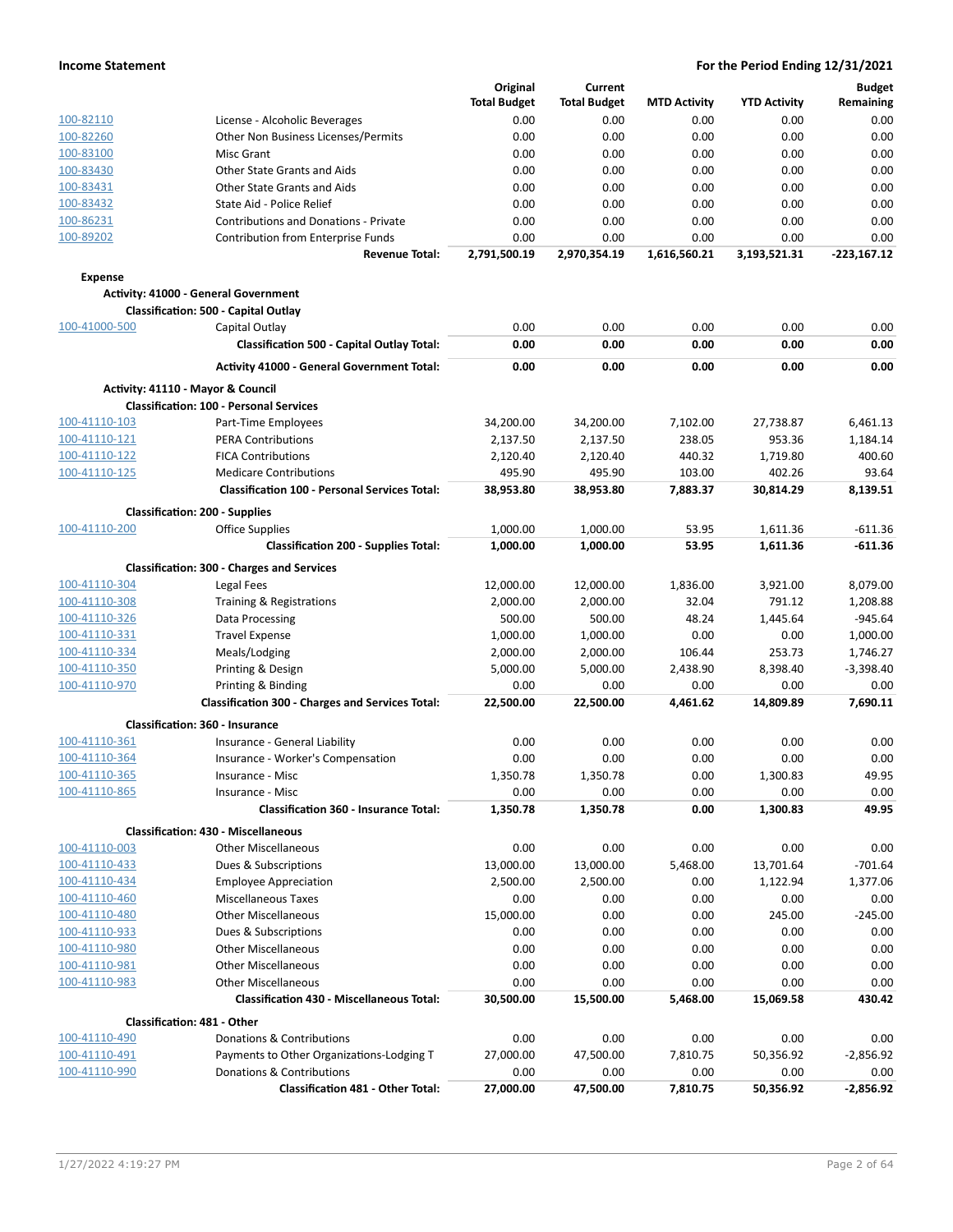|               |                                                                                       | Original             | <b>Current</b>       |                     |                     | <b>Budget</b>      |
|---------------|---------------------------------------------------------------------------------------|----------------------|----------------------|---------------------|---------------------|--------------------|
|               |                                                                                       | <b>Total Budget</b>  | <b>Total Budget</b>  | <b>MTD Activity</b> | <b>YTD Activity</b> | Remaining          |
|               | Classification: 500 - Capital Outlay                                                  |                      |                      |                     |                     |                    |
| 100-41110-900 | Capital Outlay                                                                        | 0.00                 | 0.00                 | 0.00                | 0.00                | 0.00               |
|               | <b>Classification 500 - Capital Outlay Total:</b>                                     | 0.00                 | 0.00                 | 0.00                | 0.00                | 0.00               |
|               | Activity 41110 - Mayor & Council Total:                                               | 121,304.58           | 126,804.58           | 25,677.69           | 113,962.87          | 12,841.71          |
|               | Activity: 41310 - Administration                                                      |                      |                      |                     |                     |                    |
|               | <b>Classification: 100 - Personal Services</b>                                        |                      |                      |                     |                     |                    |
| 100-41310-101 | Full-Time Employees - Regular                                                         | 67,310.00            | 67,310.00            | 6,362.90            | 69,178.13           | $-1,868.13$        |
| 100-41310-102 | Full-Time Employees - Overtime                                                        | 800.00               | 800.00               | 163.94              | 933.74              | $-133.74$          |
| 100-41310-103 | Part-Time Employees                                                                   | 5,090.00             | 5,090.00             | 195.11              | 7,460.77            | $-2.370.77$        |
| 100-41310-112 | <b>Vacation Pay</b>                                                                   | 0.00                 | 0.00                 | 0.00                | 0.00                | 0.00               |
| 100-41310-113 | Sick Pay                                                                              | 0.00                 | 0.00                 | 0.00                | 0.00                | 0.00               |
| 100-41310-121 | <b>PERA Contributions</b>                                                             | 5,490.00             | 5,490.00             | 503.89              | 5,626.46            | $-136.46$          |
| 100-41310-122 | <b>FICA Contributions</b>                                                             | 4,540.00             | 4,540.00             | 397.43              | 4,498.44            | 41.56              |
| 100-41310-125 | <b>Medicare Contributions</b>                                                         | 1,065.00             | 1,065.00             | 92.97               | 1,052.19            | 12.81              |
| 100-41310-131 | Employer Paid Insurance - Health                                                      | 10,250.00            | 10,250.00            | 805.82              | 8,753.83            | 1,496.17           |
| 100-41310-133 | Employer Paid Insurance - Life                                                        | 150.00               | 150.00               | 0.00                | 720.00              | $-570.00$          |
| 100-41310-135 | <b>Veba Contributions</b>                                                             | 3,050.00             | 3,050.00             | 211.47              | 2,793.63            | 256.37             |
|               | <b>Classification 100 - Personal Services Total:</b>                                  | 97,745.00            | 97,745.00            | 8,733.53            | 101,017.19          | $-3,272.19$        |
|               | <b>Classification: 200 - Supplies</b>                                                 |                      |                      |                     |                     |                    |
| 100-41310-200 | Office Supplies                                                                       | 7,000.00             | 7,000.00             | 150.85              | 4,255.27            | 2,744.73           |
| 100-41310-212 | <b>Motor Fuels</b>                                                                    | 0.00                 | 0.00                 | 0.00                | 0.00                | 0.00               |
| 100-41310-217 | <b>Other Operating Supplies</b>                                                       | 5,000.00             | 5,000.00             | 368.11              | 5,308.95            | $-308.95$          |
| 100-41310-218 | Uniforms                                                                              | 500.00               | 500.00               | 0.00                | 0.00                | 500.00             |
|               | <b>Classification 200 - Supplies Total:</b>                                           | 12,500.00            | 12,500.00            | 518.96              | 9,564.22            | 2,935.78           |
|               | <b>Classification: 300 - Charges and Services</b>                                     |                      |                      |                     |                     |                    |
| 100-41310-301 | Auditing & Consulting Services                                                        | 3,200.00             | 3,200.00             | 481.25              | 3,446.24            | $-246.24$          |
| 100-41310-303 | <b>Engineering and Surveying Fees</b>                                                 | 0.00                 | 0.00                 | 0.00                | 0.00                | 0.00               |
| 100-41310-304 | Legal Fees                                                                            | 0.00                 | 0.00                 | 0.00                | 0.00                | 0.00               |
| 100-41310-308 | Training & Registrations                                                              | 2,500.00             | 2,500.00             | 0.00                | 744.00              | 1,756.00           |
| 100-41310-314 | <b>Assessing Fees</b>                                                                 | 0.00                 | 0.00                 | 0.00                | 0.00                | 0.00               |
| 100-41310-321 | Telephone                                                                             | 2,500.00             | 2,500.00             | 157.45              | 1,531.36            | 968.64             |
| 100-41310-322 | Postage                                                                               | 2,500.00             | 2,500.00             | 262.41              | 1,356.91            | 1,143.09           |
| 100-41310-326 | Data Processing                                                                       | 4,400.00             | 4,400.00             | 603.87              | 3,839.92            | 560.08             |
| 100-41310-331 | <b>Travel Expense</b>                                                                 | 2,000.00             | 2,000.00             | 144.48              | 1,419.60            | 580.40             |
| 100-41310-334 | Meals/Lodging                                                                         | 1,000.00             | 1,000.00             | 0.00                | 508.55              | 491.45             |
| 100-41310-350 | Printing & Design                                                                     | 0.00                 | 0.00                 | 234.00              | 3.666.79            | $-3,666.79$        |
| 100-41310-821 | Telephone                                                                             | 0.00                 | 0.00                 | 0.00                | 0.00                | 0.00               |
|               | <b>Classification 300 - Charges and Services Total:</b>                               | 18,100.00            | 18,100.00            | 1,883.46            | 16,513.37           | 1,586.63           |
|               | <b>Classification: 360 - Insurance</b>                                                |                      |                      |                     |                     |                    |
| 100-41310-361 | Insurance - General Liability                                                         | 472.01               | 472.01               | 0.00                | 463.37              | 8.64               |
| 100-41310-364 |                                                                                       | 2,608.56             | 2,608.56             | 0.00                |                     | $-704.22$          |
| 100-41310-365 | Insurance - Worker's Compensation                                                     |                      |                      |                     | 3,312.78            |                    |
|               | Insurance - Misc<br><b>Classification 360 - Insurance Total:</b>                      | 1,849.05<br>4,929.62 | 1,849.05<br>4,929.62 | 0.00<br>0.00        | 620.00<br>4,396.15  | 1,229.05<br>533.47 |
|               |                                                                                       |                      |                      |                     |                     |                    |
| 100-41310-401 | <b>Classification: 400 - Repairs &amp; Maintenance</b><br>Repairs & Maint - Buildings | 0.00                 | 0.00                 | 0.00                | 0.00                | 0.00               |
|               | <b>Classification 400 - Repairs &amp; Maintenance Total:</b>                          | 0.00                 | 0.00                 | 0.00                | 0.00                | 0.00               |
|               |                                                                                       |                      |                      |                     |                     |                    |
|               | <b>Classification: 430 - Miscellaneous</b>                                            |                      |                      |                     |                     |                    |
| 100-41310-003 | <b>Other Miscellaneous</b>                                                            | 0.00                 | 0.00                 | 0.00                | 0.00                | 0.00               |
| 100-41310-433 | Dues & Subscriptions                                                                  | 250.00               | 250.00               | 0.00                | 220.00              | 30.00              |
| 100-41310-444 | License Fees                                                                          | 3,500.00             | 3,500.00             | 0.00                | 3,612.75            | $-112.75$          |
| 100-41310-460 | <b>Miscellaneous Taxes</b>                                                            | 0.00                 | 0.00                 | 0.00                | 0.00                | 0.00               |
| 100-41310-480 | <b>Other Miscellaneous</b>                                                            | 0.00                 | 0.00                 | $-2,304.70$         | 9,608.80            | $-9,608.80$        |
| 100-41310-933 | Dues & Subscriptions                                                                  | 0.00                 | 0.00                 | 0.00                | 0.00                | 0.00               |
|               | <b>Classification 430 - Miscellaneous Total:</b>                                      | 3,750.00             | 3,750.00             | $-2,304.70$         | 13,441.55           | $-9,691.55$        |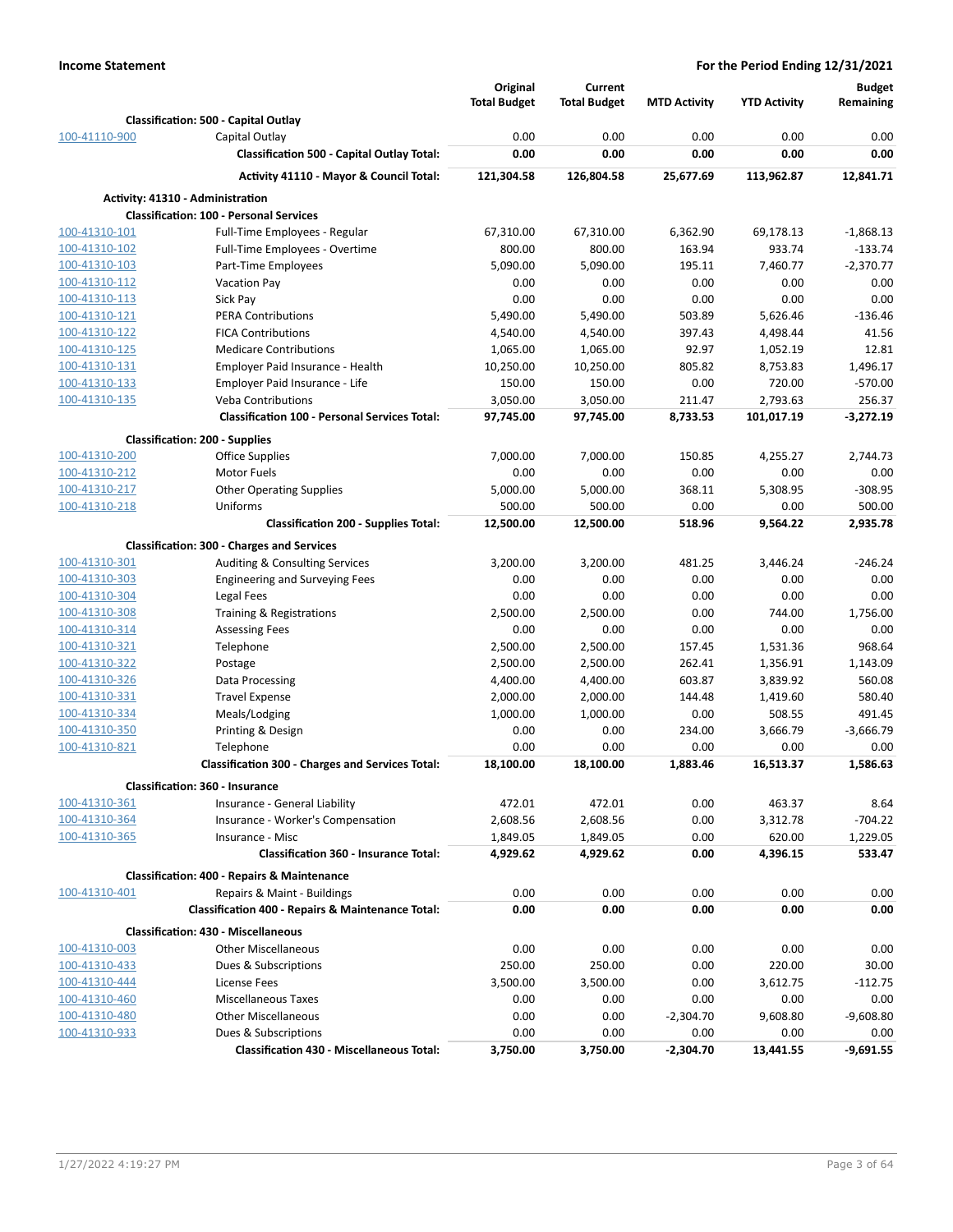|                             |                                                         | Original            | Current             |                     |                     | <b>Budget</b> |
|-----------------------------|---------------------------------------------------------|---------------------|---------------------|---------------------|---------------------|---------------|
|                             |                                                         | <b>Total Budget</b> | <b>Total Budget</b> | <b>MTD Activity</b> | <b>YTD Activity</b> | Remaining     |
|                             | <b>Classification: 600 - Debt Service</b>               |                     |                     |                     |                     |               |
| 100-41310-602               | Other Long-Term Obligation Principal                    | 0.00                | 0.00                | 0.00                | 0.00                | 0.00          |
|                             | <b>Classification 600 - Debt Service Total:</b>         | 0.00                | 0.00                | 0.00                | 0.00                | 0.00          |
|                             | <b>Activity 41310 - Administration Total:</b>           | 137,024.62          | 137,024.62          | 8,831.25            | 144,932.48          | $-7,907.86$   |
| Activity: 41410 - Elections |                                                         |                     |                     |                     |                     |               |
|                             | <b>Classification: 100 - Personal Services</b>          |                     |                     |                     |                     |               |
| 100-41410-103               | Part-Time Employees                                     | 0.00                | 0.00                | 0.00                | 0.00                | 0.00          |
| 100-41410-121               | <b>PERA Contributions</b>                               | 0.00                | 0.00                | 0.00                | 0.00                | 0.00          |
| 100-41410-122               | <b>FICA Contributions</b>                               | 0.00                | 0.00                | 0.00                | 0.00                | 0.00          |
| 100-41410-125               | <b>Medicare Contributions</b>                           | 0.00                | 0.00                | 0.00                | 0.00                | 0.00          |
|                             | <b>Classification 100 - Personal Services Total:</b>    | 0.00                | 0.00                | 0.00                | 0.00                | 0.00          |
|                             | <b>Classification: 200 - Supplies</b>                   |                     |                     |                     |                     |               |
| 100-41410-200               | <b>Office Supplies</b>                                  | 0.00                | 0.00                | 0.00                | 0.00                | 0.00          |
|                             | <b>Classification 200 - Supplies Total:</b>             | 0.00                | 0.00                | 0.00                | 0.00                | 0.00          |
|                             | <b>Classification: 300 - Charges and Services</b>       |                     |                     |                     |                     |               |
| 100-41410-350               | Printing & Design                                       | 0.00                | 0.00                | 0.00                | 0.00                | 0.00          |
|                             | <b>Classification 300 - Charges and Services Total:</b> | 0.00                | 0.00                | 0.00                | 0.00                | 0.00          |
|                             | <b>Classification: 430 - Miscellaneous</b>              |                     |                     |                     |                     |               |
| 100-41410-412               | Rentals - Building                                      | 0.00                | 0.00                | 0.00                | 0.00                | 0.00          |
| 100-41410-480               | <b>Other Miscellaneous</b>                              | 0.00                | 0.00                | 0.00                | 0.00                | 0.00          |
|                             | <b>Classification 430 - Miscellaneous Total:</b>        | 0.00                | 0.00                | 0.00                | 0.00                | 0.00          |
|                             | <b>Activity 41410 - Elections Total:</b>                | 0.00                | 0.00                | 0.00                | 0.00                | 0.00          |
| Activity: 41600 - Legal     |                                                         |                     |                     |                     |                     |               |
|                             | <b>Classification: 100 - Personal Services</b>          |                     |                     |                     |                     |               |
| 100-41600-103               | Part-Time Employees                                     | 0.00                | 0.00                | 0.00                | 0.00                | 0.00          |
| 100-41600-121               | <b>PERA Contributions</b>                               | 0.00                | 0.00                | 0.00                | 0.00                | 0.00          |
| 100-41600-122               | <b>FICA Contributions</b>                               | 0.00                | 0.00                | 0.00                | 0.00                | 0.00          |
|                             | <b>Classification 100 - Personal Services Total:</b>    | 0.00                | 0.00                | 0.00                | 0.00                | 0.00          |
|                             | <b>Classification: 200 - Supplies</b>                   |                     |                     |                     |                     |               |
| 100-41600-200               | <b>Office Supplies</b>                                  | 0.00                | 0.00                | 0.00                | 0.00                | 0.00          |
| 100-41600-217               | <b>Other Operating Supplies</b>                         | 0.00                | 0.00                | 0.00                | 0.00                | 0.00          |
|                             | <b>Classification 200 - Supplies Total:</b>             | 0.00                | 0.00                | 0.00                | 0.00                | 0.00          |
|                             | <b>Classification: 300 - Charges and Services</b>       |                     |                     |                     |                     |               |
| 100-41600-304               | Legal Fees                                              | 0.00                | 0.00                | 0.00                | 0.00                | 0.00          |
| 100-41600-308               | Training & Registrations                                | 0.00                | 0.00                | 0.00                | 0.00                | 0.00          |
| 100-41600-331               | <b>Travel Expense</b>                                   | 0.00                | 0.00                | 0.00                | 0.00                | 0.00          |
| 100-41600-334               | Meals/Lodging                                           | 0.00                | 0.00                | 0.00                | 0.00                | 0.00          |
|                             | <b>Classification 300 - Charges and Services Total:</b> | 0.00                | 0.00                | 0.00                | 0.00                | 0.00          |
|                             | <b>Classification: 360 - Insurance</b>                  |                     |                     |                     |                     |               |
| 100-41600-365               | Insurance - Misc                                        | 0.00                | 0.00                | 0.00                | 0.00                | 0.00          |
|                             | <b>Classification 360 - Insurance Total:</b>            | 0.00                | 0.00                | 0.00                | 0.00                | 0.00          |
|                             | <b>Classification: 430 - Miscellaneous</b>              |                     |                     |                     |                     |               |
| 100-41600-433               | Dues & Subscriptions                                    | 0.00                | 0.00                | 0.00                | 0.00                | 0.00          |
| 100-41600-460               | <b>Miscellaneous Taxes</b>                              | 0.00                | 0.00                | 0.00                | 0.00                | 0.00          |
| 100-41600-933               | Dues & Subscriptions                                    | 0.00                | 0.00                | 0.00                | 0.00                | 0.00          |
|                             | <b>Classification 430 - Miscellaneous Total:</b>        | 0.00                | 0.00                | 0.00                | 0.00                | 0.00          |
|                             | Activity 41600 - Legal Total:                           | 0.00                | 0.00                | 0.00                | 0.00                | 0.00          |
|                             | Activity: 41910 - Building & Zoning                     |                     |                     |                     |                     |               |
|                             | <b>Classification: 100 - Personal Services</b>          |                     |                     |                     |                     |               |
| 100-41910-101               | Full-Time Employees - Regular                           | 104,625.00          | 104,625.00          | 10,271.47           | 105,632.69          | $-1,007.69$   |
| 100-41910-102               | Full-Time Employees - Overtime                          | 500.00              | 500.00              | 0.00                | 35.79               | 464.21        |
| 100-41910-103               | Part-Time Employees                                     | 0.00                | 0.00                | 0.00                | 15.12               | $-15.12$      |
| 100-41910-112               | <b>Vacation Pay</b>                                     | 0.00                | 0.00                | 0.00                | 0.00                | 0.00          |
| 100-41910-113               | Sick Pay                                                | 0.00                | 0.00                | 0.00                | 0.00                | 0.00          |
| 100-41910-121               | <b>PERA Contributions</b>                               | 7,890.00            | 7,890.00            | 770.37              | 7,925.37            | $-35.37$      |
|                             |                                                         |                     |                     |                     |                     |               |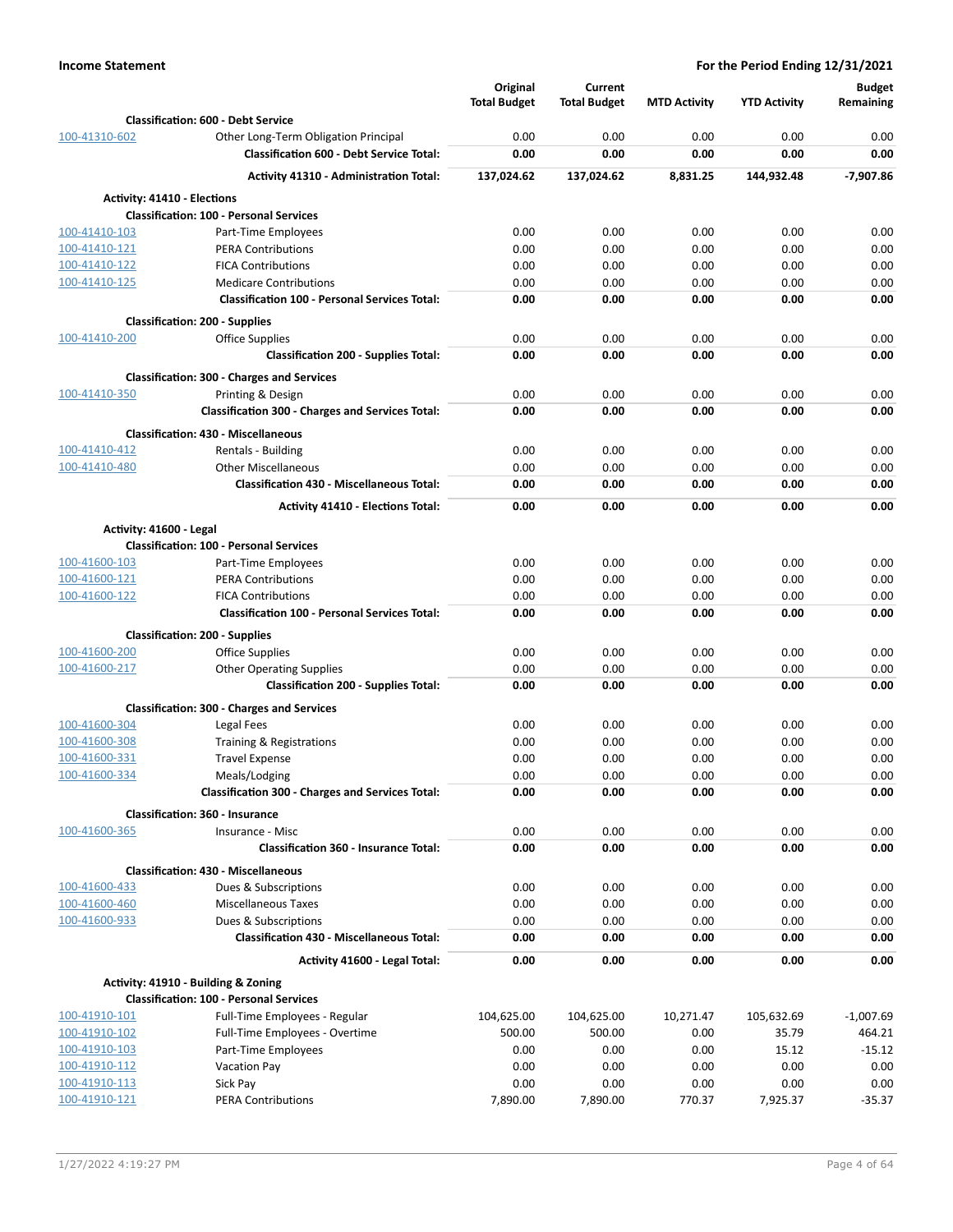|                             |                                                              | Original            | Current             |                     |                     | <b>Budget</b> |
|-----------------------------|--------------------------------------------------------------|---------------------|---------------------|---------------------|---------------------|---------------|
|                             |                                                              | <b>Total Budget</b> | <b>Total Budget</b> | <b>MTD Activity</b> | <b>YTD Activity</b> | Remaining     |
| 100-41910-122               | <b>FICA Contributions</b>                                    | 6,525.00            | 6,525.00            | 623.84              | 6,421.23            | 103.77        |
| 100-41910-125               | <b>Medicare Contributions</b>                                | 1,525.00            | 1,525.00            | 145.91              | 1,502.03            | 22.97         |
| 100-41910-131               | Employer Paid Insurance - Health                             | 10,710.00           | 10,710.00           | 409.24              | 4,053.79            | 6,656.21      |
| 100-41910-133               | Employer Paid Insurance - Life                               | 307.20              | 307.20              | 0.00                | 264.00              | 43.20         |
| 100-41910-135               | <b>Veba Contributions</b>                                    | 4.000.00            | 4,000.00            | 125.01              | 1,450.12            | 2,549.88      |
|                             | <b>Classification 100 - Personal Services Total:</b>         | 136,082.20          | 136,082.20          | 12,345.84           | 127,300.14          | 8,782.06      |
|                             | <b>Classification: 200 - Supplies</b>                        |                     |                     |                     |                     |               |
| 100-41910-200               | Office Supplies                                              | 1,300.00            | 1,300.00            | 144.82              | 884.05              | 415.95        |
| 100-41910-212               | <b>Motor Fuels</b>                                           | 700.00              | 700.00              | 89.81               | 635.66              | 64.34         |
|                             | <b>Classification 200 - Supplies Total:</b>                  | 2,000.00            | 2,000.00            | 234.63              | 1,519.71            | 480.29        |
|                             | <b>Classification: 300 - Charges and Services</b>            |                     |                     |                     |                     |               |
| 100-41910-301               | Auditing & Consulting Services                               | 2,500.00            | 2,500.00            | 0.00                | 0.00                | 2,500.00      |
| 100-41910-303               | <b>Engineering and Surveying Fees</b>                        | 0.00                | 0.00                | 0.00                | 0.00                | 0.00          |
| 100-41910-304               | Legal Fees                                                   | 3,000.00            | 3,000.00            | 255.00              | 4,155.00            | $-1,155.00$   |
| 100-41910-308               | Training & Registrations                                     | 1,800.00            | 1,800.00            | 405.00              | 650.00              | 1,150.00      |
| 100-41910-316               | <b>Demolition Service</b>                                    | 0.00                | 0.00                | 0.00                | 0.00                | 0.00          |
| 100-41910-321               | Telephone                                                    | 1,200.00            | 1,200.00            | 205.41              | 1,342.49            | $-142.49$     |
| 100-41910-322               | Postage                                                      | 100.00              | 100.00              | 10.02               | 113.19              | $-13.19$      |
| 100-41910-326               | Data Processing                                              | 500.00              | 500.00              | 0.00                | 0.00                | 500.00        |
| 100-41910-331               | <b>Travel Expense</b>                                        | 300.00              | 300.00              | 0.00                | 0.00                | 300.00        |
| 100-41910-334               | Meals/Lodging                                                | 1,000.00            | 1,000.00            | 0.00                | 0.00                | 1,000.00      |
| 100-41910-350               | Printing & Design                                            | 300.00              | 300.00              | 0.00                | 1,631.39            | $-1,331.39$   |
| 100-41910-821               | Telephone                                                    | 0.00                | 0.00                | 0.00                | 0.00                | 0.00          |
|                             | <b>Classification 300 - Charges and Services Total:</b>      | 10,700.00           | 10,700.00           | 875.43              | 7,892.07            | 2,807.93      |
|                             | <b>Classification: 360 - Insurance</b>                       |                     |                     |                     |                     |               |
| 100-41910-364               | Insurance - Worker's Compensation                            | 558.98              | 558.98              | 0.00                | 709.88              | $-150.90$     |
| 100-41910-365               | Insurance - Misc                                             | 265.65              | 265.65              | 0.00                | 263.00              | 2.65          |
|                             | <b>Classification 360 - Insurance Total:</b>                 | 824.63              | 824.63              | 0.00                | 972.88              | $-148.25$     |
|                             | <b>Classification: 400 - Repairs &amp; Maintenance</b>       |                     |                     |                     |                     |               |
| 100-41910-404               | Repairs & Maint - M&E                                        | 600.00              | 600.00              | 0.00                | 47.38               | 552.62        |
| 100-41910-405               | Repairs & Maint - Vehicle                                    | 300.00              | 300.00              | 53.53               | 53.53               | 246.47        |
|                             | <b>Classification 400 - Repairs &amp; Maintenance Total:</b> | 900.00              | 900.00              | 53.53               | 100.91              | 799.09        |
|                             | <b>Classification: 430 - Miscellaneous</b>                   |                     |                     |                     |                     |               |
| 100-41910-003               | <b>Other Miscellaneous</b>                                   | 0.00                | 0.00                | 0.00                | 0.00                | 0.00          |
| 100-41910-433               | Dues & Subscriptions                                         | 300.00              | 300.00              | 0.00                | 145.00              | 155.00        |
| 100-41910-435               | <b>Books and Pamphlets</b>                                   | 400.00              | 400.00              | 0.00                | 123.17              | 276.83        |
| 100-41910-443               | Intergovernmental Fees                                       | 3,000.00            | 3,000.00            | 0.00                | 2,862.73            | 137.27        |
| 100-41910-460               | <b>Miscellaneous Taxes</b>                                   | 0.00                | 0.00                | 0.00                | 0.00                | 0.00          |
| 100-41910-480               | <b>Other Miscellaneous</b>                                   | 1,000.00            | 1,000.00            | 46.00               | 923.42              | 76.58         |
| 100-41910-933               | Dues & Subscriptions                                         | 0.00                | 0.00                | 0.00                | 0.00                | 0.00          |
| 100-41910-980               | <b>Other Miscellaneous</b>                                   | 0.00                | 0.00                | 0.00                | 0.00                | 0.00          |
|                             | <b>Classification 430 - Miscellaneous Total:</b>             | 4,700.00            | 4,700.00            | 46.00               | 4,054.32            | 645.68        |
|                             | <b>Classification: 600 - Debt Service</b>                    |                     |                     |                     |                     |               |
| 100-41910-602               | Other Long-Term Obligation Principal                         | 0.00                | 0.00                | 0.00                | 0.00                | 0.00          |
|                             | <b>Classification 600 - Debt Service Total:</b>              | 0.00                | 0.00                | 0.00                | 0.00                | 0.00          |
|                             | Activity 41910 - Building & Zoning Total:                    | 155,206.83          | 155,206.83          | 13,555.43           | 141,840.03          | 13,366.80     |
| Activity: 41940 - City Hall |                                                              |                     |                     |                     |                     |               |
|                             | <b>Classification: 100 - Personal Services</b>               |                     |                     |                     |                     |               |
| 100-41940-101               | Full-Time Employees - Regular                                | 0.00                | 0.00                | 0.00                | 0.00                | 0.00          |
| 100-41940-102               | Full-Time Employees - Overtime                               | 0.00                | 0.00                | 0.00                | 0.00                | 0.00          |
| 100-41940-103               | Part-Time Employees                                          | 0.00                | 0.00                | 0.00                | 0.00                | 0.00          |
| 100-41940-121               | <b>PERA Contributions</b>                                    | 0.00                | 0.00                | 0.00                | 0.00                | 0.00          |
| 100-41940-122               | <b>FICA Contributions</b>                                    | 0.00                | 0.00                | 0.00                | 0.00                | 0.00          |
| 100-41940-125               | <b>Medicare Contributions</b>                                | 0.00                | 0.00                | 0.00                | 0.00                | 0.00          |
|                             | <b>Classification 100 - Personal Services Total:</b>         | 0.00                | 0.00                | 0.00                | 0.00                | 0.00          |
|                             |                                                              |                     |                     |                     |                     |               |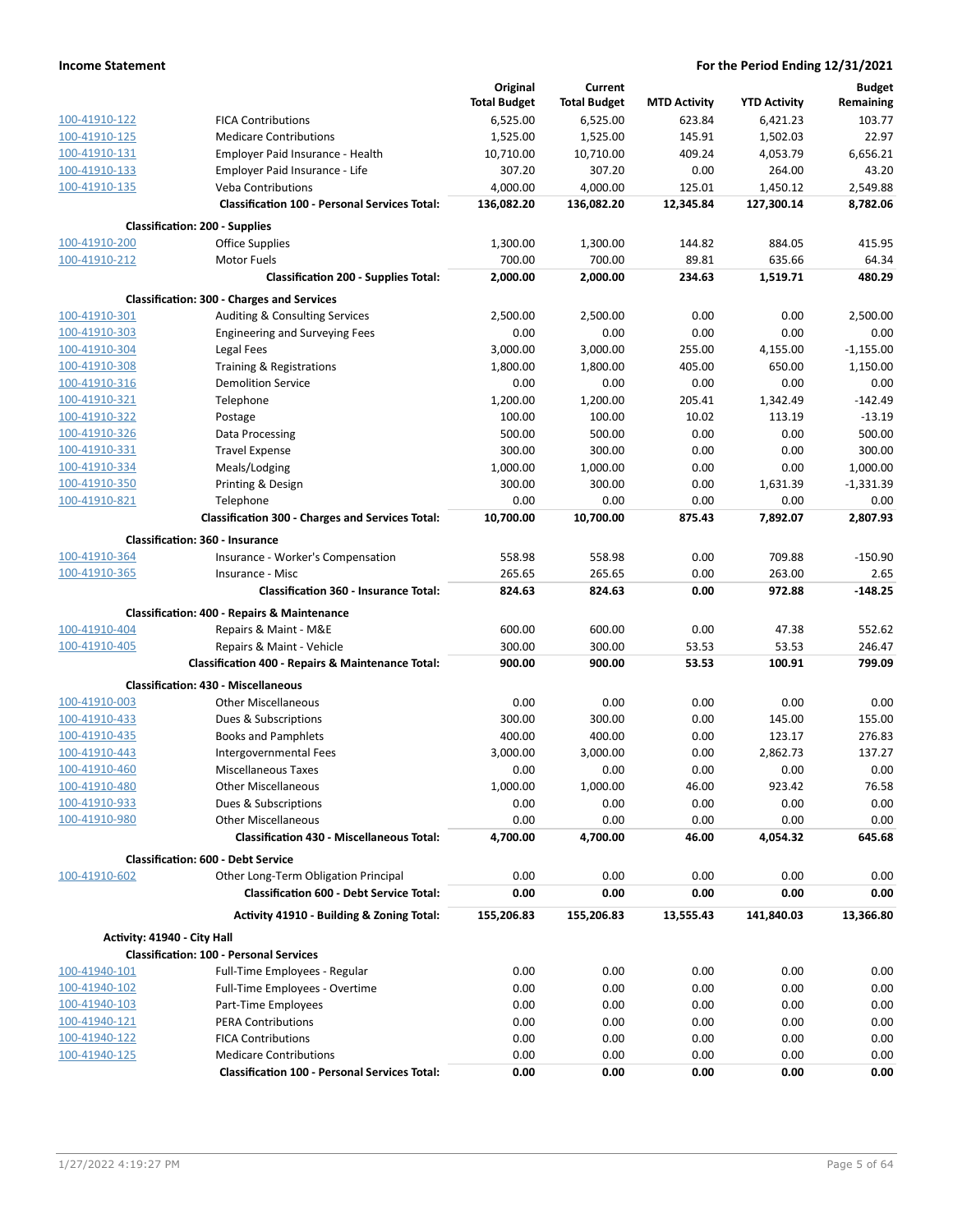|                                |                                                                  | Original              | Current               |                     |                       | <b>Budget</b>         |
|--------------------------------|------------------------------------------------------------------|-----------------------|-----------------------|---------------------|-----------------------|-----------------------|
|                                |                                                                  | <b>Total Budget</b>   | <b>Total Budget</b>   | <b>MTD Activity</b> | <b>YTD Activity</b>   | Remaining             |
|                                | <b>Classification: 200 - Supplies</b>                            |                       |                       |                     |                       |                       |
| 100-41940-211                  | <b>Cleaning Supplies</b>                                         | 1,000.00              | 1,000.00              | 15.38               | 1,291.11              | $-291.11$             |
|                                | <b>Classification 200 - Supplies Total:</b>                      | 1,000.00              | 1,000.00              | 15.38               | 1,291.11              | $-291.11$             |
|                                | Classification: 360 - Insurance                                  |                       |                       |                     |                       |                       |
| 100-41940-361                  | Insurance - General Liability                                    | 0.00                  | 0.00                  | 0.00                | 0.00                  | 0.00                  |
| 100-41940-362                  | Insurance - Property                                             | 544.95                | 544.95                | 0.00                | 2,719.00              | $-2,174.05$           |
| 100-41940-365                  | Insurance - Misc<br><b>Classification 360 - Insurance Total:</b> | 0.00                  | 0.00                  | 0.00                | 0.00                  | 0.00                  |
|                                |                                                                  | 544.95                | 544.95                | 0.00                | 2,719.00              | $-2,174.05$           |
|                                | <b>Classification: 380 - Utility Service</b>                     |                       |                       |                     |                       |                       |
| 100-41940-381                  | <b>Electric Utility</b>                                          | 6,350.00              | 6,350.00              | 832.53              | 5,485.95              | 864.05                |
| 100-41940-382                  | <b>Water Utility</b>                                             | 800.00                | 800.00                | 170.62              | 924.89                | $-124.89$             |
| 100-41940-383<br>100-41940-384 | <b>Gas Utility</b><br>Refuse Disposal                            | 8,000.00<br>1,000.00  | 8,000.00<br>1,000.00  | 2,009.65<br>195.98  | 4,881.05<br>1,175.88  | 3,118.95<br>$-175.88$ |
| 100-41940-385                  | Sewer Utility                                                    | 1,300.00              | 1,300.00              | 336.55              | 1,900.65              | $-600.65$             |
|                                | <b>Classification 380 - Utility Service Total:</b>               | 17,450.00             | 17,450.00             | 3,545.33            | 14,368.42             | 3,081.58              |
|                                |                                                                  |                       |                       |                     |                       |                       |
| 100-41940-402                  | <b>Classification: 400 - Repairs &amp; Maintenance</b>           | 0.00                  | 0.00                  | 0.00                | 0.00                  | 0.00                  |
| 100-41940-405                  | Repairs & Maint - Structures<br>Repairs & Maint - Vehicle        | 0.00                  | 0.00                  | 0.00                | 0.00                  | 0.00                  |
| 100-41940-406                  | Repairs & Maint - Grounds                                        | 13,500.00             | 13,500.00             | 4,168.96            | 15,169.84             | $-1,669.84$           |
| 100-41940-409                  | Repairs & Maint - Utilities                                      | 3,000.00              | 3,000.00              | 0.00                | 526.16                | 2,473.84              |
| 100-41940-906                  | Repairs & Maint - Grounds                                        | 0.00                  | 0.00                  | 0.00                | 0.00                  | 0.00                  |
| 100-41940-909                  | Repairs & Maint - Utilities                                      | 0.00                  | 0.00                  | 0.00                | 0.00                  | 0.00                  |
| 100-41940-910                  | Repairs & Maint - Utilities                                      | 0.00                  | 0.00                  | 0.00                | 0.00                  | 0.00                  |
|                                | Classification 400 - Repairs & Maintenance Total:                | 16,500.00             | 16,500.00             | 4,168.96            | 15,696.00             | 804.00                |
|                                | <b>Classification: 430 - Miscellaneous</b>                       |                       |                       |                     |                       |                       |
| 100-41940-460                  | <b>Miscellaneous Taxes</b>                                       | 800.00                | 800.00                | 0.00                | 100.00                | 700.00                |
| 100-41940-480                  | <b>Other Miscellaneous</b>                                       | 0.00                  | 0.00                  | 0.00                | 0.00                  | 0.00                  |
| 100-41940-980                  | <b>Other Miscellaneous</b>                                       | 0.00                  | 0.00                  | 0.00                | 0.00                  | 0.00                  |
| 100-41940-981                  | <b>Other Miscellaneous</b>                                       | 0.00                  | 0.00                  | 0.00                | 0.00                  | 0.00                  |
|                                | <b>Classification 430 - Miscellaneous Total:</b>                 | 800.00                | 800.00                | 0.00                | 100.00                | 700.00                |
|                                | Activity 41940 - City Hall Total:                                | 36,294.95             | 36,294.95             | 7,729.67            | 34,174.53             | 2,120.42              |
|                                | Activity: 42120 - Crime Control                                  |                       |                       |                     |                       |                       |
|                                | <b>Classification: 100 - Personal Services</b>                   |                       |                       |                     |                       |                       |
| 100-42120-101                  | Full-Time Employees - Regular                                    | 637,540.00            | 637,540.00            | 70,692.72           | 694,905.20            | $-57,365.20$          |
| 100-42120-102                  | Full-Time Employees - Overtime                                   | 44,000.00             | 44,000.00             | 6,125.76            | 44,575.81             | $-575.81$             |
| 100-42120-103                  | Part-Time Employees                                              | 25,500.00             | 25,500.00             | $-6.48$             | 4,663.47              | 20,836.53             |
| 100-42120-112                  | <b>Vacation Pay</b>                                              | 0.00                  | 0.00                  | 0.00                | 0.00                  | 0.00                  |
| 100-42120-113                  | Sick Pay                                                         | 0.00                  | 0.00                  | 0.00                | 0.00                  | 0.00                  |
| 100-42120-121                  | <b>PERA Contributions</b>                                        | 112,790.00            | 112,790.00            | 13,112.00           | 124,614.81            | $-11,824.81$          |
| 100-42120-122                  | <b>FICA Contributions</b>                                        | 4,785.00              | 4,785.00              | 247.88              | 3,014.97              | 1,770.03              |
| 100-42120-125                  | <b>Medicare Contributions</b>                                    | 10,250.00             | 10,250.00             | 1,047.66            | 10,075.08             | 174.92                |
| 100-42120-131<br>100-42120-133 | Employer Paid Insurance - Health                                 | 111,300.00            | 111,300.00            | 12,209.53<br>0.00   | 112,181.89            | $-881.89$             |
| 100-42120-135                  | Employer Paid Insurance - Life<br><b>Veba Contributions</b>      | 1,930.00<br>35,250.00 | 1,930.00<br>35,250.00 | 2,849.43            | 1,760.00<br>34,404.55 | 170.00<br>845.45      |
|                                | <b>Classification 100 - Personal Services Total:</b>             | 983,345.00            | 983,345.00            | 106,278.50          | 1,030,195.78          | $-46,850.78$          |
|                                |                                                                  |                       |                       |                     |                       |                       |
| 100-42120-200                  | <b>Classification: 200 - Supplies</b><br><b>Office Supplies</b>  | 4,000.00              | 4,000.00              | 228.60              | 4,501.64              | $-501.64$             |
| 100-42120-212                  | Motor Fuels                                                      | 20,000.00             | 20,000.00             | 3,813.84            | 20,114.43             | -114.43               |
| 100-42120-215                  | Materials & Equipment                                            | 0.00                  | 0.00                  | 0.00                | 0.00                  | 0.00                  |
| 100-42120-218                  | Uniforms                                                         | 9,000.00              | 9,000.00              | 348.59              | 8,316.39              | 683.61                |
| 100-42120-979                  | Uniforms                                                         | 0.00                  | 0.00                  | 0.00                | 0.00                  | 0.00                  |
|                                | <b>Classification 200 - Supplies Total:</b>                      | 33,000.00             | 33,000.00             | 4,391.03            | 32,932.46             | 67.54                 |
|                                | <b>Classification: 300 - Charges and Services</b>                |                       |                       |                     |                       |                       |
| 100-42120-304                  | Legal Fees                                                       | 48,000.00             | 48,000.00             | 0.00                | 48,090.00             | -90.00                |
| 100-42120-305                  | Medical & Dental Fees                                            | 2,500.00              | 2,500.00              | 172.22              | 1,644.97              | 855.03                |
| 100-42120-308                  | Training & Registrations                                         | 5,500.00              | 5,500.00              | 225.00              | 4,979.57              | 520.43                |
| 100-42120-321                  | Telephone                                                        | 7,000.00              | 7,000.00              | 1,468.64            | 9,849.72              | $-2,849.72$           |
|                                |                                                                  |                       |                       |                     |                       |                       |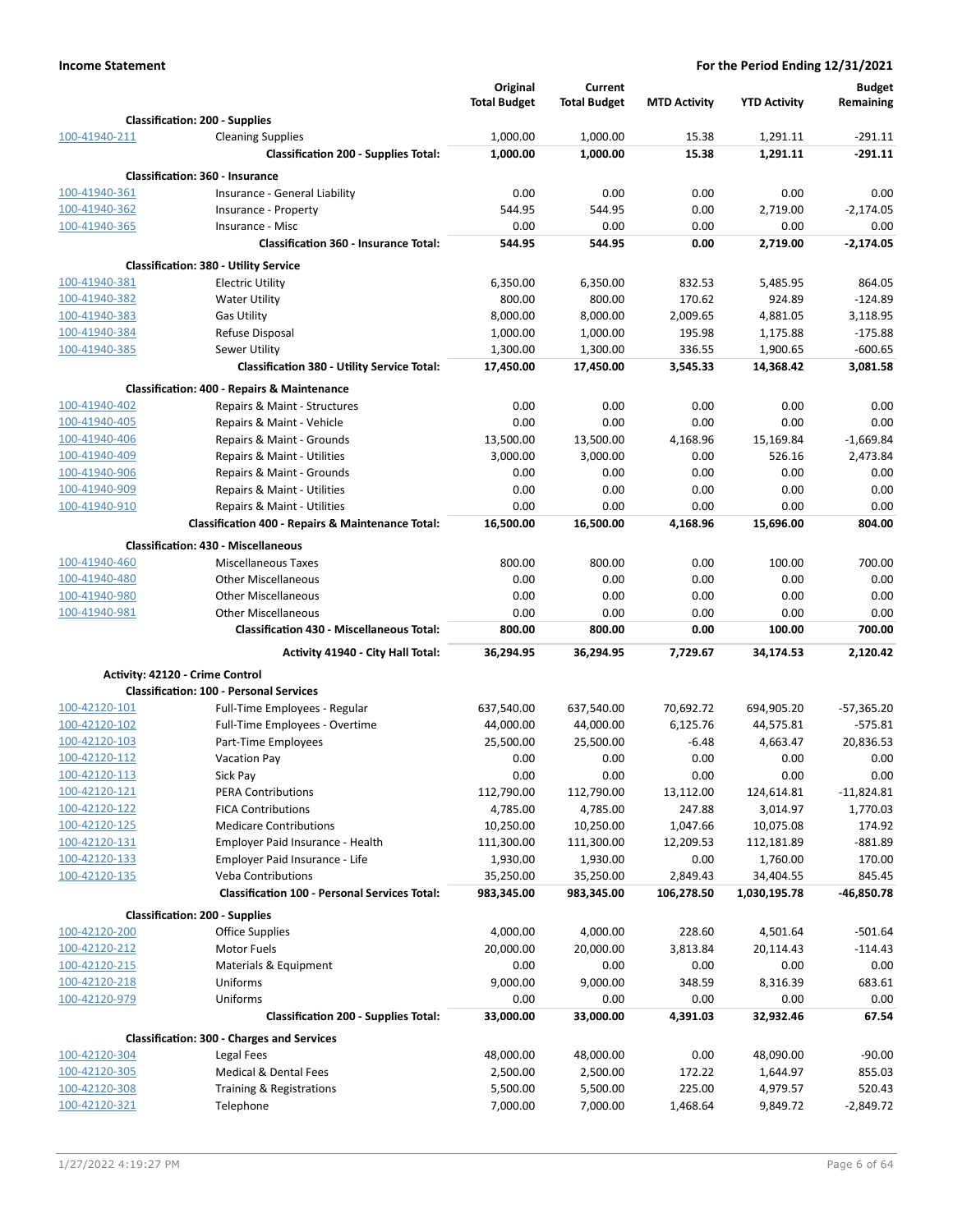|                                |                                                         | Original              | Current               |                     |                     | <b>Budget</b>        |
|--------------------------------|---------------------------------------------------------|-----------------------|-----------------------|---------------------|---------------------|----------------------|
|                                |                                                         | <b>Total Budget</b>   | <b>Total Budget</b>   | <b>MTD Activity</b> | <b>YTD Activity</b> | Remaining            |
| 100-42120-322                  | Postage                                                 | 800.00                | 800.00                | 79.49               | 282.91              | 517.09               |
| 100-42120-323                  | Radio Units                                             | 9,000.00              | 9,000.00              | 4,689.28            | 12,002.67           | $-3,002.67$          |
| 100-42120-325                  | Dispatching                                             | 7,200.00              | 7,200.00              | 4,941.00            | 8,048.25            | $-848.25$            |
| 100-42120-326                  | Data Processing                                         | 9,000.00              | 9,000.00              | 0.00                | 14,430.23           | $-5,430.23$          |
| 100-42120-327                  | <b>Interpretation Fees</b>                              | 500.00                | 500.00                | 0.00                | 1,036.03            | $-536.03$            |
| 100-42120-331                  | <b>Travel Expense</b>                                   | 200.00                | 200.00                | 0.00                | 398.72              | $-198.72$            |
| 100-42120-334                  | Meals/Lodging                                           | 4,300.00              | 4,300.00              | 873.61              | 3,401.59            | 898.41               |
| 100-42120-340                  | <b>Advertising &amp; Promotions</b>                     | 800.00                | 800.00                | 0.00                | 77.18               | 722.82               |
| 100-42120-350                  | Printing & Design                                       | 1,800.00              | 1,800.00              | 513.14              | 1,586.63            | 213.37               |
|                                | <b>Classification 300 - Charges and Services Total:</b> | 96,600.00             | 96,600.00             | 12,962.38           | 105,828.47          | $-9,228.47$          |
|                                | <b>Classification: 360 - Insurance</b>                  |                       |                       |                     |                     |                      |
| 100-42120-361                  | Insurance - General Liability                           | 4,062.39              | 4,062.39              | 0.00                | 3,988.07            | 74.32                |
| 100-42120-363                  | Insurance - Automotive                                  | 11,580.45             | 11,580.45             | 0.00                | 9,440.00            | 2,140.45             |
| 100-42120-364                  | Insurance - Worker's Compensation                       | 30,889.59             | 30,889.59             | 0.00                | 44,722.47           | $-13,832.88$         |
| 100-42120-365                  | Insurance - Misc                                        | 58.80                 | 58.80                 | 0.00                | 59.00               | $-0.20$              |
|                                | <b>Classification 360 - Insurance Total:</b>            | 46,591.23             | 46,591.23             | 0.00                | 58,209.54           | $-11,618.31$         |
|                                | <b>Classification: 400 - Repairs &amp; Maintenance</b>  |                       |                       |                     |                     |                      |
| 100-42120-404                  | Repairs & Maint - M&E                                   | 18,000.00             | 18,000.00             | 1,138.08            | 17,652.60           | 347.40               |
| 100-42120-405                  | Repairs & Maint - Vehicle                               | 9,500.00              | 9,500.00              | 1,231.32            | 6,264.37            | 3,235.63             |
| 100-42120-904                  | Repairs & Maint - M&E                                   | 0.00                  | 0.00                  | 0.00                | 0.00                | 0.00                 |
|                                | Classification 400 - Repairs & Maintenance Total:       | 27,500.00             | 27,500.00             | 2,369.40            | 23,916.97           | 3,583.03             |
|                                | <b>Classification: 430 - Miscellaneous</b>              |                       |                       |                     |                     |                      |
| 100-42120-003                  | <b>Other Miscellaneous</b>                              | 0.00                  | 0.00                  | 0.00                | 0.00                | 0.00                 |
| 100-42120-412                  | Rentals - Building                                      | 25,500.00             | 25,500.00             | 0.00                | 23,400.00           | 2,100.00             |
| 100-42120-419                  | Vehicle Lease                                           | 47,000.00             | 47,000.00             | 3,802.62            | 43,592.48           | 3,407.52             |
| 100-42120-433                  | Dues & Subscriptions                                    | 8,500.00              | 8,500.00              | 449.12              | 7,741.21            | 758.79               |
| 100-42120-444                  | License Fees                                            | 300.00                | 300.00                | 0.00                | 140.25              | 159.75               |
| 100-42120-460                  | <b>Miscellaneous Taxes</b>                              | 0.00                  | 0.00                  | 0.00                | 0.00                | 0.00                 |
| 100-42120-480                  | <b>Other Miscellaneous</b>                              | 2,000.00              | 2,000.00              | 315.57              | 1,750.85            | 249.15               |
|                                |                                                         |                       |                       |                     |                     |                      |
| 100-42120-933                  |                                                         | 0.00                  | 0.00                  | 0.00                | 0.00                | 0.00                 |
| 100-42120-980                  | Dues & Subscriptions<br><b>Other Miscellaneous</b>      | 0.00                  | 0.00                  | 0.00                | 0.00                | 0.00                 |
|                                | <b>Classification 430 - Miscellaneous Total:</b>        | 83,300.00             | 83,300.00             | 4,567.31            | 76,624.79           | 6,675.21             |
|                                | <b>Activity 42120 - Crime Control Total:</b>            | 1,270,336.23          | 1,270,336.23          | 130,568.62          | 1,327,708.01        | $-57,371.78$         |
|                                | Activity: 42220 - Fire Fighting                         |                       |                       |                     |                     |                      |
|                                | <b>Classification: 100 - Personal Services</b>          |                       |                       |                     |                     |                      |
| 100-42220-103                  | Part-Time Employees                                     | 44,000.00             | 44,000.00             | 0.00                | 53,539.00           | $-9,539.00$          |
| 100-42220-121                  | <b>PERA Contributions</b>                               | 0.00                  | 0.00                  | 0.00                | 0.00                | 0.00                 |
| 100-42220-122                  | <b>FICA Contributions</b>                               | 2,728.00              | 2,728.00              | 0.00                | 3,319.44            | $-591.44$            |
| 100-42220-125                  | <b>Medicare Contributions</b>                           | 638.00                | 638.00                | 0.00                | 776.34              | $-138.34$            |
|                                | <b>Classification 100 - Personal Services Total:</b>    | 47,366.00             | 47,366.00             | 0.00                | 57,634.78           | $-10,268.78$         |
|                                | <b>Classification: 200 - Supplies</b>                   |                       |                       |                     |                     |                      |
| 100-42220-200                  | <b>Office Supplies</b>                                  | 500.00                | 500.00                | 53.95               | 414.50              | 85.50                |
| 100-42220-211                  | <b>Cleaning Supplies</b>                                | 1,000.00              | 1,000.00              | 284.33              | 955.15              | 44.85                |
| 100-42220-212                  | Motor Fuels                                             | 2,000.00              | 2,000.00              | 456.11              | 3,300.43            | $-1,300.43$          |
| 100-42220-215                  | Materials & Equipment                                   | 6,000.00              | 6,000.00              | 339.67              | 4,276.18            | 1,723.82             |
| 100-42220-217                  | <b>Other Operating Supplies</b>                         | 1,500.00              | 1,500.00              | 61.75               | 2,061.06            | $-561.06$            |
| 100-42220-218                  | Uniforms                                                |                       |                       | 90.86               | 442.76              |                      |
|                                | <b>Classification 200 - Supplies Total:</b>             | 1,500.00<br>12,500.00 | 1,500.00<br>12,500.00 | 1,286.67            | 11,450.08           | 1,057.24<br>1,049.92 |
|                                | <b>Classification: 300 - Charges and Services</b>       |                       |                       |                     |                     |                      |
| 100-42220-303                  | <b>Engineering and Surveying Fees</b>                   | 0.00                  | 0.00                  | 0.00                | 0.00                | 0.00                 |
| 100-42220-304                  | Legal Fees                                              | 500.00                | 500.00                | 0.00                | 0.00                | 500.00               |
| 100-42220-308                  | Training & Registrations                                | 10,000.00             | 10,000.00             | 0.00                | 7,443.78            | 2,556.22             |
| 100-42220-310                  | Lab Testing                                             | 3,000.00              | 3,000.00              | 570.00              | 570.00              | 2,430.00             |
| 100-42220-321                  | Telephone                                               | 1,000.00              | 1,000.00              | 84.61               | 679.96              | 320.04               |
| 100-42220-322                  |                                                         |                       |                       |                     |                     |                      |
|                                | Postage                                                 | 125.00                | 125.00                | 0.00                | 25.58               | 99.42                |
| 100-42220-323<br>100-42220-325 | Radio Units<br>Dispatching                              | 3,500.00<br>500.00    | 3,500.00<br>500.00    | 0.00<br>72.00       | 1,874.00<br>537.50  | 1,626.00<br>$-37.50$ |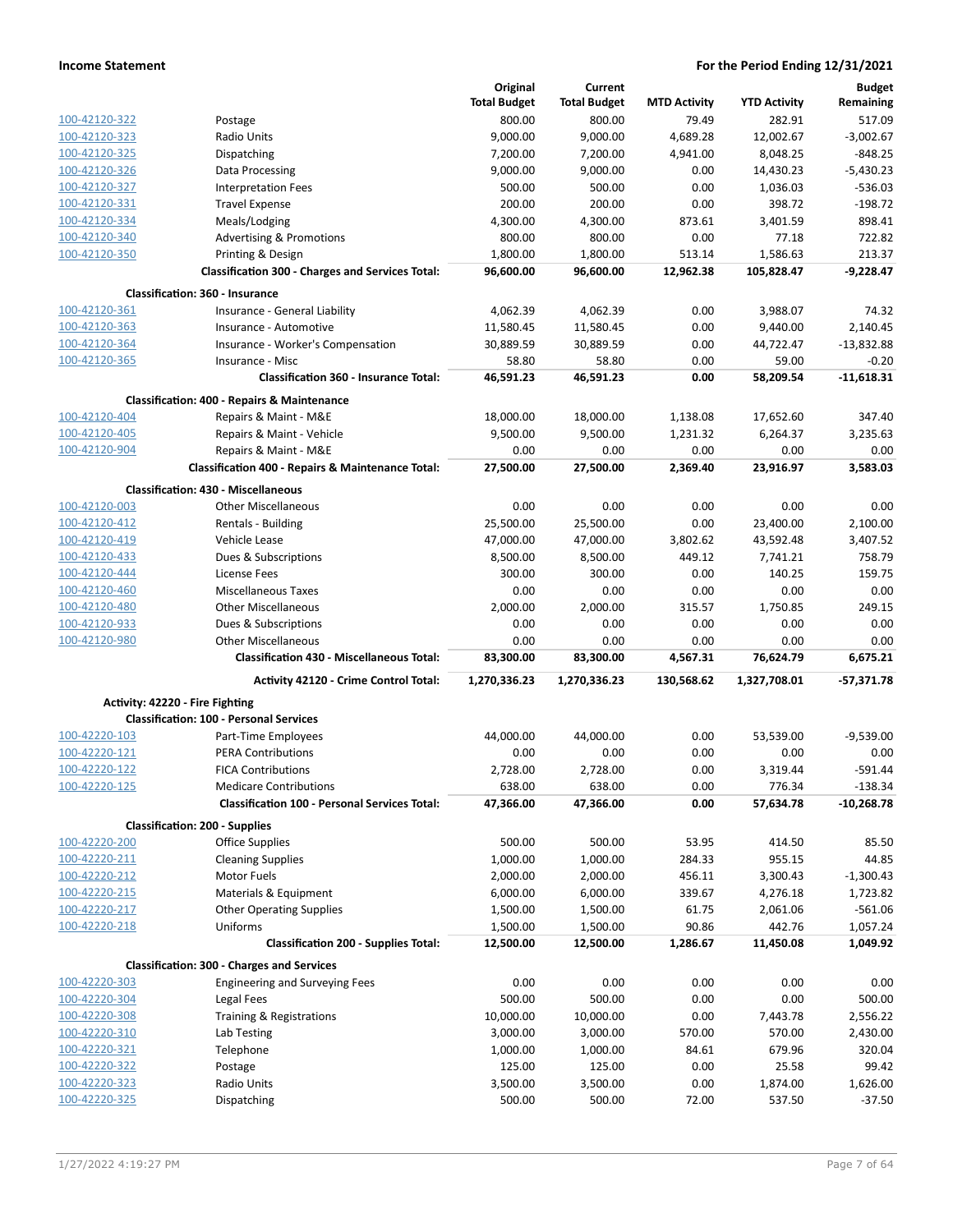|               |                                                         | Original            | Current             |                     |                     | <b>Budget</b>  |
|---------------|---------------------------------------------------------|---------------------|---------------------|---------------------|---------------------|----------------|
|               |                                                         | <b>Total Budget</b> | <b>Total Budget</b> | <b>MTD Activity</b> | <b>YTD Activity</b> | Remaining      |
| 100-42220-326 | Data Processing                                         | 200.00              | 200.00              | 0.00                | 0.00                | 200.00         |
| 100-42220-331 | <b>Travel Expense</b>                                   | 1,500.00            | 1,500.00            | 0.00                | 104.16              | 1,395.84       |
| 100-42220-334 | Meals/Lodging                                           | 900.00              | 900.00              | 0.00                | 0.00                | 900.00         |
| 100-42220-350 | Printing & Design                                       | 200.00              | 200.00              | 0.00                | 2,589.68            | $-2,389.68$    |
|               | <b>Classification 300 - Charges and Services Total:</b> | 21,425.00           | 21,425.00           | 726.61              | 13,824.66           | 7,600.34       |
|               | <b>Classification: 360 - Insurance</b>                  |                     |                     |                     |                     |                |
| 100-42220-361 | Insurance - General Liability                           | 607.65              | 607.65              | 0.00                | 596.54              | 11.11          |
| 100-42220-362 | Insurance - Property                                    | 1,714.23            | 1,714.23            | 0.00                | 1,660.78            | 53.45          |
| 100-42220-363 | Insurance - Automotive                                  | 1,673.70            | 1,673.70            | 0.00                | 1,616.00            | 57.70          |
| 100-42220-364 | Insurance - Worker's Compensation                       | 13,213.21           | 13,213.21           | 0.00                | 13,530.35           | $-317.14$      |
| 100-42220-365 | Insurance - Misc                                        | 2,020.73            | 2,020.73            | 0.00                | 1,078.38            | 942.35         |
|               | <b>Classification 360 - Insurance Total:</b>            | 19,229.52           | 19,229.52           | 0.00                | 18,482.05           | 747.47         |
|               | <b>Classification: 380 - Utility Service</b>            |                     |                     |                     |                     |                |
| 100-42220-381 | <b>Electric Utility</b>                                 | 3,600.00            | 3,600.00            | 573.96              | 4,199.38            | $-599.38$      |
| 100-42220-382 | <b>Water Utility</b>                                    | 300.00              | 300.00              | 38.79               | 203.95              | 96.05          |
| 100-42220-383 | <b>Gas Utility</b>                                      | 6,000.00            | 6,000.00            | 1,616.38            | 4,817.02            | 1,182.98       |
| 100-42220-384 | Refuse Disposal                                         | 500.00              | 500.00              | 94.78               | 602.87              | $-102.87$      |
| 100-42220-385 | Sewer Utility                                           | 330.00              | 330.00              | 81.39               | 445.15              | $-115.15$      |
|               | <b>Classification 380 - Utility Service Total:</b>      | 10,730.00           | 10,730.00           | 2,405.30            | 10,268.37           | 461.63         |
|               | <b>Classification: 400 - Repairs &amp; Maintenance</b>  |                     |                     |                     |                     |                |
| 100-42220-404 | Repairs & Maint - M&E                                   | 5,000.00            | 5,000.00            | 3,831.63            | 7,297.80            | $-2,297.80$    |
| 100-42220-405 | Repairs & Maint - Vehicle                               | 9,000.00            | 9,000.00            | 20.97               | 19,899.24           | $-10,899.24$   |
| 100-42220-406 | Repairs & Maint - Grounds                               | 3,200.00            | 3,200.00            | 0.00                | 2,125.35            | 1,074.65       |
|               | Classification 400 - Repairs & Maintenance Total:       | 17,200.00           | 17,200.00           | 3,852.60            | 29,322.39           | $-12,122.39$   |
|               | <b>Classification: 430 - Miscellaneous</b>              |                     |                     |                     |                     |                |
| 100-42220-412 | Rentals - Building                                      | 0.00                | 0.00                | 0.00                | 0.00                | 0.00           |
| 100-42220-433 | Dues & Subscriptions                                    | 700.00              | 700.00              | $-290.00$           | 614.00              | 86.00          |
| 100-42220-435 | <b>Books and Pamphlets</b>                              | 200.00              | 200.00              | 0.00                | 0.00                | 200.00         |
| 100-42220-439 | <b>Special Projects</b>                                 | 0.00                | 0.00                | 0.00                | 0.00                | 0.00           |
| 100-42220-460 | <b>Miscellaneous Taxes</b>                              | 50.00               | 50.00               | 0.00                | 23.25               | 26.75          |
| 100-42220-480 | <b>Other Miscellaneous</b>                              | 500.00              | 500.00              | 0.00                | $-250.00$           | 750.00         |
| 100-42220-980 | <b>Other Miscellaneous</b>                              | 0.00                | 0.00                | 0.00                | 0.00                | 0.00           |
|               | <b>Classification 430 - Miscellaneous Total:</b>        | 1,450.00            | 1,450.00            | $-290.00$           | 387.25              | 1,062.75       |
|               | <b>Classification: 481 - Other</b>                      |                     |                     |                     |                     |                |
| 100-42220-491 | Payments to Other Organizations                         | 48,000.00           | 48,000.00           | 0.00                | 51,869.28           | $-3,869.28$    |
| 100-42220-991 | Payments to Other Organizations                         | 0.00                | 0.00                | 0.00                | 0.00                | 0.00           |
|               | <b>Classification 481 - Other Total:</b>                | 48,000.00           | 48,000.00           | 0.00                | 51,869.28           | $-3,869.28$    |
|               |                                                         |                     |                     |                     |                     |                |
|               | Activity 42220 - Fire Fighting Total:                   | 177,900.52          | 177,900.52          | 7,981.18            | 193,238.86          | $-15,338.34$   |
|               | Activity: 42500 - Civil Defense                         |                     |                     |                     |                     |                |
| 100-42500-103 | <b>Classification: 100 - Personal Services</b>          | 2,400.00            | 2,400.00            | 2,400.00            | 2,400.00            | 0.00           |
| 100-42500-122 | Part-Time Employees<br><b>FICA Contributions</b>        | 182.07              |                     |                     | 148.80              | 33.27          |
| 100-42500-125 | <b>Medicare Contributions</b>                           | 104.04              | 182.07<br>104.04    | 148.80<br>34.80     | 34.80               | 69.24          |
|               | <b>Classification 100 - Personal Services Total:</b>    | 2,686.11            | 2,686.11            | 2,583.60            | 2,583.60            | 102.51         |
|               |                                                         |                     |                     |                     |                     |                |
|               | <b>Classification: 200 - Supplies</b>                   |                     |                     |                     |                     |                |
| 100-42500-215 | Materials & Equipment                                   | 500.00              | 500.00              | 0.00                | 825.60              | $-325.60$      |
| 100-42500-217 | <b>Other Operating Supplies</b>                         | 200.00              | 200.00              | 0.00                | 0.00                | 200.00         |
|               | <b>Classification 200 - Supplies Total:</b>             | 700.00              | 700.00              | 0.00                | 825.60              | $-125.60$      |
|               | <b>Classification: 300 - Charges and Services</b>       |                     |                     |                     |                     |                |
| 100-42500-304 | Legal Fees                                              | 0.00                | 0.00                | 0.00                | 0.00                | 0.00           |
| 100-42500-308 | Training & Registrations                                | 0.00                | 0.00                | 0.00                | 0.00                | 0.00           |
| 100-42500-323 | Radio Units                                             | 1,850.00            | 1,850.00            | 0.00                | 1,800.00            | 50.00          |
| 100-42500-325 | Dispatching                                             | 150.00              | 150.00              | 0.00                | 0.00                | 150.00         |
| 100-42500-331 | <b>Travel Expense</b>                                   | 0.00                | 0.00                | 0.00                | 0.00                | 0.00           |
| 100-42500-334 | Meals/Lodging                                           | 0.00<br>2,000.00    | 0.00<br>2,000.00    | 0.00<br>0.00        | 0.00<br>1,800.00    | 0.00<br>200.00 |
|               | <b>Classification 300 - Charges and Services Total:</b> |                     |                     |                     |                     |                |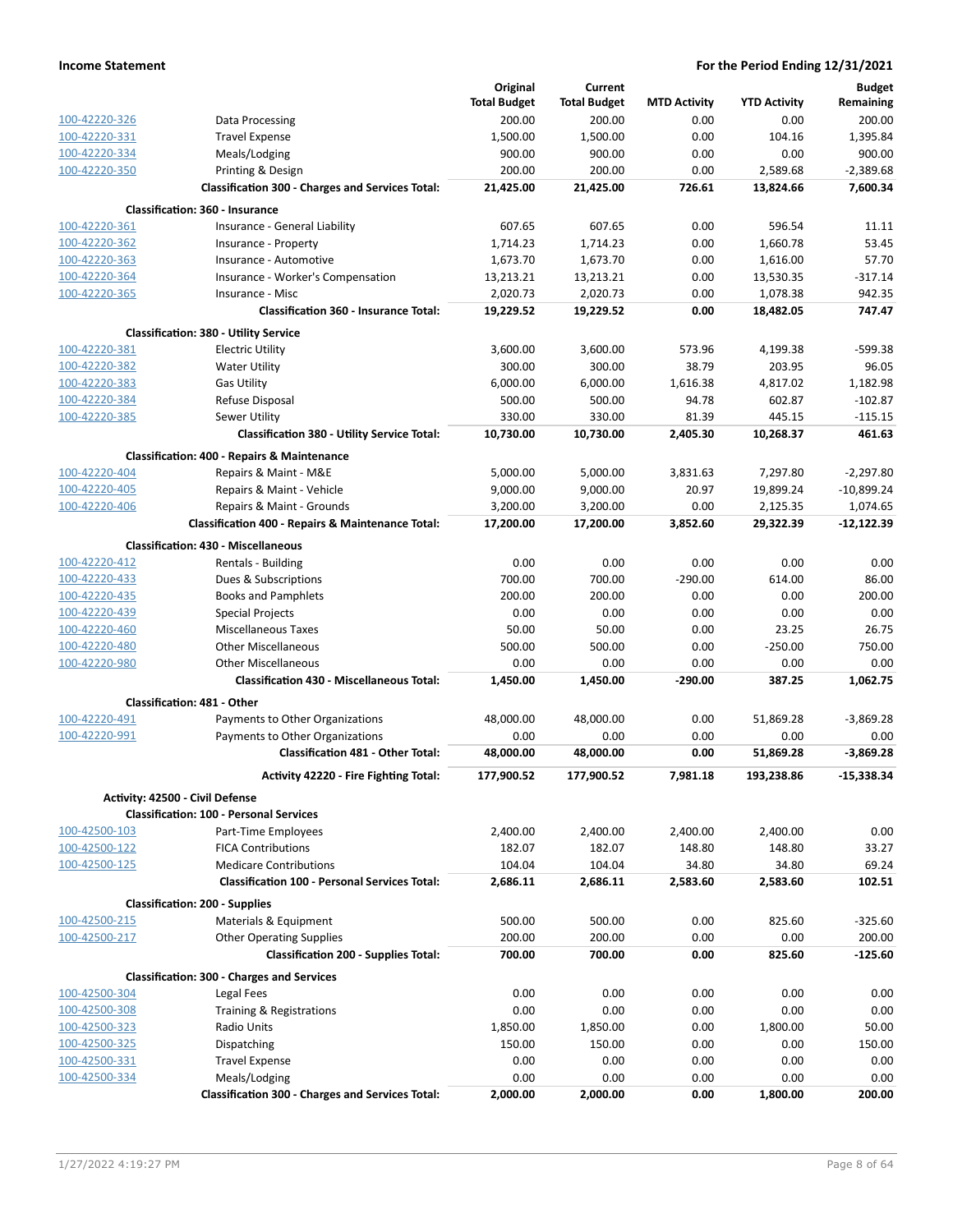|                                |                                                                                        | Original            | Current             |                     |                     | <b>Budget</b> |
|--------------------------------|----------------------------------------------------------------------------------------|---------------------|---------------------|---------------------|---------------------|---------------|
|                                |                                                                                        | <b>Total Budget</b> | <b>Total Budget</b> | <b>MTD Activity</b> | <b>YTD Activity</b> | Remaining     |
|                                | <b>Classification: 360 - Insurance</b>                                                 |                     |                     |                     |                     |               |
| 100-42500-363                  | Insurance - Automotive                                                                 | 0.00                | 0.00                | 0.00                | 0.00                | 0.00          |
| 100-42500-365                  | Insurance - Misc                                                                       | 0.00                | 0.00                | 0.00                | 0.00                | 0.00          |
|                                | <b>Classification 360 - Insurance Total:</b>                                           | 0.00                | 0.00                | 0.00                | 0.00                | 0.00          |
|                                | <b>Classification: 380 - Utility Service</b>                                           |                     |                     |                     |                     |               |
| 100-42500-381                  | <b>Electric Utility</b>                                                                | 500.00              | 500.00              | 62.05               | 402.95              | 97.05         |
|                                | <b>Classification 380 - Utility Service Total:</b>                                     | 500.00              | 500.00              | 62.05               | 402.95              | 97.05         |
|                                | <b>Classification: 400 - Repairs &amp; Maintenance</b>                                 |                     |                     |                     |                     |               |
| 100-42500-405                  | Repairs & Maint - Vehicle                                                              | 0.00                | 0.00                | 0.00                | 0.00                | 0.00          |
|                                | <b>Classification 400 - Repairs &amp; Maintenance Total:</b>                           | 0.00                | 0.00                | 0.00                | 0.00                | 0.00          |
|                                | <b>Classification: 430 - Miscellaneous</b>                                             |                     |                     |                     |                     |               |
| 100-42500-460                  | <b>Miscellaneous Taxes</b>                                                             | 0.00                | 0.00                | 0.00                | 0.00                | 0.00          |
| 100-42500-480                  | <b>Other Miscellaneous</b>                                                             | 0.00                | 0.00                | 0.00                | 0.00                | 0.00          |
|                                | <b>Classification 430 - Miscellaneous Total:</b>                                       | 0.00                | 0.00                | 0.00                | 0.00                | 0.00          |
|                                | <b>Activity 42500 - Civil Defense Total:</b>                                           | 5,886.11            | 5,886.11            | 2,645.65            | 5,612.15            | 273.96        |
|                                | Activity: 42700 - Animal Control                                                       |                     |                     |                     |                     |               |
|                                | <b>Classification: 100 - Personal Services</b>                                         |                     |                     |                     |                     |               |
| 100-42700-103                  | Part-Time Employees                                                                    | 0.00                | 0.00                | 0.00                | 0.00                | 0.00          |
| 100-42700-122                  | <b>FICA Contributions</b>                                                              | 0.00                | 0.00                | 0.00                | 0.00                | 0.00          |
| 100-42700-125                  | <b>Medicare Contributions</b>                                                          | 0.00                | 0.00                | 0.00                | 0.00                | 0.00          |
|                                | <b>Classification 100 - Personal Services Total:</b>                                   | 0.00                | 0.00                | 0.00                | 0.00                | 0.00          |
|                                | <b>Classification: 200 - Supplies</b>                                                  |                     |                     |                     |                     |               |
| 100-42700-217                  | <b>Other Operating Supplies</b>                                                        | 200.00              | 200.00              | 0.00                | 0.00                | 200.00        |
|                                | <b>Classification 200 - Supplies Total:</b>                                            | 200.00              | 200.00              | 0.00                | 0.00                | 200.00        |
|                                |                                                                                        |                     |                     |                     |                     |               |
| 100-42700-300                  | <b>Classification: 300 - Charges and Services</b>                                      | 2,500.00            | 2,500.00            | 394.00              | 1,762.50            | 737.50        |
|                                | <b>Charges for Services</b><br><b>Classification 300 - Charges and Services Total:</b> | 2,500.00            | 2,500.00            | 394.00              | 1,762.50            | 737.50        |
|                                |                                                                                        |                     |                     |                     |                     |               |
|                                | <b>Classification: 430 - Miscellaneous</b>                                             |                     |                     |                     |                     |               |
| 100-42700-460<br>100-42700-480 | <b>Miscellaneous Taxes</b><br><b>Other Miscellaneous</b>                               | 0.00<br>0.00        | 0.00<br>0.00        | 0.00<br>0.00        | 0.00<br>0.00        | 0.00<br>0.00  |
|                                | <b>Classification 430 - Miscellaneous Total:</b>                                       | 0.00                | 0.00                | 0.00                | 0.00                | 0.00          |
|                                |                                                                                        |                     |                     |                     |                     |               |
|                                | <b>Activity 42700 - Animal Control Total:</b>                                          | 2,700.00            | 2,700.00            | 394.00              | 1,762.50            | 937.50        |
|                                | Activity: 43100 - Streets                                                              |                     |                     |                     |                     |               |
|                                | <b>Classification: 100 - Personal Services</b>                                         |                     |                     |                     |                     |               |
| 100-43100-101                  | Full-Time Employees - Regular                                                          | 215,560.00          | 215.560.00          | 12,799.31           | 169,203.94          | 46,356.06     |
| 100-43100-102                  | Full-Time Employees - Overtime                                                         | 6,000.00            | 6,000.00            | 3,281.64            | 10,028.96           | $-4,028.96$   |
| 100-43100-103                  | Part-Time Employees                                                                    | 6,500.00            | 6,500.00            | 0.00                | 8,224.96            | $-1,724.96$   |
| 100-43100-112<br>100-43100-113 | <b>Vacation Pay</b><br>Sick Pay                                                        | 0.00<br>0.00        | 0.00<br>0.00        | 0.00<br>0.00        | 0.00<br>0.00        | 0.00<br>0.00  |
| 100-43100-121                  | <b>PERA Contributions</b>                                                              | 16,620.00           | 16,620.00           | 1,206.09            | 13,431.37           | 3,188.63      |
| 100-43100-122                  | <b>FICA Contributions</b>                                                              | 14,150.00           | 14,150.00           | 926.83              | 10,757.83           | 3,392.17      |
| 100-43100-125                  | <b>Medicare Contributions</b>                                                          | 3,310.00            | 3,310.00            | 216.79              | 2,515.89            | 794.11        |
| 100-43100-131                  | Employer Paid Insurance - Health                                                       | 61,600.00           | 61,600.00           | 4,180.90            | 39,171.25           | 22,428.75     |
| 100-43100-133                  | Employer Paid Insurance - Life                                                         | 792.00              | 792.00              | 0.00                | 816.00              | $-24.00$      |
| 100-43100-135                  | <b>Veba Contributions</b>                                                              | 18,125.00           | 18,125.00           | 993.07              | 12,670.39           | 5,454.61      |
|                                | <b>Classification 100 - Personal Services Total:</b>                                   | 342,657.00          | 342,657.00          | 23,604.63           | 266,820.59          | 75,836.41     |
|                                | <b>Classification: 200 - Supplies</b>                                                  |                     |                     |                     |                     |               |
| 100-43100-016                  | <b>Street Maint Materials</b>                                                          | 0.00                | 0.00                | 0.00                | 0.00                | 0.00          |
| 100-43100-200                  | Office Supplies                                                                        | 1,600.00            | 1,600.00            | 101.70              | 325.78              | 1,274.22      |
| 100-43100-211                  | <b>Cleaning Supplies</b>                                                               | 1,000.00            | 1,000.00            | 5.49                | 170.17              | 829.83        |
| 100-43100-212                  | Motor Fuels                                                                            | 23,000.00           | 23,000.00           | 3,311.48            | 18,116.82           | 4,883.18      |
| 100-43100-214                  | Pest Control                                                                           | 15,000.00           | 15,000.00           | 0.00                | 0.00                | 15,000.00     |
| 100-43100-215                  | Materials & Equipment                                                                  | 2,500.00            | 2,500.00            | 0.00                | 463.80              | 2,036.20      |
| 100-43100-216                  | <b>Chemicals and Chemical Products</b>                                                 | 1,000.00            | 1,000.00            | 0.00                | 0.00                | 1,000.00      |
| 100-43100-217                  | <b>Other Operating Supplies</b>                                                        | 4,000.00            | 4,000.00            | 294.39              | 5,065.20            | $-1,065.20$   |
| 100-43100-218                  | Uniforms                                                                               | 1,200.00            | 1,200.00            | 636.66              | 636.66              | 563.34        |
|                                |                                                                                        |                     |                     |                     |                     |               |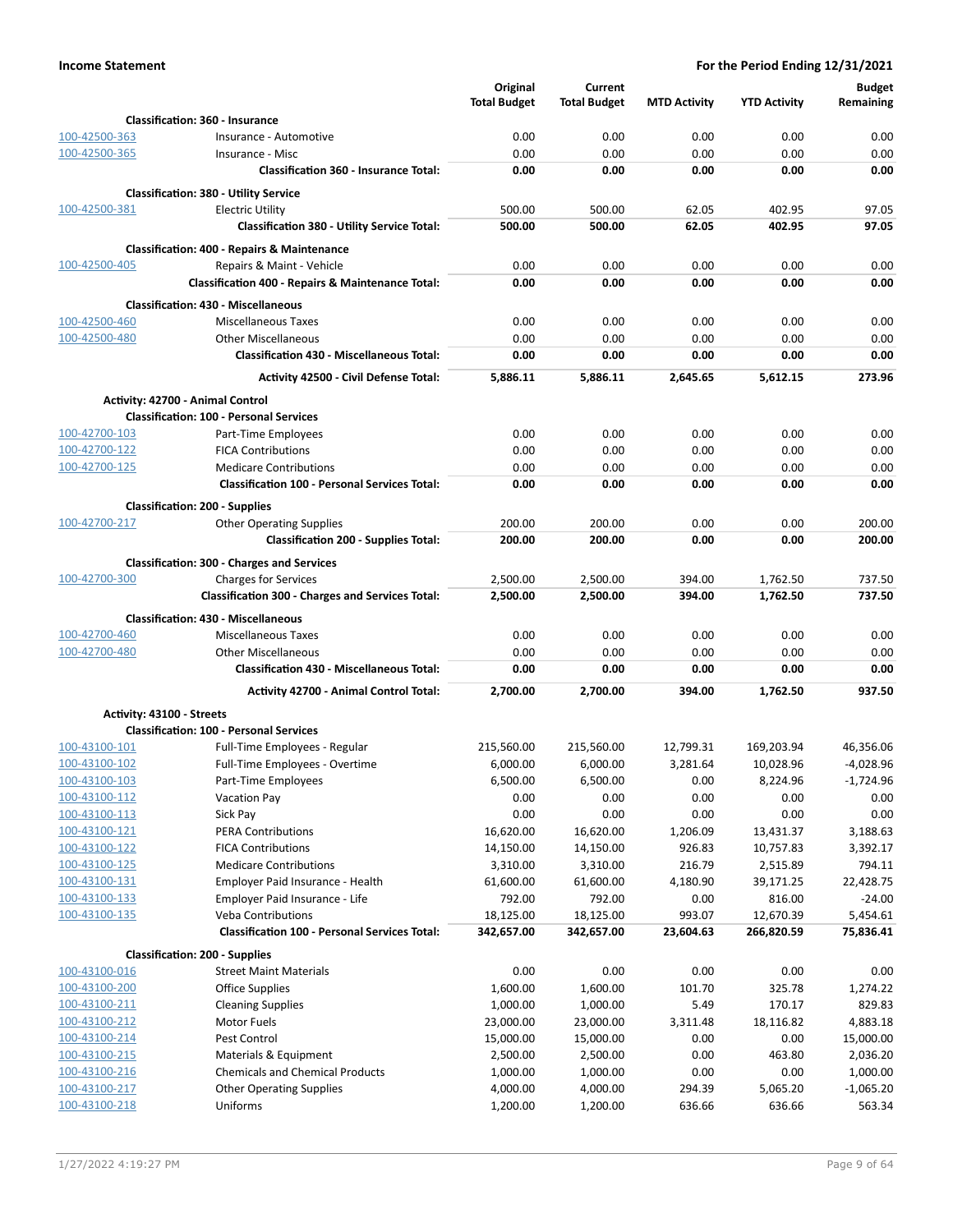|               |                                                         | Original            | Current             |                     |                     | <b>Budget</b> |
|---------------|---------------------------------------------------------|---------------------|---------------------|---------------------|---------------------|---------------|
|               |                                                         | <b>Total Budget</b> | <b>Total Budget</b> | <b>MTD Activity</b> | <b>YTD Activity</b> | Remaining     |
| 100-43100-224 | <b>Street Maint Materials</b>                           | 42,000.00           | 42,000.00           | 13,901.49           | 84,652.54           | $-42,652.54$  |
| 100-43100-225 | Landscaping Materials                                   | 4,000.00            | 4,000.00            | 10.36               | 1,056.86            | 2,943.14      |
| 100-43100-241 | <b>Small Tools</b>                                      | 3,000.00            | 3,000.00            | 817.33              | 2,572.00            | 428.00        |
| 100-43100-925 | <b>Street Maint Materials</b>                           | 0.00                | 0.00                | 0.00                | 0.00                | 0.00          |
| 100-43100-926 | <b>Street Maint Materials</b>                           | 0.00                | 0.00                | 0.00                | 0.00                | 0.00          |
| 100-43100-929 | <b>Street Maint Materials</b>                           | 0.00                | 0.00                | 0.00                | 0.00                | 0.00          |
| 100-43100-930 | <b>Street Maint Materials</b>                           | 0.00                | 0.00                | 0.00                | 0.00                | 0.00          |
| 100-43100-931 | <b>Street Maint Materials</b>                           | 0.00                | 0.00                | 0.00                | 0.00                | 0.00          |
| 100-43100-976 | Materials & Equipment                                   | 0.00                | 0.00                | 0.00                | 0.00                | 0.00          |
| 100-43100-977 | Materials & Equipment                                   | 0.00                | 0.00                | 0.00                | 0.00                | 0.00          |
| 100-43100-992 | <b>Street Maint Materials</b>                           | 0.00                | 0.00                | 0.00                | 0.00                | 0.00          |
| 100-43100-995 |                                                         | 0.00                |                     |                     |                     |               |
|               | <b>Street Maint Materials</b>                           |                     | 0.00                | 0.00                | 0.00                | 0.00          |
|               | <b>Classification 200 - Supplies Total:</b>             | 98,300.00           | 98,300.00           | 19,078.90           | 113,059.83          | $-14,759.83$  |
|               | <b>Classification: 300 - Charges and Services</b>       |                     |                     |                     |                     |               |
| 100-43100-303 | <b>Engineering and Surveying Fees</b>                   | 0.00                | 0.00                | 0.00                | 0.00                | 0.00          |
| 100-43100-304 | Legal Fees                                              | 300.00              | 300.00              | 0.00                | 0.00                | 300.00        |
| 100-43100-308 | Training & Registrations                                | 600.00              | 600.00              | 0.00                | 204.50              | 395.50        |
| 100-43100-321 | Telephone                                               | 1,600.00            | 1,600.00            | 176.31              | 1,265.16            | 334.84        |
| 100-43100-322 | Postage                                                 | 200.00              | 200.00              | 0.00                | 12.56               | 187.44        |
| 100-43100-323 | Radio Units                                             | 0.00                | 0.00                | 0.00                | 0.00                | 0.00          |
| 100-43100-325 | Dispatching                                             | 0.00                | 0.00                | 0.00                | 0.00                | 0.00          |
| 100-43100-326 | Data Processing                                         | 0.00                | 0.00                | 0.00                | 331.66              | $-331.66$     |
| 100-43100-331 | <b>Travel Expense</b>                                   | 100.00              | 100.00              | 0.00                | 0.00                | 100.00        |
| 100-43100-334 | Meals/Lodging                                           | 150.00              | 150.00              | 0.00                | 0.00                | 150.00        |
| 100-43100-350 | Printing & Design                                       | 2,000.00            | 2,000.00            | 1,286.44            | 6,384.86            | $-4,384.86$   |
|               | <b>Classification 300 - Charges and Services Total:</b> | 4,950.00            | 4,950.00            | 1,462.75            | 8,198.74            | $-3,248.74$   |
|               |                                                         |                     |                     |                     |                     |               |
|               | Classification: 360 - Insurance                         |                     |                     |                     |                     |               |
| 100-43100-361 | Insurance - General Liability                           | 1,884.51            | 1,884.51            | 0.00                | 1,850.03            | 34.48         |
| 100-43100-362 | Insurance - Property                                    | 2,974.65            | 2,974.65            | 0.00                | 2,516.00            | 458.65        |
| 100-43100-363 | Insurance - Automotive                                  | 2,636.55            | 2,636.55            | 0.00                | 2,654.00            | $-17.45$      |
| 100-43100-364 | Insurance - Worker's Compensation                       | 20,945.61           | 20,945.61           | 0.00                | 26,371.17           | $-5,425.56$   |
| 100-43100-365 | Insurance - Misc                                        | 1,178.63            | 1,178.63            | 0.00                | 1,088.38            | 90.25         |
|               | <b>Classification 360 - Insurance Total:</b>            | 29,619.95           | 29,619.95           | 0.00                | 34,479.58           | $-4,859.63$   |
|               | <b>Classification: 380 - Utility Service</b>            |                     |                     |                     |                     |               |
| 100-43100-381 | <b>Electric Utility</b>                                 | 22,000.00           | 22,000.00           | 4,077.50            | 18,229.93           | 3,770.07      |
| 100-43100-382 | <b>Water Utility</b>                                    | 400.00              | 400.00              | 38.23               | 252.53              | 147.47        |
| 100-43100-383 | <b>Gas Utility</b>                                      | 7,000.00            | 7,000.00            | 1,759.96            | 4,045.89            | 2,954.11      |
| 100-43100-384 | Refuse Disposal                                         | 4,000.00            | 4,000.00            | 356.57              | 2,404.55            | 1,595.45      |
| 100-43100-385 | Sewer Utility                                           | 400.00              | 400.00              | 81.16               | 539.42              | $-139.42$     |
| 100-43100-998 | <b>Electric Utility</b>                                 | 0.00                | 0.00                | 0.00                | 0.00                | 0.00          |
|               | <b>Classification 380 - Utility Service Total:</b>      | 33,800.00           | 33,800.00           | 6,313.42            | 25,472.32           | 8,327.68      |
|               |                                                         |                     |                     |                     |                     |               |
|               | <b>Classification: 400 - Repairs &amp; Maintenance</b>  |                     |                     |                     |                     |               |
| 100-43100-401 | Repairs & Maint - Buildings                             | 0.00                | 0.00                | 7.19                | 2,767.86            | $-2,767.86$   |
| 100-43100-402 | Repairs & Maint - Structures                            | 6,000.00            | 6,000.00            | 417.41              | 774.00              | 5,226.00      |
| 100-43100-404 | Repairs & Maint - M&E                                   | 42,000.00           | 42,000.00           | 877.04              | 26,670.21           | 15,329.79     |
| 100-43100-405 | Repairs & Maint - Vehicle                               | 5,000.00            | 5,000.00            | 459.61              | 3,362.20            | 1,637.80      |
| 100-43100-406 | Repairs & Maint - Grounds                               | 500.00              | 500.00              | 1,980.00            | 3,612.46            | $-3,112.46$   |
| 100-43100-407 | Repairs & Maint - Seal Coating/Crack-Fill               | 24,945.00           | 24,945.00           | 0.00                | 26,890.00           | $-1,945.00$   |
| 100-43100-409 | Repairs & Maint - Utilities                             | 0.00                | 0.00                | 0.00                | 0.00                | 0.00          |
| 100-43100-800 | Repairs & Maint - M&E                                   | 0.00                | 0.00                | 0.00                | 0.00                | 0.00          |
| 100-43100-803 | Repairs & Maint - M&E                                   | 0.00                | 0.00                | 0.00                | 0.00                | 0.00          |
| 100-43100-809 | Repairs & Maint - Utilities                             | 0.00                | 0.00                | 0.00                | 0.00                | 0.00          |
| 100-43100-810 | Repairs & Maint - Utilities                             | 0.00                | 0.00                | 0.00                | 0.00                | 0.00          |
| 100-43100-846 | Repairs & Maint - Buildings                             | 0.00                | 0.00                | 0.00                | 0.00                | 0.00          |
| 100-43100-902 | Repairs & Maint - Structures                            | 0.00                | 0.00                | 0.00                | 0.00                | 0.00          |
| 100-43100-904 | Repairs & Maint - M&E                                   | 0.00                | 0.00                | 0.00                | 0.00                | 0.00          |
| 100-43100-905 | Repairs & Maint - M&E                                   | 0.00                | 0.00                | 0.00                | 0.00                | 0.00          |
| 100-43100-932 | Repairs & Maint - M&E                                   | 0.00                | 0.00                | 0.00                | 0.00                | 0.00          |
|               |                                                         |                     |                     |                     |                     |               |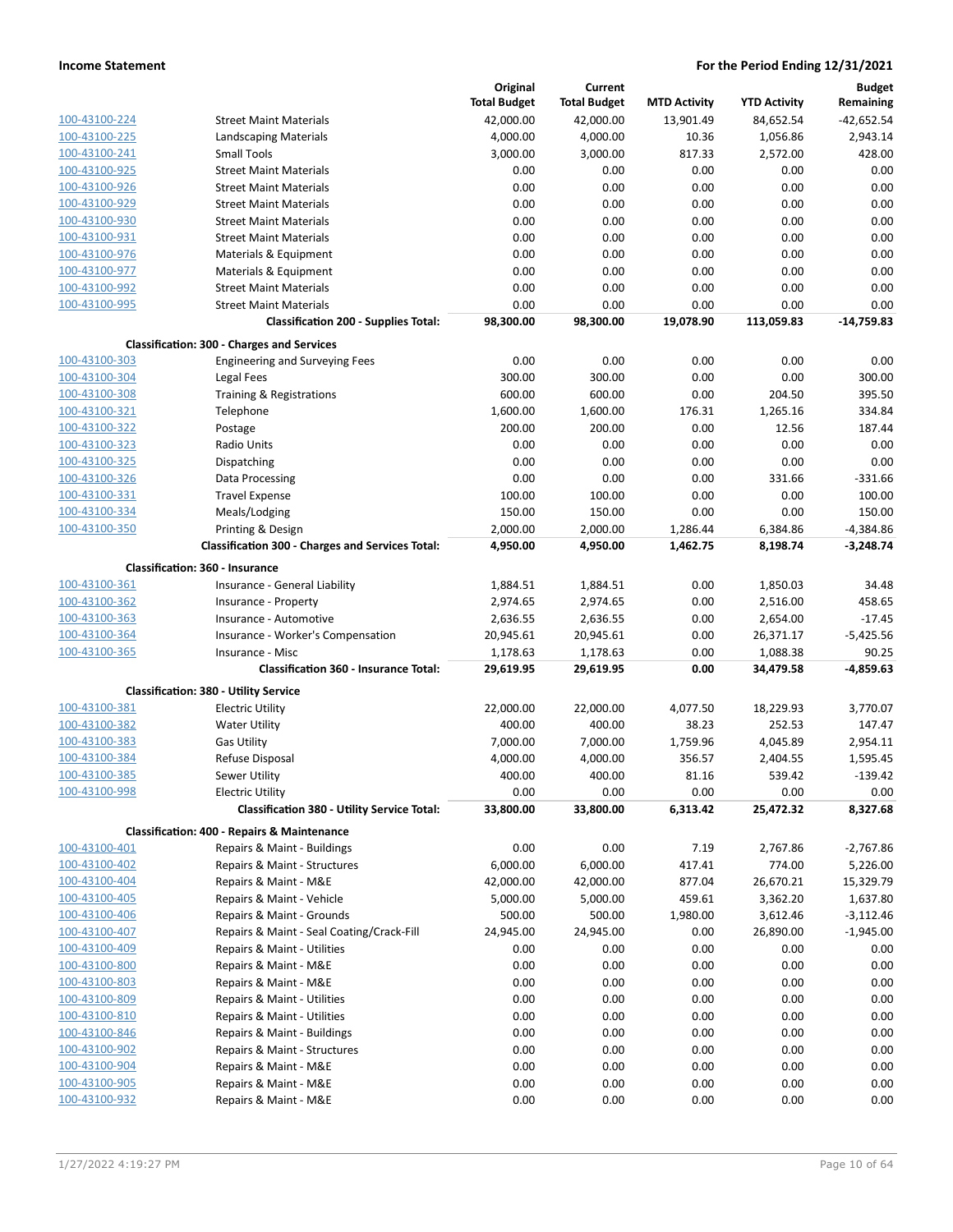|               |                                                              | Original            | Current             |                     |                     | <b>Budget</b> |
|---------------|--------------------------------------------------------------|---------------------|---------------------|---------------------|---------------------|---------------|
|               |                                                              | <b>Total Budget</b> | <b>Total Budget</b> | <b>MTD Activity</b> | <b>YTD Activity</b> | Remaining     |
| 100-43100-940 | Repairs & Maint - M&E                                        | 0.00                | 0.00                | 0.00                | 0.00                | 0.00          |
| 100-43100-956 | Repairs & Maint - M&E                                        | 0.00                | 0.00                | 0.00                | 0.00                | 0.00          |
|               | <b>Classification 400 - Repairs &amp; Maintenance Total:</b> | 78,445.00           | 78,445.00           | 3,741.25            | 64,076.73           | 14,368.27     |
|               | <b>Classification: 430 - Miscellaneous</b>                   |                     |                     |                     |                     |               |
| 100-43100-433 | Dues & Subscriptions                                         | 0.00                | 0.00                | 0.00                | 0.00                | 0.00          |
| 100-43100-439 | <b>Special Projects</b>                                      | 0.00                | 0.00                | 2,338.00            | 14,592.50           | $-14,592.50$  |
| 100-43100-444 | License Fees                                                 | 250.00              | 250.00              | 0.00                | 16.61               | 233.39        |
| 100-43100-460 | Miscellaneous Taxes                                          | 100.00              | 100.00              | 0.00                | 100.00              | 0.00          |
| 100-43100-480 | <b>Other Miscellaneous</b>                                   | 500.00              | 500.00              | 0.00                | 81.70               | 418.30        |
| 100-43100-933 | Dues & Subscriptions                                         | 0.00                | 0.00                | 0.00                | 0.00                | 0.00          |
| 100-43100-980 | <b>Other Miscellaneous</b>                                   | 0.00                | 0.00                | 0.00                | 0.00                | 0.00          |
|               | <b>Classification 430 - Miscellaneous Total:</b>             | 850.00              | 850.00              | 2,338.00            | 14,790.81           | $-13,940.81$  |
|               | <b>Activity 43100 - Streets Total:</b>                       | 588,621.95          | 588,621.95          | 56,538.95           | 526,898.60          | 61,723.35     |
|               | Activity: 43210 - Sanitation                                 |                     |                     |                     |                     |               |
|               | <b>Classification: 100 - Personal Services</b>               |                     |                     |                     |                     |               |
| 100-43210-103 | Part-Time Employees                                          | 0.00                | 0.00                | 0.00                | 0.00                | 0.00          |
|               | <b>Classification 100 - Personal Services Total:</b>         | 0.00                | 0.00                | 0.00                | 0.00                | 0.00          |
|               | <b>Classification: 300 - Charges and Services</b>            |                     |                     |                     |                     |               |
| 100-43210-303 | <b>Engineering and Surveying Fees</b>                        | 0.00                | 0.00                | 0.00                | 0.00                | 0.00          |
| 100-43210-304 | Legal Fees                                                   | 0.00                | 0.00                | 0.00                | 0.00                | 0.00          |
| 100-43210-307 | <b>Management Fees</b>                                       | 2,000.00            | 2,000.00            | 0.00                | 0.00                | 2,000.00      |
| 100-43210-340 | <b>Advertising &amp; Promotions</b>                          | 0.00                | 0.00                | 0.00                | 3,388.50            | $-3,388.50$   |
|               | <b>Classification 300 - Charges and Services Total:</b>      | 2,000.00            | 2,000.00            | 0.00                | 3,388.50            | $-1,388.50$   |
|               | <b>Classification: 380 - Utility Service</b>                 |                     |                     |                     |                     |               |
| 100-43210-384 | Refuse Disposal                                              | 20,000.00           | 20,000.00           | 0.00                | 19,036.95           | 963.05        |
|               | <b>Classification 380 - Utility Service Total:</b>           | 20,000.00           | 20,000.00           | 0.00                | 19,036.95           | 963.05        |
|               | <b>Classification: 430 - Miscellaneous</b>                   |                     |                     |                     |                     |               |
| 100-43210-439 | Special Projects-Nuisance Clean-up                           | 0.00                | 0.00                | 0.00                | 0.00                | 0.00          |
| 100-43210-460 | <b>Miscellaneous Taxes</b>                                   | 0.00                | 0.00                | 0.00                | 0.00                | 0.00          |
| 100-43210-480 | <b>Other Miscellaneous</b>                                   | 0.00                | 0.00                | 0.00                | 0.00                | 0.00          |
|               | <b>Classification 430 - Miscellaneous Total:</b>             | 0.00                | 0.00                | 0.00                | 0.00                | 0.00          |
|               | <b>Activity 43210 - Sanitation Total:</b>                    | 22,000.00           | 22,000.00           | 0.00                | 22,425.45           | $-425.45$     |
|               | Activity: 45120 - Recreation                                 |                     |                     |                     |                     |               |
|               | <b>Classification: 100 - Personal Services</b>               |                     |                     |                     |                     |               |
| 100-45120-101 | Full-Time Employees - Regular                                | 17,065.00           | 17,065.00           | 1,669.00            | 17,226.71           | $-161.71$     |
| 100-45120-103 | Part-Time Employees                                          | 6,000.00            | 6,000.00            | 0.00                | 10,184.36           | $-4,184.36$   |
| 100-45120-112 | <b>Vacation Pay</b>                                          | 0.00                | 0.00                | 0.00                | 0.00                | 0.00          |
| 100-45120-113 | Sick Pay                                                     | 0.00                | 0.00                | 0.00                | 0.00                | 0.00          |
| 100-45120-121 | <b>PERA Contributions</b>                                    | 1,285.00            | 1,285.00            | 125.18              | 1,292.04            | $-7.04$       |
| 100-45120-122 | <b>FICA Contributions</b>                                    | 1,435.00            | 1,435.00            | 94.23               | 1,612.11            | $-177.11$     |
| 100-45120-125 | <b>Medicare Contributions</b>                                | 335.00              | 335.00              | 22.04               | 377.14              | $-42.14$      |
| 100-45120-131 | Employer Paid Insurance - Health                             | 1,675.00            | 1,675.00            | 447.65              | 4,232.13            | $-2,557.13$   |
| 100-45120-135 | <b>Veba Contributions</b>                                    | 625.00              | 625.00              | 104.17              | 1,125.04            | $-500.04$     |
|               | <b>Classification 100 - Personal Services Total:</b>         | 28,420.00           | 28,420.00           | 2,462.27            | 36,049.53           | $-7,629.53$   |
|               | <b>Classification: 200 - Supplies</b>                        |                     |                     |                     |                     |               |
| 100-45120-200 | <b>Office Supplies</b>                                       | 0.00                | 0.00                | 77.94               | 211.08              | $-211.08$     |
| 100-45120-215 | Materials & Equipment                                        | 2,500.00            | 2,500.00            | 0.00                | 4,226.13            | $-1,726.13$   |
| 100-45120-217 | <b>Other Operating Supplies</b>                              | 4,000.00            | 4,000.00            | 778.23              | 3,002.19            | 997.81        |
|               | <b>Classification 200 - Supplies Total:</b>                  | 6,500.00            | 6,500.00            | 856.17              | 7,439.40            | -939.40       |
|               | <b>Classification: 250 - Merchandise Purchases</b>           |                     |                     |                     |                     |               |
| 100-45120-254 | Soft Drinks & Mix                                            | 0.00                | 0.00                | 0.00                | 0.00                | 0.00          |
| 100-45120-260 | Concessions                                                  | 0.00                | 0.00                | 0.00                | 0.00                | 0.00          |
|               | <b>Classification 250 - Merchandise Purchases Total:</b>     | 0.00                | 0.00                | 0.00                | 0.00                | 0.00          |
|               | <b>Classification: 300 - Charges and Services</b>            |                     |                     |                     |                     |               |
| 100-45120-326 | Data Processing                                              | 2,000.00            | 2,000.00            | 0.00                | 0.00                | 2,000.00      |
|               |                                                              |                     |                     |                     |                     |               |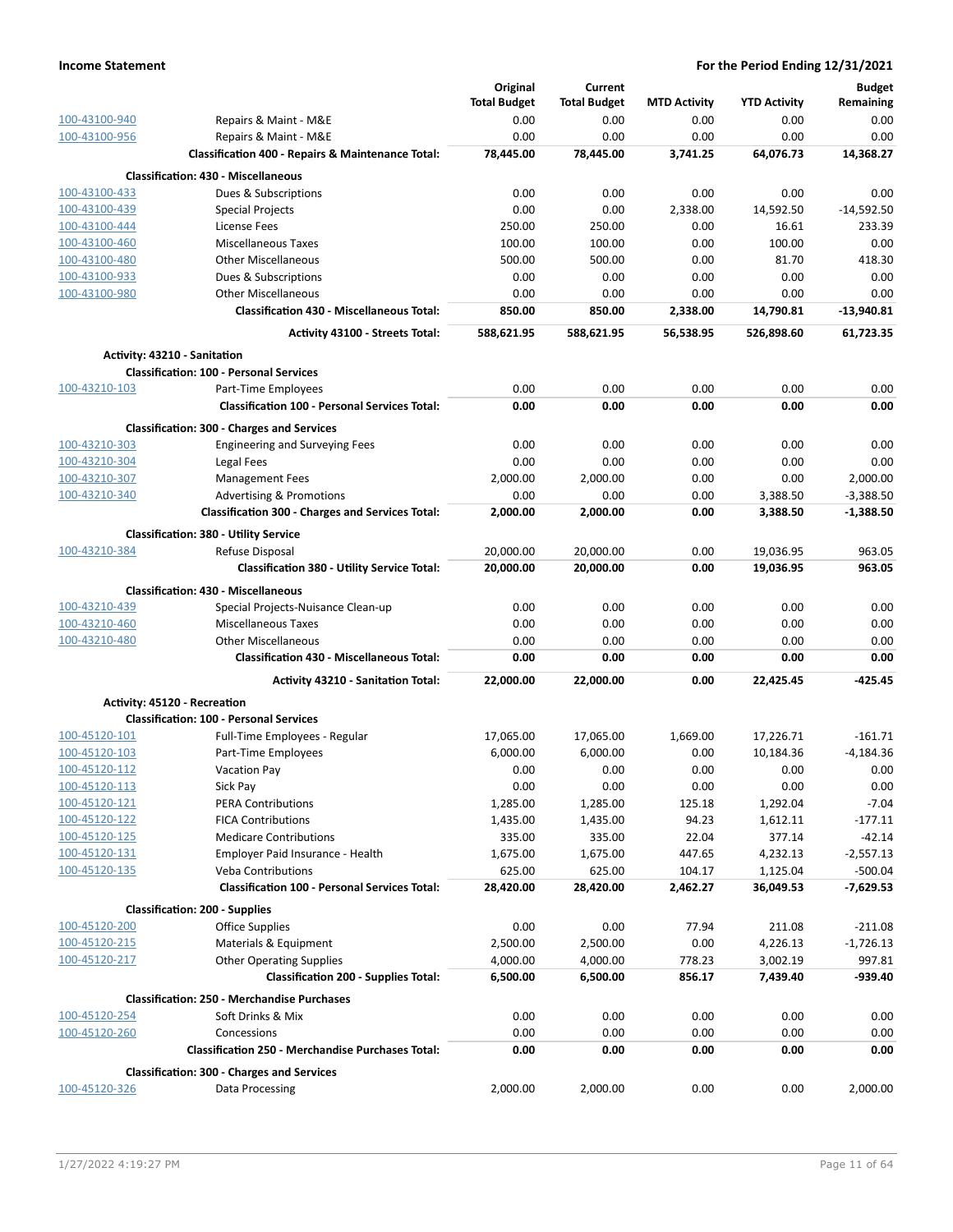| 100-45120-340                  |                                                                                                | Original<br><b>Total Budget</b> | Current<br><b>Total Budget</b> | <b>MTD Activity</b> | <b>YTD Activity</b>   | <b>Budget</b><br>Remaining<br>85.00 |
|--------------------------------|------------------------------------------------------------------------------------------------|---------------------------------|--------------------------------|---------------------|-----------------------|-------------------------------------|
|                                | <b>Advertising &amp; Promotions</b><br><b>Classification 300 - Charges and Services Total:</b> | 500.00<br>2,500.00              | 500.00<br>2,500.00             | 0.00<br>0.00        | 415.00<br>415.00      | 2,085.00                            |
|                                | <b>Classification: 360 - Insurance</b>                                                         |                                 |                                |                     |                       |                                     |
| 100-45120-361                  | Insurance - General Liability                                                                  | 145.08                          | 145.08                         | 0.00                | 142.42                | 2.66                                |
|                                | <b>Classification 360 - Insurance Total:</b>                                                   | 145.08                          | 145.08                         | 0.00                | 142.42                | 2.66                                |
|                                | <b>Classification: 430 - Miscellaneous</b>                                                     |                                 |                                |                     |                       |                                     |
| 100-45120-460                  | <b>Miscellaneous Taxes</b>                                                                     | 100.00                          | 100.00                         | 0.00                | 113.00                | $-13.00$                            |
| 100-45120-480                  | <b>Other Miscellaneous</b>                                                                     | 0.00                            | 0.00                           | 0.00                | 0.00                  | 0.00                                |
| 100-45120-980                  | <b>Other Miscellaneous</b>                                                                     | 0.00                            | 0.00                           | 0.00                | 0.00                  | 0.00                                |
| 100-45120-981                  | <b>Other Miscellaneous</b><br><b>Classification 430 - Miscellaneous Total:</b>                 | 0.00<br>100.00                  | 0.00<br>100.00                 | 0.00<br>0.00        | 0.00<br>113.00        | 0.00<br>$-13.00$                    |
|                                |                                                                                                |                                 |                                |                     |                       |                                     |
| 100-45120-500                  | Classification: 500 - Capital Outlay                                                           | 0.00                            | 0.00                           | 0.00                | 0.00                  | 0.00                                |
| 100-45120-900                  | Capital Outlay<br>Capital Outlay                                                               | 0.00                            | 0.00                           | 0.00                | 0.00                  | 0.00                                |
|                                | <b>Classification 500 - Capital Outlay Total:</b>                                              | 0.00                            | 0.00                           | 0.00                | 0.00                  | 0.00                                |
|                                | <b>Activity 45120 - Recreation Total:</b>                                                      | 37,665.08                       | 37,665.08                      | 3,318.44            | 44,159.35             | $-6,494.27$                         |
|                                |                                                                                                |                                 |                                |                     |                       |                                     |
|                                | <b>Activity: 45202 - Park Areas</b><br><b>Classification: 100 - Personal Services</b>          |                                 |                                |                     |                       |                                     |
| 100-45202-101                  | Full-Time Employees - Regular                                                                  | 80,190.00                       | 80,190.00                      | 6,902.23            | 75,526.58             | 4,663.42                            |
| 100-45202-102                  | Full-Time Employees - Overtime                                                                 | 1,500.00                        | 1,500.00                       | 819.41              | 2,644.85              | $-1,144.85$                         |
| 100-45202-103                  | Part-Time Employees                                                                            | 10,000.00                       | 10,000.00                      | 0.00                | 5,931.25              | 4,068.75                            |
| 100-45202-112                  | Vacation Pay                                                                                   | 0.00                            | 0.00                           | 0.00                | 0.00                  | 0.00                                |
| 100-45202-113                  | Sick Pay                                                                                       | 0.00                            | 0.00                           | 0.00                | 0.00                  | 0.00                                |
| 100-45202-121                  | <b>PERA Contributions</b>                                                                      | 6,130.00                        | 6,130.00                       | 579.12              | 5,862.85              | 267.15                              |
| 100-45202-122                  | <b>FICA Contributions</b>                                                                      | 5,690.00                        | 5,690.00                       | 450.77              | 4,910.90              | 779.10                              |
| 100-45202-125<br>100-45202-131 | <b>Medicare Contributions</b><br>Employer Paid Insurance - Health                              | 1,335.00<br>15,560.00           | 1,335.00<br>15,560.00          | 105.41<br>2,113.64  | 1,148.55<br>15,235.34 | 186.45<br>324.66                    |
| 100-45202-133                  | Employer Paid Insurance - Life                                                                 | 290.00                          | 290.00                         | 0.00                | 176.00                | 114.00                              |
| 100-45202-135                  | <b>Veba Contributions</b>                                                                      | 5,025.00                        | 5,025.00                       | 520.83              | 4,905.12              | 119.88                              |
|                                | <b>Classification 100 - Personal Services Total:</b>                                           | 125,720.00                      | 125,720.00                     | 11,491.41           | 116,341.44            | 9,378.56                            |
|                                | <b>Classification: 200 - Supplies</b>                                                          |                                 |                                |                     |                       |                                     |
| 100-45202-200                  | <b>Office Supplies</b>                                                                         | 300.00                          | 300.00                         | 77.94               | 224.15                | 75.85                               |
| 100-45202-211                  | <b>Cleaning Supplies</b>                                                                       | 1,000.00                        | 1,000.00                       | 0.00                | 1,057.70              | $-57.70$                            |
| 100-45202-212                  | Motor Fuels                                                                                    | 6,000.00                        | 6,000.00                       | 539.96              | 6,448.69              | -448.69                             |
| 100-45202-216                  | <b>Chemicals and Chemical Products</b>                                                         | 1,000.00                        | 1,000.00                       | 0.00                | 1,320.11              | $-320.11$                           |
| 100-45202-217                  | <b>Other Operating Supplies</b>                                                                | 0.00                            | 0.00                           | 70.00               | 2,178.61              | $-2,178.61$                         |
| 100-45202-241                  | <b>Small Tools</b><br><b>Classification 200 - Supplies Total:</b>                              | 500.00<br>8,800.00              | 500.00<br>8,800.00             | 0.00<br>687.90      | 736.96<br>11,966.22   | $-236.96$<br>$-3,166.22$            |
|                                |                                                                                                |                                 |                                |                     |                       |                                     |
| 100-45202-303                  | <b>Classification: 300 - Charges and Services</b><br><b>Engineering and Surveying Fees</b>     | 0.00                            | 0.00                           | 0.00                | 0.00                  | 0.00                                |
| 100-45202-304                  | Legal Fees                                                                                     | 0.00                            | 0.00                           | 0.00                | 0.00                  | 0.00                                |
| 100-45202-308                  | Training & Registrations                                                                       | 250.00                          | 250.00                         | 0.00                | 0.00                  | 250.00                              |
| 100-45202-323                  | Radio Units                                                                                    | 0.00                            | 0.00                           | 0.00                | 0.00                  | 0.00                                |
| 100-45202-325                  | Dispatching                                                                                    | 0.00                            | 0.00                           | 0.00                | 0.00                  | 0.00                                |
| 100-45202-326                  | Data Processing                                                                                | 6,000.00                        | 6,000.00                       | 933.34              | 6,066.71              | $-66.71$                            |
| 100-45202-340                  | <b>Advertising &amp; Promotions</b>                                                            | 4,000.00                        | 4,000.00                       | 86.88               | 637.25                | 3,362.75                            |
| 100-45202-350                  | Printing & Design                                                                              | 0.00                            | 0.00                           | 0.00                | 0.00                  | 0.00                                |
|                                | <b>Classification 300 - Charges and Services Total:</b>                                        | 10,250.00                       | 10,250.00                      | 1,020.22            | 6,703.96              | 3,546.04                            |
|                                | <b>Classification: 360 - Insurance</b>                                                         |                                 |                                |                     |                       |                                     |
| 100-45202-361                  | Insurance - General Liability                                                                  | 701.15                          | 701.15                         | 0.00                | 688.33                | 12.82                               |
| 100-45202-362<br>100-45202-363 | Insurance - Property<br>Insurance - Automotive                                                 | 17,885.70<br>383.25             | 17,885.70<br>383.25            | 0.00<br>0.00        | 17,875.00<br>386.00   | 10.70<br>$-2.75$                    |
| 100-45202-364                  | Insurance - Worker's Compensation                                                              | 3,599.72                        | 3,599.72                       | 0.00                | 3,716.58              | $-116.86$                           |
| 100-45202-365                  | Insurance - Misc                                                                               | 872.03                          | 872.03                         | 0.00                | 1,078.38              | $-206.35$                           |
|                                | <b>Classification 360 - Insurance Total:</b>                                                   | 23,441.85                       | 23,441.85                      | 0.00                | 23,744.29             | $-302.44$                           |
|                                | <b>Classification: 380 - Utility Service</b>                                                   |                                 |                                |                     |                       |                                     |
| 100-45202-381                  | <b>Electric Utility</b>                                                                        | 6,500.00                        | 6,500.00                       | 748.70              | 6,786.99              | $-286.99$                           |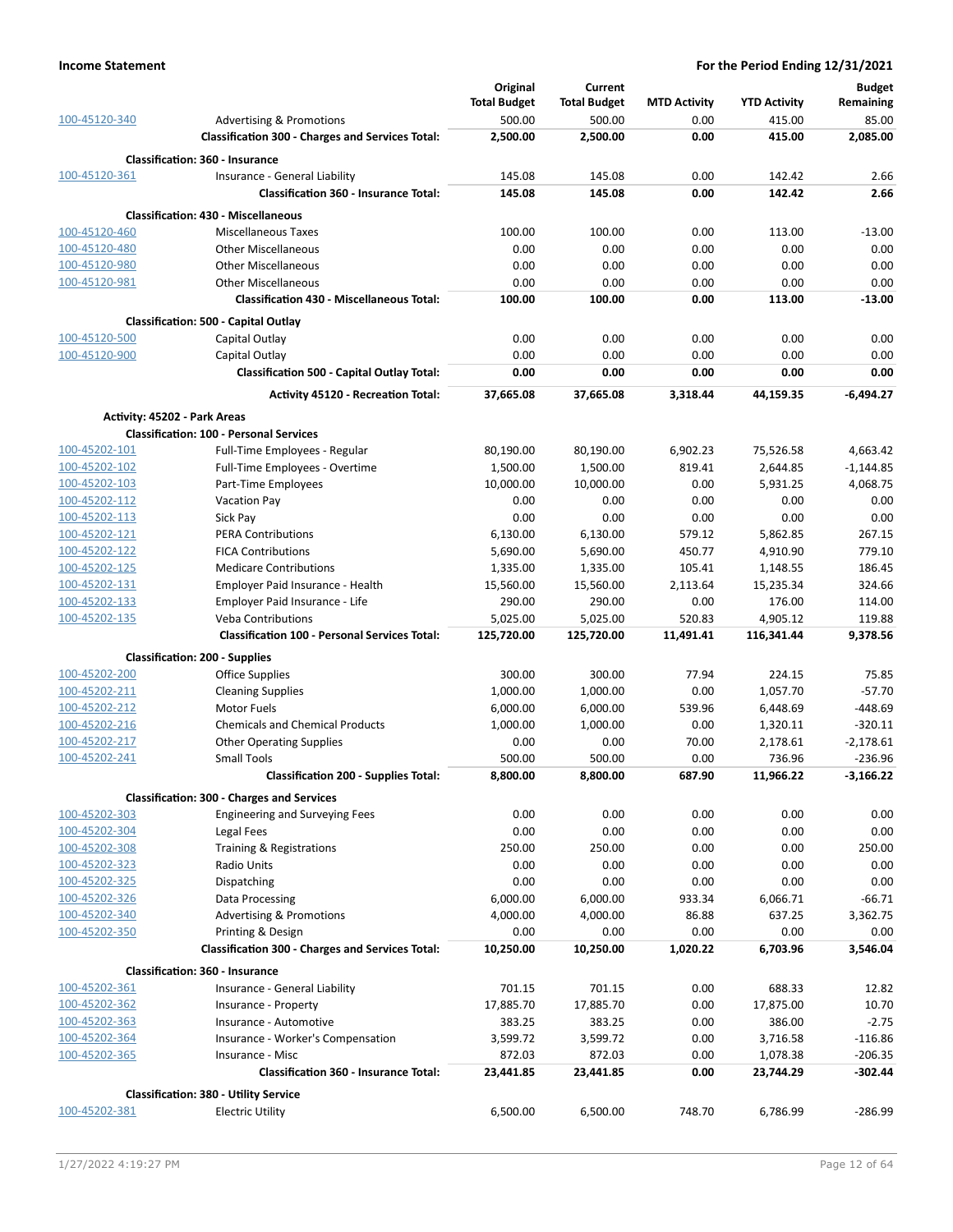|               |                                                              | Original            | Current             |                     |                     | <b>Budget</b> |
|---------------|--------------------------------------------------------------|---------------------|---------------------|---------------------|---------------------|---------------|
|               |                                                              | <b>Total Budget</b> | <b>Total Budget</b> | <b>MTD Activity</b> | <b>YTD Activity</b> | Remaining     |
| 100-45202-382 | <b>Water Utility</b>                                         | 6,000.00            | 24,000.00           | 0.00                | 23,578.70           | 421.30        |
| 100-45202-384 | Refuse Disposal                                              | 3,000.00            | 3,000.00            | 108.95              | 2,558.60            | 441.40        |
| 100-45202-385 | Sewer Utility                                                | 2,600.00            | 2,600.00            | 0.00                | 1,548.03            | 1,051.97      |
|               | <b>Classification 380 - Utility Service Total:</b>           | 18,100.00           | 36,100.00           | 857.65              | 34,472.32           | 1,627.68      |
|               | <b>Classification: 400 - Repairs &amp; Maintenance</b>       |                     |                     |                     |                     |               |
| 100-45202-402 | Repairs & Maint - Structures                                 | 5,000.00            | 5,000.00            | 2,153.86            | 5,320.92            | $-320.92$     |
| 100-45202-404 | Repairs & Maint - M&E                                        | 6,000.00            | 6,000.00            | 176.65              | 5,466.18            | 533.82        |
| 100-45202-405 | Repairs & Maint - Vehicle                                    | 4,000.00            | 4,000.00            | 19.98               | 221.51              | 3,778.49      |
| 100-45202-406 | Repairs & Maint - Grounds                                    | 7,500.00            | 7,500.00            | 125.56              | 10,786.64           | $-3,286.64$   |
| 100-45202-407 | Repairs & Maint - Seal Coating/Crack-Fill                    | 0.00                | 0.00                | 0.00                | 0.00                | 0.00          |
| 100-45202-409 | Repairs & Maint - Utilities                                  | 0.00                | 0.00                | 0.00                | 0.00                | 0.00          |
| 100-45202-904 | Repairs & Maint - M&E                                        | 0.00                | 0.00                | 0.00                | 0.00                | 0.00          |
| 100-45202-905 | Repairs & Maint - M&E                                        | 0.00                | 0.00                | 0.00                | 0.00                | 0.00          |
| 100-45202-906 | Repairs & Maint - Grounds                                    | 0.00                | 0.00                | 0.00                | 0.00                | 0.00          |
| 100-45202-907 | Repairs & Maint - Grounds                                    | 0.00                | 0.00                | 0.00                | 0.00                | 0.00          |
| 100-45202-909 | Repairs & Maint - Utilities                                  | 0.00                | 0.00                | 0.00                | 0.00                | 0.00          |
|               | <b>Classification 400 - Repairs &amp; Maintenance Total:</b> | 22,500.00           | 22,500.00           | 2,476.05            | 21,795.25           | 704.75        |
|               | <b>Classification: 430 - Miscellaneous</b>                   |                     |                     |                     |                     |               |
| 100-45202-003 | <b>Other Miscellaneous</b>                                   | 0.00                | 0.00                | 0.00                | 0.00                | 0.00          |
| 100-45202-439 | <b>Special Projects</b>                                      | 0.00                | 0.00                | 20,412.74           | 20,412.74           | $-20,412.74$  |
| 100-45202-444 | License Fees                                                 | 250.00              | 250.00              | 190.00              | 35.00               | 215.00        |
| 100-45202-460 | <b>Miscellaneous Taxes</b>                                   | 250.00              | 250.00              | 0.00                | 76.00               | 174.00        |
| 100-45202-480 | <b>Other Miscellaneous</b>                                   | 0.00                | 0.00                | 0.00                | 420.29              | $-420.29$     |
| 100-45202-980 | <b>Other Miscellaneous</b>                                   | 0.00                | 0.00                | 0.00                | 0.00                | 0.00          |
| 100-45202-981 | <b>Other Miscellaneous</b>                                   | 0.00                | 0.00                | 0.00                | 0.00                | 0.00          |
|               | <b>Classification 430 - Miscellaneous Total:</b>             | 500.00              | 500.00              | 20,602.74           | 20,944.03           | $-20,444.03$  |
|               | <b>Activity 45202 - Park Areas Total:</b>                    | 209,311.85          | 227,311.85          | 37,135.97           | 235,967.51          | $-8,655.66$   |
|               | Activity: 49960 - Interfund Transfers                        |                     |                     |                     |                     |               |
|               | <b>Classification: 700 - Other Financing Uses</b>            |                     |                     |                     |                     |               |
| 100-49960-034 | <b>Transfers</b>                                             | 0.00                | 0.00                | 0.00                | 0.00                | 0.00          |
| 100-49960-720 | <b>Transfers</b>                                             | 0.00                | 10,000.00           | 0.00                | 10,000.00           | 0.00          |
| 100-49960-920 | Transfers                                                    | 0.00                | 0.00                | 0.00                | 0.00                | 0.00          |
|               | Classification 700 - Other Financing Uses Total:             | 0.00                | 10,000.00           | 0.00                | 10,000.00           | 0.00          |
|               | Activity 49960 - Interfund Transfers Total:                  | 0.00                | 10,000.00           | 0.00                | 10,000.00           | 0.00          |
|               | Activity: 49980 - Debt Service                               |                     |                     |                     |                     |               |
|               | <b>Classification: 700 - Other Financing Uses</b>            |                     |                     |                     |                     |               |
| 100-49980-720 | <b>Transfers for Debt Service</b>                            | 27,247.50           | 248,187.65          | 27,247.50           | 248,187.65          | 0.00          |
|               | Classification 700 - Other Financing Uses Total:             | 27,247.50           | 248,187.65          | 27,247.50           | 248,187.65          | 0.00          |
|               | Activity 49980 - Debt Service Total:                         | 27,247.50           | 248,187.65          | 27,247.50           | 248,187.65          | 0.00          |
|               | <b>Expense Total:</b>                                        | 2,791,500.22        | 3,045,940.37        | 321,624.35          | 3,050,869.99        | $-4,929.62$   |
|               | Fund 100 Surplus (Deficit):                                  | $-0.03$             | 75,586.18           | 1,294,935.86        | 142,651.32          | $-218,237.50$ |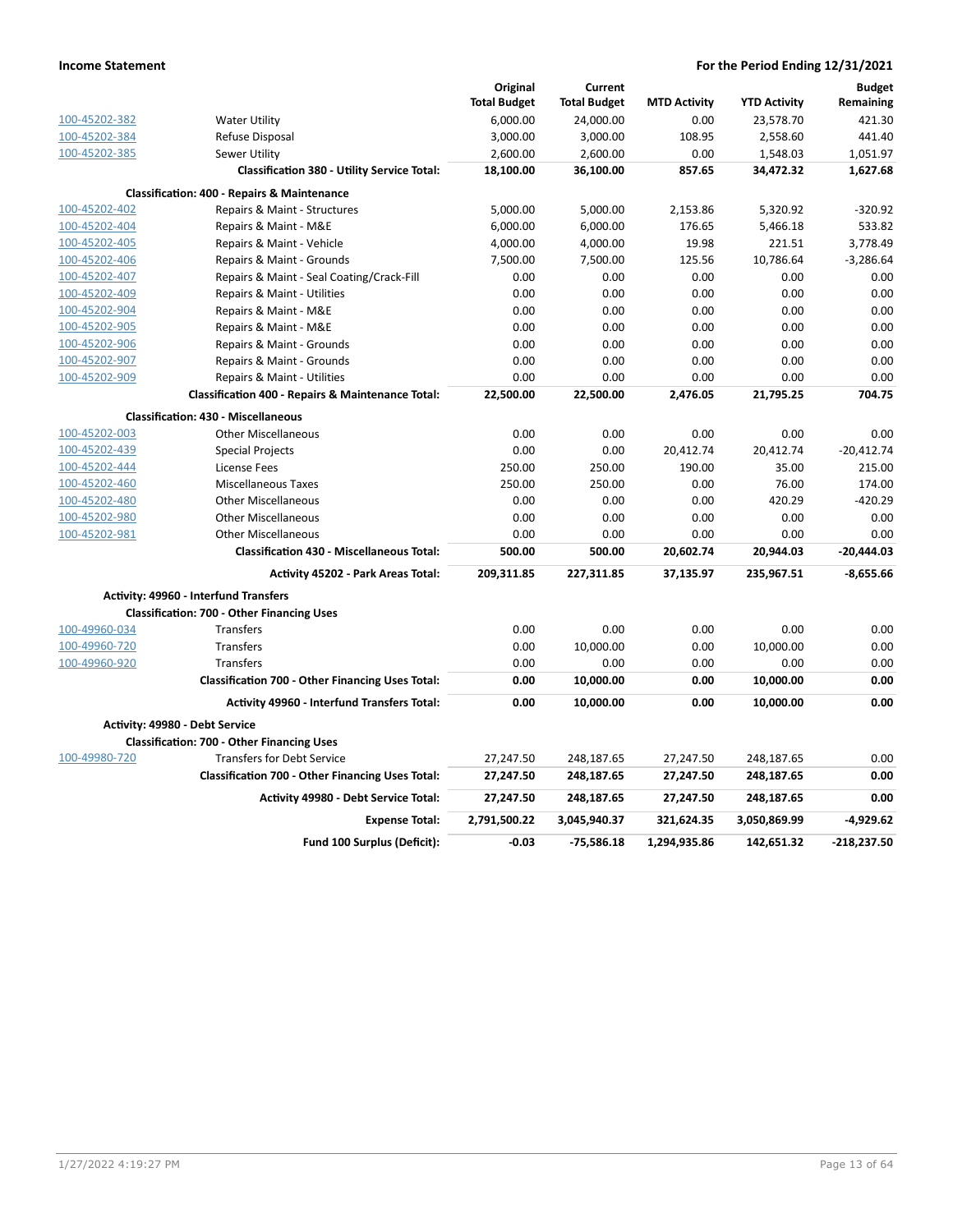|                                |                                                                  | Original            | Current             |                     |                     | <b>Budget</b>      |
|--------------------------------|------------------------------------------------------------------|---------------------|---------------------|---------------------|---------------------|--------------------|
|                                |                                                                  | <b>Total Budget</b> | <b>Total Budget</b> | <b>MTD Activity</b> | <b>YTD Activity</b> | Remaining          |
| Fund: 211 - LIBRARY            |                                                                  |                     |                     |                     |                     |                    |
| Revenue<br>211-31010           | <b>Current Ad Valorem Taxes</b>                                  | 192,480.84          | 192,480.84          | 0.00                | 192,481.00          | $-0.16$            |
| 211-33620                      | <b>County Grants</b>                                             | 20,000.00           | 20,000.00           | 0.00                | 18,292.34           | 1,707.66           |
| 211-34950                      | Other Charges for Services                                       | 500.00              | 500.00              | 17.50               | 203.90              | 296.10             |
| 211-35103                      | Library Fines                                                    | 3,000.00            | 3,000.00            | 435.32              | 3,284.50            | $-284.50$          |
| 211-36200                      | Other Income                                                     | 0.00                | 0.00                | 799.00              | 799.00              | $-799.00$          |
| 211-36210                      | <b>Interest Earnings</b>                                         | 0.00                | 0.00                | 20.15               | 245.88              | $-245.88$          |
| 211-36220                      | Rental Income                                                    | 0.00                | 0.00                | 0.00                | 300.00              | $-300.00$          |
| 211-36230                      | <b>Contributions and Donations - Private</b>                     | 500.00              | 5,500.00            | 0.00                | 6,447.75            | $-947.75$          |
| 211-36231                      | <b>Private Grants</b>                                            | 0.00                | 0.00                | 0.00                | 0.00                | 0.00               |
| 211-39200                      | <b>Interfund Transfer</b>                                        | 0.00                | 0.00                | 0.00                | 0.00                | 0.00               |
| 211-86220                      | Rental Income                                                    | 0.00                | 0.00                | 0.00                | 0.00                | 0.00               |
|                                | <b>Revenue Total:</b>                                            | 216,480.84          | 221,480.84          | 1,271.97            | 222,054.37          | $-573.53$          |
| <b>Expense</b>                 |                                                                  |                     |                     |                     |                     |                    |
| Activity: 45501 - Library      |                                                                  |                     |                     |                     |                     |                    |
|                                | <b>Classification: 100 - Personal Services</b>                   |                     |                     |                     |                     |                    |
| 211-45501-101                  | Full-Time Employees - Regular                                    | 62,630.00           | 62,630.00           | 6,049.60            | 62,793.36           | $-163.36$          |
| 211-45501-103                  | Part-Time Employees                                              | 55,400.00           | 55,400.00           | 4,109.06            | 46,053.14           | 9,346.86           |
| 211-45501-112<br>211-45501-113 | Vacation Pay                                                     | 0.00<br>0.00        | 0.00<br>0.00        | 0.00<br>0.00        | 0.00<br>0.00        | 0.00<br>0.00       |
| 211-45501-121                  | Sick Pay<br><b>PERA Contributions</b>                            | 8,890.00            | 8,890.00            | 761.91              | 8,163.46            | 726.54             |
| 211-45501-122                  | <b>FICA Contributions</b>                                        | 7,325.00            | 7,325.00            | 625.02              | 6,642.27            | 682.73             |
| 211-45501-125                  | <b>Medicare Contributions</b>                                    | 1,725.00            | 1,725.00            | 146.19              | 1,553.37            | 171.63             |
| 211-45501-131                  | Employer Paid Insurance - Health                                 | 6,690.00            | 6,690.00            | 682.03              | 6,762.74            | $-72.74$           |
| 211-45501-133                  | Employer Paid Insurance - Life                                   | 192.00              | 192.00              | 0.00                | 176.00              | 16.00              |
| 211-45501-135                  | <b>Veba Contributions</b>                                        | 2,500.00            | 2,500.00            | 208.34              | 2,416.74            | 83.26              |
|                                | <b>Classification 100 - Personal Services Total:</b>             | 145,352.00          | 145,352.00          | 12,582.15           | 134,561.08          | 10,790.92          |
|                                | <b>Classification: 200 - Supplies</b>                            |                     |                     |                     |                     |                    |
| 211-45501-200                  | <b>Office Supplies</b>                                           | 2,500.00            | 2,500.00            | 127.39              | 1,658.08            | 841.92             |
| 211-45501-211                  | <b>Cleaning Supplies</b>                                         | 400.00              | 400.00              | 0.00                | 0.00                | 400.00             |
| 211-45501-217                  | <b>Other Operating Supplies</b>                                  | 3,800.00            | 3,800.00            | 98.75               | 4,148.65            | -348.65            |
|                                | <b>Classification 200 - Supplies Total:</b>                      | 6,700.00            | 6,700.00            | 226.14              | 5,806.73            | 893.27             |
|                                | <b>Classification: 300 - Charges and Services</b>                |                     |                     |                     |                     |                    |
| 211-45501-304                  | Legal Fees                                                       | 300.00              | 300.00              | 0.00                | 0.00                | 300.00             |
| 211-45501-308                  | Training & Registrations                                         | 300.00              | 300.00              | 0.00                | 0.00                | 300.00             |
| 211-45501-321                  | Telephone                                                        | 400.00              | 400.00              | 320.39              | 1,689.65            | $-1,289.65$        |
| 211-45501-322                  | Postage                                                          | 200.00              | 200.00              | 0.00                | 34.10               | 165.90             |
| 211-45501-326                  | Data Processing                                                  | 7,900.00            | 7,900.00            | 140.00              | 8,366.66            | $-466.66$          |
| 211-45501-331                  | <b>Travel Expense</b>                                            | 300.00              | 300.00              | 0.00                | 0.00                | 300.00             |
| 211-45501-334                  | Meals/Lodging                                                    | 300.00              | 300.00              | 0.00                | 0.00                | 300.00             |
| 211-45501-350                  | Printing & Design                                                | 500.00              | 500.00              | 0.00                | 199.40              | 300.60             |
|                                | <b>Classification 300 - Charges and Services Total:</b>          | 10,200.00           | 10,200.00           | 460.39              | 10,289.81           | $-89.81$           |
|                                | <b>Classification: 360 - Insurance</b>                           |                     |                     |                     |                     |                    |
| 211-45501-361                  | Insurance - General Liability                                    | 715.13              | 715.13              | 0.00                | 702.05              | 13.08              |
| 211-45501-362                  | Insurance - Property                                             | 3,165.75            | 3,165.75            | 0.00                | 3,066.00            | 99.75              |
| 211-45501-364                  | Insurance - Worker's Compensation                                | 1,117.96            | 1,117.96            | 0.00                | 1,419.76            | $-301.80$          |
| 211-45501-365                  | Insurance - Misc<br><b>Classification 360 - Insurance Total:</b> | 0.00<br>4,998.84    | 0.00<br>4,998.84    | 0.00<br>0.00        | 0.00<br>5,187.81    | 0.00<br>$-188.97$  |
|                                |                                                                  |                     |                     |                     |                     |                    |
|                                | <b>Classification: 380 - Utility Service</b>                     |                     |                     |                     |                     |                    |
| 211-45501-381<br>211-45501-382 | <b>Electric Utility</b><br><b>Water Utility</b>                  | 2,900.00<br>200.00  | 2,900.00<br>200.00  | 378.35<br>39.86     | 2,773.37<br>253.56  | 126.63<br>$-53.56$ |
| 211-45501-383                  | <b>Gas Utility</b>                                               | 4,000.00            | 4,000.00            | 1,385.04            | 3,269.28            | 730.72             |
| 211-45501-384                  | Refuse Disposal                                                  | 0.00                | 0.00                | 0.00                | 0.00                | 0.00               |
| 211-45501-385                  | Sewer Utility                                                    | 400.00              | 400.00              | 86.39               | 542.77              | $-142.77$          |
|                                | <b>Classification 380 - Utility Service Total:</b>               | 7,500.00            | 7,500.00            | 1,889.64            | 6,838.98            | 661.02             |
|                                | <b>Classification: 400 - Repairs &amp; Maintenance</b>           |                     |                     |                     |                     |                    |
| 211-45501-402                  | Repairs & Maint - Structures                                     | 8,000.00            | 8,000.00            | 1,527.50            | 11,243.62           | $-3,243.62$        |
|                                |                                                                  |                     |                     |                     |                     |                    |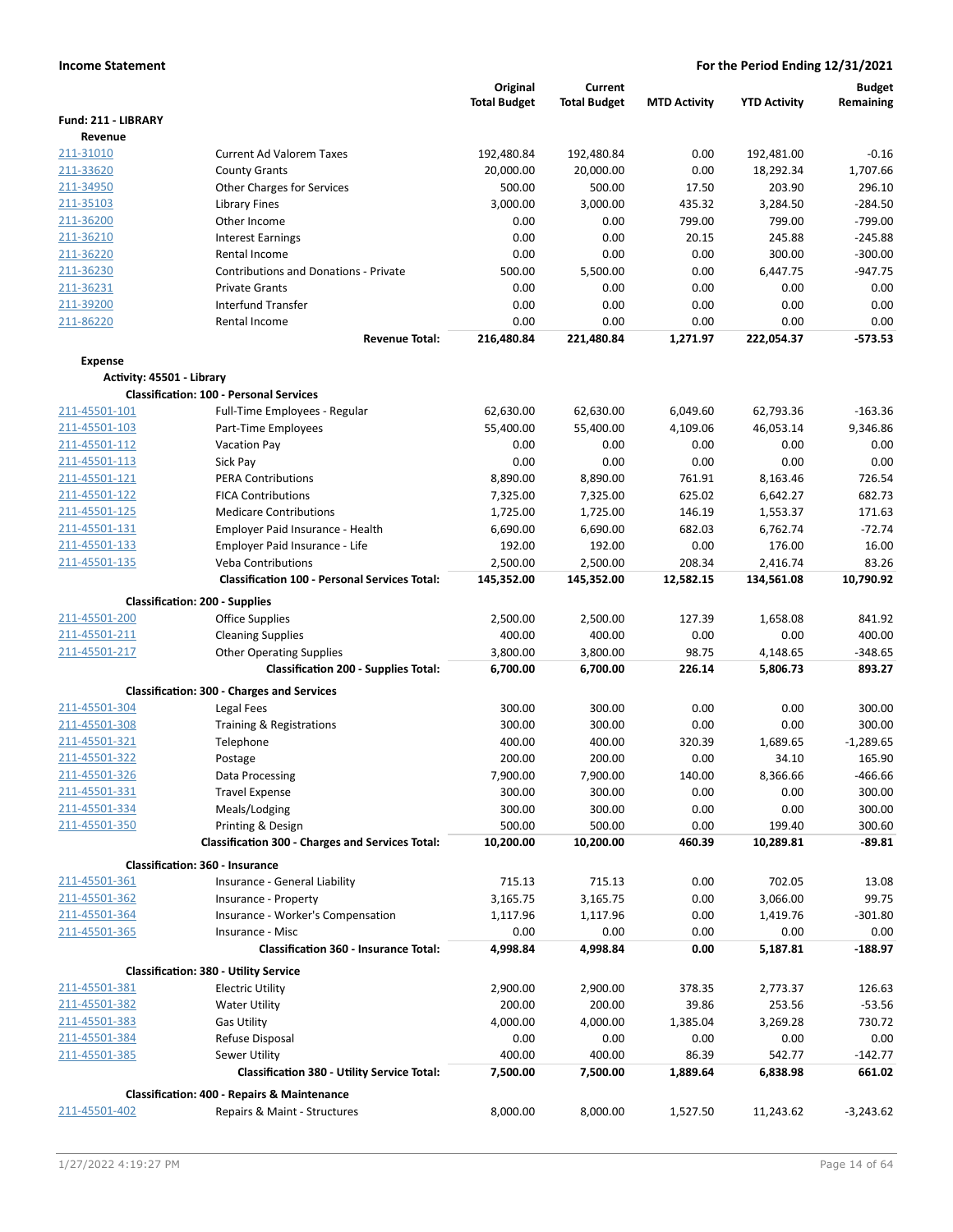|               |                                                   | Original            | Current             |                     |                     | <b>Budget</b> |
|---------------|---------------------------------------------------|---------------------|---------------------|---------------------|---------------------|---------------|
|               |                                                   | <b>Total Budget</b> | <b>Total Budget</b> | <b>MTD Activity</b> | <b>YTD Activity</b> | Remaining     |
| 211-45501-406 | Repairs & Maint - Grounds                         | 2,000.00            | 2,000.00            | 150.00              | 3.276.84            | $-1,276.84$   |
| 211-45501-409 | Repairs & Maint - Utilities                       | 1.200.00            | 1.200.00            | 0.00                | 100.04              | 1,099.96      |
| 211-45501-909 | Repairs & Maint - Utilities                       | 0.00                | 0.00                | 0.00                | 0.00                | 0.00          |
| 211-45501-910 | Repairs & Maint - Utilities                       | 0.00                | 0.00                | 0.00                | 0.00                | 0.00          |
|               | Classification 400 - Repairs & Maintenance Total: | 11,200.00           | 11,200.00           | 1,677.50            | 14,620.50           | $-3,420.50$   |
|               | <b>Classification: 430 - Miscellaneous</b>        |                     |                     |                     |                     |               |
| 211-45501-433 | Dues & Subscriptions                              | 3.000.00            | 3.000.00            | 534.92              | 2,599.93            | 400.07        |
| 211-45501-435 | <b>Books and Pamphlets</b>                        | 27,500.00           | 27,500.00           | 2,908.88            | 25,603.25           | 1,896.75      |
| 211-45501-460 | Miscellaneous Taxes                               | 30.00               | 30.00               | 0.00                | 100.00              | $-70.00$      |
| 211-45501-480 | <b>Other Miscellaneous</b>                        | 0.00                | 0.00                | 0.00                | 860.00              | $-860.00$     |
| 211-45501-933 | Dues & Subscriptions                              | 0.00                | 0.00                | 0.00                | 0.00                | 0.00          |
| 211-45501-935 | <b>Books and Pamphlets</b>                        | 0.00                | 0.00                | 0.00                | 0.00                | 0.00          |
|               | <b>Classification 430 - Miscellaneous Total:</b>  | 30,530.00           | 30,530.00           | 3,443.80            | 29,163.18           | 1,366.82      |
|               | <b>Classification: 500 - Capital Outlay</b>       |                     |                     |                     |                     |               |
| 211-45501-901 | Capital Outlay                                    | 0.00                | 0.00                | 0.00                | 0.00                | 0.00          |
| 211-45501-971 | Capital Outlay                                    | 0.00                | 0.00                | 0.00                | 0.00                | 0.00          |
|               | <b>Classification 500 - Capital Outlay Total:</b> | 0.00                | 0.00                | 0.00                | 0.00                | 0.00          |
|               | Activity 45501 - Library Total:                   | 216,480.84          | 216,480.84          | 20,279.62           | 206,468.09          | 10,012.75     |
|               | Activity: 49950 - Capital Outlay                  |                     |                     |                     |                     |               |
|               | <b>Classification: 500 - Capital Outlay</b>       |                     |                     |                     |                     |               |
| 211-49950-500 | Capital Outlay                                    | 0.00                | 11,563.36           | 0.00                | 11,563.36           | 0.00          |
|               | Classification 500 - Capital Outlay Total:        | 0.00                | 11,563.36           | 0.00                | 11,563.36           | 0.00          |
|               | Activity 49950 - Capital Outlay Total:            | 0.00                | 11,563.36           | 0.00                | 11,563.36           | 0.00          |
|               | <b>Expense Total:</b>                             | 216,480.84          | 228,044.20          | 20.279.62           | 218,031.45          | 10,012.75     |
|               | Fund 211 Surplus (Deficit):                       | 0.00                | $-6,563.36$         | $-19,007.65$        | 4,022.92            | $-10,586.28$  |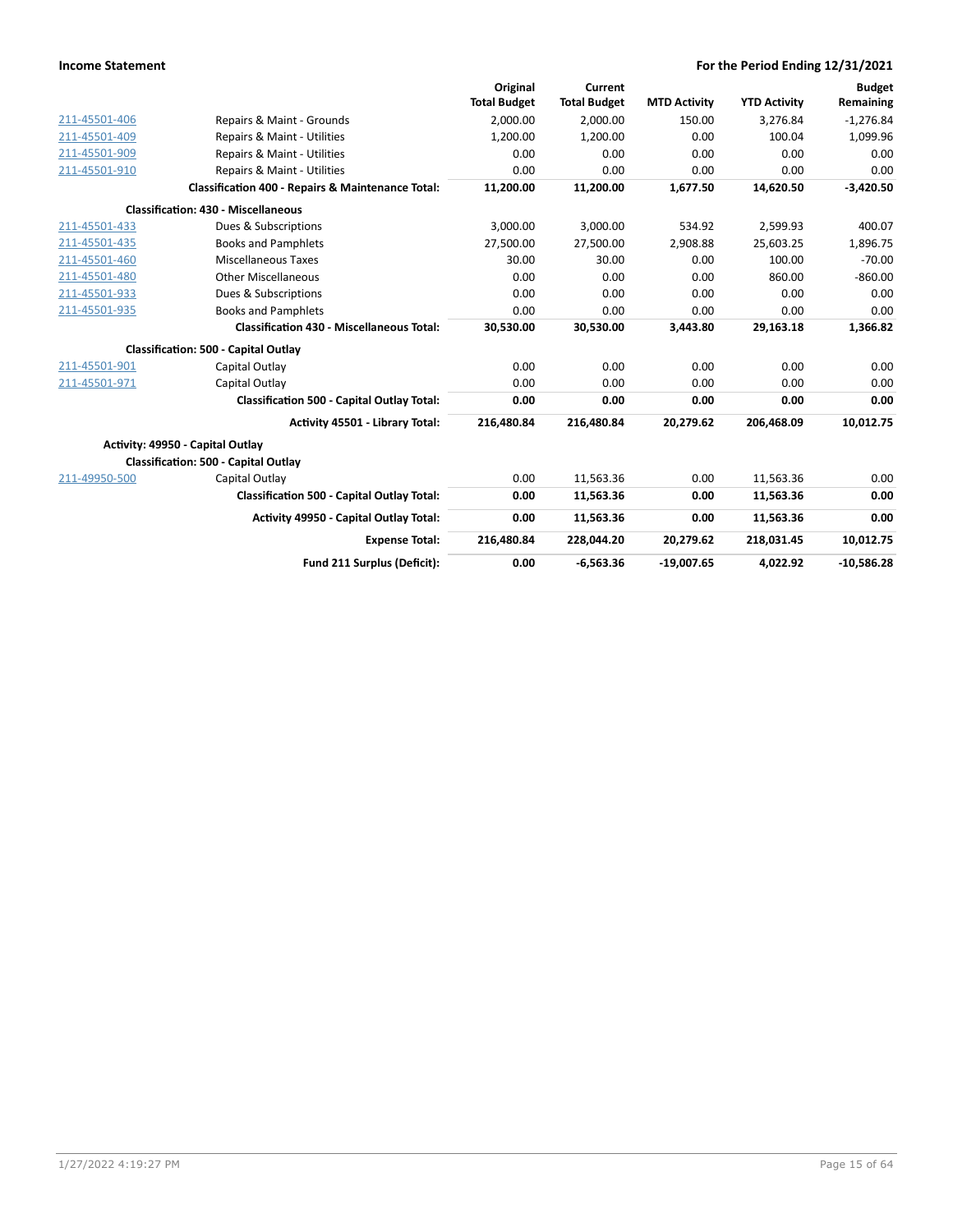|                           |                                                                         | Original<br><b>Total Budget</b> | Current<br><b>Total Budget</b> | <b>MTD Activity</b> | <b>YTD Activity</b>   | <b>Budget</b><br>Remaining |
|---------------------------|-------------------------------------------------------------------------|---------------------------------|--------------------------------|---------------------|-----------------------|----------------------------|
| Fund: 225 - AIRPORT       |                                                                         |                                 |                                |                     |                       |                            |
| Revenue                   |                                                                         |                                 |                                |                     |                       |                            |
| 225-31010                 | <b>Current Ad Valorem Taxes</b>                                         | 10,000.00                       | 10,000.00                      | 0.00                | 10,000.00             | 0.00                       |
| 225-33430                 | <b>Other State Grants and Aids</b>                                      | 145,000.00                      | 145,000.00                     | 36,958.00           | 36,958.00             | 108,042.00                 |
| 225-33435                 | State Aid - Airport Maintenance                                         | 10,500.00                       | 10,500.00                      | 13,964.42           | 13,964.42             | $-3,464.42$                |
| 225-33436                 | Reimbursements                                                          | 0.00                            | 0.00                           | 0.00                | 0.00                  | 0.00                       |
| 225-34740                 | Concessions                                                             | 0.00                            | 0.00                           | 0.00                | 0.00                  | 0.00                       |
| 225-34920                 | Airport Hangar Rent                                                     | 20,250.00                       | 20.250.00                      | 1,945.00            | 23,400.00             | $-3,150.00$                |
| 225-34921                 | <b>Airport Fuel Sales</b>                                               | 85,000.00                       | 85,000.00                      | 13,609.35           | 98,516.91             | $-13,516.91$               |
| 225-34950                 | Other Charges for Services                                              | 500.00                          | 500.00                         | 100.00              | 100.00                | 400.00                     |
| 225-36200                 | Other Income                                                            | 0.00                            | 0.00                           | 3,388.00            | 5,980.62              | $-5,980.62$                |
| 225-36210                 | <b>Interest Earnings</b>                                                | 0.00                            | 0.00                           | 0.00                | 0.00                  | 0.00                       |
| 225-39201                 | <b>Contributions from General Fund</b><br><b>Revenue Total:</b>         | 0.00<br>271,250.00              | 0.00<br>271,250.00             | 0.00<br>69,964.77   | 0.00<br>188,919.95    | 0.00<br>82,330.05          |
| <b>Expense</b>            |                                                                         |                                 |                                |                     |                       |                            |
| Activity: 45127 - Airport |                                                                         |                                 |                                |                     |                       |                            |
|                           | <b>Classification: 100 - Personal Services</b>                          |                                 |                                |                     |                       |                            |
| 225-45127-103             | Part-Time Employees                                                     | 9,100.00                        | 9,100.00                       | 858.00              | 8,916.66              | 183.34                     |
| 225-45127-121             | <b>PERA Contributions</b>                                               | 690.00                          | 690.00                         | 64.34               | 668.64                | 21.36                      |
| 225-45127-122             | <b>FICA Contributions</b>                                               | 565.00                          | 565.00                         | 53.19               | 552.76                | 12.24                      |
| 225-45127-125             | <b>Medicare Contributions</b>                                           | 135.00                          | 135.00                         | 12.44               | 129.20                | 5.80                       |
|                           | <b>Classification 100 - Personal Services Total:</b>                    | 10,490.00                       | 10,490.00                      | 987.97              | 10,267.26             | 222.74                     |
|                           | <b>Classification: 200 - Supplies</b>                                   |                                 |                                |                     |                       |                            |
| 225-45127-200             | <b>Office Supplies</b>                                                  | 400.00                          | 400.00                         | 128.67              | 584.56                | $-184.56$                  |
| 225-45127-211             | <b>Cleaning Supplies</b>                                                | 0.00                            | 0.00                           | 0.00                | 0.00                  | 0.00                       |
| 225-45127-212             | Motor Fuels                                                             | 0.00                            | 0.00                           | 0.00                | 263.99                | $-263.99$                  |
| 225-45127-216             | <b>Chemicals and Chemical Products</b>                                  | 0.00                            | 0.00                           | 0.00                | 0.00                  | 0.00                       |
| 225-45127-217             | <b>Other Operating Supplies</b>                                         | 1,500.00                        | 1,500.00                       | 26.06               | 169.63                | 1,330.37                   |
| 225-45127-973             | <b>Office Supplies</b>                                                  | 0.00                            | 0.00                           | 0.00                | 0.00                  | 0.00                       |
|                           | <b>Classification 200 - Supplies Total:</b>                             | 1,900.00                        | 1,900.00                       | 154.73              | 1,018.18              | 881.82                     |
|                           | <b>Classification: 250 - Merchandise Purchases</b>                      |                                 |                                |                     |                       |                            |
| 225-45127-260             | Concessions                                                             | 0.00                            | 0.00                           | 0.00                | 0.00                  | 0.00                       |
| 225-45127-264             | Merchandise For Resale - Avgas                                          | 75,000.00                       | 75,000.00                      | $-3,937.75$         | 82,107.30             | $-7,107.30$                |
|                           | <b>Classification 250 - Merchandise Purchases Total:</b>                | 75,000.00                       | 75,000.00                      | $-3,937.75$         | 82,107.30             | $-7,107.30$                |
|                           | <b>Classification: 300 - Charges and Services</b>                       |                                 |                                |                     |                       |                            |
| 225-45127-303             | <b>Engineering and Surveying Fees</b>                                   | 0.00                            | 0.00                           | 0.00                | 0.00                  | 0.00                       |
| 225-45127-304             | Legal Fees                                                              | 0.00                            | 0.00                           | 0.00                | 0.00                  | 0.00                       |
| 225-45127-321             | Telephone                                                               | 400.00                          | 400.00                         | 27.19               | 329.82                | 70.18                      |
| 225-45127-323             | Radio Units                                                             | 0.00                            | 0.00                           | 0.00                | 0.00                  | 0.00                       |
|                           | <b>Classification 300 - Charges and Services Total:</b>                 | 400.00                          | 400.00                         | 27.19               | 329.82                | 70.18                      |
|                           | Classification: 360 - Insurance                                         |                                 |                                |                     |                       |                            |
| 225-45127-361             | Insurance - General Liability                                           | 397.22                          | 397.22                         | 0.00                | 389.95                | 7.27                       |
| 225-45127-362             | Insurance - Property                                                    | 14,842.80                       | 14,842.80                      | 0.00                | 18,108.00             | $-3,265.20$                |
| 225-45127-365             | Insurance - Misc<br><b>Classification 360 - Insurance Total:</b>        | 1,627.64<br>16,867.66           | 1,627.64<br>16,867.66          | 0.00<br>0.00        | 1,656.55<br>20,154.50 | $-28.91$<br>$-3,286.84$    |
|                           |                                                                         |                                 |                                |                     |                       |                            |
| 225-45127-381             | <b>Classification: 380 - Utility Service</b><br><b>Electric Utility</b> | 8,500.00                        | 8,500.00                       | 991.04              | 9,015.78              | $-515.78$                  |
| 225-45127-384             | Refuse Disposal                                                         | 0.00                            | 0.00                           | 0.00                | 0.00                  | 0.00                       |
|                           | <b>Classification 380 - Utility Service Total:</b>                      | 8,500.00                        | 8,500.00                       | 991.04              | 9,015.78              | $-515.78$                  |
|                           | <b>Classification: 400 - Repairs &amp; Maintenance</b>                  |                                 |                                |                     |                       |                            |
| 225-45127-401             | Repairs & Maint - Buildings                                             | 0.00                            | 0.00                           | 0.00                | 0.00                  | 0.00                       |
| 225-45127-402             | Repairs & Maint - Structures                                            | 500.00                          | 500.00                         | 302.00              | 1,315.32              | $-815.32$                  |
| 225-45127-404             | Repairs & Maint - M&E                                                   | 4,500.00                        | 4,500.00                       | 0.00                | 4,743.45              | -243.45                    |
| 225-45127-406             | Repairs & Maint - Grounds                                               | 2,000.00                        | 2,000.00                       | 828.86              | 4,071.13              | $-2,071.13$                |
| 225-45127-407             | Repairs & Maint - Seal Coating/Crack-Fill                               | 0.00                            | 0.00                           | 0.00                | 0.00                  | 0.00                       |
| 225-45127-409             | Repairs & Maint - Utilities                                             | 1,500.00                        | 1,500.00                       | 0.00                | 0.00                  | 1,500.00                   |
| 225-45127-846             | Repairs & Maint - Buildings                                             | 0.00                            | 0.00                           | 0.00                | 0.00                  | 0.00                       |
|                           |                                                                         |                                 |                                |                     |                       |                            |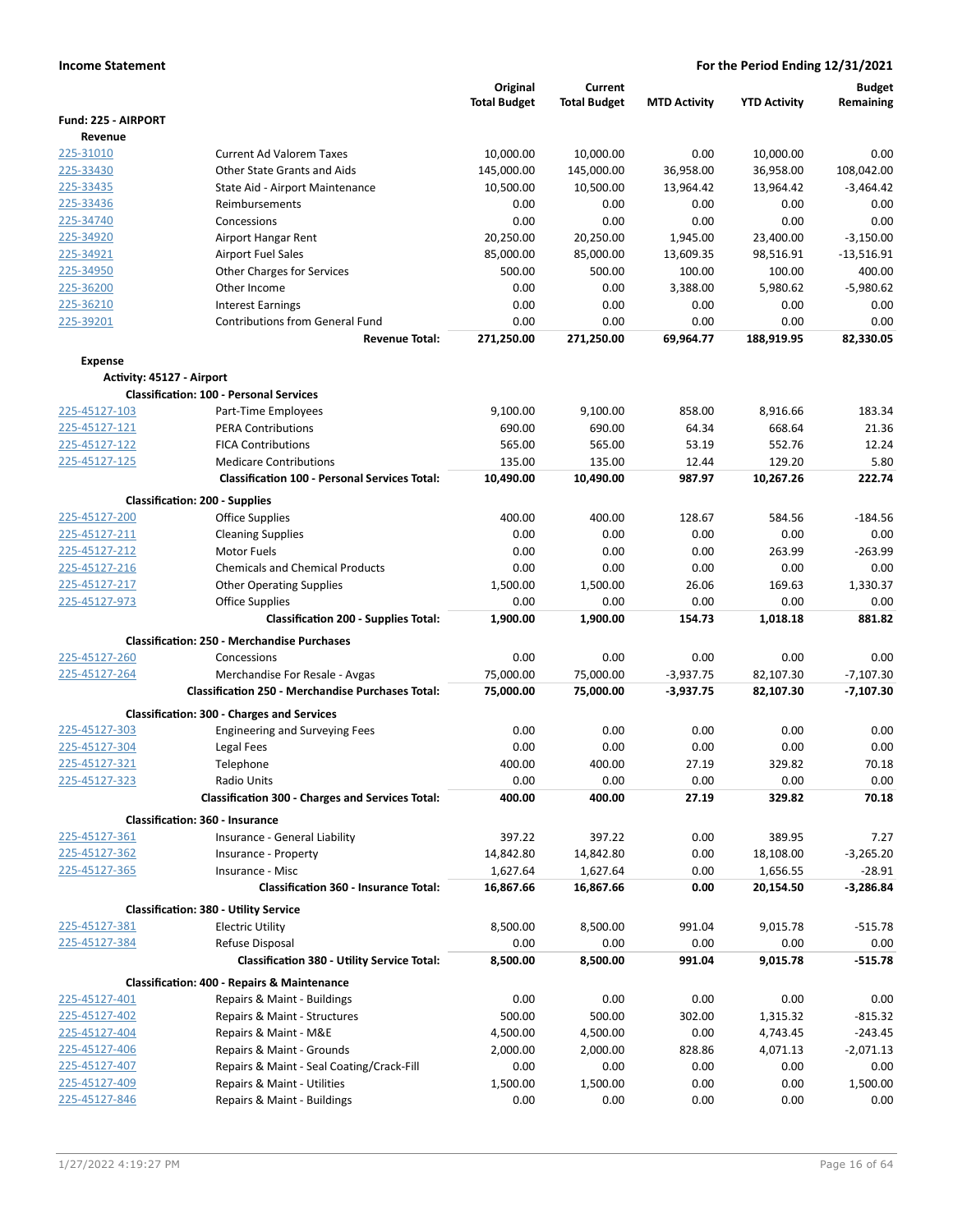|               |                                                              | Original            | Current             |                     |                     | <b>Budget</b> |
|---------------|--------------------------------------------------------------|---------------------|---------------------|---------------------|---------------------|---------------|
|               |                                                              | <b>Total Budget</b> | <b>Total Budget</b> | <b>MTD Activity</b> | <b>YTD Activity</b> | Remaining     |
| 225-45127-847 | Repairs & Maint - Buildings                                  | 0.00                | 0.00                | 0.00                | 0.00                | 0.00          |
| 225-45127-902 | Repairs & Maint - Structures                                 | 0.00                | 0.00                | 0.00                | 0.00                | 0.00          |
| 225-45127-904 | Repairs & Maint - M&E                                        | 0.00                | 0.00                | 0.00                | 0.00                | 0.00          |
| 225-45127-906 | Repairs & Maint - Grounds                                    | 0.00                | 0.00                | 0.00                | 0.00                | 0.00          |
| 225-45127-909 | Repairs & Maint - Utilities                                  | 0.00                | 0.00                | 0.00                | 0.00                | 0.00          |
| 225-45127-910 | Repairs & Maint - Utilities                                  | 0.00                | 0.00                | 0.00                | 0.00                | 0.00          |
|               | <b>Classification 400 - Repairs &amp; Maintenance Total:</b> | 8,500.00            | 8,500.00            | 1,130.86            | 10,129.90           | $-1,629.90$   |
|               | <b>Classification: 430 - Miscellaneous</b>                   |                     |                     |                     |                     |               |
| 225-45127-437 | <b>Credit Card Fees</b>                                      | 1,750.00            | 1,750.00            | 74.65               | 1,176.07            | 573.93        |
| 225-45127-460 | Miscellaneous Taxes                                          | 100.00              | 100.00              | 0.00                | 262.00              | $-162.00$     |
| 225-45127-462 | <b>Real Estate Taxes</b>                                     | 0.00                | 0.00                | 0.00                | 2.292.00            | $-2,292.00$   |
| 225-45127-480 | <b>Other Miscellaneous</b>                                   | 0.00                | 0.00                | 0.00                | 1,225.86            | $-1,225.86$   |
|               | <b>Classification 430 - Miscellaneous Total:</b>             | 1,850.00            | 1,850.00            | 74.65               | 4,955.93            | $-3,105.93$   |
|               | Activity 45127 - Airport Total:                              | 123,507.66          | 123,507.66          | $-571.31$           | 137,978.67          | $-14,471.01$  |
|               | Activity: 49950 - Capital Outlay                             |                     |                     |                     |                     |               |
|               | Classification: 500 - Capital Outlay                         |                     |                     |                     |                     |               |
| 225-49950-500 | Capital Outlay                                               | 155,000.00          | 155,000.00          | 0.00                | 70,758.47           | 84,241.53     |
|               | <b>Classification 500 - Capital Outlay Total:</b>            | 155,000.00          | 155,000.00          | 0.00                | 70,758.47           | 84,241.53     |
|               | <b>Activity 49950 - Capital Outlay Total:</b>                | 155,000.00          | 155,000.00          | 0.00                | 70,758.47           | 84,241.53     |
|               | <b>Expense Total:</b>                                        | 278.507.66          | 278.507.66          | $-571.31$           | 208.737.14          | 69,770.52     |
|               | Fund 225 Surplus (Deficit):                                  | $-7,257.66$         | $-7,257.66$         | 70,536.08           | $-19,817.19$        | 12,559.53     |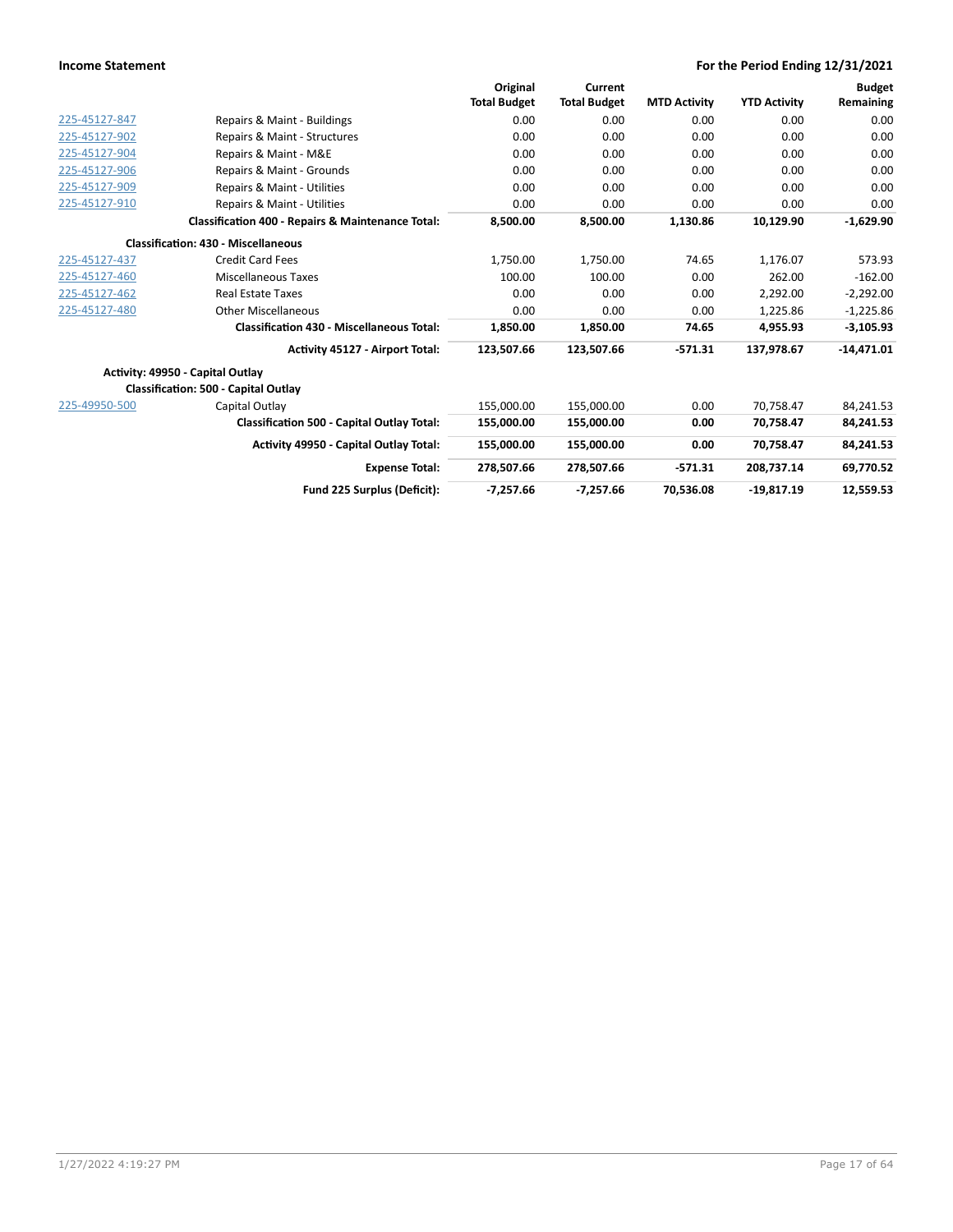|                         |                                                                          | Original<br><b>Total Budget</b> | Current<br><b>Total Budget</b> | <b>MTD Activity</b> | <b>YTD Activity</b> | <b>Budget</b><br>Remaining |
|-------------------------|--------------------------------------------------------------------------|---------------------------------|--------------------------------|---------------------|---------------------|----------------------------|
| <b>Fund: 230 - POOL</b> |                                                                          |                                 |                                |                     |                     |                            |
| Revenue                 |                                                                          |                                 |                                |                     |                     |                            |
| 230-31010               | <b>Current Ad Valorem Taxes</b>                                          | 69.637.31                       | 69,637.31                      | 0.00                | 69,637.00           | 0.31                       |
| 230-33430               | Other State Grants and Aids                                              | 0.00                            | 0.00                           | 0.00                | 0.00                | 0.00                       |
| 230-34720               | Pool Admission                                                           | 18,000.00                       | 18,000.00                      | 0.00                | 20,976.75           | $-2,976.75$                |
| 230-34721               | Pool Instruction                                                         | 17,000.00                       | 17,000.00                      | 0.00                | 16,215.00           | 785.00                     |
| 230-34740               | Concessions                                                              | 6,000.00                        | 6,000.00                       | 0.00                | 5,400.75            | 599.25                     |
| 230-34950               | Other Charges for Services                                               | 100.00                          | 100.00                         | 0.00                | 296.25              | $-196.25$                  |
| 230-36200               | Other Income                                                             | 0.00                            | 0.00                           | 876.00              | 876.00              | $-876.00$                  |
| 230-36210               | <b>Interest Earnings</b>                                                 | 0.00                            | 0.00                           | 0.00                | 0.00                | 0.00                       |
| 230-36230               | <b>Contributions and Donations - Private</b>                             | 1,500.00                        | 1,500.00                       | 0.00                | 50.00               | 1,450.00                   |
| 230-39200               | <b>Interfund Transfers</b>                                               | 0.00                            | 0.00                           | 0.00                | 0.00                | 0.00                       |
| 230-39202               | Contribution from Enterprise Funds                                       | 0.00                            | 0.00                           | 0.00                | 0.00                | 0.00                       |
| 230-39951               | <b>Other Charges for Services</b>                                        | 0.00                            | 0.00                           | 0.00                | 0.00                | 0.00                       |
| 230-39952               | Other Charges for Services                                               | 0.00                            | 0.00                           | 0.00                | 0.00                | 0.00                       |
| 230-84740               | Concessions                                                              | 0.00                            | 0.00                           | 0.00                | 0.00                | 0.00                       |
| 230-86230               | <b>Contributions and Donations - Private</b>                             | 0.00                            | 0.00                           | 0.00                | 0.00                | 0.00                       |
|                         | <b>Revenue Total:</b>                                                    | 112,237.31                      | 112,237.31                     | 876.00              | 113,451.75          | $-1,214.44$                |
| <b>Expense</b>          |                                                                          |                                 |                                |                     |                     |                            |
|                         | Activity: 45124 - Pool<br><b>Classification: 100 - Personal Services</b> |                                 |                                |                     |                     |                            |
| <u>230-45124-101</u>    | Full-Time Employees - Regular                                            | 8,540.00                        | 8,540.00                       | 834.50              | 8.613.36            | $-73.36$                   |
| 230-45124-102           | Full-Time Employees - Overtime                                           | 0.00                            | 0.00                           | 0.00                | 0.00                | 0.00                       |
| 230-45124-103           | Part-Time Employees                                                      | 47,500.00                       | 47,500.00                      | 0.00                | 46,655.61           | 844.39                     |
| 230-45124-112           | <b>Vacation Pay</b>                                                      | 0.00                            | 0.00                           | 0.00                | 0.00                | 0.00                       |
| 230-45124-113           | Sick Pay                                                                 | 0.00                            | 0.00                           | 0.00                | 0.00                | 0.00                       |
| 230-45124-121           | <b>PERA Contributions</b>                                                | 640.00                          | 640.00                         | 62.60               | 646.10              | $-6.10$                    |
| 230-45124-122           | <b>FICA Contributions</b>                                                | 3,475.00                        | 3,475.00                       | 47.11               | 3,382.92            | 92.08                      |
| 230-45124-125           | <b>Medicare Contributions</b>                                            | 815.00                          | 815.00                         | 11.01               | 791.19              | 23.81                      |
| 230-45124-131           | Employer Paid Insurance - Health                                         | 840.00                          | 840.00                         | 223.82              | 2,115.96            | $-1,275.96$                |
| 230-45124-135           | <b>Veba Contributions</b>                                                | 315.00                          | 315.00                         | 52.08               | 562.46              | $-247.46$                  |
|                         | <b>Classification 100 - Personal Services Total:</b>                     | 62,125.00                       | 62,125.00                      | 1,231.12            | 62,767.60           | -642.60                    |
|                         | <b>Classification: 200 - Supplies</b>                                    |                                 |                                |                     |                     |                            |
| 230-45124-200           | <b>Office Supplies</b>                                                   | 200.00                          | 200.00                         | 0.00                | 111.99              | 88.01                      |
| 230-45124-211           | <b>Cleaning Supplies</b>                                                 | 550.00                          | 550.00                         | 0.00                | 376.89              | 173.11                     |
| 230-45124-212           | <b>Motor Fuels</b>                                                       | 100.00                          | 100.00                         | 0.00                | 0.00                | 100.00                     |
| 230-45124-216           | <b>Chemicals and Chemical Products</b>                                   | 3,500.00                        | 3,500.00                       | 0.00                | 3,803.79            | -303.79                    |
| 230-45124-217           | <b>Other Operating Supplies</b>                                          | 3,500.00                        | 3,500.00                       | 710.89              | 3,864.08            | $-364.08$                  |
| 230-45124-917           | <b>Other Operating Supplies</b>                                          | 0.00                            | 0.00                           | 0.00                | 0.00                | 0.00                       |
|                         | <b>Classification 200 - Supplies Total:</b>                              | 7,850.00                        | 7,850.00                       | 710.89              | 8,156.75            | -306.75                    |
|                         | <b>Classification: 250 - Merchandise Purchases</b>                       |                                 |                                |                     |                     |                            |
| 230-45124-260           | Concessions                                                              | 3,450.00                        | 3,450.00                       | 0.00                | 3,953.66            | $-503.66$                  |
|                         | <b>Classification 250 - Merchandise Purchases Total:</b>                 | 3,450.00                        | 3,450.00                       | 0.00                | 3,953.66            | -503.66                    |
|                         | <b>Classification: 300 - Charges and Services</b>                        |                                 |                                |                     |                     |                            |
| 230-45124-303           | <b>Engineering and Surveying Fees</b>                                    | 0.00                            | 0.00                           | 0.00                | 0.00                | 0.00                       |
| 230-45124-304           | Legal Fees                                                               | 0.00                            | 0.00                           | 0.00                | 0.00                | 0.00                       |
| 230-45124-308           | Training & Registrations                                                 | 300.00                          | 300.00                         | 0.00                | 0.00                | 300.00                     |
| 230-45124-310           | Lab Testing                                                              | 0.00                            | 0.00                           | 0.00                | 0.00                | 0.00                       |
| 230-45124-321           | Telephone                                                                | 400.00                          | 400.00                         | 0.00                | 176.91              | 223.09                     |
| 230-45124-322           | Postage                                                                  | 100.00                          | 100.00                         | 0.00                | 13.07               | 86.93                      |
| 230-45124-326           | Data Processing                                                          | 2,000.00                        | 2,000.00                       | 0.00                | 911.58              | 1,088.42                   |
| <u>230-45124-331</u>    | <b>Travel Expense</b>                                                    | 100.00                          | 100.00                         | 0.00                | 0.00                | 100.00                     |
| 230-45124-334           | Meals/Lodging                                                            | 300.00                          | 300.00                         | 0.00                | 0.00                | 300.00                     |
| 230-45124-340           | <b>Advertising &amp; Promotions</b>                                      | 350.00                          | 350.00                         | 0.00                | 0.00                | 350.00                     |
| 230-45124-350           | Printing & Design                                                        | 750.00                          | 750.00                         | 0.00                | 0.00                | 750.00                     |
|                         | <b>Classification 300 - Charges and Services Total:</b>                  | 4,300.00                        | 4,300.00                       | 0.00                | 1,101.56            | 3,198.44                   |
| 230-45124-361           | <b>Classification: 360 - Insurance</b><br>Insurance - General Liability  | 410.34                          | 410.34                         | 0.00                | 402.84              | 7.50                       |
|                         |                                                                          |                                 |                                |                     |                     |                            |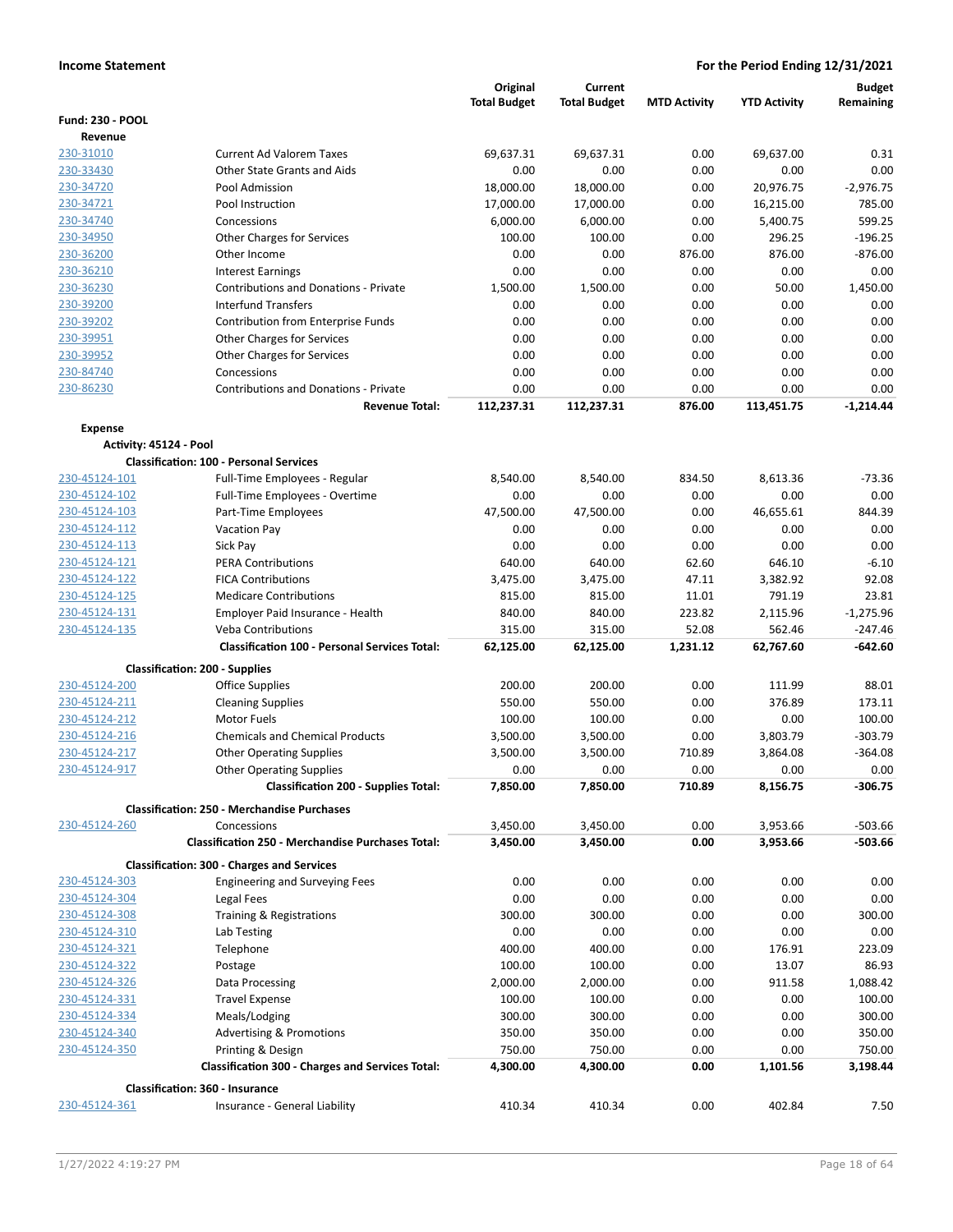|               |                                                                          | Original            | Current             |                     |                     | <b>Budget</b> |
|---------------|--------------------------------------------------------------------------|---------------------|---------------------|---------------------|---------------------|---------------|
|               |                                                                          | <b>Total Budget</b> | <b>Total Budget</b> | <b>MTD Activity</b> | <b>YTD Activity</b> | Remaining     |
| 230-45124-364 | Insurance - Worker's Compensation                                        | 3,479.67            | 3,479.67            | 0.00                | 3,371.74            | 107.93        |
| 230-45124-365 | Insurance - Misc                                                         | 1,497.30            | 1,497.30            | 0.00                | 4,683.00            | $-3,185.70$   |
|               | <b>Classification 360 - Insurance Total:</b>                             | 5,387.31            | 5,387.31            | 0.00                | 8,457.58            | $-3,070.27$   |
|               | <b>Classification: 380 - Utility Service</b>                             |                     |                     |                     |                     |               |
| 230-45124-381 | <b>Electric Utility</b>                                                  | 3,500.00            | 3,500.00            | 67.59               | 2,766.17            | 733.83        |
| 230-45124-382 | <b>Water Utility</b>                                                     | 5,500.00            | 5,500.00            | 0.00                | 5,263.35            | 236.65        |
| 230-45124-383 | <b>Gas Utility</b>                                                       | 4,000.00            | 4,000.00            | 0.00                | 3,759.66            | 240.34        |
| 230-45124-384 | Refuse Disposal                                                          | 225.00              | 225.00              | 0.00                | 440.17              | $-215.17$     |
| 230-45124-385 | Sewer Utility                                                            | 100.00              | 100.00              | 0.00                | 183.36              | $-83.36$      |
|               | <b>Classification 380 - Utility Service Total:</b>                       | 13,325.00           | 13,325.00           | 67.59               | 12,412.71           | 912.29        |
|               | <b>Classification: 400 - Repairs &amp; Maintenance</b>                   |                     |                     |                     |                     |               |
| 230-45124-401 | Repairs & Maint - Buildings                                              | 0.00                | 0.00                | 0.00                | 3,550.38            | $-3,550.38$   |
| 230-45124-402 | Repairs & Maint - Structures                                             | 7,000.00            | 7,000.00            | 0.00                | 1,670.17            | 5,329.83      |
| 230-45124-404 | Repairs & Maint - M&E                                                    | 5,000.00            | 5,000.00            | 0.00                | 1,068.41            | 3,931.59      |
| 230-45124-409 | Repairs & Maint - Utilities                                              | 1,000.00            | 1,000.00            | 0.00                | 0.00                | 1,000.00      |
| 230-45124-846 | Repairs & Maint - Buildings                                              | 0.00                | 0.00                | 0.00                | 0.00                | 0.00          |
| 230-45124-898 | Repairs & Maint - Buildings                                              | 0.00                | 0.00                | 0.00                | 0.00                | 0.00          |
| 230-45124-904 | Repairs & Maint - M&E                                                    | 0.00                | 0.00                | 0.00                | 0.00                | 0.00          |
| 230-45124-909 | Repairs & Maint - Utilities                                              | 0.00                | 0.00                | 0.00                | 0.00                | 0.00          |
|               | Classification 400 - Repairs & Maintenance Total:                        | 13,000.00           | 13,000.00           | 0.00                | 6,288.96            | 6,711.04      |
|               | <b>Classification: 430 - Miscellaneous</b>                               |                     |                     |                     |                     |               |
| 230-45124-460 | <b>Miscellaneous Taxes</b>                                               | 2,000.00            | 2,000.00            | 0.00                | 1,715.00            | 285.00        |
| 230-45124-480 | <b>Other Miscellaneous</b>                                               | 800.00              | 800.00              | 0.00                | 1,880.00            | $-1,080.00$   |
| 230-45124-980 | <b>Other Miscellaneous</b>                                               | 0.00                | 0.00                | 0.00                | 0.00                | 0.00          |
| 230-45124-981 | <b>Other Miscellaneous</b>                                               | 0.00                | 0.00                | 0.00                | 0.00                | 0.00          |
|               | <b>Classification 430 - Miscellaneous Total:</b>                         | 2.800.00            | 2.800.00            | 0.00                | 3,595.00            | $-795.00$     |
|               | Classification: 500 - Capital Outlay                                     |                     |                     |                     |                     |               |
| 230-45124-900 | Capital Outlay                                                           | 0.00                | 0.00                | 0.00                | 0.00                | 0.00          |
| 230-45124-971 | Capital Outlay                                                           | 0.00                | 0.00                | 0.00                | 0.00                | 0.00          |
|               | <b>Classification 500 - Capital Outlay Total:</b>                        | 0.00                | 0.00                | 0.00                | 0.00                | 0.00          |
|               | Activity 45124 - Pool Total:                                             | 112,237.31          | 112,237.31          | 2,009.60            | 106,733.82          | 5.503.49      |
|               |                                                                          |                     |                     |                     |                     |               |
|               | Activity: 49950 - Capital Outlay<br>Classification: 500 - Capital Outlay |                     |                     |                     |                     |               |
| 230-49950-500 |                                                                          | 0.00                | 0.00                | 0.00                | 0.00                | 0.00          |
|               | Capital Outlay                                                           | 0.00                | 0.00                | 0.00                | 0.00                | 0.00          |
|               | <b>Classification 500 - Capital Outlay Total:</b>                        |                     |                     |                     |                     |               |
|               | Activity 49950 - Capital Outlay Total:                                   | 0.00                | 0.00                | 0.00                | 0.00                | 0.00          |
|               | Activity: 49960 - Interfund Transfers                                    |                     |                     |                     |                     |               |
|               | <b>Classification: 700 - Other Financing Uses</b>                        |                     |                     |                     |                     |               |
| 230-49960-720 | <b>Transfers</b>                                                         | 0.00                | 0.00                | 0.00                | 0.00                | 0.00          |
|               | Classification 700 - Other Financing Uses Total:                         | 0.00                | 0.00                | 0.00                | 0.00                | 0.00          |
|               | Activity 49960 - Interfund Transfers Total:                              | 0.00                | 0.00                | 0.00                | 0.00                | 0.00          |
|               | <b>Expense Total:</b>                                                    | 112,237.31          | 112,237.31          | 2,009.60            | 106,733.82          | 5,503.49      |
|               | Fund 230 Surplus (Deficit):                                              | 0.00                | 0.00                | $-1,133.60$         | 6.717.93            | $-6.717.93$   |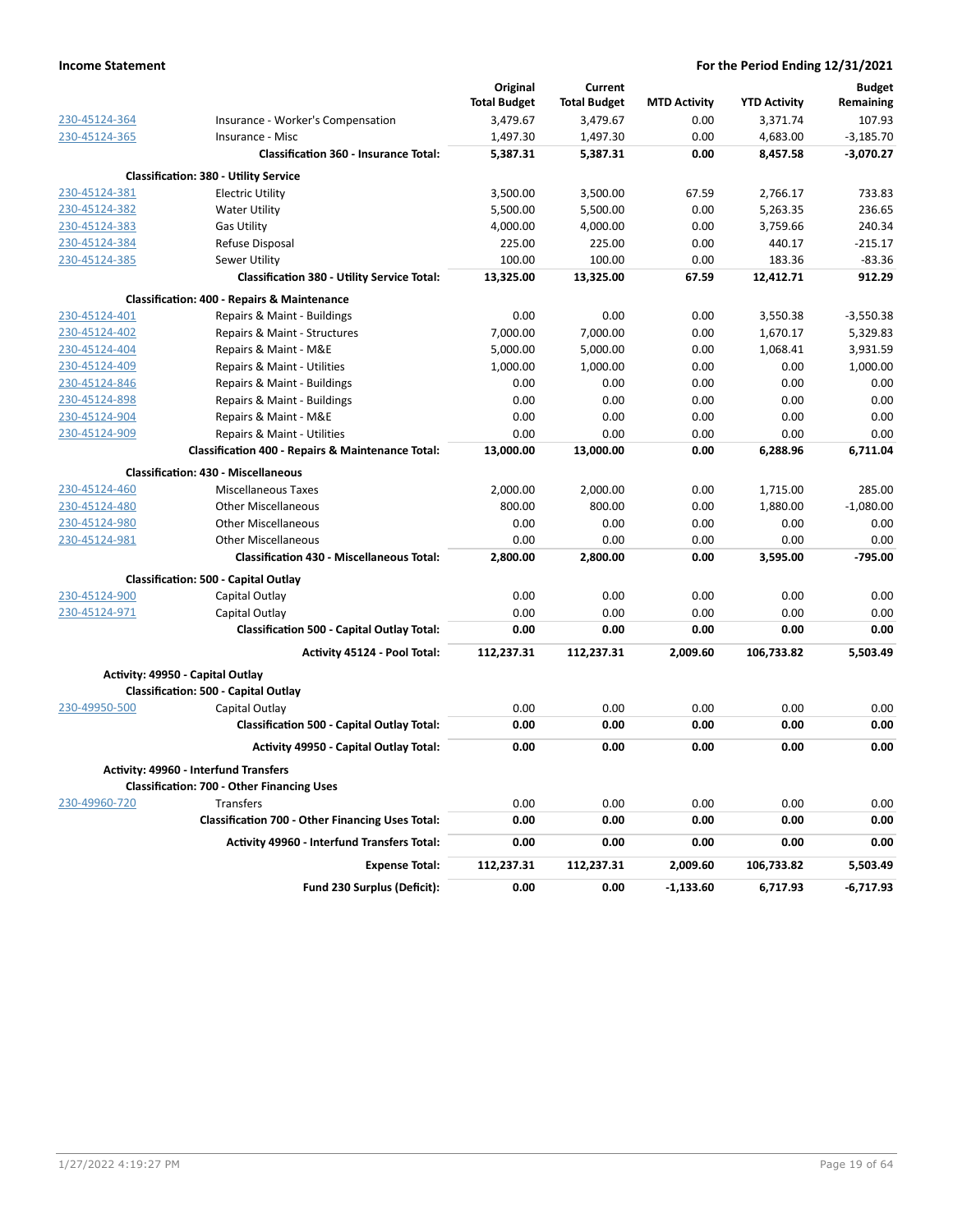|                              |                                                          | Original<br><b>Total Budget</b> | Current<br><b>Total Budget</b> | <b>MTD Activity</b> | <b>YTD Activity</b> | Budget<br>Remaining |
|------------------------------|----------------------------------------------------------|---------------------------------|--------------------------------|---------------------|---------------------|---------------------|
| <b>Fund: 235 - AMBULANCE</b> |                                                          |                                 |                                |                     |                     |                     |
| Revenue                      |                                                          |                                 |                                |                     |                     |                     |
| 235-33430                    | Other State Grants and Aids                              | 0.00                            | 0.00                           | 0.00                | 0.00                | 0.00                |
| 235-33436                    | <b>Reimbursements</b>                                    | 5.000.00                        | 5,000.00                       | 5.878.30            | 23,286.82           | $-18,286.82$        |
| 235-34205                    | Ambulance Revenues - User Charges                        | 725,000.00                      | 852,000.00                     | 104,720.14          | 892,962.83          | $-40,962.83$        |
| 235-34208                    | Ambulance Revenues - Town Contracts                      | 4,500.00                        | 4,500.00                       | 0.00                | 5,358.25            | $-858.25$           |
| 235-34950                    | <b>Other Charges for Services</b>                        | 0.00                            | 0.00                           | 0.00                | 210.95              | $-210.95$           |
| 235-36210                    | <b>Interest Earnings</b>                                 | 5.000.00                        | 5,000.00                       | 387.44              | 4,749.25            | 250.75              |
| 235-36230                    | <b>Contributions and Donations - Private</b>             | 0.00                            | 0.00                           | 0.00                | 5,370.00            | $-5,370.00$         |
| 235-36231                    | <b>Private Grants</b>                                    | 0.00                            | 0.00                           | 0.00                | 0.00                | 0.00                |
| 235-39101                    | Sale of Fixed Assets                                     | 0.00                            | 0.00                           | 0.00                | 0.00                | 0.00                |
| 235-39951                    | <b>Other Charges for Services</b>                        | 0.00                            | 0.00                           | 0.00                | 0.00                | 0.00                |
| 235-39952                    | Other Charges for Services                               | 0.00                            | 0.00                           | 0.00                | 0.00                | 0.00                |
|                              | <b>Revenue Total:</b>                                    | 739,500.00                      | 866,500.00                     | 110,985.88          | 931,938.10          | $-65,438.10$        |
| <b>Expense</b>               |                                                          |                                 |                                |                     |                     |                     |
|                              | Activity: 42153 - Ambulance                              |                                 |                                |                     |                     |                     |
|                              | <b>Classification: 100 - Personal Services</b>           |                                 |                                |                     |                     |                     |
| 235-42153-101                | Full-Time Employees - Regular                            | 10,675.00                       | 10,675.00                      | 774.98              | 10,500.92           | 174.08              |
| 235-42153-102                | Full-Time Employees - Overtime                           | 0.00                            | 0.00                           | 20.15               | 459.66              | -459.66             |
| 235-42153-103                | Part-Time Employees                                      | 225,000.00                      | 225,000.00                     | 26,557.54           | 252,827.70          | $-27,827.70$        |
| 235-42153-112                | <b>Vacation Pay</b>                                      | 0.00                            | 0.00                           | 0.00                | 0.00                | 0.00                |
| 235-42153-113                | Sick Pay                                                 | 0.00                            | 0.00                           | 0.00                | 0.00                | 0.00                |
| 235-42153-121                | <b>PERA Contributions</b>                                | 12,275.00                       | 12,275.00                      | 1,432.07            | 14,146.60           | $-1,871.60$         |
| 235-42153-122                | <b>FICA Contributions</b>                                | 14,615.00                       | 14,615.00                      | 1,553.57            | 15,084.74           | $-469.74$           |
| 235-42153-125                | <b>Medicare Contributions</b>                            | 3,125.00                        | 3,125.00                       | 394.25              | 3,783.70            | $-658.70$           |
| 235-42153-131                | Employer Paid Insurance - Health                         | 2,690.00                        | 2,690.00                       | 387.63              | 5,318.76            | $-2,628.76$         |
| 235-42153-135                | <b>Veba Contributions</b>                                | 775.00                          | 775.00                         | 148.99              | 1,911.46            | $-1,136.46$         |
|                              | <b>Classification 100 - Personal Services Total:</b>     | 269,155.00                      | 269,155.00                     | 31,269.18           | 304,033.54          | $-34,878.54$        |
|                              | <b>Classification: 200 - Supplies</b>                    |                                 |                                |                     |                     |                     |
| 235-42153-200                | <b>Office Supplies</b>                                   | 500.00                          | 500.00                         | 95.14               | 358.22              | 141.78              |
| 235-42153-212                | Motor Fuels                                              | 20,000.00                       | 20,000.00                      | 5,803.53            | 35,124.07           | $-15,124.07$        |
| 235-42153-217                | <b>Other Operating Supplies</b>                          | 25,000.00                       | 25,000.00                      | 6,456.48            | 36,470.01           | $-11,470.01$        |
| 235-42153-218                | Uniforms                                                 | 4,000.00                        | 4,000.00                       | 215.00              | 1,172.70            | 2,827.30            |
|                              | <b>Classification 200 - Supplies Total:</b>              | 49,500.00                       | 49,500.00                      | 12,570.15           | 73,125.00           | $-23,625.00$        |
|                              | <b>Classification: 250 - Merchandise Purchases</b>       |                                 |                                |                     |                     |                     |
| 235-42153-261                | <b>Other Merchandise-Medication</b>                      | 0.00                            | 0.00                           | 637.03              | 637.03              | $-637.03$           |
|                              | <b>Classification 250 - Merchandise Purchases Total:</b> | 0.00                            | 0.00                           | 637.03              | 637.03              | $-637.03$           |
|                              | <b>Classification: 300 - Charges and Services</b>        |                                 |                                |                     |                     |                     |
| 235-42153-304                | Legal Fees                                               | 500.00                          | 500.00                         | 0.00                | 0.00                | 500.00              |
| 235-42153-308                | Training & Registrations                                 | 4,500.00                        | 4,500.00                       | 178.39              | 6,943.39            | $-2,443.39$         |
| 235-42153-312                | <b>Nursing</b>                                           | 40,000.00                       | 40,000.00                      | 7,601.68            | 60,604.62           | $-20,604.62$        |
| 235-42153-321                | Telephone                                                | 3,900.00                        | 3,900.00                       | 676.03              | 2,881.31            | 1,018.69            |
| 235-42153-322                | Postage                                                  | 400.00                          | 400.00                         | 0.00                | 88.51               | 311.49              |
| 235-42153-323                | <b>Radio Units</b>                                       | 3,500.00                        | 3,500.00                       | 0.00                | 5,536.00            | $-2,036.00$         |
| 235-42153-325                | Dispatching                                              | 3,300.00                        | 3,300.00                       | 1,278.00            | 2,562.75            | 737.25              |
| 235-42153-326                | Data Processing                                          | 28,000.00                       | 28,000.00                      | 5,539.00            | 28,536.00           | $-536.00$           |
| 235-42153-327                | <b>Interpretation Fees</b>                               | 500.00                          | 500.00                         | 0.00                | 0.00                | 500.00              |
| 235-42153-331                | <b>Travel Expense</b>                                    | 800.00                          | 800.00                         | 0.00                | 116.48              | 683.52              |
| 235-42153-334                | Meals/Lodging                                            | 7,000.00                        | 7,000.00                       | 590.49              | 10,585.49           | $-3,585.49$         |
| 235-42153-340                | <b>Advertising &amp; Promotions</b>                      | 1,900.00                        | 1,900.00                       | 382.46              | 447.46              | 1,452.54            |
| 235-42153-350                | Printing & Design                                        | 200.00                          | 200.00                         | 0.00                | 269.50              | $-69.50$            |
| 235-42153-951                | Training & Registrations                                 | 0.00                            | 0.00                           | 0.00                | 0.00                | 0.00                |
|                              | <b>Classification 300 - Charges and Services Total:</b>  | 94,500.00                       | 94,500.00                      | 16,246.05           | 118,571.51          | $-24,071.51$        |
|                              | <b>Classification: 360 - Insurance</b>                   |                                 |                                |                     |                     |                     |
| 235-42153-361                | Insurance - General Liability                            | 1,461.45                        | 1,461.45                       | 0.00                | 1,434.72            | 26.73               |
| 235-42153-362                | Insurance - Property                                     | 1,142.82                        | 1,142.82                       | 0.00                | 1,107.18            | 35.64               |
| 235-42153-363                | Insurance - Automotive                                   | 1,177.05                        | 1,177.05                       | 0.00                | 1,195.00            | $-17.95$            |
| 235-42153-364                | Insurance - Worker's Compensation                        | 11,723.26                       | 11,723.26                      | 0.00                | 12,813.57           | $-1,090.31$         |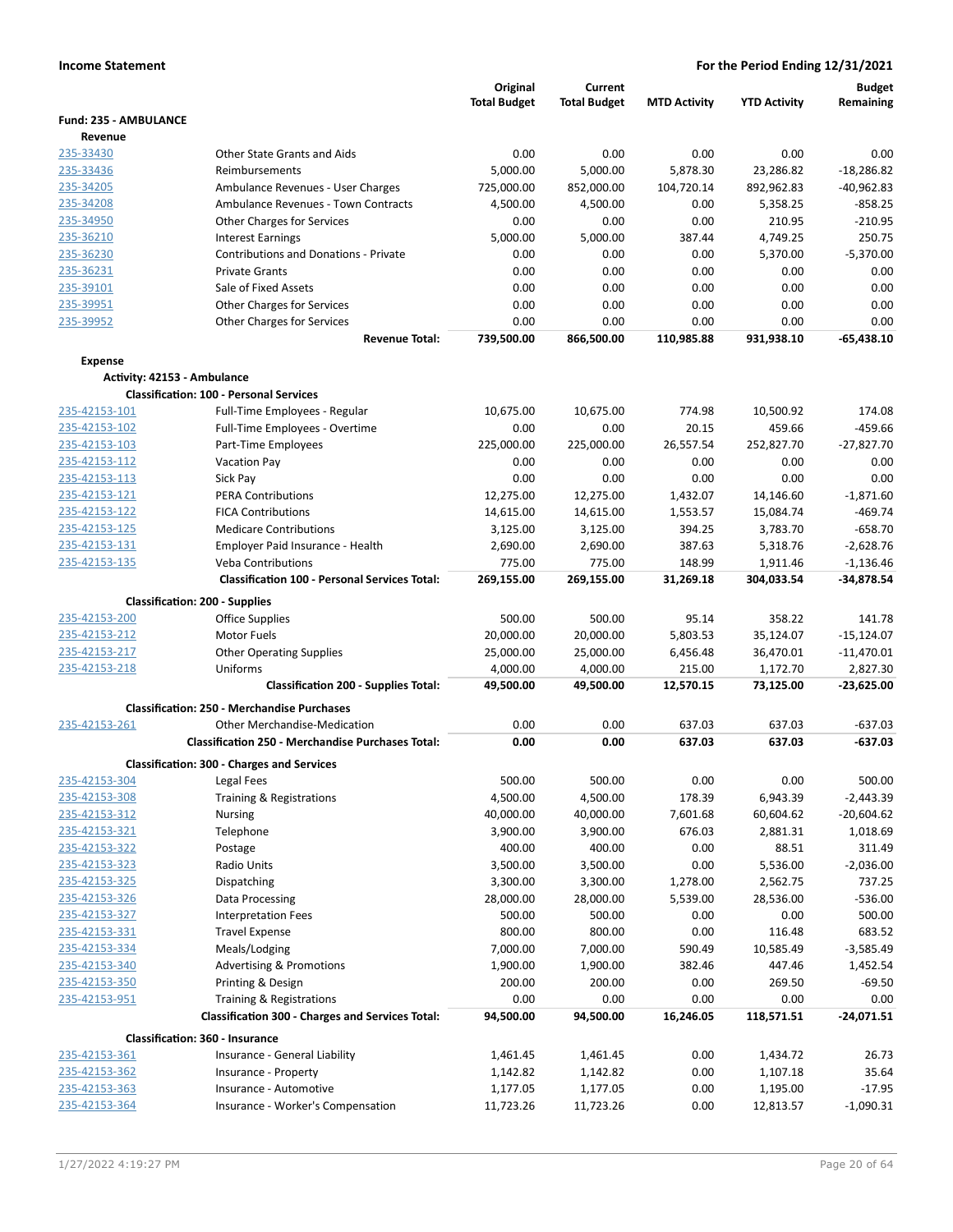|               |                                                              | Original            | Current             |                     |                     | Budget       |
|---------------|--------------------------------------------------------------|---------------------|---------------------|---------------------|---------------------|--------------|
|               |                                                              | <b>Total Budget</b> | <b>Total Budget</b> | <b>MTD Activity</b> | <b>YTD Activity</b> | Remaining    |
| 235-42153-365 | Insurance - Misc                                             | 0.00                | 0.00                | 0.00                | 0.00                | 0.00         |
|               | <b>Classification 360 - Insurance Total:</b>                 | 15,504.58           | 15,504.58           | 0.00                | 16,550.47           | $-1,045.89$  |
|               | <b>Classification: 380 - Utility Service</b>                 |                     |                     |                     |                     |              |
| 235-42153-381 | <b>Electric Utility</b>                                      | 2,400.00            | 2,400.00            | 382.64              | 2,799.58            | $-399.58$    |
| 235-42153-382 | <b>Water Utility</b>                                         | 200.00              | 200.00              | 25.85               | 135.97              | 64.03        |
| 235-42153-383 | <b>Gas Utility</b>                                           | 4,000.00            | 4,000.00            | 1,077.59            | 3,211.37            | 788.63       |
| 235-42153-384 | Refuse Disposal                                              | 400.00              | 400.00              | 63.20               | 402.00              | $-2.00$      |
| 235-42153-385 | Sewer Utility                                                | 220.00              | 220.00              | 54.27               | 296.77              | $-76.77$     |
|               | <b>Classification 380 - Utility Service Total:</b>           | 7,220.00            | 7,220.00            | 1,603.55            | 6,845.69            | 374.31       |
|               | <b>Classification: 400 - Repairs &amp; Maintenance</b>       |                     |                     |                     |                     |              |
| 235-42153-404 | Repairs & Maint - M&E                                        | 7,800.00            | 7,800.00            | 97.96               | 7,565.98            | 234.02       |
| 235-42153-405 | Repairs & Maint - Vehicle                                    | 12,000.00           | 12,000.00           | 6,717.37            | 18,887.11           | $-6,887.11$  |
| 235-42153-406 | Repairs & Maint - Grounds                                    | 3,600.00            | 3,600.00            | 62.74               | 2,894.33            | 705.67       |
|               | <b>Classification 400 - Repairs &amp; Maintenance Total:</b> | 23,400.00           | 23,400.00           | 6,878.07            | 29,347.42           | $-5,947.42$  |
|               | <b>Classification: 430 - Miscellaneous</b>                   |                     |                     |                     |                     |              |
| 235-42153-435 | <b>Books and Pamphlets</b>                                   | 7,000.00            | 7,000.00            | 0.00                | 4,875.00            | 2,125.00     |
| 235-42153-460 | <b>Miscellaneous Taxes</b>                                   | 6,500.00            | 6,500.00            | 1,800.00            | 7,200.00            | $-700.00$    |
| 235-42153-480 | <b>Other Miscellaneous</b>                                   | 1,500.00            | 1,500.00            | 0.00                | $-500.00$           | 2,000.00     |
| 235-42153-980 | <b>Other Miscellaneous</b>                                   | 0.00                | 0.00                | 0.00                | 0.00                | 0.00         |
|               | <b>Classification 430 - Miscellaneous Total:</b>             | 15,000.00           | 15,000.00           | 1,800.00            | 11,575.00           | 3,425.00     |
|               | Classification: 500 - Capital Outlay                         |                     |                     |                     |                     |              |
| 235-42153-900 | Capital Outlay                                               | 0.00                | 0.00                | 0.00                | 0.00                | 0.00         |
| 235-42153-901 | Capital Outlay                                               | 0.00                | 0.00                | 0.00                | 0.00                | 0.00         |
|               | <b>Classification 500 - Capital Outlay Total:</b>            | 0.00                | 0.00                | 0.00                | 0.00                | 0.00         |
|               | Activity 42153 - Ambulance Total:                            | 474,279.58          | 474.279.58          | 71.004.03           | 560,685.66          | $-86.406.08$ |
|               | Activity: 49950 - Capital Outlay                             |                     |                     |                     |                     |              |
|               | <b>Classification: 500 - Capital Outlay</b>                  |                     |                     |                     |                     |              |
| 235-49950-500 | Capital Outlay                                               | 235,000.00          | 235,000.00          | 0.00                | 222,243.60          | 12,756.40    |
|               | <b>Classification 500 - Capital Outlay Total:</b>            | 235,000.00          | 235,000.00          | 0.00                | 222,243.60          | 12,756.40    |
|               | <b>Activity 49950 - Capital Outlay Total:</b>                | 235,000.00          | 235,000.00          | 0.00                | 222,243.60          | 12,756.40    |
|               | <b>Activity: 49960 - Interfund Transfers</b>                 |                     |                     |                     |                     |              |
|               | <b>Classification: 700 - Other Financing Uses</b>            |                     |                     |                     |                     |              |
| 235-49960-720 | <b>Transfers</b>                                             | 0.00                | 0.00                | 0.00                | 0.00                | 0.00         |
|               | <b>Classification 700 - Other Financing Uses Total:</b>      | 0.00                | 0.00                | 0.00                | 0.00                | 0.00         |
|               | <b>Activity 49960 - Interfund Transfers Total:</b>           | 0.00                | 0.00                | 0.00                | 0.00                | 0.00         |
|               | <b>Expense Total:</b>                                        | 709,279.58          | 709,279.58          | 71,004.03           | 782,929.26          | -73,649.68   |
|               | Fund 235 Surplus (Deficit):                                  | 30,220.42           | 157,220.42          | 39,981.85           | 149,008.84          | 8,211.58     |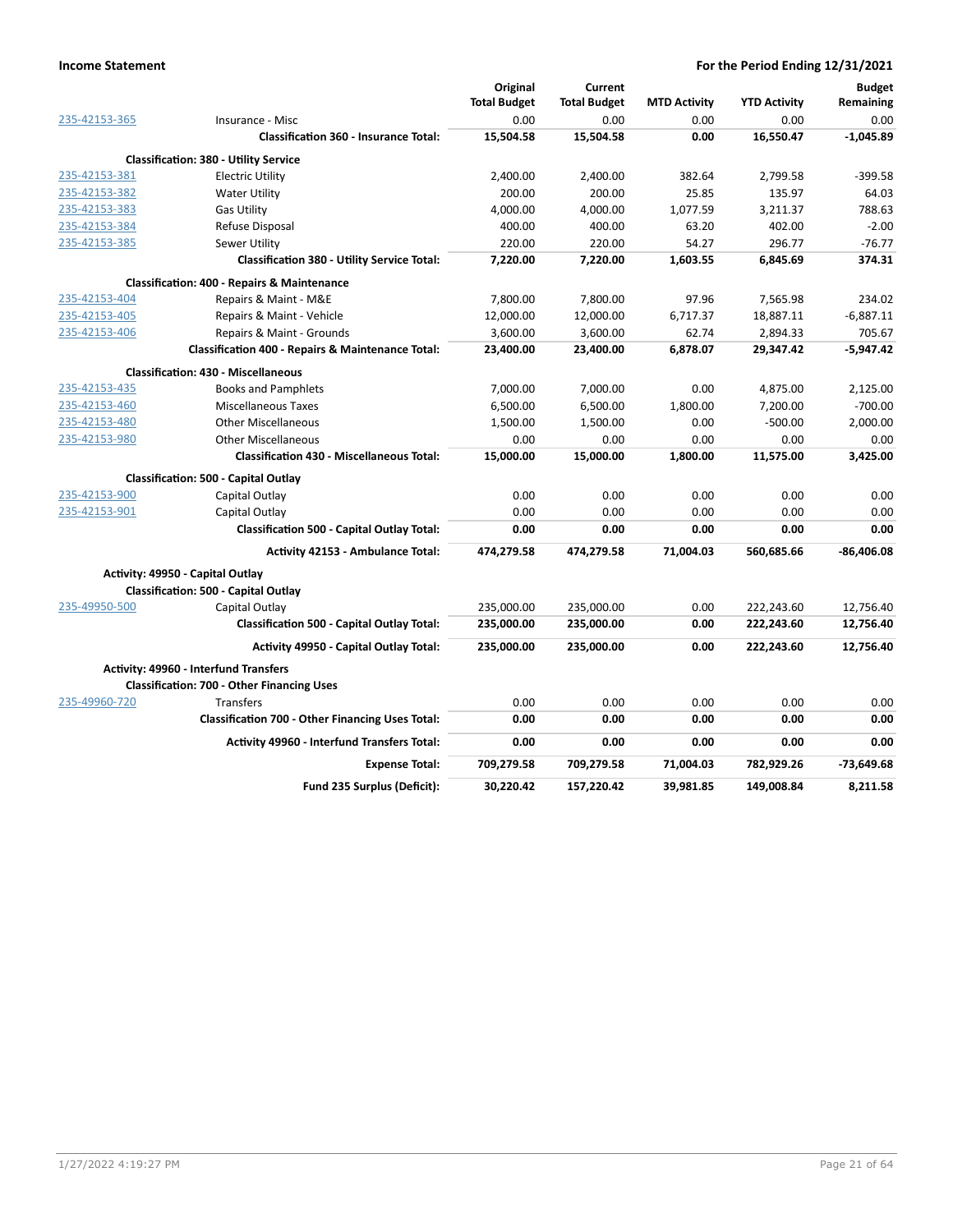|                         |                                                           | Original            | Current             |                     |                     | <b>Budget</b>            |
|-------------------------|-----------------------------------------------------------|---------------------|---------------------|---------------------|---------------------|--------------------------|
| Fund: 250 - EDA GENERAL |                                                           | <b>Total Budget</b> | <b>Total Budget</b> | <b>MTD Activity</b> | <b>YTD Activity</b> | Remaining                |
| Revenue                 |                                                           |                     |                     |                     |                     |                          |
| 250-31010               | <b>Current Ad Valorem Taxes</b>                           | 119,428.50          | 119,428.50          | 0.00                | 119,428.00          | 0.50                     |
| 250-31050               | Tax Increments                                            | 0.00                | 0.00                | 0.00                | 0.00                | 0.00                     |
| 250-31060               | Tax Abatement Levy                                        | 12,000.00           | 12,000.00           | 6,000.00            | 12,000.00           | 0.00                     |
| 250-33430               | Other State Grants and Aids                               | 0.00                | 0.00                | 0.00                | 2,312.70            | $-2,312.70$              |
| 250-33433               | Development Grant                                         | 0.00                | 0.00                | $-13,624.00$        | 0.00                | 0.00                     |
| 250-33434               | Revolving Loan                                            | 0.00                | 0.00                | 0.00                | 0.00                | 0.00                     |
| 250-34108               | Adminstrative Charges to Other Funds                      | 40,000.00           | 40,000.00           | 0.00                | 0.00                | 40,000.00                |
| 250-34950               | Other Charges for Services                                | 0.00                | 0.00                | 0.00                | 0.00                | 0.00                     |
| 250-36200               | Other Income                                              | 0.00                | 0.00                | 1,368.00            | 2,925.81            | $-2,925.81$              |
| 250-36210               | <b>Interest Earnings</b>                                  | 735.00              | 735.00              | 0.00                | 0.00                | 735.00                   |
| 250-36220               | Rental Income                                             | 0.00                | 0.00                | 0.00                | 26,480.01           | $-26,480.01$             |
| 250-36230               | <b>Contributions and Donations - Private</b>              | 0.00                | 0.00                | 0.00                | 0.00                | 0.00                     |
| 250-36231               | <b>Private Grants</b>                                     | 0.00                | 0.00                | 0.00                | 2,000.00            | $-2,000.00$              |
| 250-39101               | Sales of Fixed Assets                                     | 0.00                | 0.00                | 0.00                | 0.00                | 0.00                     |
| 250-39200               | <b>Interfund Transfers</b>                                | 0.00                | 189,902.61          | 0.00                | 189,902.61          | 0.00                     |
| 250-39300               | Proceeds from Long-Term FInancing                         | 0.00                | 0.00                | 0.00                | 0.00                | 0.00                     |
| 250-39952               | <b>Other Charges for Services</b>                         | 0.00                | 0.00                | 0.00                | 0.00                | 0.00                     |
| 250-89101               | <b>Sales of Fixed Assets</b>                              | 0.00                | 0.00                | 0.00                | 0.00                | 0.00                     |
|                         | <b>Revenue Total:</b>                                     | 172,163.50          | 362,066.11          | $-6,256.00$         | 355,049.13          | 7,016.98                 |
| <b>Expense</b>          |                                                           |                     |                     |                     |                     |                          |
| Activity: 46520 - EDA   | <b>Classification: 100 - Personal Services</b>            |                     |                     |                     |                     |                          |
| 250-46520-101           | Full-Time Employees - Regular                             | 94,600.00           | 94,600.00           | 9,139.73            | 94,794.52           | $-194.52$                |
| 250-46520-102           | Full-Time Employees - Overtime                            | 500.00              | 500.00              | 0.00                | 35.79               | 464.21                   |
| 250-46520-103           | Part-Time Employees                                       | 0.00                | 0.00                | 0.00                | 0.00                | 0.00                     |
| 250-46520-112           | <b>Vacation Pay</b>                                       | 0.00                | 0.00                | 0.00                | 0.00                | 0.00                     |
| 250-46520-113           | Sick Pay                                                  | 0.00                | 0.00                | 0.00                | 0.00                | 0.00                     |
| 250-46520-121           | <b>PERA Contributions</b>                                 | 7,135.00            | 7,135.00            | 685.48              | 7,112.04            | 22.96                    |
| 250-46520-122           | <b>FICA Contributions</b>                                 | 5,890.00            | 5,890.00            | 542.37              | 5,636.35            | 253.65                   |
| 250-46520-125           | <b>Medicare Contributions</b>                             | 1,380.00            | 1,380.00            | 126.84              | 1,318.03            | 61.97                    |
| 250-46520-131           | Employer Paid Insurance - Health                          | 9,370.00            | 9,370.00            | 954.82              | 9,471.68            | $-101.68$                |
| 250-46520-133           | Employer Paid Insurance - Life                            | 270.00              | 270.00              | 0.00                | 264.00              | 6.00                     |
| 250-46520-135           | <b>Veba Contributions</b>                                 | 3,500.00            | 3,500.00            | 291.67              | 3,383.36            | 116.64                   |
|                         | <b>Classification 100 - Personal Services Total:</b>      | 122,645.00          | 122,645.00          | 11,740.91           | 122,015.77          | 629.23                   |
|                         | <b>Classification: 200 - Supplies</b>                     |                     |                     |                     |                     |                          |
| 250-46520-200           | <b>Office Supplies</b>                                    | 1,800.00            | 1.800.00            | 318.10              | 1,506.05            | 293.95                   |
| 250-46520-917           | <b>Other Operating Supplies</b>                           | 0.00                | 0.00                | 0.00                | 0.00                | 0.00                     |
|                         | <b>Classification 200 - Supplies Total:</b>               | 1,800.00            | 1,800.00            | 318.10              | 1,506.05            | 293.95                   |
|                         | <b>Classification: 300 - Charges and Services</b>         |                     |                     |                     |                     |                          |
| 250-46520-301           | Auditing & Consulting Services                            | 20,000.00           | 20,000.00           | 512.50              | 14,096.25           | 5,903.75                 |
| 250-46520-303           | <b>Engineering and Surveying Fees</b>                     | 400.00              | 400.00              | 0.00                | 0.00                | 400.00                   |
| 250-46520-304           | Legal Fees                                                | 5,000.00            | 5,000.00            | 900.00              | 5,640.00            | $-640.00$                |
| 250-46520-307           | <b>Management Fees</b>                                    | 0.00                | 0.00                | 0.00                | 0.00                | 0.00                     |
| 250-46520-308           | Training & Registrations                                  | 1,700.00            | 1,700.00            | 271.50              | 772.28              | 927.72                   |
| 250-46520-321           | Telephone                                                 | 4,800.00            | 4,800.00            | 693.67              | 4,593.94            | 206.06                   |
| 250-46520-322           | Postage                                                   | 250.00              | 250.00              | 7.36                | 65.06               | 184.94                   |
| 250-46520-326           | Data Processing                                           | 0.00                | 0.00                | 0.00                | 331.66              | $-331.66$                |
| 250-46520-331           | <b>Travel Expense</b>                                     | 2,500.00            | 2,500.00            | 175.28              | 921.76              | 1,578.24                 |
| 250-46520-333           | Freight and Express                                       | 0.00                | 0.00                | 0.00                | 0.00                | 0.00                     |
| 250-46520-334           | Meals/Lodging                                             | 800.00              | 800.00              | 15.10               | 562.54              | 237.46                   |
| 250-46520-340           | <b>Advertising &amp; Promotions</b>                       | 6,000.00            | 6,000.00            | 844.95              | 3,706.94            | 2,293.06                 |
| 250-46520-350           | Printing & Design                                         | 1,000.00            | 1,000.00            | 260.00              | 1,520.40            | $-520.40$                |
|                         | <b>Classification 300 - Charges and Services Total:</b>   | 42,450.00           | 42,450.00           | 3,680.36            | 32,210.83           | 10,239.17                |
| 250-46520-362           | Classification: 360 - Insurance                           |                     |                     |                     |                     |                          |
| 250-46520-364           | Insurance - Property<br>Insurance - Worker's Compensation | 4,278.75<br>558.98  | 4,278.75<br>558.98  | 0.00<br>0.00        | 7,191.00<br>709.88  | $-2,912.25$<br>$-150.90$ |
|                         |                                                           |                     |                     |                     |                     |                          |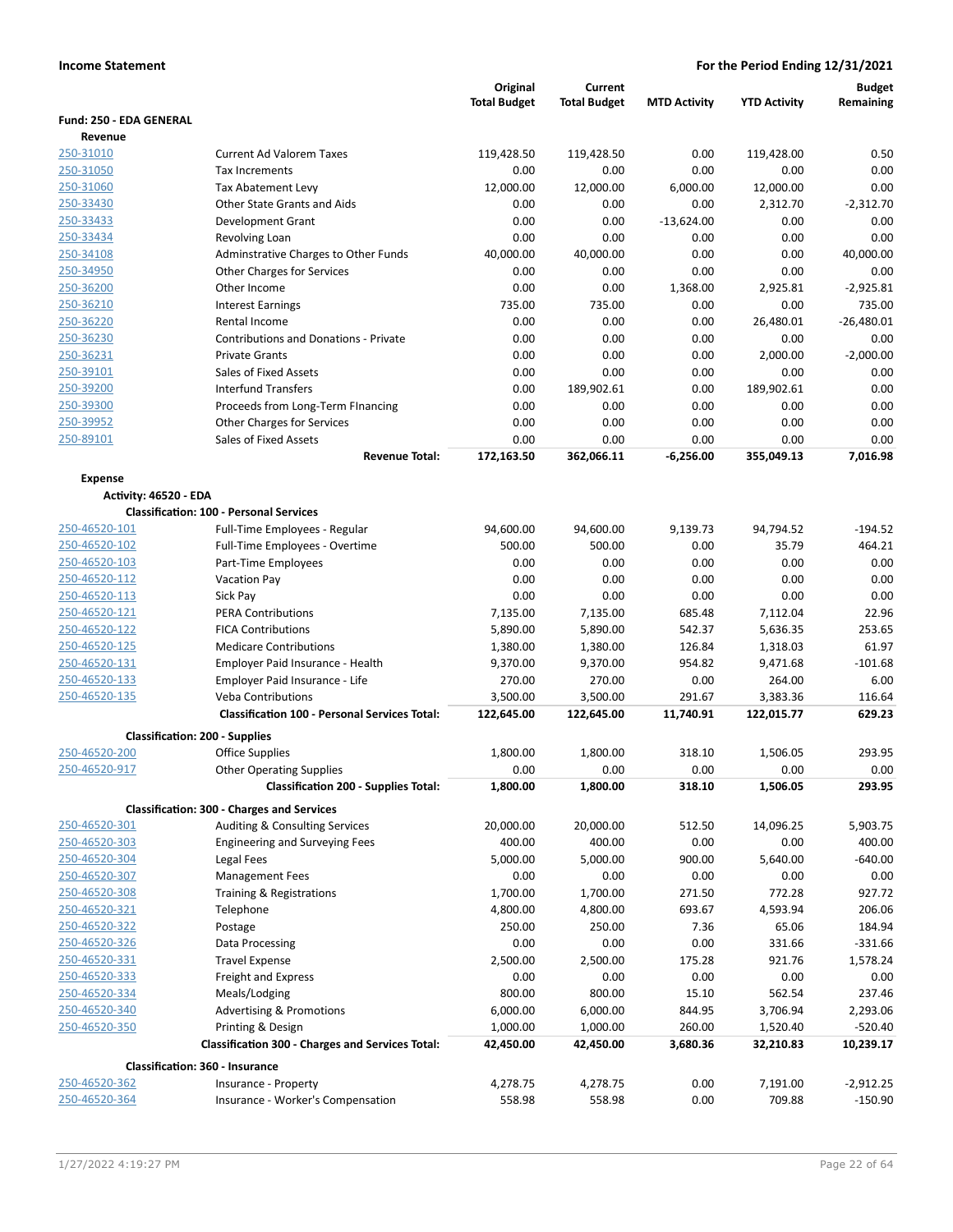|               |                                                         | Original            | Current             |                     |                     | <b>Budget</b> |
|---------------|---------------------------------------------------------|---------------------|---------------------|---------------------|---------------------|---------------|
|               |                                                         | <b>Total Budget</b> | <b>Total Budget</b> | <b>MTD Activity</b> | <b>YTD Activity</b> | Remaining     |
| 250-46520-365 | Insurance - Misc                                        | 730.77              | 730.77              | 0.00                | 750.40              | $-19.63$      |
|               | <b>Classification 360 - Insurance Total:</b>            | 5,568.50            | 5,568.50            | 0.00                | 8,651.28            | $-3,082.78$   |
|               | <b>Classification: 380 - Utility Service</b>            |                     |                     |                     |                     |               |
| 250-46520-381 | <b>Electric Utility</b>                                 | 500.00              | 500.00              | 148.24              | 1,605.17            | $-1,105.17$   |
| 250-46520-382 | <b>Water Utility</b>                                    | 0.00                | 0.00                | 0.00                | 205.62              | $-205.62$     |
| 250-46520-383 | <b>Gas Utility</b>                                      | 0.00                | 0.00                | 1.88                | 1,722.55            | $-1,722.55$   |
| 250-46520-385 | Sewer Utility                                           | 0.00                | 0.00                | 0.00                | 391.87              | $-391.87$     |
|               | <b>Classification 380 - Utility Service Total:</b>      | 500.00              | 500.00              | 150.12              | 3,925.21            | $-3,425.21$   |
|               |                                                         |                     |                     |                     |                     |               |
|               | <b>Classification: 400 - Repairs &amp; Maintenance</b>  |                     |                     |                     |                     |               |
| 250-46520-401 | Repairs & Maint - Buildings                             | 0.00                | 0.00                | 0.00                | 615.49              | $-615.49$     |
| 250-46520-402 | Repairs & Maint - Structures                            | 2,000.00            | 2,000.00            | 405.00              | 20,934.79           | $-18,934.79$  |
| 250-46520-404 | Repairs & Maint - M&E                                   | 600.00              | 600.00              | 0.00                | 0.00                | 600.00        |
| 250-46520-406 | Repairs & Maint - Grounds                               | 800.00              | 800.00              | 0.00                | 150.00              | 650.00        |
|               | Classification 400 - Repairs & Maintenance Total:       | 3,400.00            | 3,400.00            | 405.00              | 21,700.28           | $-18,300.28$  |
|               | <b>Classification: 430 - Miscellaneous</b>              |                     |                     |                     |                     |               |
| 250-46520-019 | <b>Other Miscellaneous</b>                              | 0.00                | 0.00                | 0.00                | 0.00                | 0.00          |
| 250-46520-433 | Dues & Subscriptions                                    | 1,000.00            | 1,000.00            | 295.00              | 4,472.88            | $-3,472.88$   |
| 250-46520-435 | <b>Books and Pamphlets</b>                              | 0.00                | 0.00                | 0.00                | 0.00                | 0.00          |
| 250-46520-438 | <b>Meeting Expense</b>                                  | 600.00              | 600.00              | 0.00                | 28.72               | 571.28        |
| 250-46520-439 | <b>Special Projects</b>                                 | 9,000.00            | 9,000.00            | 15,687.50           | 38,272.01           | $-29,272.01$  |
| 250-46520-443 | Intergovernmental Fees                                  | 200.00              | 200.00              | 0.00                | 360.00              | $-160.00$     |
| 250-46520-462 | <b>Real Estate Taxes</b>                                | 0.00                | 0.00                | 0.00                | 26,111.76           | $-26,111.76$  |
| 250-46520-480 | <b>Other Miscellaneous</b>                              | 2,500.00            | 2,500.00            | 46.00               | 1,238.83            | 1,261.17      |
| 250-46520-802 | <b>Special Projects</b>                                 | 0.00                | 0.00                | 0.00                | 0.00                | 0.00          |
| 250-46520-867 | <b>Special Projects</b>                                 | 0.00                | 0.00                | 0.00                | 0.00                | 0.00          |
| 250-46520-933 | Dues & Subscriptions                                    | 0.00                | 0.00                | 0.00                | 0.00                | 0.00          |
| 250-46520-939 | <b>Special Projects</b>                                 | 0.00                | 0.00                | 0.00                | 0.00                | 0.00          |
|               | <b>Classification 430 - Miscellaneous Total:</b>        | 13,300.00           | 13,300.00           | 16,028.50           | 70,484.20           | $-57,184.20$  |
|               | <b>Classification: 481 - Other</b>                      |                     |                     |                     |                     |               |
| 250-46520-481 | <b>Tax Abatement</b>                                    | 12,000.00           | 12,000.00           | 0.00                | 0.00                | 12,000.00     |
| 250-46520-491 | Payments to Other Organizations                         | 0.00                | 0.00                | 0.00                | 0.00                | 0.00          |
|               | <b>Classification 481 - Other Total:</b>                | 12,000.00           | 12,000.00           | 0.00                | 0.00                | 12,000.00     |
|               | <b>Classification: 500 - Capital Outlay</b>             |                     |                     |                     |                     |               |
| 250-46520-591 | <b>TIF Land/Bldg Acquisition</b>                        | 0.00                | 0.00                | 0.00                | 0.00                | 0.00          |
| 250-46520-592 | TIF Site Imrpovements                                   | 0.00                | 0.00                | 0.00                | 0.00                | 0.00          |
| 250-46520-593 | <b>TIF Streets/Sidewalks</b>                            | 0.00                | 0.00                | 0.00                | 0.00                | 0.00          |
| 250-46520-900 |                                                         | 0.00                | 0.00                | 0.00                | 0.00                | 0.00          |
|               | Capital Outlay                                          | 0.00                | 0.00                | 0.00                | 0.00                | 0.00          |
|               | <b>Classification 500 - Capital Outlay Total:</b>       |                     |                     |                     |                     |               |
|               | Activity 46520 - EDA Total:                             | 201,663.50          | 201,663.50          | 32,322.99           | 260,493.62          | $-58,830.12$  |
|               | Activity: 49950 - Capital Outlay                        |                     |                     |                     |                     |               |
|               | Classification: 500 - Capital Outlay                    |                     |                     |                     |                     |               |
| 250-49950-500 | Capital Outlay                                          | 0.00                | 0.00                | 0.00                | 0.00                | 0.00          |
|               | <b>Classification 500 - Capital Outlay Total:</b>       | 0.00                | 0.00                | 0.00                | 0.00                | 0.00          |
|               | <b>Activity 49950 - Capital Outlay Total:</b>           | 0.00                | 0.00                | 0.00                | 0.00                | 0.00          |
|               | <b>Activity: 49960 - Interfund Transfers</b>            |                     |                     |                     |                     |               |
|               | <b>Classification: 700 - Other Financing Uses</b>       |                     |                     |                     |                     |               |
| 250-49960-720 | Transfers                                               | 0.00                | 0.00                | 0.00                | 0.00                | 0.00          |
|               | <b>Classification 700 - Other Financing Uses Total:</b> | 0.00                | 0.00                | 0.00                | 0.00                | 0.00          |
|               |                                                         |                     |                     |                     |                     |               |
|               | <b>Activity 49960 - Interfund Transfers Total:</b>      | 0.00                | 0.00                | 0.00                | 0.00                | 0.00          |
|               | Activity: 49980 - Debt Service                          |                     |                     |                     |                     |               |
|               | <b>Classification: 600 - Debt Service</b>               |                     |                     |                     |                     |               |
| 250-49980-602 | Other Long-Term Obligation Principal                    | 0.00                | 199,752.44          | 0.00                | 199,752.44          | 0.00          |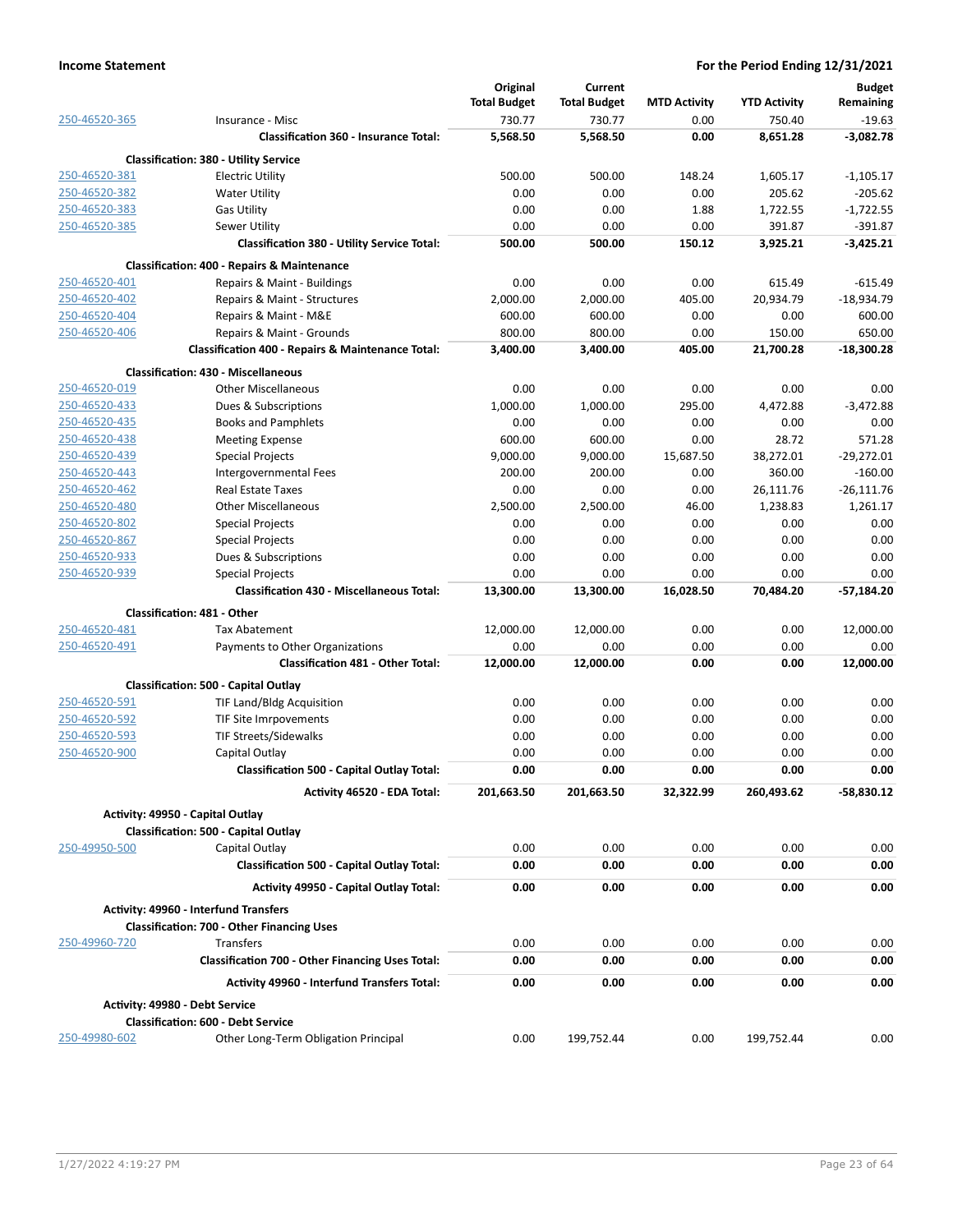|               |                                                 | Original            | Current             |                     |                     | <b>Budget</b> |
|---------------|-------------------------------------------------|---------------------|---------------------|---------------------|---------------------|---------------|
|               |                                                 | <b>Total Budget</b> | <b>Total Budget</b> | <b>MTD Activity</b> | <b>YTD Activity</b> | Remaining     |
| 250-49980-612 | Other Interest                                  | 0.00                | 3,590.17            | 0.00                | 3,590.17            | 0.00          |
|               | <b>Classification 600 - Debt Service Total:</b> | 0.00                | 203,342.61          | 0.00                | 203,342.61          | 0.00          |
|               | <b>Activity 49980 - Debt Service Total:</b>     | 0.00                | 203.342.61          | 0.00                | 203.342.61          | 0.00          |
|               | <b>Expense Total:</b>                           | 201.663.50          | 405.006.11          | 32.322.99           | 463.836.23          | $-58.830.12$  |
|               | Fund 250 Surplus (Deficit):                     | $-29.500.00$        | $-42.940.00$        | $-38.578.99$        | 108.787.10          | 65,847.10     |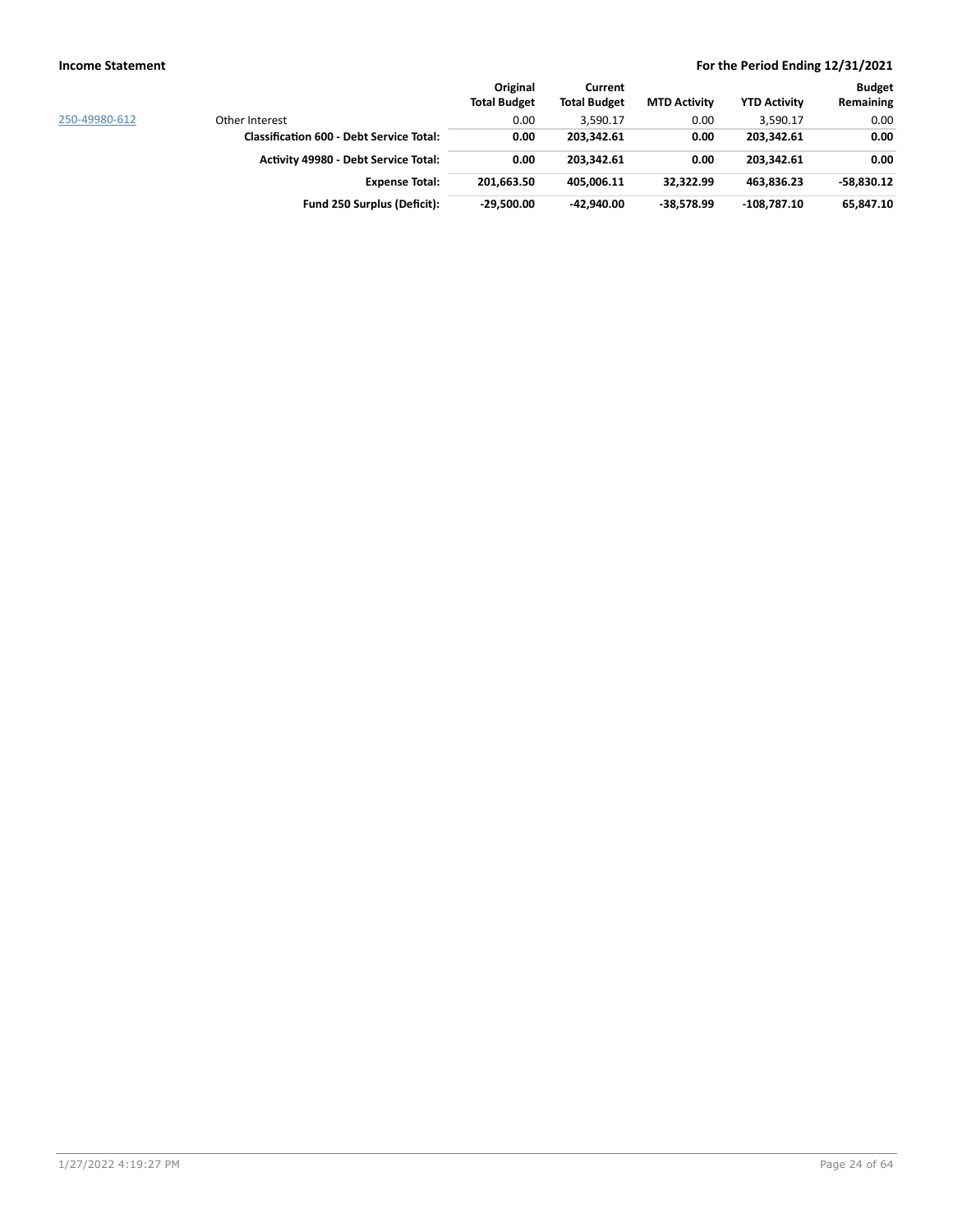|                         |                                                      | Original            | Current             |                     |                     | <b>Budget</b>       |
|-------------------------|------------------------------------------------------|---------------------|---------------------|---------------------|---------------------|---------------------|
|                         |                                                      | <b>Total Budget</b> | <b>Total Budget</b> | <b>MTD Activity</b> | <b>YTD Activity</b> | Remaining           |
| Fund: 601 - WATER       |                                                      |                     |                     |                     |                     |                     |
| Revenue                 |                                                      |                     |                     |                     |                     |                     |
| 601-31010               | <b>Current Ad Valorem Taxes</b>                      | 0.00                | 0.00                | 0.00                | 0.00                | 0.00                |
| 601-33170               | Federal Grant - Other                                | 0.00                | 0.00                | 0.00                | 0.00                | 0.00                |
| 601-33430               | <b>Other StateGrants &amp; Aids</b>                  | 0.00                | 0.00                | 0.00                | 1,649.36            | $-1,649.36$         |
| 601-34950               | <b>Other Charges for Services</b>                    | 0.00                | 0.00                | 0.00                | 0.00                | 0.00                |
| 601-36101               | <b>Special Assessments Principal</b>                 | 1,189.00            | 1,189.00            | 672.17              | 1,162.23            | 26.77               |
| 601-36210               | <b>Interest Earnings</b>                             | 0.00                | 0.00                | 75.44               | 924.71              | $-924.71$           |
| 601-37110               | <b>Water Residential</b>                             | 590,000.00          | 590,000.00          | 47,794.08           | 606,360.31          | $-16,360.31$        |
| 601-37120               | <b>Water Commercial</b>                              | 640,000.00          | 640,000.00          | 36,317.90           | 638,954.16          | 1,045.84            |
| 601-37150               | <b>Water Connection/Reconnection Fees</b>            | 1,500.00            | 1,500.00            | 80.00               | 2,670.00            | $-1,170.00$         |
| 601-37160               | <b>Water Penalties</b>                               | 4,000.00            | 4,000.00            | 419.27              | 3,127.57            | 872.43              |
| 601-37170               | <b>Water Materials Sold</b>                          | 2,000.00            | 2,000.00            | 0.00                | 6,757.92            | $-4,757.92$         |
| 601-37171               | Water Labor Sold                                     | 1,000.00            | 1,000.00            | 0.00                | 160.00              | 840.00              |
| 601-37172               | Water State Safe Water Surcharge                     | 20,000.00           | 20,000.00           | 1,688.04            | 20,344.77           | $-344.77$           |
| 601-37173               | Water Landfill<br>Gain on Sale                       | 15,000.00           | 15,000.00           | 6,110.31            | 21,762.12           | $-6,762.12$         |
| 601-37190<br>601-37199  | Water Other Income                                   | 0.00<br>1,500.00    | 0.00<br>1,500.00    | 0.00<br>2,503.00    | 0.00<br>6,139.24    | 0.00<br>$-4,639.24$ |
| 601-39200               | <b>Interfund Transfers</b>                           | 0.00                | 0.00                | 0.00                | 0.00                | 0.00                |
| 601-87110               | <b>Water Residential</b>                             | 0.00                | 0.00                | 0.00                | 0.00                | 0.00                |
| 601-87199               | Water Other Income                                   | 0.00                | 0.00                | 0.00                | 0.00                | 0.00                |
| 601-87200               | Water Other Income                                   | 0.00                | 0.00                | 0.00                | 0.00                | 0.00                |
|                         | <b>Revenue Total:</b>                                | 1,276,189.00        | 1,276,189.00        | 95,660.21           | 1,310,012.39        | $-33,823.39$        |
|                         |                                                      |                     |                     |                     |                     |                     |
| <b>Expense</b>          |                                                      |                     |                     |                     |                     |                     |
| Activity: 49400 - Water | <b>Classification: 100 - Personal Services</b>       |                     |                     |                     |                     |                     |
| 601-49400-101           | Full-Time Employees - Regular                        | 244,125.00          | 244,125.00          | 20,141.76           | 225,786.74          | 18,338.26           |
| 601-49400-102           | Full-Time Employees - Overtime                       | 15,000.00           | 15,000.00           | 2,513.93            | 17,817.32           | $-2,817.32$         |
| 601-49400-103           | Part-Time Employees                                  | 14,690.00           | 14,690.00           | 691.44              | 12,907.46           | 1,782.54            |
| 601-49400-112           | <b>Vacation Pay</b>                                  | 2,000.00            | 2,000.00            | 0.00                | 0.00                | 2,000.00            |
| 601-49400-113           | Sick Pay                                             | 2,000.00            | 2,000.00            | 0.00                | 0.00                | 2,000.00            |
| 601-49400-121           | <b>PERA Contributions</b>                            | 20,465.00           | 20,465.00           | 1,750.10            | 19,089.48           | 1,375.52            |
| 601-49400-122           | <b>FICA Contributions</b>                            | 16,980.00           | 16,980.00           | 1,329.46            | 14,563.21           | 2,416.79            |
| 601-49400-125           | <b>Medicare Contributions</b>                        | 3,970.00            | 3,970.00            | 310.97              | 3,406.22            | 563.78              |
| 601-49400-129           | PERA Net Pension Adjustment                          | 0.00                | 0.00                | 0.00                | 0.00                | 0.00                |
| 601-49400-131           | Employer Paid Insurance - Health                     | 52,575.00           | 52,575.00           | 4,153.01            | 44,397.83           | 8,177.17            |
| 601-49400-133           | Employer Paid Insurance - Life                       | 540.00              | 540.00              | 0.00                | 528.00              | 12.00               |
| 601-49400-135           | <b>Veba Contributions</b>                            | 15,975.00           | 15,975.00           | 996.32              | 13,092.57           | 2,882.43            |
| 601-49400-136           | Employer Paid Insurance - OPEB                       | 6,678.00            | 6,678.00            | 0.00                | 0.00                | 6,678.00            |
|                         | <b>Classification 100 - Personal Services Total:</b> | 394,998.00          | 394,998.00          | 31,886.99           | 351,588.83          | 43,409.17           |
|                         | <b>Classification: 200 - Supplies</b>                |                     |                     |                     |                     |                     |
| 601-49400-001           | <b>Office Supplies</b>                               | 0.00                | 0.00                | 0.00                | 0.00                | 0.00                |
| 601-49400-200           | <b>Office Supplies</b>                               | 1,100.00            | 1,100.00            | 95.14               | 468.11              | 631.89              |
| 601-49400-211           | <b>Cleaning Supplies</b>                             | 800.00              | 800.00              | 0.00                | 0.00                | 800.00              |
| 601-49400-212           | Motor Fuels                                          | 3,000.00            | 3,000.00            | 528.82              | 3,548.74            | $-548.74$           |
| 601-49400-216           | <b>Chemicals and Chemical Products</b>               | 40,000.00           | 40,000.00           | 5,509.65            | 53,163.75           | $-13,163.75$        |
| 601-49400-217           | <b>Other Operating Supplies</b>                      | 6,000.00            | 6,000.00            | 135.97              | 3,163.19            | 2,836.81            |
| 601-49400-227           | <b>Utility System Maint Supplies</b>                 | 4,000.00            | 4,000.00            | 0.00                | 3,333.39            | 666.61              |
| 601-49400-241           | Small Tools                                          | 1,500.00            | 1,500.00            | 2,706.42            | 2,706.42            | $-1,206.42$         |
|                         | <b>Classification 200 - Supplies Total:</b>          | 56,400.00           | 56,400.00           | 8,976.00            | 66,383.60           | $-9,983.60$         |
|                         | <b>Classification: 300 - Charges and Services</b>    |                     |                     |                     |                     |                     |
| 601-49400-301           | Auditing & Consulting Services                       | 3,000.00            | 3,000.00            | 0.00                | 2,965.00            | 35.00               |
| 601-49400-303           | <b>Engineering and Surveying Fees</b>                | 2,500.00            | 2,500.00            | 8,635.00            | 9,512.50            | $-7,012.50$         |
| 601-49400-304           | Legal Fees                                           | 500.00              | 500.00              | 750.00              | 960.00              | $-460.00$           |
| 601-49400-308           | Training & Registrations                             | 2,000.00            | 2,000.00            | 0.00                | 250.00              | 1,750.00            |
| 601-49400-310           | Lab Testing                                          | 1,500.00            | 1,500.00            | 0.00                | 1,199.84            | 300.16              |
| 601-49400-321           | Telephone                                            | 2,500.00            | 2,500.00            | 313.12              | 2,125.55            | 374.45              |
| 601-49400-322           | Postage                                              | 3,900.00            | 3,900.00            | 750.35              | 4,694.79            | -794.79             |
| 601-49400-323           | Radio Units                                          | 500.00              | 500.00              | 0.00                | 144.00              | 356.00              |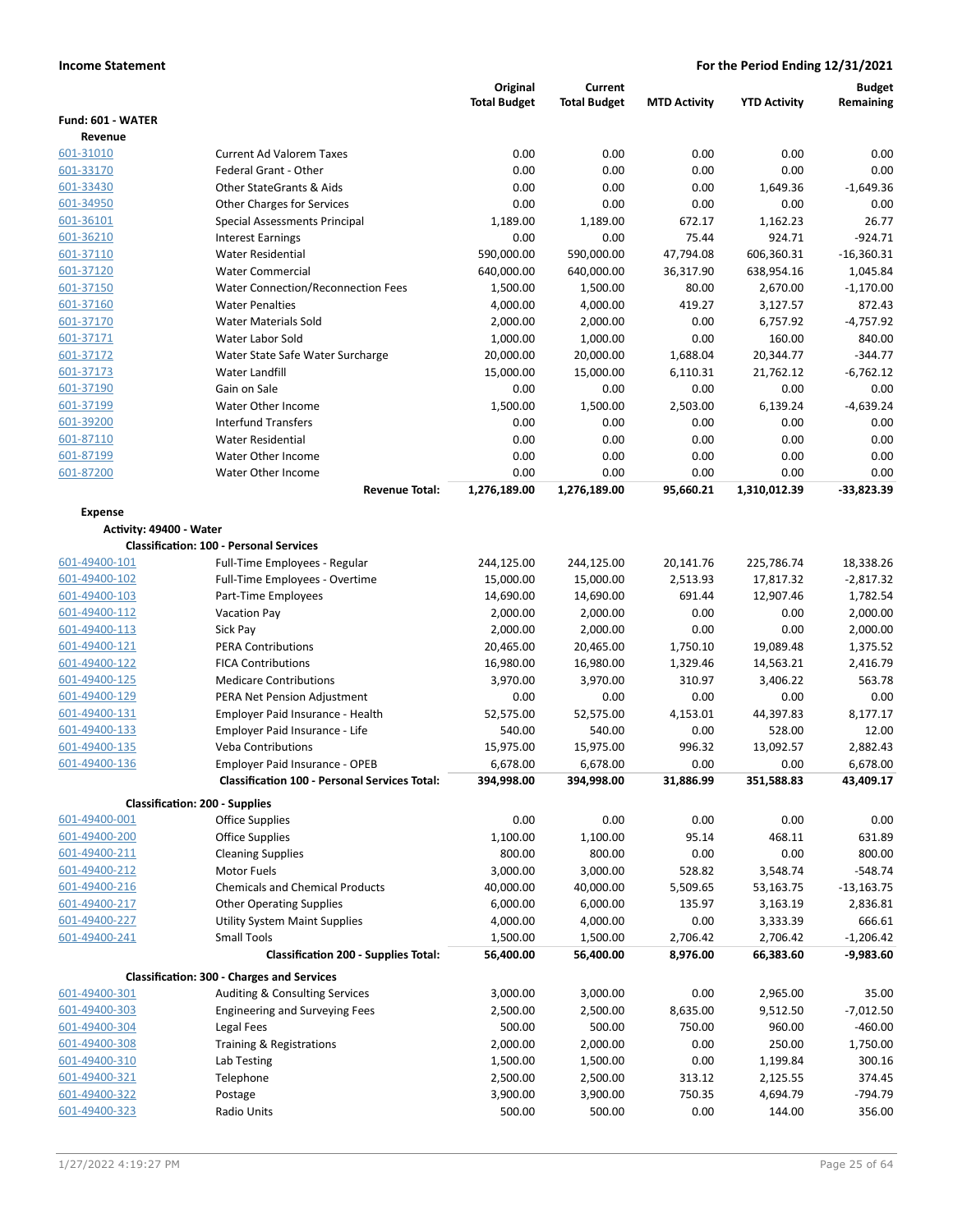|               |                                                              | Original            | Current             |                     |                      | <b>Budget</b> |
|---------------|--------------------------------------------------------------|---------------------|---------------------|---------------------|----------------------|---------------|
|               |                                                              | <b>Total Budget</b> | <b>Total Budget</b> | <b>MTD Activity</b> | <b>YTD Activity</b>  | Remaining     |
| 601-49400-325 | Dispatching                                                  | 0.00                | 0.00                | 0.00                | 0.00                 | 0.00          |
| 601-49400-326 | Data Processing                                              | 33,600.00           | 33,600.00           | 1,750.72            | 19,086.61            | 14,513.39     |
| 601-49400-331 | <b>Travel Expense</b>                                        | 600.00              | 600.00              | 0.00                | 22.50                | 577.50        |
| 601-49400-334 | Meals/Lodging                                                | 2,000.00            | 2,000.00            | 0.00                | 415.43               | 1,584.57      |
| 601-49400-340 | <b>Advertising &amp; Promotions</b>                          | 1,000.00            | 1,000.00            | 0.00                | 1,440.40             | $-440.40$     |
| 601-49400-350 | Printing & Design                                            | 0.00                | 0.00                | 72.79               | 463.87               | $-463.87$     |
|               | <b>Classification 300 - Charges and Services Total:</b>      | 53,600.00           | 53,600.00           | 12,271.98           | 43,280.49            | 10,319.51     |
|               | Classification: 360 - Insurance                              |                     |                     |                     |                      |               |
| 601-49400-361 | Insurance - General Liability                                | 9,686.18            | 9,686.18            | 0.00                | 3,498.80             | 6,187.38      |
| 601-49400-362 |                                                              | 7,773.15            | 7,773.15            | 0.00                | 7,690.00             | 83.15         |
| 601-49400-363 | Insurance - Property<br>Insurance - Automotive               | 526.05              | 526.05              | 0.00                | 521.00               | 5.05          |
| 601-49400-364 |                                                              |                     |                     |                     |                      | 2,999.96      |
| 601-49400-365 | Insurance - Worker's Compensation<br>Insurance - Misc        | 7,134.72<br>872.03  | 7,134.72<br>872.03  | 0.00<br>0.00        | 4,134.76<br>1,078.38 | $-206.35$     |
|               | <b>Classification 360 - Insurance Total:</b>                 | 25,992.13           | 25,992.13           | 0.00                | 16,922.94            | 9,069.19      |
|               |                                                              |                     |                     |                     |                      |               |
|               | <b>Classification: 380 - Utility Service</b>                 |                     |                     |                     |                      |               |
| 601-49400-381 | <b>Electric Utility</b>                                      | 60,000.00           | 60,000.00           | 11,333.76           | 64,701.64            | $-4,701.64$   |
| 601-49400-382 | <b>Water Utility</b>                                         | 500.00              | 500.00              | 47.44               | 246.04               | 253.96        |
| 601-49400-383 | <b>Gas Utility</b>                                           | 8,000.00            | 8,000.00            | 2,113.55            | 7,671.74             | 328.26        |
| 601-49400-384 | Refuse Disposal                                              | 700.00              | 700.00              | 99.99               | 599.94               | 100.06        |
| 601-49400-385 | Sewer Utility                                                | 500.00              | 500.00              | 100.58              | 508.69               | $-8.69$       |
| 601-49400-386 | Landfill                                                     | 30,000.00           | 30,000.00           | 7,613.87            | 43,524.22            | $-13,524.22$  |
|               | <b>Classification 380 - Utility Service Total:</b>           | 99,700.00           | 99,700.00           | 21,309.19           | 117,252.27           | $-17,552.27$  |
|               | <b>Classification: 400 - Repairs &amp; Maintenance</b>       |                     |                     |                     |                      |               |
| 601-49400-402 | Repairs & Maint - Structures                                 | 10,000.00           | 10,000.00           | 0.00                | 8.61                 | 9,991.39      |
| 601-49400-404 | Repairs & Maint - M&E                                        | 20,000.00           | 20,000.00           | 3,473.96            | 11,273.05            | 8,726.95      |
| 601-49400-405 | Repairs & Maint - Vehicle                                    | 1,000.00            | 1,000.00            | 0.00                | 1,665.24             | $-665.24$     |
| 601-49400-406 | Repairs & Maint - Grounds                                    | 500.00              | 500.00              | 0.00                | 0.00                 | 500.00        |
| 601-49400-408 | Repairs & Maint - Distribution System                        | 30,000.00           | 30,000.00           | 8,624.61            | 41,402.57            | $-11,402.57$  |
| 601-49400-409 | Repairs & Maint - Utilities                                  | 0.00                | 0.00                | 0.00                | 119.00               | $-119.00$     |
| 601-49400-800 | Repairs & Maint - M&E                                        | 0.00                | 0.00                | 0.00                | 0.00                 | 0.00          |
| 601-49400-801 | Repairs & Maint - M&E                                        | 0.00                | 0.00                | 0.00                | 0.00                 | 0.00          |
| 601-49400-902 | Repairs & Maint - Structures                                 | 0.00                | 0.00                | 0.00                | 0.00                 | 0.00          |
| 601-49400-903 | Repairs & Maint - Structures                                 | 0.00                | 0.00                | 0.00                | 0.00                 | 0.00          |
| 601-49400-905 | Repairs & Maint - M&E                                        | 0.00                | 0.00                | 0.00                | 0.00                 | 0.00          |
| 601-49400-911 | Repairs & Maint - Utilities                                  | 0.00                | 0.00                | 0.00                | 0.00                 | 0.00          |
| 601-49400-912 | Repairs & Maint - Utilities                                  | 0.00                | 0.00                | 0.00                | 0.00                 | 0.00          |
| 601-49400-932 | Repairs & Maint - M&E                                        | 0.00                | 0.00                | 0.00                | 0.00                 | 0.00          |
| 601-49400-957 | Repairs & Maint - Grounds                                    | 0.00                | 0.00                | 0.00                | 0.00                 | 0.00          |
| 601-49400-972 | Repairs & Maint - Structures                                 | 0.00                | 0.00                | 0.00                | 0.00                 | 0.00          |
|               | <b>Classification 400 - Repairs &amp; Maintenance Total:</b> | 61,500.00           | 61,500.00           | 12,098.57           | 54,468.47            | 7,031.53      |
|               | <b>Classification: 430 - Miscellaneous</b>                   |                     |                     |                     |                      |               |
| 601-49400-432 | Uncollectible                                                | 2,000.00            | 2,000.00            | 167.07              | 1,355.22             | 644.78        |
| 601-49400-433 | Dues & Subscriptions                                         | 1,600.00            | 1,600.00            | 0.00                | 300.00               | 1,300.00      |
| 601-49400-443 | Intergovernmental Fees                                       | 20,000.00           | 20,000.00           | 5,091.00            | 20,345.00            | $-345.00$     |
| 601-49400-444 | License Fees                                                 | 6,000.00            | 6,000.00            | 0.00                | 4,141.79             | 1,858.21      |
| 601-49400-460 | Miscellaneous Taxes                                          | 0.00                | 0.00                | 0.00                | 0.00                 | 0.00          |
| 601-49400-480 | <b>Other Miscellaneous</b>                                   | 0.00                | 0.00                | 0.00                | 9,282.27             | $-9,282.27$   |
| 601-49400-980 | <b>Other Miscellaneous</b>                                   | 0.00                | 0.00                | 0.00                | 0.00                 | 0.00          |
|               | <b>Classification 430 - Miscellaneous Total:</b>             | 29,600.00           | 29,600.00           | 5,258.07            | 35,424.28            | $-5,824.28$   |
|               | <b>Classification: 600 - Debt Service</b>                    |                     |                     |                     |                      |               |
| 601-49400-620 | <b>Bond Issue</b>                                            | 0.00                | 0.00                | 0.00                | $-3,125.00$          | 3,125.00      |
|               | <b>Classification 600 - Debt Service Total:</b>              | 0.00                | 0.00                | 0.00                | $-3,125.00$          | 3,125.00      |
|               | Activity 49400 - Water Total:                                | 721,790.13          | 721,790.13          | 91,800.80           | 682,195.88           | 39,594.25     |
|               |                                                              |                     |                     |                     |                      |               |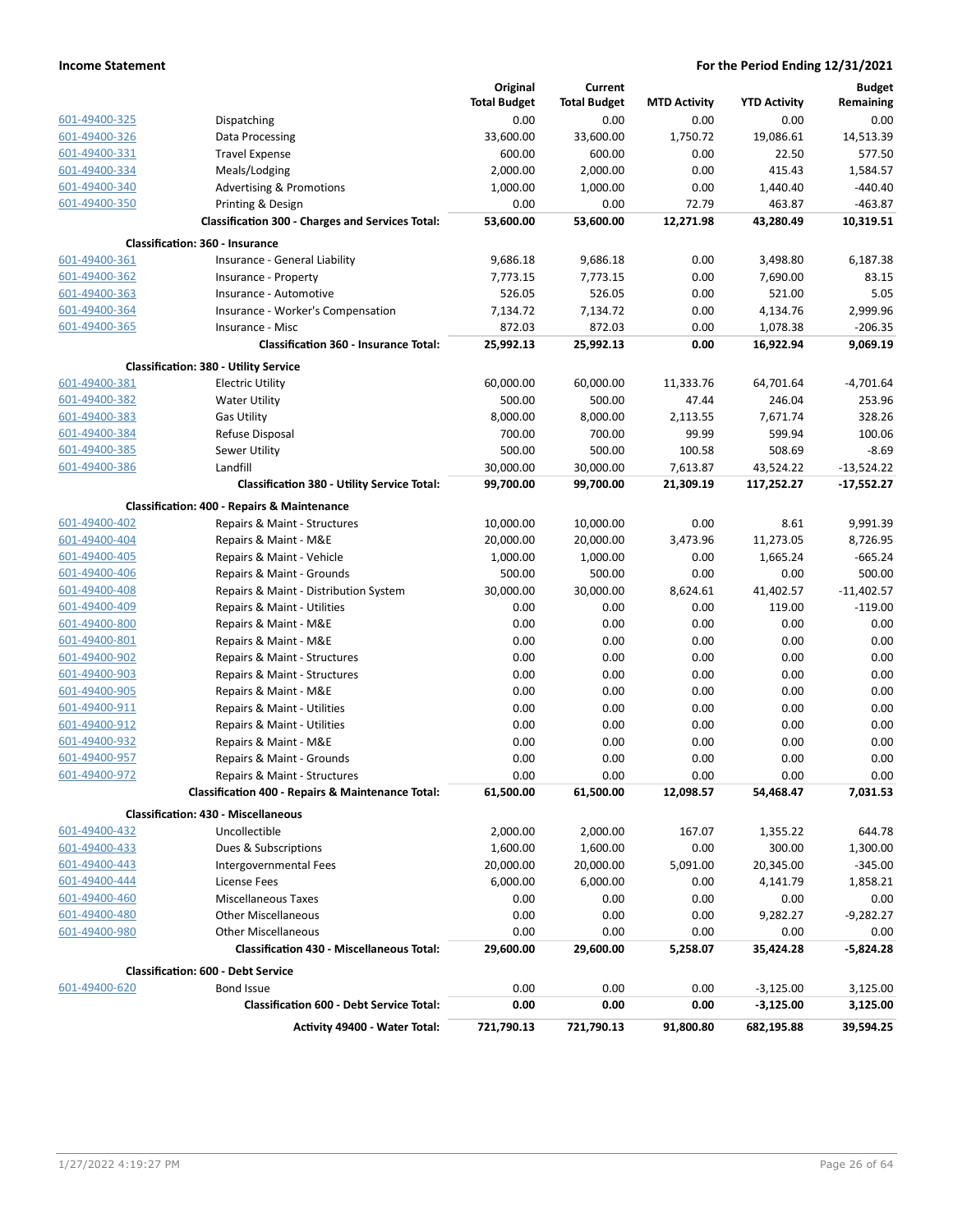| <b>Income Statement</b> |                                                                                             | For the Period Ending 12/31/2021 |                     |                     |                     |               |
|-------------------------|---------------------------------------------------------------------------------------------|----------------------------------|---------------------|---------------------|---------------------|---------------|
|                         |                                                                                             | Original                         | Current             |                     |                     | <b>Budget</b> |
|                         |                                                                                             | <b>Total Budget</b>              | <b>Total Budget</b> | <b>MTD Activity</b> | <b>YTD Activity</b> | Remaining     |
|                         | Activity: 49950 - Capital Outlay                                                            |                                  |                     |                     |                     |               |
|                         | <b>Classification: 500 - Capital Outlay</b>                                                 |                                  |                     |                     |                     |               |
| 601-49950-500           | Capital Outlay                                                                              | 45,000.00                        | 45,000.00           | 0.00                | 0.00                | 45,000.00     |
|                         | <b>Classification 500 - Capital Outlay Total:</b>                                           | 45,000.00                        | 45,000.00           | 0.00                | 0.00                | 45,000.00     |
|                         | Activity 49950 - Capital Outlay Total:                                                      | 45,000.00                        | 45,000.00           | 0.00                | 0.00                | 45,000.00     |
|                         | Activity: 49960 - Interfund Transfers                                                       |                                  |                     |                     |                     |               |
|                         | <b>Classification: 700 - Other Financing Uses</b>                                           |                                  |                     |                     |                     |               |
| 601-49960-720           | Transfers                                                                                   | 0.00                             | 0.00                | 0.00                | 750.00              | $-750.00$     |
|                         | <b>Classification 700 - Other Financing Uses Total:</b>                                     | 0.00                             | 0.00                | 0.00                | 750.00              | $-750.00$     |
|                         | Activity 49960 - Interfund Transfers Total:                                                 | 0.00                             | 0.00                | 0.00                | 750.00              | $-750.00$     |
|                         | Activity: 49970 - Depreciation & Amortization<br><b>Classification: 410 - Other Charges</b> |                                  |                     |                     |                     |               |
| 601-49970-420           | Depreciation                                                                                | 420,000.00                       | 420,000.00          | 39,110.76           | 430,710.76          | $-10,710.76$  |
| 601-49970-421           | Amortization                                                                                | 0.00                             | 0.00                | 0.00                | 0.00                | 0.00          |
|                         | <b>Classification 410 - Other Charges Total:</b>                                            | 420,000.00                       | 420,000.00          | 39,110.76           | 430,710.76          | $-10,710.76$  |
|                         | Activity 49970 - Depreciation & Amortization Total:                                         | 420,000.00                       | 420,000.00          | 39,110.76           | 430,710.76          | $-10,710.76$  |
|                         | Activity: 49980 - Debt Service                                                              |                                  |                     |                     |                     |               |
|                         | <b>Classification: 600 - Debt Service</b>                                                   |                                  |                     |                     |                     |               |
| 601-49980-601           | <b>Bond Principal</b>                                                                       | 171,000.00                       | 171,000.00          | 0.00                | 0.00                | 171,000.00    |
| 601-49980-611           | <b>Bond Interest</b>                                                                        | 63,318.00                        | 63,318.00           | 0.00                | 61,586.95           | 1,731.05      |
|                         | <b>Classification 600 - Debt Service Total:</b>                                             | 234,318.00                       | 234,318.00          | 0.00                | 61,586.95           | 172,731.05    |
|                         | <b>Classification: 700 - Other Financing Uses</b>                                           |                                  |                     |                     |                     |               |
| 601-49980-720           | Transfers - Debt Service                                                                    | 72,000.00                        | 72,000.00           | 0.00                | 83,174.34           | $-11,174.34$  |
|                         | <b>Classification 700 - Other Financing Uses Total:</b>                                     | 72,000.00                        | 72,000.00           | 0.00                | 83,174.34           | $-11,174.34$  |
|                         | Activity 49980 - Debt Service Total:                                                        | 306,318.00                       | 306,318.00          | 0.00                | 144,761.29          | 161,556.71    |
|                         | <b>Expense Total:</b>                                                                       | 1,493,108.13                     | 1,493,108.13        | 130,911.56          | 1,258,417.93        | 234,690.20    |
|                         | Fund 601 Surplus (Deficit):                                                                 | $-216,919.13$                    | $-216,919.13$       | $-35,251.35$        | 51,594.46           | $-268,513.59$ |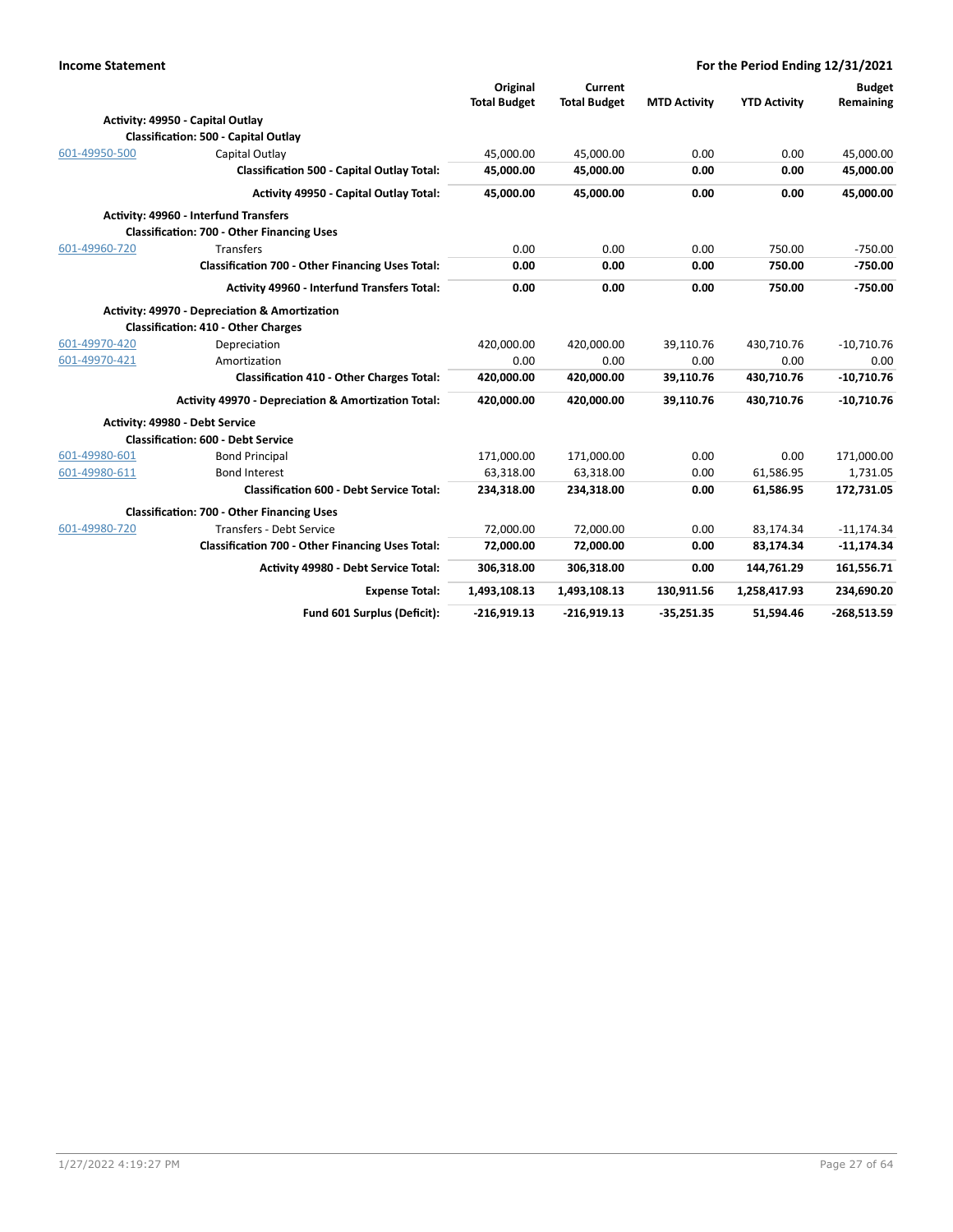|                                |                                                                 | Original              | Current               |                     |                       | <b>Budget</b>      |
|--------------------------------|-----------------------------------------------------------------|-----------------------|-----------------------|---------------------|-----------------------|--------------------|
| Fund: 602 - SEWER              |                                                                 | <b>Total Budget</b>   | <b>Total Budget</b>   | <b>MTD Activity</b> | <b>YTD Activity</b>   | Remaining          |
| Revenue                        |                                                                 |                       |                       |                     |                       |                    |
| 602-31010                      | <b>Current Ad Valorem Taxes</b>                                 | 0.00                  | 0.00                  | 0.00                | 0.00                  | 0.00               |
| 602-33402                      | <b>Homestead Credits</b>                                        | 0.00                  | 0.00                  | 0.00                | 0.00                  | 0.00               |
| 602-33430                      | Other State Grants and Aids                                     | 0.00                  | 0.00                  | 0.00                | 75,405.54             | $-75,405.54$       |
| 602-36101                      | Special Assessments Principal                                   | 509.00                | 509.00                | 288.07              | 498.10                | 10.90              |
| 602-36210                      | <b>Interest Earnings</b>                                        | 10,000.00             | 10,000.00             | 37.49               | 998.64                | 9,001.36           |
| 602-37210                      | Sewer Residential                                               | 938,000.00            | 938,000.00            | 77,411.54           | 938,416.68            | $-416.68$          |
| 602-37220                      | Sewer Commercial                                                | 1,043,000.00          | 1,043,000.00          | 80,611.13           | 1,098,866.29          | $-55,866.29$       |
| 602-37230                      | Sewer PM Windom                                                 | 0.00                  | 0.00                  | 0.00                | 0.00                  | 0.00               |
| 602-37250                      | Sewer Connection/Reconnection                                   | 300.00                | 300.00                | 0.00                | 750.00                | $-450.00$          |
| 602-37260                      | <b>Sewer Penalties</b>                                          | 5,000.00              | 5,000.00              | 764.63              | 5,169.34              | $-169.34$          |
| 602-37270                      | Sewer Materials Sold                                            | 500.00                | 500.00                | 0.00                | 0.00                  | 500.00             |
| 602-37271                      | Sewer Labor Sold                                                | 0.00                  | 0.00                  | 0.00                | 0.00                  | 0.00               |
| 602-37290                      | Gain on Sale                                                    | 0.00                  | 0.00                  | 40,000.00           | 40,000.00             | $-40,000.00$       |
| 602-37299                      | Sewer Other Income                                              | 500.00                | 500.00                | 2,840.00            | 11,351.10             | $-10,851.10$       |
| 602-39200                      | <b>Interfund Transfers</b>                                      | 0.00                  | 0.00                  | 0.00                | 0.00                  | 0.00               |
| 602-39301                      | <b>Capital Cost Sharing</b>                                     | 396,468.00            | 396,468.00            | 0.00                | 0.00                  | 396,468.00         |
| 602-87210                      | Sewer Residential                                               | 0.00                  | 0.00                  | 0.00                | 0.00                  | 0.00               |
| 602-87299                      | Sewer Other Income                                              | 0.00                  | 0.00                  | 0.00                | 0.00                  | 0.00               |
| 602-87300                      | Sewer Other Income                                              | 0.00                  | 0.00                  | 0.00                | 0.00                  | 0.00               |
| 602-87301                      | Sewer Other Income                                              | 0.00                  | 0.00                  | 0.00                | 0.00                  | 0.00               |
| 602-87302                      | Sewer Other Income                                              | 0.00                  | 0.00                  | 0.00                | 0.00                  | 0.00               |
|                                | <b>Revenue Total:</b>                                           | 2,394,277.00          | 2,394,277.00          | 201,952.86          | 2,171,455.69          | 222,821.31         |
| <b>Expense</b>                 |                                                                 |                       |                       |                     |                       |                    |
| Activity: 49450 - Sewer        |                                                                 |                       |                       |                     |                       |                    |
|                                | <b>Classification: 100 - Personal Services</b>                  |                       |                       |                     |                       |                    |
| 602-49450-101                  | Full-Time Employees - Regular                                   | 245,940.00            | 245,940.00            | 20,295.10           | 227,456.48            | 18,483.52          |
| 602-49450-102                  | Full-Time Employees - Overtime                                  | 25,000.00             | 25,000.00             | 1,176.16            | 15,815.84             | 9,184.16           |
| 602-49450-103                  | Part-Time Employees                                             | 14,690.00             | 14,690.00             | 691.44              | 12,907.46             | 1,782.54           |
| 602-49450-112                  | <b>Vacation Pay</b>                                             | 2,000.00              | 2,000.00              | 0.00                | 0.00                  | 2,000.00           |
| 602-49450-113                  | Sick Pay                                                        | 2,500.00              | 2,500.00              | 0.00                | 0.00                  | 2,500.00           |
| 602-49450-121                  | <b>PERA Contributions</b><br><b>FICA Contributions</b>          | 21,350.00             | 21,350.00             | 1,661.16            | 19,063.96             | 2,286.04           |
| 602-49450-122<br>602-49450-125 | <b>Medicare Contributions</b>                                   | 17,710.00             | 17,710.00<br>4,150.00 | 1,266.17<br>296.11  | 14,650.65<br>3,426.43 | 3,059.35<br>723.57 |
| 602-49450-129                  | PERA Net Pension Adjustment                                     | 4,150.00<br>0.00      | 0.00                  | 0.00                | 0.00                  | 0.00               |
| 602-49450-131                  | Employer Paid Insurance - Health                                | 52,575.00             | 52,575.00             | 3,848.29            | 41,091.68             | 11,483.32          |
| 602-49450-133                  | Employer Paid Insurance - Life                                  | 825.00                | 825.00                | 0.00                | 400.00                | 425.00             |
| 602-49450-135                  | <b>Veba Contributions</b>                                       | 15,975.00             | 15,975.00             | 919.89              | 11,911.71             | 4,063.29           |
| 602-49450-136                  | Employer Paid Insurance - OPEB                                  | 0.00                  | 0.00                  | 0.00                | 0.00                  | 0.00               |
|                                | <b>Classification 100 - Personal Services Total:</b>            | 402,715.00            | 402,715.00            | 30,154.32           | 346,724.21            | 55,990.79          |
|                                |                                                                 |                       |                       |                     |                       |                    |
| 602-49450-200                  | <b>Classification: 200 - Supplies</b><br><b>Office Supplies</b> | 2,000.00              | 2,000.00              | 95.14               | 2,120.57              | $-120.57$          |
| 602-49450-211                  | <b>Cleaning Supplies</b>                                        | 600.00                | 600.00                | 0.00                | 191.46                | 408.54             |
| 602-49450-212                  | Motor Fuels                                                     | 4,000.00              | 4,000.00              | 319.67              | 2,939.82              | 1,060.18           |
| 602-49450-216                  | <b>Chemicals and Chemical Products</b>                          | 250,000.00            | 250,000.00            | 29,170.92           | 172,679.94            | 77,320.06          |
| 602-49450-217                  | <b>Other Operating Supplies</b>                                 | 4,000.00              | 4,000.00              | 102.73              | 4,268.35              | $-268.35$          |
| 602-49450-227                  | <b>Utility System Maint Supplies</b>                            | 1,500.00              | 1,500.00              | 1,105.96            | 1,334.20              | 165.80             |
| 602-49450-241                  | <b>Small Tools</b>                                              | 1,500.00              | 1,500.00              | 0.00                | 34.56                 | 1,465.44           |
|                                | <b>Classification 200 - Supplies Total:</b>                     | 263,600.00            | 263,600.00            | 30,794.42           | 183,568.90            | 80,031.10          |
|                                |                                                                 |                       |                       |                     |                       |                    |
|                                | <b>Classification: 300 - Charges and Services</b>               |                       |                       |                     |                       |                    |
| 602-49450-301                  | Auditing & Consulting Services                                  | 3,000.00              | 3,000.00              | 0.00                | 4,088.98              | $-1,088.98$        |
| 602-49450-303<br>602-49450-304 | <b>Engineering and Surveying Fees</b>                           | 5,000.00              | 5,000.00              | 0.00                | 1,582.50              | 3,417.50           |
| 602-49450-308                  | Legal Fees<br>Training & Registrations                          | 500.00                | 500.00                | 0.00<br>0.00        | 0.00                  | 500.00             |
| 602-49450-310                  |                                                                 | 1,500.00<br>40,000.00 | 1,500.00<br>40,000.00 | 3,828.40            | 1,070.00              | 430.00<br>3,027.16 |
| 602-49450-321                  | Lab Testing                                                     | 4,600.00              | 4,600.00              | 604.10              | 36,972.84             | 573.94             |
| 602-49450-322                  | Telephone                                                       | 4,000.00              | 4,000.00              | 745.24              | 4,026.06<br>4,657.34  | $-657.34$          |
| 602-49450-323                  | Postage<br>Radio Units                                          | 400.00                | 400.00                | 0.00                | 0.00                  | 400.00             |
|                                |                                                                 |                       |                       |                     |                       |                    |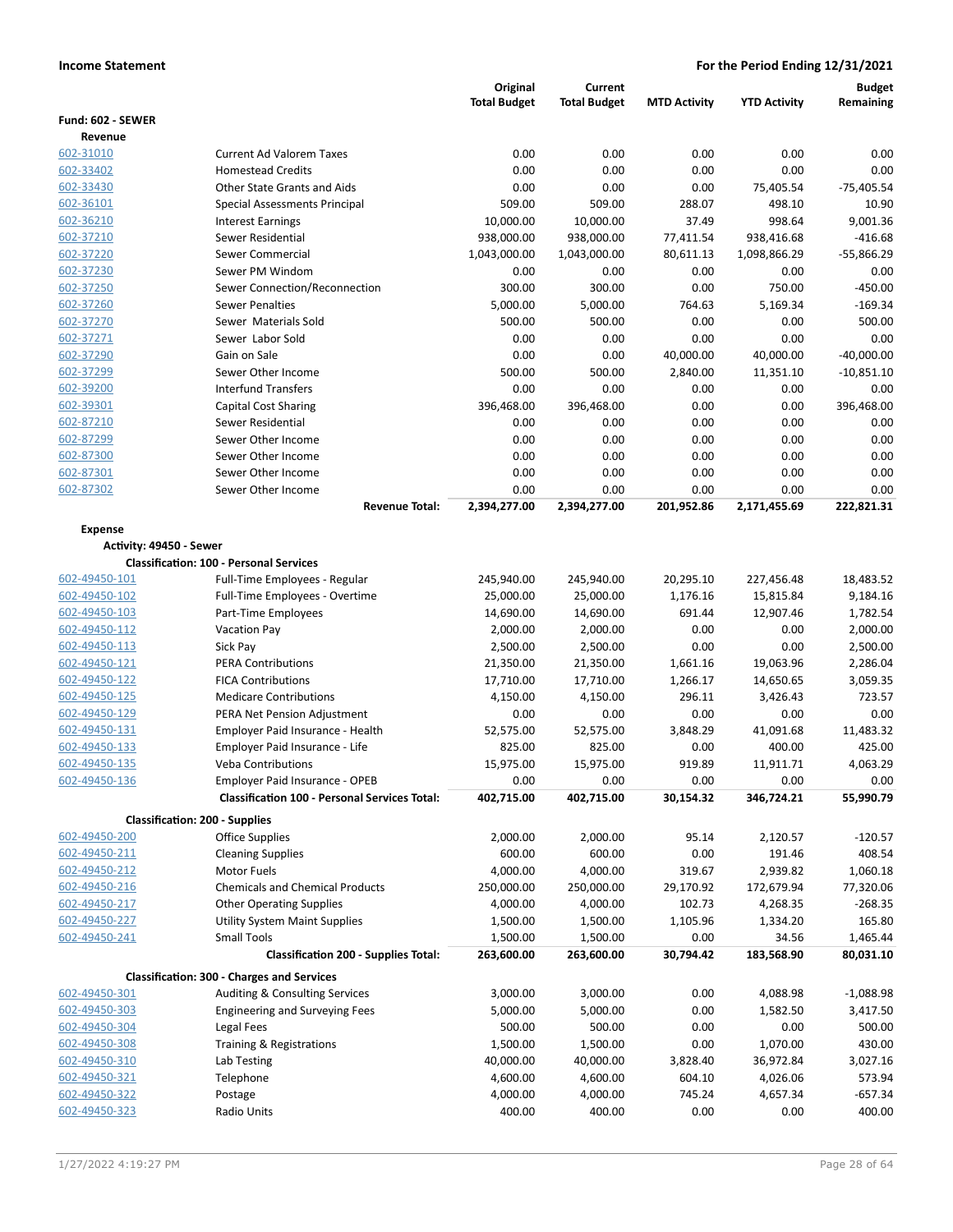|               |                                                         | Original            | Current             |                     |                     | <b>Budget</b> |
|---------------|---------------------------------------------------------|---------------------|---------------------|---------------------|---------------------|---------------|
|               |                                                         | <b>Total Budget</b> | <b>Total Budget</b> | <b>MTD Activity</b> | <b>YTD Activity</b> | Remaining     |
| 602-49450-325 | Dispatching                                             | 0.00                | 0.00                | 0.00                | 0.00                | 0.00          |
| 602-49450-326 | Data Processing                                         | 33,600.00           | 33,600.00           | 1,750.72            | 19,086.61           | 14,513.39     |
| 602-49450-331 | <b>Travel Expense</b>                                   | 1,000.00            | 1,000.00            | 0.00                | 324.80              | 675.20        |
| 602-49450-334 | Meals/Lodging                                           | 1,800.00            | 1,800.00            | 0.00                | 1,949.11            | $-149.11$     |
|               |                                                         |                     |                     |                     |                     | 233.18        |
| 602-49450-350 | Printing & Design                                       | 500.00              | 500.00              | 72.79               | 266.82              |               |
|               | <b>Classification 300 - Charges and Services Total:</b> | 95,900.00           | 95,900.00           | 7,001.25            | 74,025.06           | 21,874.94     |
|               | <b>Classification: 360 - Insurance</b>                  |                     |                     |                     |                     |               |
| 602-49450-361 | Insurance - General Liability                           | 4,459.25            | 4,459.25            | 0.00                | 4,377.68            | 81.57         |
| 602-49450-362 | Insurance - Property                                    | 7,168.35            | 7,168.35            | 0.00                | 10,032.00           | $-2,863.65$   |
| 602-49450-363 | Insurance - Automotive                                  | 997.50              | 997.50              | 0.00                | 998.00              | $-0.50$       |
| 602-49450-364 | Insurance - Worker's Compensation                       | 6,411.03            | 6,411.03            | 0.00                | 9,441.90            | $-3,030.87$   |
| 602-49450-365 | Insurance - Misc                                        | 872.03              | 872.03              | 0.00                | 1,078.38            | $-206.35$     |
|               | <b>Classification 360 - Insurance Total:</b>            | 19,908.16           | 19,908.16           | 0.00                | 25,927.96           | $-6,019.80$   |
|               | <b>Classification: 380 - Utility Service</b>            |                     |                     |                     |                     |               |
| 602-49450-381 | <b>Electric Utility</b>                                 | 175,000.00          | 175,000.00          | 19,863.58           | 153,274.79          | 21,725.21     |
| 602-49450-382 | <b>Water Utility</b>                                    | 5,000.00            | 5,000.00            | 916.61              | 2,778.20            | 2,221.80      |
| 602-49450-383 | <b>Gas Utility</b>                                      | 10,000.00           | 10,000.00           | 6,059.54            | 14,776.63           | $-4,776.63$   |
| 602-49450-384 | Refuse Disposal                                         | 800.00              | 800.00              | 99.99               | 609.94              | 190.06        |
|               | <b>Classification 380 - Utility Service Total:</b>      | 190,800.00          | 190,800.00          | 26,939.72           | 171,439.56          | 19,360.44     |
|               | <b>Classification: 400 - Repairs &amp; Maintenance</b>  |                     |                     |                     |                     |               |
| 602-49450-402 | Repairs & Maint - Structures                            | 1,000.00            | 1,000.00            | 0.00                | 313.16              | 686.84        |
| 602-49450-404 | Repairs & Maint - M&E                                   | 35,000.00           | 35,000.00           | 1,140.33            | 32,120.25           | 2,879.75      |
| 602-49450-405 | Repairs & Maint - Vehicle                               | 2,500.00            | 2,500.00            | 110.95              | 424.02              | 2,075.98      |
| 602-49450-406 | Repairs & Maint - Grounds                               | 800.00              | 800.00              | 0.00                | 165.59              | 634.41        |
|               |                                                         |                     |                     |                     |                     |               |
| 602-49450-408 | Repairs & Maint - Distribution System                   | 37,500.00           | 37,500.00           | 6,035.99            | 49,356.16           | $-11,856.16$  |
| 602-49450-409 | Repairs & Maint - Utilities                             | 2,000.00            | 2,000.00            | 0.00                | 0.00                | 2,000.00      |
| 602-49450-904 | Repairs & Maint - M&E                                   | 0.00                | 0.00                | 0.00                | 0.00                | 0.00          |
| 602-49450-905 | Repairs & Maint - M&E                                   | 0.00                | 0.00                | 0.00                | 0.00                | 0.00          |
| 602-49450-912 | Repairs & Maint - Utilities                             | 0.00                | 0.00                | 0.00                | 0.00                | 0.00          |
| 602-49450-913 | Repairs & Maint - Utilities                             | 0.00                | 0.00                | 0.00                | 0.00                | 0.00          |
| 602-49450-932 | Repairs & Maint - M&E                                   | 0.00                | 0.00                | 0.00                | 0.00                | 0.00          |
| 602-49450-952 | Repairs & Maint - Distribution System                   | 0.00                | 0.00                | 0.00                | 0.00                | 0.00          |
| 602-49450-955 | Repairs & Maint - Distribution System                   | 0.00                | 0.00                | 0.00                | 0.00                | 0.00          |
| 602-49450-961 | Repairs & Maint - Distribution System                   | 0.00                | 0.00                | 0.00                | 0.00                | 0.00          |
| 602-49450-965 | Repairs & Maint - Distribution System                   | 0.00                | 0.00                | 0.00                | 0.00                | 0.00          |
|               | Classification 400 - Repairs & Maintenance Total:       | 78,800.00           | 78,800.00           | 7,287.27            | 82,379.18           | $-3,579.18$   |
|               | <b>Classification: 430 - Miscellaneous</b>              |                     |                     |                     |                     |               |
| 602-49450-432 | Uncollectible                                           | 1,000.00            | 1,000.00            | 308.97              | 1,945.27            | -945.27       |
| 602-49450-433 | Dues & Subscriptions                                    | 2,000.00            | 2,000.00            | 0.00                | 1,976.88            | 23.12         |
| 602-49450-439 | <b>Special Projects</b>                                 | 0.00                | 0.00                | 0.00                | 0.00                | 0.00          |
| 602-49450-444 | License Fees                                            | 8,000.00            | 8,000.00            | 0.00                | 8,067.65            | $-67.65$      |
| 602-49450-446 | <b>Sludge Hauling</b>                                   | 36,000.00           | 36,000.00           | 0.00                | 42,411.94           | $-6,411.94$   |
|               |                                                         |                     |                     |                     |                     |               |
| 602-49450-460 | <b>Miscellaneous Taxes</b>                              | 0.00                | 0.00                | 0.00                | 0.00                | 0.00          |
| 602-49450-480 | <b>Other Miscellaneous</b>                              | 100.00              | 100.00              | 0.00                | 10,091.77           | $-9,991.77$   |
| 602-49450-933 | Dues & Subscriptions                                    | 0.00                | 0.00                | 0.00                | 0.00                | 0.00          |
| 602-49450-980 | <b>Other Miscellaneous</b>                              | 0.00                | 0.00                | 0.00                | 0.00                | 0.00          |
|               | <b>Classification 430 - Miscellaneous Total:</b>        | 47,100.00           | 47,100.00           | 308.97              | 64,493.51           | $-17,393.51$  |
|               | <b>Classification: 600 - Debt Service</b>               |                     |                     |                     |                     |               |
| 602-49450-620 | <b>Bond Issue</b>                                       | 0.00                | 0.00                | 0.00                | $-3,125.00$         | 3,125.00      |
|               | <b>Classification 600 - Debt Service Total:</b>         | 0.00                | 0.00                | 0.00                | $-3,125.00$         | 3,125.00      |
|               | Activity 49450 - Sewer Total:                           | 1,098,823.16        | 1,098,823.16        | 102,485.95          | 945,433.38          | 153,389.78    |
|               | Activity: 49950 - Capital Outlay                        |                     |                     |                     |                     |               |
|               | <b>Classification: 500 - Capital Outlay</b>             |                     |                     |                     |                     |               |
| 602-49950-500 | Capital Outlay                                          | 165,000.00          | 165,000.00          | 0.00                | 0.00                | 165,000.00    |
|               | <b>Classification 500 - Capital Outlay Total:</b>       | 165,000.00          | 165,000.00          | 0.00                | 0.00                | 165,000.00    |
|               | Activity 49950 - Capital Outlay Total:                  | 165,000.00          | 165,000.00          | 0.00                | 0.00                | 165,000.00    |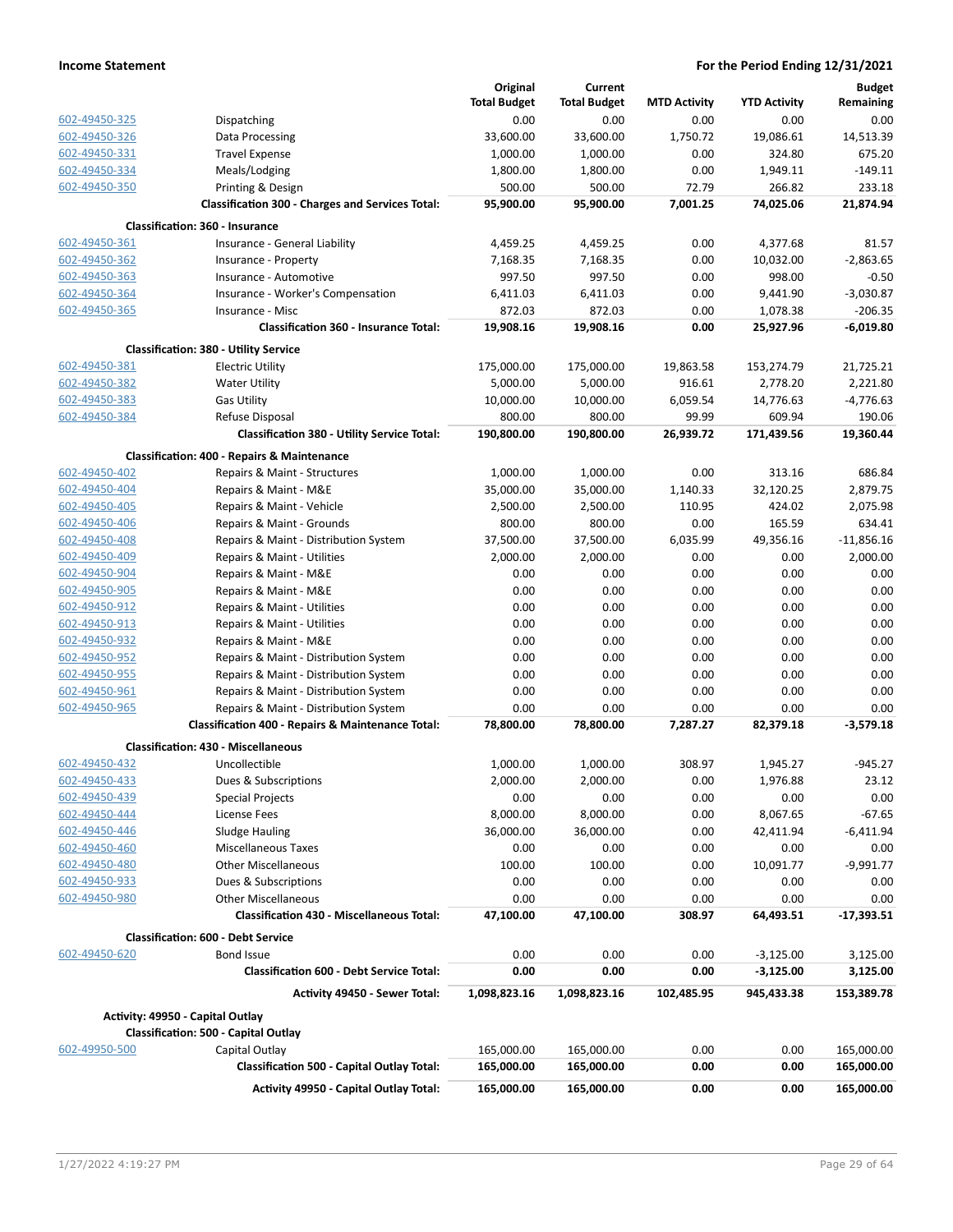| <b>Income Statement</b> |                                                         |                     |                     |                     | For the Period Ending 12/31/2021 |                 |
|-------------------------|---------------------------------------------------------|---------------------|---------------------|---------------------|----------------------------------|-----------------|
|                         |                                                         | Original            | Current             |                     |                                  | <b>Budget</b>   |
|                         |                                                         | <b>Total Budget</b> | <b>Total Budget</b> | <b>MTD Activity</b> | <b>YTD Activity</b>              | Remaining       |
|                         | Activity: 49960 - Interfund Transfers                   |                     |                     |                     |                                  |                 |
|                         | <b>Classification: 700 - Other Financing Uses</b>       |                     |                     |                     |                                  |                 |
| 602-49960-720           | <b>Transfers</b>                                        | 0.00                | 0.00                | 0.00                | 750.00                           | $-750.00$       |
|                         | <b>Classification 700 - Other Financing Uses Total:</b> | 0.00                | 0.00                | 0.00                | 750.00                           | $-750.00$       |
|                         | Activity 49960 - Interfund Transfers Total:             | 0.00                | 0.00                | 0.00                | 750.00                           | $-750.00$       |
|                         | Activity: 49970 - Depreciation & Amortization           |                     |                     |                     |                                  |                 |
|                         | <b>Classification: 410 - Other Charges</b>              |                     |                     |                     |                                  |                 |
| 602-49970-420           | Depreciation                                            | 970,000.00          | 970,000.00          | 73,224.08           | 858,624.08                       | 111,375.92      |
| 602-49970-421           | Amortization                                            | $-2,780.00$         | $-2,780.00$         | 0.00                | 0.00                             | $-2,780.00$     |
|                         | <b>Classification 410 - Other Charges Total:</b>        | 967,220.00          | 967,220.00          | 73,224.08           | 858,624.08                       | 108,595.92      |
|                         | Activity 49970 - Depreciation & Amortization Total:     | 967,220.00          | 967,220.00          | 73,224.08           | 858,624.08                       | 108,595.92      |
|                         | Activity: 49980 - Debt Service                          |                     |                     |                     |                                  |                 |
|                         | <b>Classification: 600 - Debt Service</b>               |                     |                     |                     |                                  |                 |
| 602-49980-601           | <b>Bond Principal</b>                                   | 903,000.00          | 903,000.00          | 0.00                | 0.00                             | 903,000.00      |
| 602-49980-611           | <b>Bond Interest</b>                                    | 185,162.00          | 185,162.00          | 0.00                | 168,087.41                       | 17,074.59       |
| 602-49980-612           | Other Interest                                          | 0.00                | 0.00                | 0.00                | 0.00                             | 0.00            |
|                         | <b>Classification 600 - Debt Service Total:</b>         | 1,088,162.00        | 1,088,162.00        | 0.00                | 168,087.41                       | 920,074.59      |
|                         | <b>Classification: 700 - Other Financing Uses</b>       |                     |                     |                     |                                  |                 |
| 602-49980-720           | <b>Transfers - Debt Service</b>                         | 34,017.00           | 34,017.00           | 0.00                | 41,896.53                        | $-7,879.53$     |
|                         | <b>Classification 700 - Other Financing Uses Total:</b> | 34,017.00           | 34,017.00           | 0.00                | 41,896.53                        | $-7,879.53$     |
|                         | <b>Activity 49980 - Debt Service Total:</b>             | 1,122,179.00        | 1,122,179.00        | 0.00                | 209,983.94                       | 912,195.06      |
|                         | <b>Expense Total:</b>                                   | 3,353,222.16        | 3,353,222.16        | 175,710.03          | 2,014,791.40                     | 1,338,430.76    |
|                         | Fund 602 Surplus (Deficit):                             | $-958,945.16$       | $-958,945.16$       | 26,242.83           | 156,664.29                       | $-1,115,609.45$ |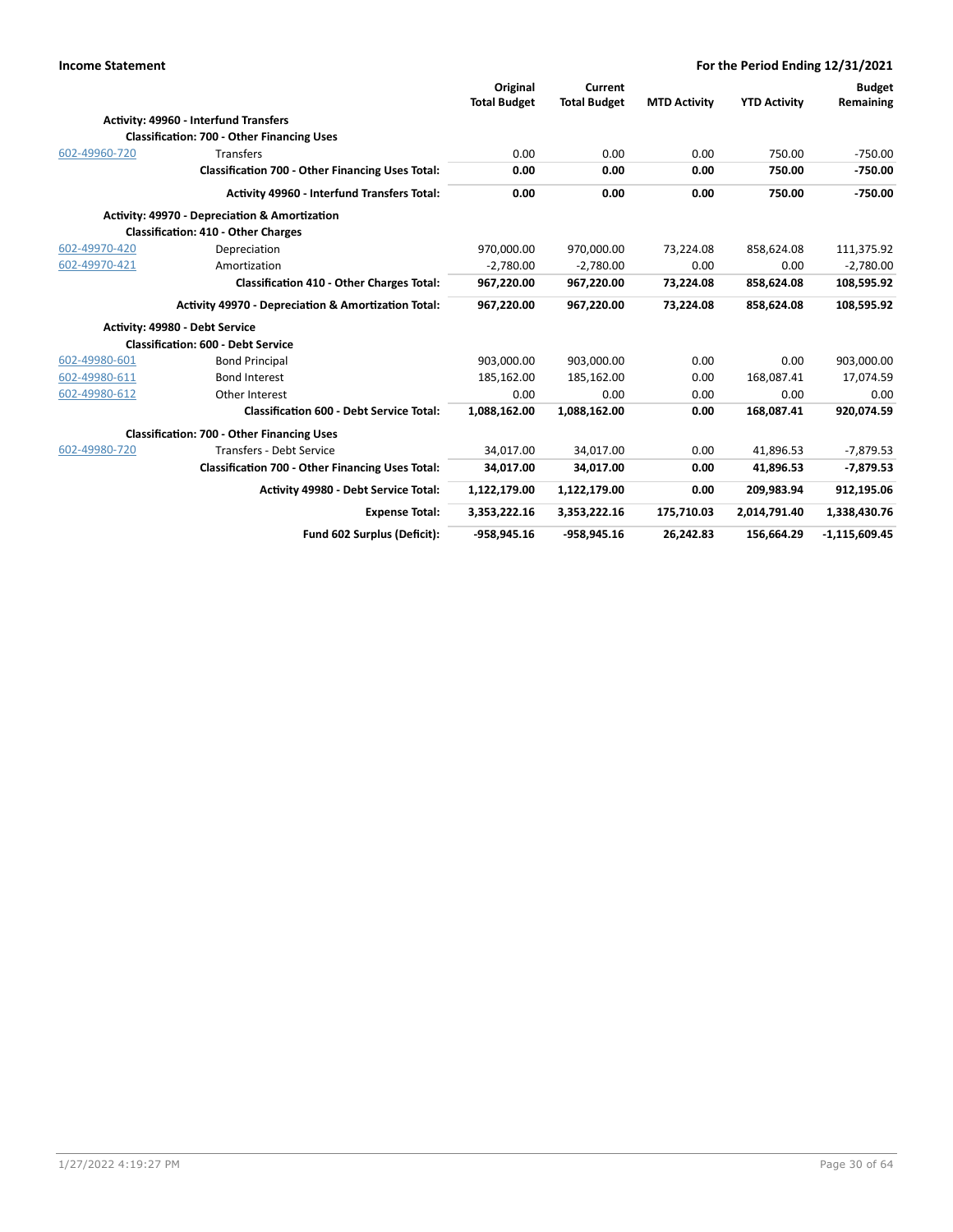|                                 |                                                                           | Original                    | <b>Current</b>              |                     |                       | Budget                 |
|---------------------------------|---------------------------------------------------------------------------|-----------------------------|-----------------------------|---------------------|-----------------------|------------------------|
|                                 |                                                                           | <b>Total Budget</b>         | <b>Total Budget</b>         | <b>MTD Activity</b> | <b>YTD Activity</b>   | Remaining              |
| Fund: 604 - ELECTRIC<br>Revenue |                                                                           |                             |                             |                     |                       |                        |
| 604-33170                       | <b>Federal Grant - Other</b>                                              | 0.00                        | 0.00                        | 0.00                | 0.00                  | 0.00                   |
| 604-36210                       | <b>Interest Earnings</b>                                                  | 30,000.00                   | 30,000.00                   | 2,229.14            | 20,026.87             | 9,973.13               |
| 604-37410                       | Electric Residential                                                      | 1,886,996.00                | 1,886,996.00                | 172,894.33          | 1,917,202.89          | $-30,206.89$           |
| 604-37420                       | <b>Electric Commercial</b>                                                | 865,266.00                  | 865,266.00                  | 68,501.75           | 804,005.62            | 61,260.38              |
| 604-37430                       | Electric Industrial                                                       | 4,004,880.00                | 4,004,880.00                | 314,517.45          | 4,018,102.55          | $-13,222.55$           |
| 604-37440                       | <b>Electric Municipal</b>                                                 | 18,253.00                   | 18,253.00                   | 1,917.74            | 13,712.38             | 4,540.62               |
| 604-37450                       | <b>Electric Connection/Reconnection Fees</b>                              | 6,000.00                    | 6,000.00                    | 150.00              | 6,725.00              | $-725.00$              |
| 604-37460                       | <b>Electric Penalities</b>                                                | 19,000.00                   | 19,000.00                   | 728.69              | 13,645.83             | 5,354.17               |
| 604-37470                       | <b>Electric Materials Sold</b>                                            | 10,000.00                   | 10,000.00                   | $-22,761.08$        | 14,094.78             | $-4,094.78$            |
| 604-37471                       | <b>Electric Labor Sold</b>                                                | 5,000.00                    | 5,000.00                    | $-450.00$           | 21,896.69             | $-16,896.69$           |
| 604-37472                       | <b>Electric Security Lights</b>                                           | 11,000.00                   | 11,000.00                   | 1,048.00            | 12,365.40             | $-1,365.40$            |
| 604-37473                       | <b>Electric Utilities Plus</b>                                            | 89,000.00                   | 89,000.00                   | 126,133.48          | 427,076.31            | -338,076.31            |
| 604-37490                       | Gain on Sale                                                              | 0.00                        | 0.00                        | 0.00                | 106.30                | $-106.30$              |
| 604-37499                       | Electric Other Income                                                     | 5,000.00                    | 5,000.00                    | 9,965.44            | 15,325.94             | $-10,325.94$           |
| 604-39200                       | <b>Interfund Transfers</b>                                                | 0.00                        | 0.00                        | 0.00                | 0.00                  | 0.00                   |
| 604-87473                       | <b>Electric Utilities Plus</b>                                            | 0.00                        | 0.00                        | 0.00                | 0.00                  | 0.00                   |
| 604-87474                       | <b>Electric Utilities Plus</b>                                            | 0.00                        | 0.00                        | 0.00                | 0.00                  | 0.00                   |
| 604-87499                       | <b>Electric Other Income</b>                                              | 0.00                        | 0.00                        | 0.00                | 0.00                  | 0.00                   |
| 604-87500                       | Electric Other Income                                                     | 0.00                        | 0.00                        | 0.00                | 0.00                  | 0.00                   |
| 604-87501                       | <b>Electric Other Income</b>                                              | 0.00                        | 0.00                        | 0.00                | 0.00                  | 0.00                   |
| 604-87502                       | Electric Other Income                                                     | 0.00                        | 0.00                        | 0.00                | 0.00                  | 0.00                   |
| 604-87503                       | <b>Electric Other Income</b>                                              | 0.00                        | 0.00                        | 0.00                | 0.00                  | 0.00                   |
|                                 | <b>Revenue Total:</b>                                                     | 6,950,395.00                | 6,950,395.00                | 674,874.94          | 7,284,286.56          | -333,891.56            |
| <b>Expense</b>                  |                                                                           |                             |                             |                     |                       |                        |
| Activity: 49550 - Electric      |                                                                           |                             |                             |                     |                       |                        |
|                                 | <b>Classification: 100 - Personal Services</b>                            |                             |                             |                     |                       |                        |
| 604-49550-101                   | Full-Time Employees - Regular                                             | 526,215.00                  | 526,215.00                  | 42,064.96           | 506,475.41            | 19,739.59              |
| 604-49550-102                   | Full-Time Employees - Overtime                                            | 30,000.00                   | 30,000.00                   | 2,831.53            | 27,606.92             | 2,393.08               |
| 604-49550-103                   | Part-Time Employees                                                       | 13,690.00                   | 13,690.00                   | 5,191.44            | 17,407.46             | $-3,717.46$            |
| 604-49550-112                   | <b>Vacation Pay</b>                                                       | 2,500.00                    | 2,500.00                    | 0.00                | 0.00                  | 2,500.00               |
| 604-49550-113                   | Sick Pay                                                                  | 3,000.00                    | 3,000.00                    | 0.00                | 0.00                  | 3,000.00               |
| 604-49550-121                   | <b>PERA Contributions</b>                                                 | 42,745.00                   | 42,745.00                   | 3,418.13            | 40,803.09             | 1,941.91               |
| 604-49550-122                   | <b>FICA Contributions</b>                                                 | 35,335.00                   | 35,335.00                   | 2,963.71            | 32,796.53             | 2,538.47               |
| 604-49550-125                   | <b>Medicare Contributions</b>                                             | 8,270.00                    | 8,270.00                    | 693.15              | 7,670.64              | 599.36                 |
| 604-49550-129                   | PERA Net Pension Adjustment                                               | 0.00                        | 0.00                        | 0.00                | 0.00                  | 0.00                   |
| 604-49550-131                   | Employer Paid Insurance - Health                                          | 80,385.00                   | 80,385.00                   | 6,296.37            | 57,453.49             | 22,931.51              |
| 604-49550-133                   | Employer Paid Insurance - Life                                            | 1,495.00                    | 1,495.00                    | 0.00                | 1,184.00              | 311.00                 |
| 604-49550-135                   | <b>Veba Contributions</b><br>Employer Paid Insurance - OPEB               | 25,975.00                   | 25,975.00                   | 1,402.55            | 17,384.17             | 8,590.83               |
| 604-49550-136<br>604-49550-150  |                                                                           | 0.00                        | 0.00                        | 0.00                | 0.00<br>$-150,282.09$ | 0.00                   |
|                                 | Capitalized Labor<br><b>Classification 100 - Personal Services Total:</b> | $-140,000.00$<br>629,610.00 | $-140,000.00$<br>629,610.00 | 0.00<br>64,861.84   | 558,499.62            | 10,282.09<br>71,110.38 |
|                                 |                                                                           |                             |                             |                     |                       |                        |
|                                 | <b>Classification: 200 - Supplies</b>                                     |                             |                             |                     |                       |                        |
| 604-49550-200                   | Office Supplies                                                           | 5,000.00                    | 5,000.00                    | 874.51              | 3,165.15              | 1,834.85               |
| 604-49550-211                   | <b>Cleaning Supplies</b>                                                  | 500.00                      | 500.00                      | 0.00                | 414.14                | 85.86                  |
| 604-49550-212                   | <b>Motor Fuels</b>                                                        | 8,000.00                    | 8,000.00                    | 1,103.47            | 7,988.94              | 11.06                  |
| 604-49550-216                   | <b>Chemicals and Chemical Products</b>                                    | 0.00                        | 0.00                        | 0.00                | 0.00                  | 0.00                   |
| 604-49550-217                   | <b>Other Operating Supplies</b>                                           | 25,000.00                   | 25,000.00                   | 61.75               | 23,498.38             | 1,501.62               |
| 604-49550-218                   | Uniforms                                                                  | 5,000.00                    | 5,000.00                    | 0.00                | 6,821.01              | $-1,821.01$            |
| 604-49550-241                   | <b>Small Tools</b>                                                        | 5,000.00                    | 5,000.00                    | 743.06              | 3,553.27              | 1,446.73               |
|                                 | <b>Classification 200 - Supplies Total:</b>                               | 48,500.00                   | 48,500.00                   | 2,782.79            | 45,440.89             | 3,059.11               |
|                                 | <b>Classification: 250 - Merchandise Purchases</b>                        |                             |                             |                     |                       |                        |
| 604-49550-262                   | Merchandise for Resale - Generation Fuel                                  | 10,000.00                   | 10,000.00                   | 3,821.28            | 15,466.28             | $-5,466.28$            |
| 604-49550-263                   | Merchandise for Resale - Power                                            | 4,639,392.00                | 3,839,392.00                | 587,668.50          | 3,941,508.87          | $-102, 116.87$         |
| 604-49550-963                   | Merchandise for Resale - Power                                            | 0.00                        | 0.00                        | 0.00                | 0.00                  | 0.00                   |
| 604-49550-964                   | Merchandise for Resale - Power                                            | 0.00                        | 0.00                        | 0.00                | 0.00                  | 0.00                   |
|                                 | <b>Classification 250 - Merchandise Purchases Total:</b>                  | 4,649,392.00                | 3,849,392.00                | 591,489.78          | 3,956,975.15          | $-107,583.15$          |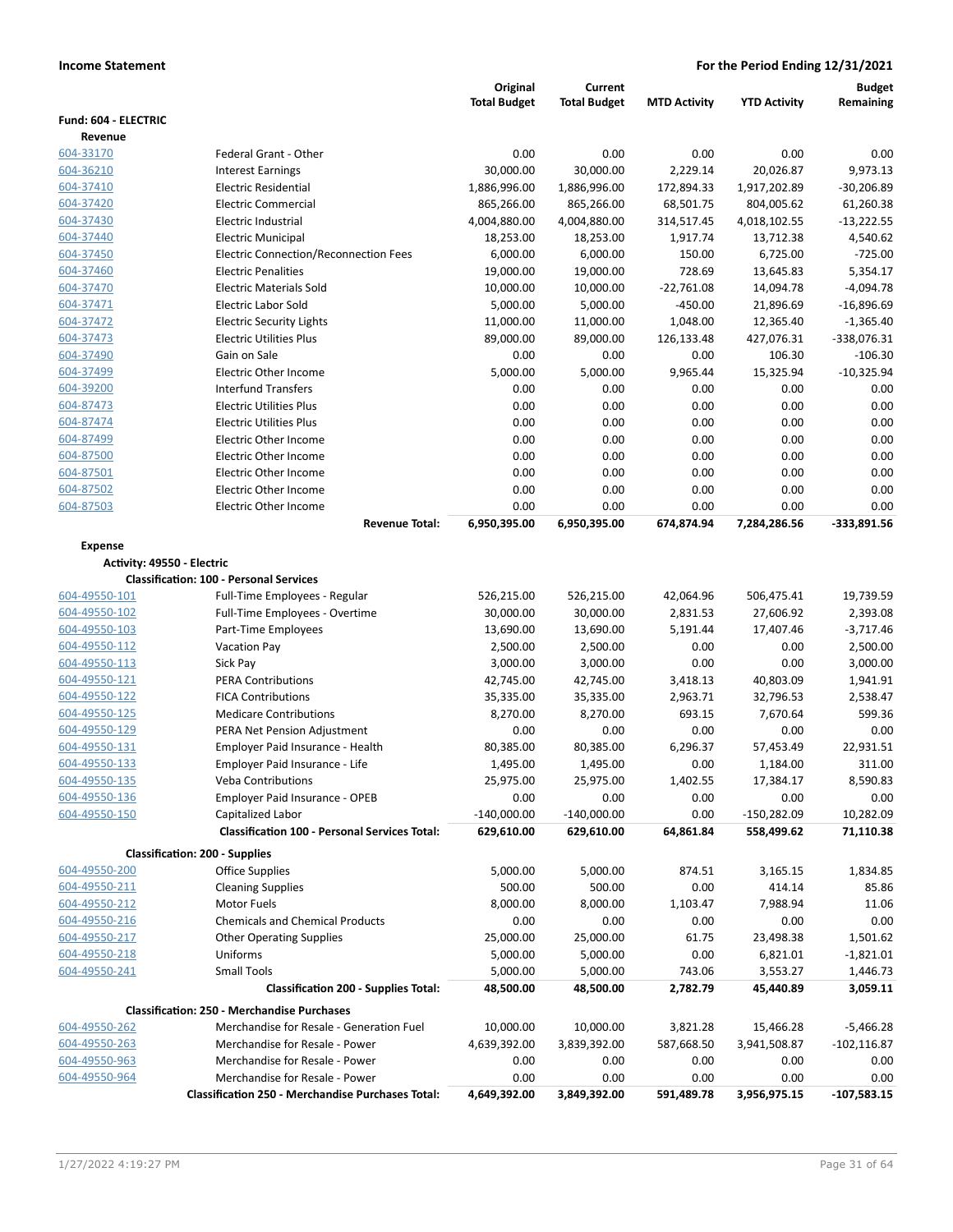|                                |                                                         | Original            | Current             |                     |                     | <b>Budget</b>      |
|--------------------------------|---------------------------------------------------------|---------------------|---------------------|---------------------|---------------------|--------------------|
|                                | <b>Classification: 300 - Charges and Services</b>       | <b>Total Budget</b> | <b>Total Budget</b> | <b>MTD Activity</b> | <b>YTD Activity</b> | Remaining          |
| 604-49550-301                  | Auditing & Consulting Services                          | 3,000.00            | 3,000.00            | 0.00                | 2,965.00            | 35.00              |
| 604-49550-303                  | <b>Engineering and Surveying Fees</b>                   | 7,500.00            | 7,500.00            | 187.00              | 8,909.50            | $-1,409.50$        |
| 604-49550-304                  | Legal Fees                                              | 1,000.00            | 1,000.00            | 0.00                | 1,632.00            | $-632.00$          |
| 604-49550-308                  | Training & Registrations                                | 10,000.00           | 10,000.00           | 0.00                | 10,167.60           | $-167.60$          |
| 604-49550-310                  | Lab Testing                                             | 4,000.00            | 4,000.00            | 331.33              | 1,393.93            | 2,606.07           |
| 604-49550-315                  | <b>Energy Development</b>                               | 3,000.00            | 3,000.00            | 0.00                | 728.49              | 2,271.51           |
| 604-49550-321                  | Telephone                                               | 4,000.00            | 4,000.00            | 328.64              | 2,848.27            | 1,151.73           |
| 604-49550-322                  | Postage                                                 | 3,500.00            | 3,500.00            | 781.79              | 4,696.26            | $-1,196.26$        |
| 604-49550-323                  | Radio Units                                             | 0.00                | 0.00                | 0.00                | 0.00                | 0.00               |
| 604-49550-325                  | Dispatching                                             | 0.00                | 0.00                | 59.94               | 435.70              | $-435.70$          |
| 604-49550-326                  | Data Processing                                         | 32,000.00           | 32,000.00           | 3,271.46            | 32,778.26           | $-778.26$          |
| 604-49550-331                  | <b>Travel Expense</b>                                   | 2,000.00            | 2,000.00            | 0.00                | 393.12              | 1,606.88           |
| 604-49550-333                  | Freight and Express                                     | 500.00              | 500.00              | 0.00                | 401.35              | 98.65              |
| 604-49550-334                  | Meals/Lodging                                           | 1,500.00            | 1,500.00            | 0.00                | 497.64              | 1,002.36           |
| 604-49550-340                  | <b>Advertising &amp; Promotions</b>                     | 500.00              | 500.00              | 0.00                | -166.50             | 666.50             |
| 604-49550-350                  | Printing & Design                                       | 200.00              | 200.00              | 74.30               | 667.57              | $-467.57$          |
|                                | <b>Classification 300 - Charges and Services Total:</b> | 72,700.00           | 72,700.00           | 5,034.46            | 68,348.19           | 4,351.81           |
|                                | Classification: 360 - Insurance                         |                     |                     |                     |                     |                    |
| 604-49550-361                  | Insurance - General Liability                           | 19,733.58           | 19,733.58           | 0.00                | 19,372.61           | 360.97             |
| 604-49550-362                  | Insurance - Property                                    | 93,147.60           | 93,147.60           | 0.00                | 100,601.00          | $-7,453.40$        |
| 604-49550-363                  | Insurance - Automotive                                  | 2,807.70            | 2,807.70            | 0.00                | 2,946.00            | $-138.30$          |
| 604-49550-364                  | Insurance - Worker's Compensation                       | 11,440.60           | 11,440.60           | 85.81               | 14,156.72           | $-2,716.12$        |
| 604-49550-365                  | Insurance - Misc                                        | 872.03              | 872.03              | 0.00                | 1,078.38            | $-206.35$          |
| 604-49550-962                  | Insurance - Property                                    | 0.00                | 0.00                | 0.00                | 0.00                | 0.00               |
|                                | <b>Classification 360 - Insurance Total:</b>            | 128,001.51          | 128,001.51          | 85.81               | 138,154.71          | $-10,153.20$       |
|                                | <b>Classification: 380 - Utility Service</b>            |                     |                     |                     |                     |                    |
| 604-49550-381                  | <b>Electric Utility</b>                                 | 2,000.00            | 2,000.00            | 296.23              | 1,820.03            | 179.97             |
| 604-49550-382                  | <b>Water Utility</b>                                    | 400.00              | 400.00              | 44.33               | 301.40              | 98.60              |
| 604-49550-383<br>604-49550-384 | <b>Gas Utility</b>                                      | 4,500.00            | 4,500.00            | 1,780.95            | 3,424.73            | 1,075.27           |
| 604-49550-385                  | Refuse Disposal<br>Sewer Utility                        | 1,500.00<br>600.00  | 1,500.00<br>600.00  | 296.07<br>91.91     | 1,305.97<br>635.62  | 194.03<br>$-35.62$ |
| 604-49550-386                  | Landfill                                                | 0.00                | 0.00                | 0.00                | 0.00                | 0.00               |
|                                | <b>Classification 380 - Utility Service Total:</b>      | 9,000.00            | 9,000.00            | 2,509.49            | 7,487.75            | 1,512.25           |
|                                | <b>Classification: 400 - Repairs &amp; Maintenance</b>  |                     |                     |                     |                     |                    |
| 604-49550-402                  | Repairs & Maint - Structures                            | 15,000.00           | 15,000.00           | 4,827.94            | 11,301.25           | 3,698.75           |
| 604-49550-404                  | Repairs & Maint - M&E                                   | 8,000.00            | 8,000.00            | 76.09               | 9,912.64            | $-1,912.64$        |
| 604-49550-405                  | Repairs & Maint - Vehicle                               | 8,000.00            | 8,000.00            | 29.09               | 6,124.18            | 1,875.82           |
| 604-49550-406                  | Repairs & Maint - Grounds                               | 5,000.00            | 5,000.00            | 184.60              | 3,525.85            | 1,474.15           |
| 604-49550-408                  | Repairs & Maint - Distribution System                   | 50,000.00           | 50,000.00           | $-1,087.82$         | 15,186.65           | 34,813.35          |
| 604-49550-409                  | Repairs & Maint - Utilities                             | 1,500.00            | 1,500.00            | 0.00                | 19.40               | 1,480.60           |
| 604-49550-410                  | Repairs & Maint - Generation                            | 60,000.00           | 60,000.00           | 0.00                | 85,443.45           | -25,443.45         |
| 604-49550-411                  | Repairs & Maint - Sub Station                           | 0.00                | 0.00                | 4,064.38            | 4,064.38            | $-4,064.38$        |
| 604-49550-413                  | Repairs & Maint - Transmission                          | 0.00                | 0.00                | 0.00                | 195.00              | $-195.00$          |
| 604-49550-902                  | Repairs & Maint - Structures                            | 0.00                | 0.00                | 0.00                | 0.00                | 0.00               |
| 604-49550-904                  | Repairs & Maint - M&E                                   | 0.00                | 0.00                | 0.00                | 0.00                | 0.00               |
| 604-49550-905                  | Repairs & Maint - M&E                                   | 0.00                | 0.00                | 0.00                | 0.00                | 0.00               |
| 604-49550-906                  | Repairs & Maint - Grounds                               | 0.00                | 0.00                | 0.00                | 0.00                | 0.00               |
| 604-49550-910                  | Repairs & Maint - Utilities                             | 0.00                | 0.00                | 0.00                | 0.00                | 0.00               |
| 604-49550-911                  | Repairs & Maint - Utilities                             | 0.00                | 0.00                | 0.00                | 0.00                | 0.00               |
| 604-49550-952                  | Repairs & Maint - Distribution System                   | 0.00                | 0.00                | 0.00                | 0.00                | 0.00               |
| 604-49550-955                  | Repairs & Maint - Distribution System                   | 0.00                | 0.00                | 0.00                | 0.00                | 0.00               |
|                                | Classification 400 - Repairs & Maintenance Total:       | 147,500.00          | 147,500.00          | 8,094.28            | 135,772.80          | 11,727.20          |
|                                | <b>Classification: 430 - Miscellaneous</b>              |                     |                     |                     |                     |                    |
| 604-49550-432                  | Uncollectible                                           | 5,000.00            | 5,000.00            | 495.47              | 3,586.35            | 1,413.65           |
| 604-49550-433                  | Dues & Subscriptions                                    | 17,500.00           | 17,500.00           | 587.49              | 18,656.25           | $-1,156.25$        |
| 604-49550-435                  | <b>Books and Pamphlets</b>                              | 0.00                | 0.00                | 0.00                | 242.50              | $-242.50$          |
| 604-49550-441                  | <b>Transmission Fees</b>                                | 2,000.00            | 2,000.00            | 692.31              | 3,764.52            | $-1,764.52$        |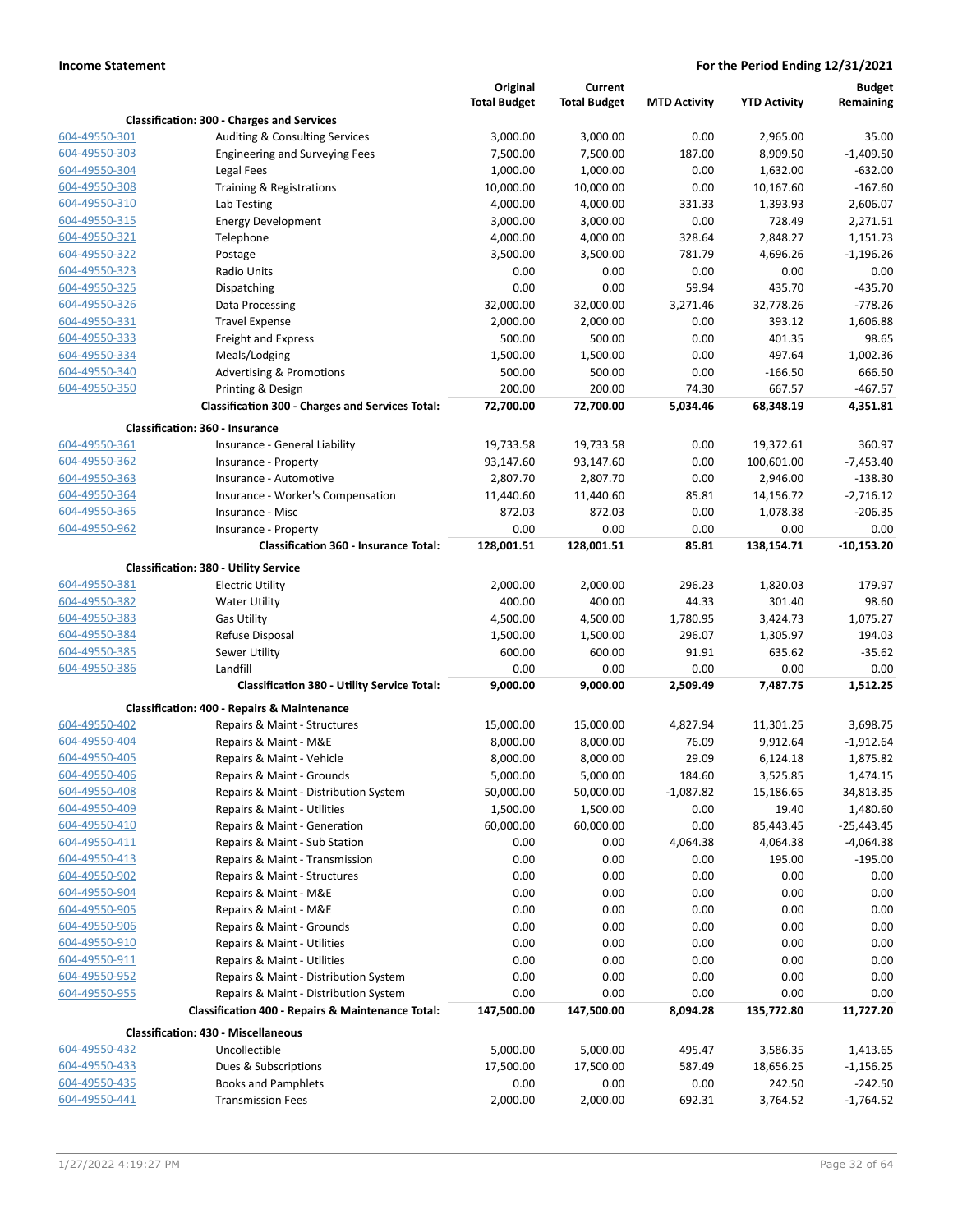|               |                                                          | Original            | Current             |                     |                     | <b>Budget</b>   |
|---------------|----------------------------------------------------------|---------------------|---------------------|---------------------|---------------------|-----------------|
|               |                                                          | <b>Total Budget</b> | <b>Total Budget</b> | <b>MTD Activity</b> | <b>YTD Activity</b> | Remaining       |
| 604-49550-444 | License Fees                                             | 4,750.00            | 4,750.00            | 0.00                | 2,208.90            | 2,541.10        |
| 604-49550-450 | Conservation                                             | 100,000.00          | 100,000.00          | 7,756.45            | 100,462.42          | $-462.42$       |
| 604-49550-460 | <b>Miscellaneous Taxes</b>                               | 2,000.00            | 2,000.00            | 38.00               | 2,255.09            | $-255.09$       |
| 604-49550-463 | Obsolete Inventory                                       | 0.00                | 0.00                | 0.00                | 996.02              | $-996.02$       |
| 604-49550-480 | <b>Other Miscellaneous</b>                               | 5,500.00            | 5,500.00            | $-108.55$           | 29,438.23           | $-23,938.23$    |
| 604-49550-933 | Dues & Subscriptions                                     | 0.00                | 0.00                | 0.00                | 0.00                | 0.00            |
| 604-49550-941 | <b>Transmission Fees</b>                                 | 0.00                | 0.00                | 0.00                | 0.00                | 0.00            |
| 604-49550-980 | <b>Other Miscellaneous</b>                               | 0.00                | 0.00                | 0.00                | 0.00                | 0.00            |
| 604-49550-981 | <b>Other Miscellaneous</b>                               | 0.00                | 0.00                | 0.00                | 0.00                | 0.00            |
| 604-49550-983 | <b>Other Miscellaneous</b>                               | 0.00                | 0.00                | 0.00                | 0.00                | 0.00            |
| 604-49550-999 | <b>Other Miscellaneous</b>                               | 0.00                | 0.00                | 0.00                | 0.00                | 0.00            |
|               | <b>Classification 430 - Miscellaneous Total:</b>         | 136,750.00          | 136,750.00          | 9,461.17            | 161,610.28          | $-24,860.28$    |
|               |                                                          |                     |                     |                     |                     |                 |
|               | Classification: 481 - Other                              |                     |                     |                     |                     |                 |
| 604-49550-491 | Payments to Other Organizations                          | 14,400.00           | 14,400.00           | 0.00                | 14,400.00           | 0.00            |
| 604-49550-991 | Payments to Other Organizations                          | 0.00                | 0.00                | 0.00                | 0.00                | 0.00            |
|               | Classification 481 - Other Total:                        | 14,400.00           | 14,400.00           | 0.00                | 14,400.00           | 0.00            |
|               | Activity 49550 - Electric Total:                         | 5,835,853.51        | 5,035,853.51        | 684,319.62          | 5,086,689.39        | $-50,835.88$    |
|               | Activity: 49950 - Capital Outlay                         |                     |                     |                     |                     |                 |
|               | <b>Classification: 500 - Capital Outlay</b>              |                     |                     |                     |                     |                 |
| 604-49950-500 | Capital Outlay                                           | 3,545,000.00        | 3,545,000.00        | 0.00                | 0.00                | 3,545,000.00    |
|               | <b>Classification 500 - Capital Outlay Total:</b>        | 3,545,000.00        | 3,545,000.00        | 0.00                | 0.00                | 3,545,000.00    |
|               | Activity 49950 - Capital Outlay Total:                   | 3,545,000.00        | 3,545,000.00        | 0.00                | 0.00                | 3,545,000.00    |
|               | Activity: 49960 - Interfund Transfers                    |                     |                     |                     |                     |                 |
|               | <b>Classification: 700 - Other Financing Uses</b>        |                     |                     |                     |                     |                 |
| 604-49960-720 | <b>Transfers</b>                                         | 200,000.00          | 200,000.00          | 100,000.00          | 200,750.00          | $-750.00$       |
| 604-49960-920 | Transfers                                                | 0.00                | 0.00                | 0.00                | 0.00                | 0.00            |
|               | Classification 700 - Other Financing Uses Total:         | 200,000.00          | 200,000.00          | 100,000.00          | 200,750.00          | $-750.00$       |
|               | <b>Activity 49960 - Interfund Transfers Total:</b>       | 200,000.00          | 200,000.00          | 100,000.00          | 200,750.00          | -750.00         |
|               |                                                          |                     |                     |                     |                     |                 |
|               | <b>Activity: 49970 - Depreciation &amp; Amortization</b> |                     |                     |                     |                     |                 |
|               | <b>Classification: 410 - Other Charges</b>               |                     |                     |                     |                     |                 |
| 604-49970-021 | Amortization                                             | 0.00                | 0.00                | 0.00                | 0.00                | 0.00            |
| 604-49970-420 | Depreciation                                             | 600,000.00          | 600,000.00          | 41,955.76           | 605,705.76          | $-5,705.76$     |
| 604-49970-421 | Amortization                                             | 0.00                | 0.00                | 0.00                | 0.00                | 0.00            |
|               | <b>Classification 410 - Other Charges Total:</b>         | 600,000.00          | 600,000.00          | 41,955.76           | 605,705.76          | $-5,705.76$     |
|               | Activity 49970 - Depreciation & Amortization Total:      | 600,000.00          | 600,000.00          | 41,955.76           | 605,705.76          | $-5,705.76$     |
|               | Activity: 49980 - Debt Service                           |                     |                     |                     |                     |                 |
|               | <b>Classification: 600 - Debt Service</b>                |                     |                     |                     |                     |                 |
| 604-49980-612 | Other Interest                                           | 0.00                | 0.00                | 0.00                | 0.00                | 0.00            |
|               | <b>Classification 600 - Debt Service Total:</b>          | 0.00                | 0.00                | 0.00                | 0.00                | 0.00            |
|               | Activity 49980 - Debt Service Total:                     | 0.00                | 0.00                | 0.00                | 0.00                | 0.00            |
|               | <b>Expense Total:</b>                                    | 10,180,853.51       | 9,380,853.51        | 826,275.38          | 5,893,145.15        | 3,487,708.36    |
|               | Fund 604 Surplus (Deficit):                              | $-3,230,458.51$     | $-2,430,458.51$     | $-151,400.44$       | 1,391,141.41        | $-3,821,599.92$ |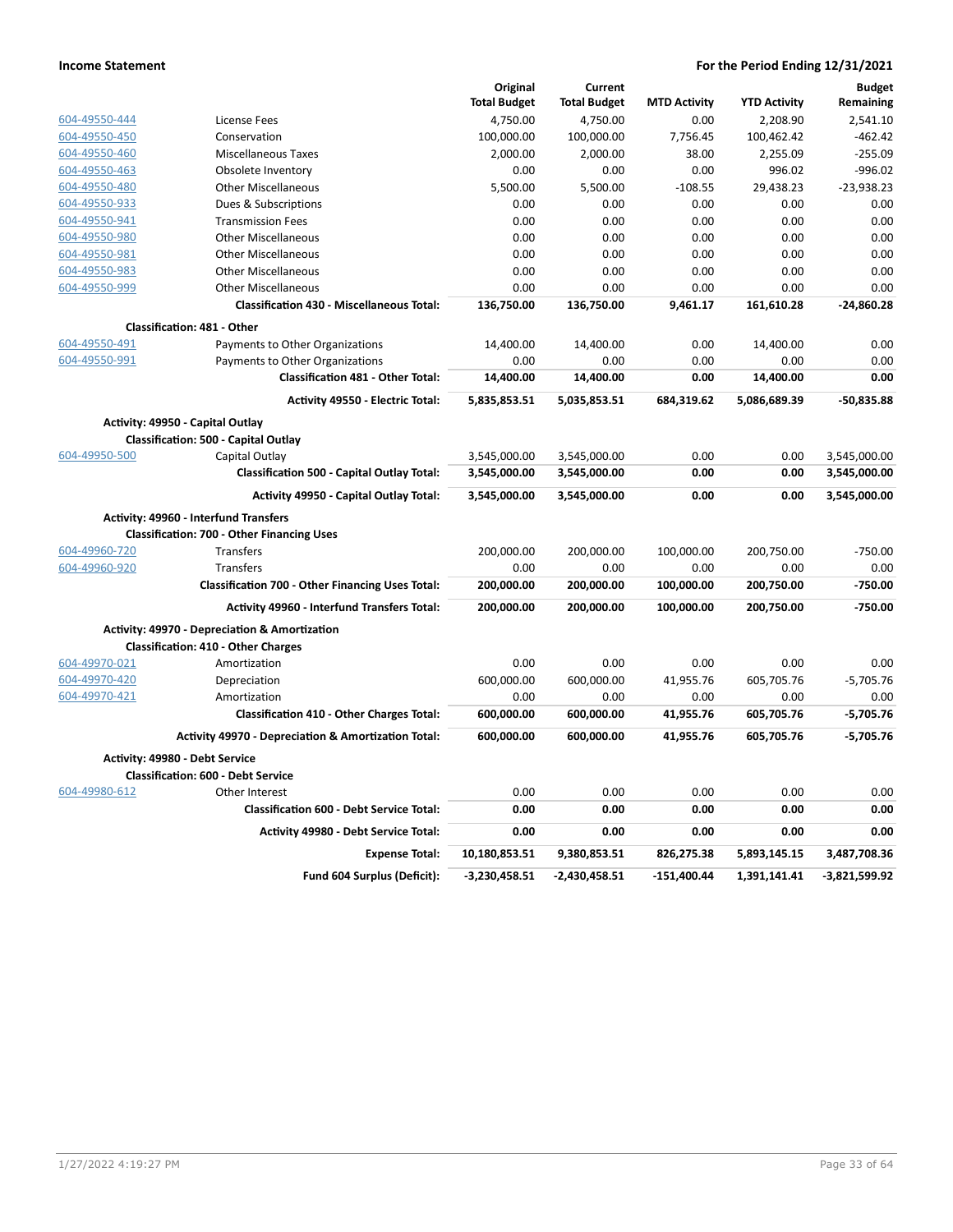|                          |                                                          | Original            | Current             |                     |                     | <b>Budget</b>  |
|--------------------------|----------------------------------------------------------|---------------------|---------------------|---------------------|---------------------|----------------|
|                          |                                                          | <b>Total Budget</b> | <b>Total Budget</b> | <b>MTD Activity</b> | <b>YTD Activity</b> | Remaining      |
| Fund: 609 - LIQUOR STORE |                                                          |                     |                     |                     |                     |                |
| Revenue                  |                                                          |                     |                     |                     |                     |                |
| 609-36210                | <b>Interest Earnings</b>                                 | 6,000.00            | 6,000.00            | 0.00                | 2,115.04            | 3,884.96       |
| 609-37811                | Liquor Store Liquor Sales                                | 686,750.00          | 686,750.00          | 88.776.51           | 749,583.58          | $-62,833.58$   |
| 609-37812                | Liquor Store Beer Sales                                  | 1,100,000.00        | 1,100,000.00        | 107,724.23          | 1,230,055.73        | $-130,055.73$  |
| 609-37813                | Liquor Store Wine Sales                                  | 240,000.00          | 240,000.00          | 33,962.59           | 258,817.10          | $-18,817.10$   |
| 609-37814                | Liquor Store Soft Drinks                                 | 0.00                | 0.00                | 0.00                | 0.00                | 0.00           |
| 609-37815                | Liquor Store Other Merchandise                           | 27,675.00           | 27,675.00           | 1,759.72            | 18,462.84           | 9,212.16       |
| 609-37816                | Liquor Store Tobacco Sales                               | 3,000.00            | 3,000.00            | 330.75              | 5,465.16            | $-2,465.16$    |
| 609-37817                | Liquor Store Non-Alcoholic                               | 6,000.00            | 6,000.00            | 2,310.92            | 20,489.66           | $-14,489.66$   |
| 609-37818                | Liquor Store Membership Income                           | 0.00                | 0.00                | 0.00                | 0.00                | 0.00           |
| 609-37819                | Liquor Store Ice Sales                                   | 8,000.00            | 8,000.00            | 355.75              | 9,638.70            | $-1,638.70$    |
| 609-37840                | Liquor Store Cash Over Off Sale                          | 0.00                | 0.00                | 12.96               | $-24.16$            | 24.16          |
| 609-37850                | Liquor Store Discounts Given                             | 0.00                | 0.00                | $-105.00$           | $-908.56$           | 908.56         |
| 609-37890                | Liquor Store Gain on Sale                                | 0.00                | 0.00                | 0.00                | 0.00                | 0.00           |
| 609-37899                | Liquor Store Other Income                                | 0.00                | 0.00                | 2,861.00            | 5,556.00            | $-5,556.00$    |
| 609-87815                | Liquor Store Other Merchandise                           | 0.00                | 0.00                | 0.00                | 0.00                | 0.00           |
| 609-87816                | Liquor Store Other Merchandise                           | 0.00                | 0.00                | 0.00                | 0.00                | 0.00           |
| 609-87817                | Liquor Store Other Merchandise                           | 0.00                | 0.00                | 0.00                | 0.00                | 0.00           |
| 609-87899                | Liquor Store Other Income                                | 0.00                | 0.00                | 0.00                | 0.00                | 0.00           |
|                          | <b>Revenue Total:</b>                                    | 2,077,425.00        | 2,077,425.00        | 237,989.43          | 2,299,251.09        | $-221,826.09$  |
| <b>Expense</b>           |                                                          |                     |                     |                     |                     |                |
|                          | Activity: 49751 - Liquor Store                           |                     |                     |                     |                     |                |
|                          | <b>Classification: 100 - Personal Services</b>           |                     |                     |                     |                     |                |
| 609-49751-101            | Full-Time Employees - Regular                            | 141,300.00          | 141,300.00          | 13,691.11           | 143,147.69          | $-1,847.69$    |
| 609-49751-102            | Full-Time Employees - Overtime                           | 500.00              | 500.00              | 1,409.04            | 1,955.30            | $-1,455.30$    |
| 609-49751-103            | Part-Time Employees                                      | 58,325.00           | 58,325.00           | 7,406.87            | 75,056.69           | $-16,731.69$   |
| 609-49751-112            | Vacation Pay                                             | 1,000.00            | 1,000.00            | 0.00                | 0.00                | 1,000.00       |
| 609-49751-113            | Sick Pay                                                 | 1,000.00            | 1,000.00            | 0.00                | 0.00                | 1,000.00       |
| 609-49751-121            | <b>PERA Contributions</b>                                | 15,010.00           | 15,010.00           | 1,598.41            | 15,219.39           | $-209.39$      |
| 609-49751-122            | <b>FICA Contributions</b>                                | 12,410.00           | 12,410.00           | 1,321.66            | 12,875.87           | $-465.87$      |
| 609-49751-125            | <b>Medicare Contributions</b>                            | 2,905.00            | 2,905.00            | 309.13              | 3,011.41            | $-106.41$      |
| 609-49751-129            | PERA Net Pension Adjustment                              | 0.00                | 0.00                | 0.00                | 0.00                | 0.00           |
| 609-49751-131            | Employer Paid Insurance - Health                         | 28,235.00           | 28,235.00           | 2,650.21            | 25,686.60           | 2,548.40       |
| 609-49751-133            | Employer Paid Insurance - Life                           | 450.00              | 450.00              | 0.00                | 352.00              | 98.00          |
| 609-49751-135            | <b>Veba Contributions</b>                                | 8,750.00            | 8,750.00            | 659.39              | 8,284.06            | 465.94         |
| 609-49751-136            | Employer Paid Insurance - OPEB                           | 0.00                | 0.00                | 0.00                | 0.00                | 0.00           |
|                          | <b>Classification 100 - Personal Services Total:</b>     | 269,885.00          | 269,885.00          | 29,045.82           | 285,589.01          | $-15,704.01$   |
|                          | <b>Classification: 200 - Supplies</b>                    |                     |                     |                     |                     |                |
| 609-49751-001            | <b>Office Supplies</b>                                   | 0.00                | 0.00                | 0.00                | 0.00                | 0.00           |
| 609-49751-200            | Office Supplies                                          | 1,500.00            | 1,500.00            | 97.69               | 3,366.97            | $-1,866.97$    |
| 609-49751-211            | <b>Cleaning Supplies</b>                                 | 350.00              | 350.00              | 428.93              | 1,885.61            | $-1,535.61$    |
| 609-49751-217            | <b>Other Operating Supplies</b>                          | 4,000.00            | 4,000.00            | 70.62               | 4,775.12            | $-775.12$      |
|                          | <b>Classification 200 - Supplies Total:</b>              | 5,850.00            | 5,850.00            | 597.24              | 10,027.70           | $-4,177.70$    |
|                          |                                                          |                     |                     |                     |                     |                |
|                          | <b>Classification: 250 - Merchandise Purchases</b>       |                     |                     |                     |                     |                |
| 609-49751-251            | Liquor                                                   | 490,183.29          | 490,183.29          | 68,641.69           | 545,619.90          | $-55,436.61$   |
| 609-49751-252            | Beer                                                     | 851,917.94          | 851,917.94          | 97,330.58           | 960,060.63          | $-108, 142.69$ |
| 609-49751-253            | Wine                                                     | 139,224.33          | 139,224.33          | 20,639.11           | 147,572.72          | $-8,348.39$    |
| 609-49751-254            | Soft Drinks & Mix                                        | 30,000.00           | 30,000.00           | 1,841.66            | 17,243.87           | 12,756.13      |
| 609-49751-256            | <b>Tobacco Products</b>                                  | 2,000.00            | 2,000.00            | 192.02              | 4,453.41            | $-2,453.41$    |
| 609-49751-257            | Ice                                                      | 5,000.00            | 5,000.00            | 445.20              | 5,766.40            | $-766.40$      |
| 609-49751-259            | Non-Alcholic                                             | 3,000.00            | 3,000.00            | 0.00                | 201.50              | 2,798.50       |
| 609-49751-261            | <b>Other Merchandise</b>                                 | 1,400.00            | 1,400.00            | 106.54              | 2,222.45            | $-822.45$      |
| 609-49751-265            | Merchandise Returned for Credit                          | 0.00                | 0.00                | 0.00                | 0.00                | 0.00           |
| 609-49751-954            | Soft Drinks & Mix                                        | 0.00                | 0.00                | 0.00                | 0.00                | 0.00           |
| 609-49751-959            | Non-Alcholic                                             | 0.00                | 0.00                | 0.00                | 0.00                | 0.00           |
|                          | <b>Classification 250 - Merchandise Purchases Total:</b> | 1,522,725.56        | 1,522,725.56        | 189,196.80          | 1,683,140.88        | $-160,415.32$  |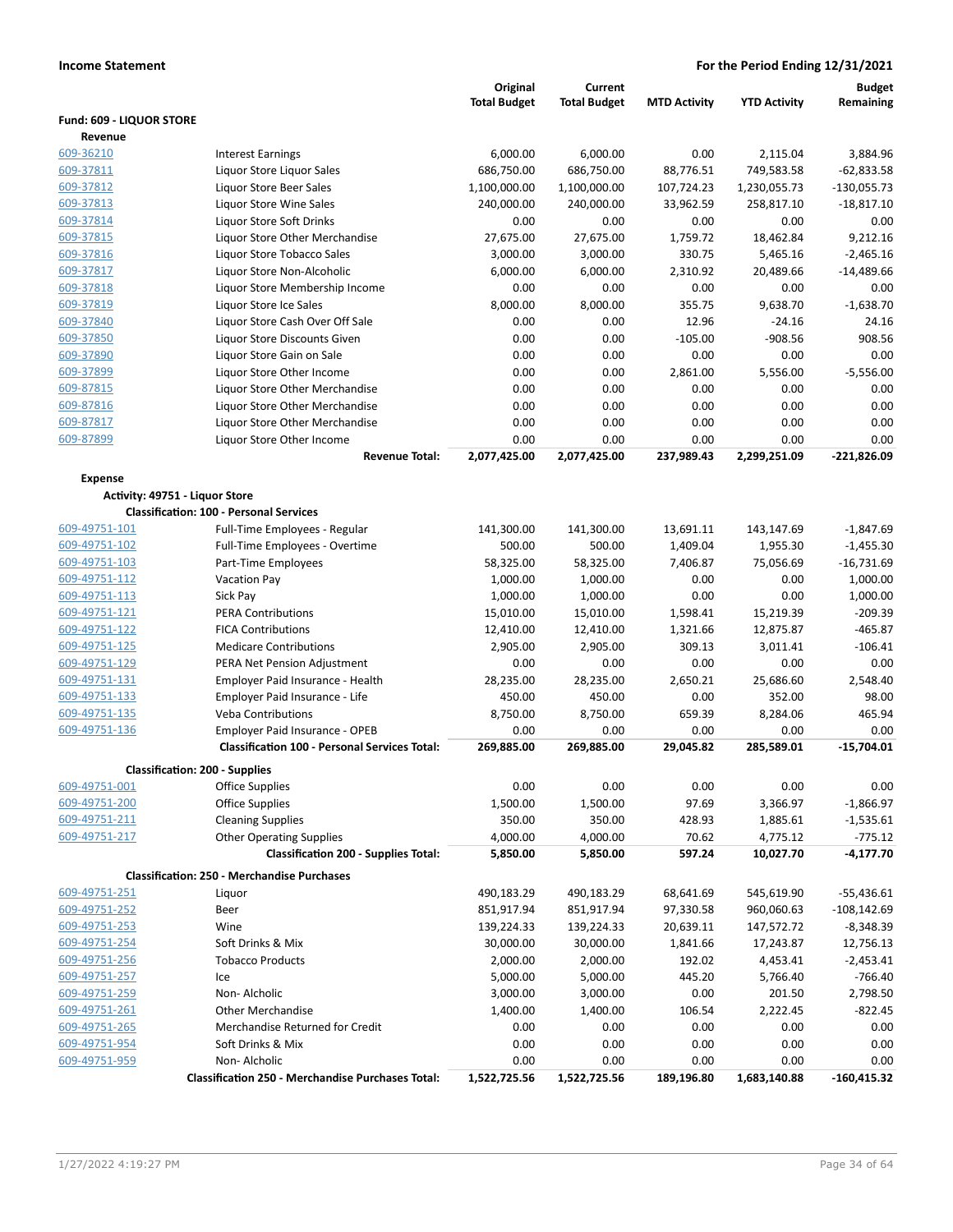|               |                                                         | Original<br><b>Total Budget</b> | Current<br><b>Total Budget</b> | <b>MTD Activity</b> | <b>YTD Activity</b> | <b>Budget</b><br>Remaining |
|---------------|---------------------------------------------------------|---------------------------------|--------------------------------|---------------------|---------------------|----------------------------|
|               | <b>Classification: 300 - Charges and Services</b>       |                                 |                                |                     |                     |                            |
| 609-49751-301 | Auditing & Consulting Services                          | 3,000.00                        | 3,000.00                       | 0.00                | 4,332.42            | $-1,332.42$                |
| 609-49751-304 | Legal Fees                                              | 500.00                          | 500.00                         | 0.00                | 135.00              | 365.00                     |
| 609-49751-308 | Training & Registrations                                | 350.00                          | 350.00                         | 0.00                | 749.00              | $-399.00$                  |
| 609-49751-321 | Telephone                                               | 1,200.00                        | 1,200.00                       | 261.88              | 1,861.26            | $-661.26$                  |
| 609-49751-322 | Postage                                                 | 50.00                           | 50.00                          | 4.27                | 29.29               | 20.71                      |
| 609-49751-326 | Data Processing                                         | 9,500.00                        | 9,500.00                       | 1,420.04            | 9,235.99            | 264.01                     |
| 609-49751-331 | <b>Travel Expense</b>                                   | 850.00                          | 850.00                         | 0.00                | 242.20              | 607.80                     |
| 609-49751-333 | <b>Freight and Express</b>                              | 13,000.00                       | 13,000.00                      | 1,503.69            | 13,677.22           | $-677.22$                  |
| 609-49751-334 | Meals/Lodging                                           | 550.00                          | 550.00                         | 0.00                | 1,140.00            | $-590.00$                  |
| 609-49751-340 | <b>Advertising &amp; Promotions</b>                     | 33,000.00                       | 33,000.00                      | 6,530.53            | 31,365.39           | 1,634.61                   |
| 609-49751-350 | Printing & Design                                       | 0.00                            | 0.00                           | 0.00                | 339.00              | $-339.00$                  |
| 609-49751-966 | Telephone                                               | 0.00                            | 0.00                           | 0.00                | 0.00                | 0.00                       |
|               | <b>Classification 300 - Charges and Services Total:</b> | 62,000.00                       | 62,000.00                      | 9,720.41            | 63,106.77           | $-1,106.77$                |
|               | <b>Classification: 360 - Insurance</b>                  |                                 |                                |                     |                     |                            |
| 609-49751-361 | Insurance - General Liability                           | 4,285.65                        | 4,285.65                       | 0.00                | 9,995.45            | $-5,709.80$                |
| 609-49751-362 | Insurance - Property                                    | 2,236.50                        | 2,236.50                       | 0.00                | 6,613.00            | $-4,376.50$                |
| 609-49751-364 | Insurance - Worker's Compensation                       | 5,395.31                        | 5,395.31                       | 0.00                | 7,129.23            | $-1,733.92$                |
| 609-49751-365 | Insurance - Misc                                        | 0.00                            | 0.00                           | 0.00                | 0.00                | 0.00                       |
|               | <b>Classification 360 - Insurance Total:</b>            | 11,917.46                       | 11,917.46                      | 0.00                | 23,737.68           | $-11,820.22$               |
|               | <b>Classification: 380 - Utility Service</b>            |                                 |                                |                     |                     |                            |
| 609-49751-381 | <b>Electric Utility</b>                                 | 10,000.00                       | 10,000.00                      | 1,515.75            | 11,398.46           | $-1,398.46$                |
| 609-49751-382 | <b>Water Utility</b>                                    | 600.00                          | 600.00                         | 40.04               | 259.70              | 340.30                     |
| 609-49751-383 | <b>Gas Utility</b>                                      | 2,000.00                        | 2,000.00                       | 541.75              | 2,039.62            | $-39.62$                   |
| 609-49751-384 | Refuse Disposal                                         | 1,750.00                        | 1,750.00                       | 174.00              | 2,088.00            | $-338.00$                  |
| 609-49751-385 | Sewer Utility                                           | 600.00                          | 600.00                         | 79.08               | 511.16              | 88.84                      |
|               | <b>Classification 380 - Utility Service Total:</b>      | 14,950.00                       | 14,950.00                      | 2,350.62            | 16,296.94           | $-1,346.94$                |
|               |                                                         |                                 |                                |                     |                     |                            |
|               | <b>Classification: 400 - Repairs &amp; Maintenance</b>  |                                 |                                |                     |                     |                            |
| 609-49751-402 | Repairs & Maint - Structures                            | 1,500.00                        | 1,500.00                       | 33.64               | 3,162.58            | $-1,662.58$                |
| 609-49751-404 | Repairs & Maint - M&E                                   | 4,200.00                        | 4,200.00                       | 21.00               | 1,026.41            | 3,173.59                   |
| 609-49751-406 | Repairs & Maint - Grounds                               | 1,000.00                        | 1,000.00                       | 63.96               | 754.55              | 245.45                     |
| 609-49751-409 | Repairs & Maint - Utilities                             | 800.00                          | 800.00                         | 0.00                | 117.87              | 682.13                     |
| 609-49751-904 | Repairs & Maint - M&E                                   | 0.00                            | 0.00                           | 0.00                | 0.00                | 0.00                       |
| 609-49751-905 | Repairs & Maint - M&E                                   | 0.00                            | 0.00                           | 0.00                | 0.00                | 0.00                       |
| 609-49751-909 | Repairs & Maint - Utilities                             | 0.00                            | 0.00                           | 0.00                | 0.00                | 0.00                       |
| 609-49751-910 | Repairs & Maint - Utilities                             | 0.00                            | 0.00                           | 0.00                | 0.00                | 0.00                       |
|               | Classification 400 - Repairs & Maintenance Total:       | 7,500.00                        | 7,500.00                       | 118.60              | 5,061.41            | 2,438.59                   |
|               | <b>Classification: 430 - Miscellaneous</b>              |                                 |                                |                     |                     |                            |
| 609-49751-433 | Dues & Subscriptions                                    | 2,100.00                        | 2,100.00                       | 0.00                | 4,591.57            | $-2,491.57$                |
| 609-49751-437 | <b>Credit Card Fees</b>                                 | 33,000.00                       | 33,000.00                      | 3,127.27            | 37,228.19           | $-4,228.19$                |
| 609-49751-444 | License Fees                                            | 3,000.00                        | 3,000.00                       | 0.00                | 2,207.65            | 792.35                     |
| 609-49751-460 | Miscellaneous Taxes                                     | 100.00                          | 100.00                         | 10.00               | 527.50              | $-427.50$                  |
| 609-49751-480 | <b>Other Miscellaneous</b>                              | 1,000.00                        | 1,000.00                       | 506.27              | 1,304.22            | $-304.22$                  |
| 609-49751-980 | <b>Other Miscellaneous</b>                              | 0.00                            | 0.00                           | 0.00                | 0.00                | 0.00                       |
| 609-49751-981 | <b>Other Miscellaneous</b>                              | 0.00                            | 0.00                           | 0.00                | 0.00                | 0.00                       |
|               | <b>Classification 430 - Miscellaneous Total:</b>        | 39,200.00                       | 39,200.00                      | 3,643.54            | 45,859.13           | $-6,659.13$                |
|               | Activity 49751 - Liquor Store Total:                    | 1,934,028.02                    | 1,934,028.02                   | 234,673.03          | 2,132,819.52        | -198,791.50                |
|               | Activity: 49950 - Capital Outlay                        |                                 |                                |                     |                     |                            |
|               | Classification: 500 - Capital Outlay                    |                                 |                                |                     |                     |                            |
| 609-49950-500 | Capital Outlay                                          | 5,000.00                        | 5,000.00                       | 0.00                | 0.00                | 5,000.00                   |
|               | <b>Classification 500 - Capital Outlay Total:</b>       | 5,000.00                        | 5,000.00                       | 0.00                | 0.00                | 5,000.00                   |
|               | <b>Activity 49950 - Capital Outlay Total:</b>           | 5,000.00                        | 5,000.00                       | 0.00                | 0.00                | 5,000.00                   |
|               | <b>Activity: 49960 - Interfund Transfers</b>            |                                 |                                |                     |                     |                            |
|               | <b>Classification: 700 - Other Financing Uses</b>       |                                 |                                |                     |                     |                            |
| 609-49960-720 | Transfers                                               | 100,000.00                      | 100,000.00                     | 50,000.00           | 100,000.00          | 0.00                       |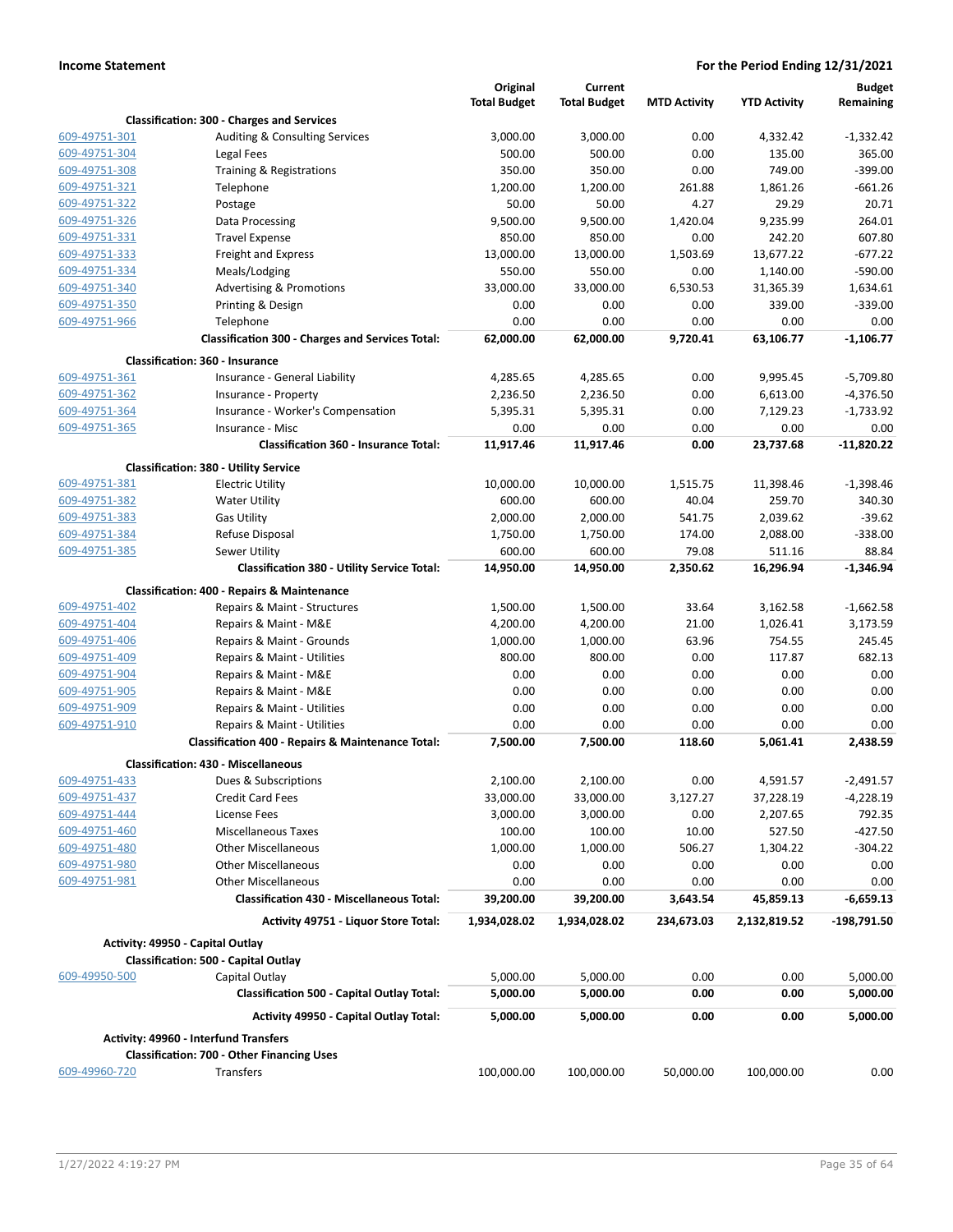|               |                                                                | Original            | Current             |                     |                     | <b>Budget</b> |
|---------------|----------------------------------------------------------------|---------------------|---------------------|---------------------|---------------------|---------------|
|               |                                                                | <b>Total Budget</b> | <b>Total Budget</b> | <b>MTD Activity</b> | <b>YTD Activity</b> | Remaining     |
| 609-49960-920 | <b>Transfers</b>                                               | 0.00                | 0.00                | 0.00                | 0.00                | 0.00          |
|               | <b>Classification 700 - Other Financing Uses Total:</b>        | 100,000.00          | 100,000.00          | 50,000.00           | 100,000.00          | 0.00          |
|               | <b>Activity 49960 - Interfund Transfers Total:</b>             | 100.000.00          | 100,000.00          | 50,000.00           | 100,000.00          | 0.00          |
|               | <b>Activity: 49970 - Depreciation &amp; Amortization</b>       |                     |                     |                     |                     |               |
|               | <b>Classification: 410 - Other Charges</b>                     |                     |                     |                     |                     |               |
| 609-49970-420 | Depreciation                                                   | 30.000.00           | 30.000.00           | 926.17              | 27.126.17           | 2.873.83      |
|               | <b>Classification 410 - Other Charges Total:</b>               | 30,000.00           | 30,000.00           | 926.17              | 27,126.17           | 2,873.83      |
|               | <b>Activity 49970 - Depreciation &amp; Amortization Total:</b> | 30,000.00           | 30,000.00           | 926.17              | 27.126.17           | 2.873.83      |
|               | <b>Expense Total:</b>                                          | 2.069.028.02        | 2,069,028.02        | 285.599.20          | 2.259.945.69        | 190.917.67    |
|               | Fund 609 Surplus (Deficit):                                    | 8.396.98            | 8.396.98            | $-47.609.77$        | 39.305.40           | $-30.908.42$  |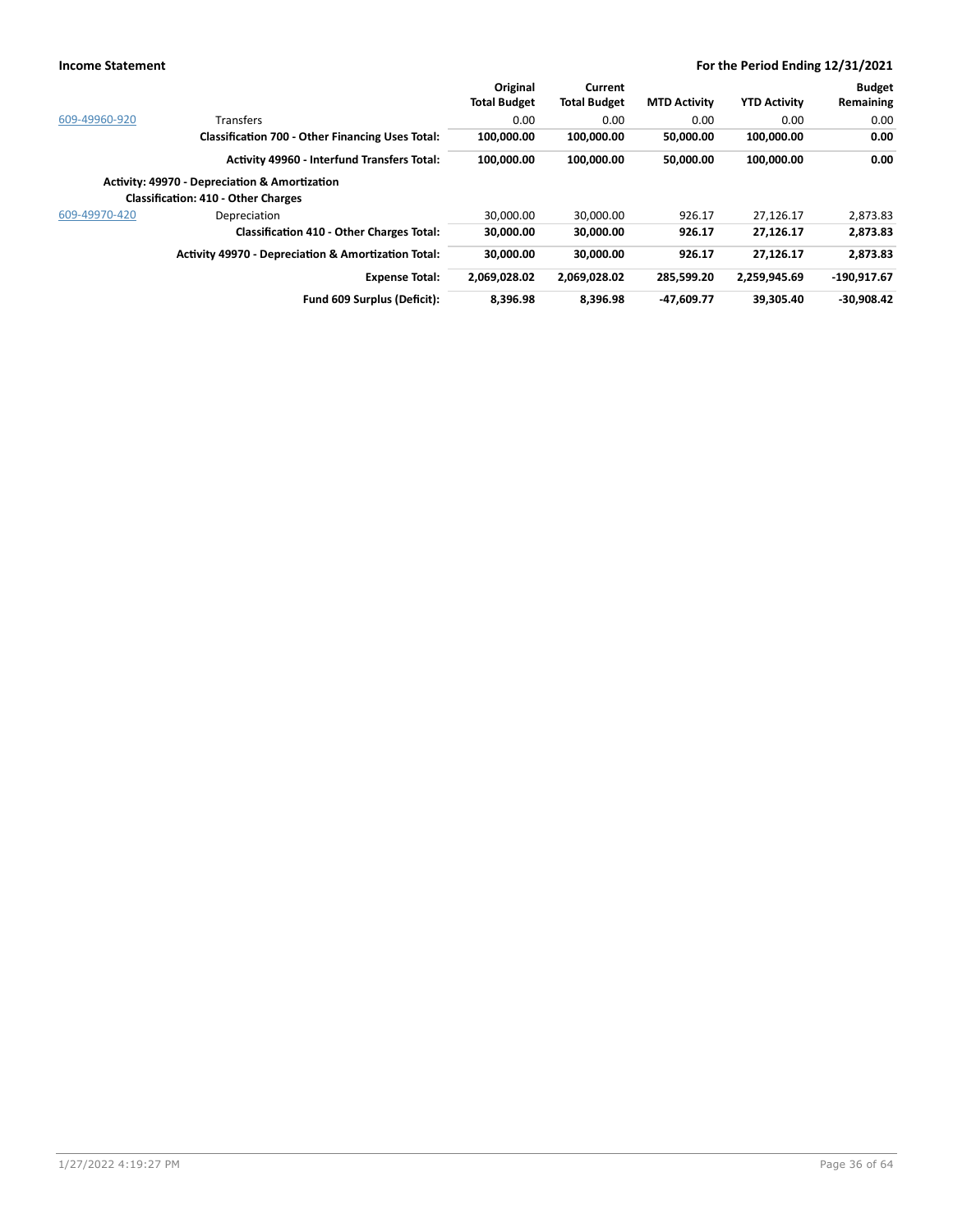|                        |                                                                          | Original               | Current                |                      |                        | <b>Budget</b>            |
|------------------------|--------------------------------------------------------------------------|------------------------|------------------------|----------------------|------------------------|--------------------------|
|                        |                                                                          | <b>Total Budget</b>    | <b>Total Budget</b>    | <b>MTD Activity</b>  | <b>YTD Activity</b>    | Remaining                |
| Fund: 614 - TELECOM    |                                                                          |                        |                        |                      |                        |                          |
| Revenue                |                                                                          |                        |                        |                      |                        |                          |
| 614-31010              | <b>Current Ad Valorem Taxes</b>                                          | 0.00                   | 0.00                   | 0.00                 | 0.00                   | 0.00                     |
| 614-33170              | Federal Grant - Other                                                    | 0.00                   | 0.00                   | 0.00                 | 0.00                   | 0.00                     |
| 614-36101              | <b>Special Assessments</b>                                               | 0.00                   | 0.00                   | 0.00                 | 0.00                   | 0.00                     |
| 614-36210              | <b>Interest Earnings</b>                                                 | 5,000.00               | 5,000.00               | 201.23               | 373.17                 | 4,626.83                 |
| 614-36230              | <b>Contributions and Donations - Private</b>                             | 0.00                   | 0.00                   | 0.00                 | 0.00                   | 0.00                     |
| 614-36231              | <b>Private Grants</b>                                                    | 0.00                   | 0.00                   | 0.00                 | 0.00                   | 0.00                     |
| 614-36232              | Private Grants - Matching Funds                                          | 0.00                   | 0.00                   | 0.00                 | 0.00                   | 0.00                     |
| 614-37190              | Gain on Sale                                                             | 0.00                   | 0.00                   | 0.00                 | 0.00                   | 0.00                     |
| 614-37490              | Gain on Sale                                                             | 0.00                   | 0.00                   | 0.00                 | 0.00                   | 0.00                     |
| 614-38200              | Cable Rental Income                                                      | 22,600.00              | 22,600.00              | 1,643.19             | 20,700.84              | 1,899.16                 |
| 614-38201              | <b>Cable SW Broadband Subscribers</b>                                    | 0.00                   | 0.00                   | 0.00                 | 0.00                   | 0.00                     |
| 614-38202              | Cable SW Broadband Payroll                                               | 0.00                   | 0.00                   | 0.00                 | 0.00                   | 0.00                     |
| 614-38203              | Discount Package                                                         | 0.00                   | 0.00                   | 0.00                 | 0.00                   | 0.00                     |
| 614-38210              | Cable Basic                                                              | 40,000.00              | 40,000.00              | 3,243.54             | 40,206.88              | $-206.88$                |
| 614-38211              | Cable Expanded Basic                                                     | 663,500.00             | 663,500.00             | 48,311.91            | 609,554.40             | 53,945.60                |
| 614-38212              | Cable Silver Package                                                     | 0.00                   | 0.00                   | 0.00                 | 0.00                   | 0.00                     |
| 614-38213              | Cable Silver Sport                                                       | 0.00                   | 0.00                   | 0.00                 | 0.00                   | 0.00                     |
| 614-38214              | Cable Gold Package                                                       | 0.00                   | 0.00                   | 0.00                 | 0.00                   | 0.00                     |
| 614-38215              | Cable Sports Package                                                     | 0.00                   | 0.00                   | 0.00                 | 0.00                   | 0.00                     |
| 614-38216              | Cable HBO                                                                | 5,000.00               | 5,000.00               | 327.11               | 4,247.88               | 752.12                   |
| 614-38217              | Cable Showtime/TMC/Flex                                                  | 2,500.00               | 2,500.00               | 162.50               | 1,783.30               | 716.70                   |
| 614-38218              | Cable Starz/Encore                                                       | 2,700.00               | 2,700.00               | 129.50               | 1,722.01               | 977.99                   |
| 614-38219              | Cable HBO Spanish                                                        | 0.00                   | 0.00                   | 0.00                 | 0.00                   | 0.00                     |
| 614-38220              | Cable Digital Basic                                                      | 102,500.00             | 102,500.00             | 6,923.55             | 87,091.37              | 15,408.63                |
| 614-38221              | Cable High Def                                                           | 14,000.00              | 14,000.00              | 1,010.94             | 12,586.03              | 1,413.97                 |
| 614-38250              | <b>Cable Connection/Reconnection Fees</b>                                | 4,800.00               | 4,800.00               | 420.00               | 6,665.00               | $-1,865.00$              |
| 614-38260              | <b>Cable Penalties</b>                                                   | 12,000.00              | 12,000.00              | 1,161.64             | 16,179.66              | $-4,179.66$              |
| 614-38270              | Cable Materials Sold                                                     | 1,000.00               | 1,000.00               | 466.95               | 5,437.18               | $-4,437.18$              |
| 614-38271              | <b>Telecom Labor Service Calls</b>                                       | 15,000.00              | 15,000.00              | 1,427.50             | 35,270.92              | $-20,270.92$             |
| 614-38299              | Cable Other Income                                                       | 1,000.00               | 1,000.00               | 2,633.79             | 3,166.43               | $-2,166.43$              |
| 614-38301              | Telephone SW Broadband Subscribers                                       | 140,000.00             | 140,000.00             | 12,212.21            | 150,498.02             | $-10,498.02$             |
| 614-38310              | <b>Telephone Basic Area</b>                                              | 0.00                   | 0.00                   | 0.00                 | 0.00                   | 0.00                     |
| 614-38311              | <b>Telephone Optional EAS</b>                                            | 6,200.00               | 6,200.00               | 479.09               | 5,941.45               | 258.55                   |
| 614-38312              | <b>Telephone Transport Trunk</b>                                         | 5,300.00               | 5,300.00               | 440.00               | 5,280.00               | 20.00                    |
| 614-38313              | Telephone Private Line                                                   | 102,500.00             | 102,500.00             | 7,966.51             | 98,098.48              | 4,401.52                 |
| 614-38314              | Telephone Federal Access Charge                                          | 57,000.00              | 57,000.00              | 4,447.18             | 55,154.34              | 1,845.66                 |
| 614-38315<br>614-38316 | <b>Telephone Commerical Private</b>                                      | 100,000.00             | 100,000.00             | 7,856.41             | 99,376.95              | 623.05                   |
|                        | Telephone FUSC Charge                                                    | 22,000.00              | 22,000.00              | 1,608.27             | 25,762.46              | $-3,762.46$              |
| 614-38317              | Telephone Interstate Long Distance                                       | 26,000.00              | 26,000.00              | 1,946.99             | 26,875.61              | -875.61                  |
| 614-38318              | Telephone International                                                  | 500.00                 | 500.00                 | 37.26                | 360.80                 | 139.20                   |
| 614-38319              | Telephone 800 Numbers                                                    | 2,000.00               | 2,000.00               | 150.37               | 2,955.54               | $-955.54$                |
| 614-38320              | <b>Telephone Optional Service</b>                                        | 85,000.00              | 85,000.00              | 6,579.02             | 81,716.42              | 3,283.58                 |
| 614-38321              | Telephone Interstate Switch Access                                       | 35,000.00              | 35,000.00              | 598.51               | 15,451.47              | 19,548.53                |
| 614-38322              | Telephone Intrastate Common Line<br>Telephone Intrastate Switched Access | 1,380.00               | 1,380.00<br>6,000.00   | 72.22                | 1,006.21               | 373.79                   |
| 614-38323              |                                                                          | 6,000.00               |                        | 197.68               | 3,985.68               | 2,014.32                 |
| 614-38324              | <b>Telephone State Special Access</b>                                    | 1,500.00               | 1,500.00               | 129.07               | 1,548.84               | $-48.84$                 |
| 614-38325<br>614-38326 | Telephone Intrastate Long Distance<br>Telephone Direct Inward Dial       | 40,000.00<br>32,500.00 | 40,000.00<br>32,500.00 | 3,214.64<br>3,079.53 | 40,542.88<br>36,954.36 | $-542.88$<br>$-4,454.36$ |
| 614-38399              |                                                                          | 800.00                 | 800.00                 | 83.99                | 1,020.84               | $-220.84$                |
| 614-38400              | Telephone Other Income<br>Internet Installation                          | 0.00                   | 0.00                   | 0.00                 |                        |                          |
| 614-38401              | Internet SW Broadband Subscribers                                        | 0.00                   | 0.00                   | 25.00                | 0.00<br>300.00         | 0.00<br>$-300.00$        |
| 614-38402              | Internet Lease Revenue                                                   | 120,000.00             | 120,000.00             | 10,206.82            | 122,481.84             | $-2,481.84$              |
| 614-38410              | <b>Internet Business</b>                                                 | 180,500.00             | 180,500.00             | 17,615.76            | 203,964.68             | $-23,464.68$             |
| 614-38411              | Internet High Speed Lite                                                 | 0.00                   | 0.00                   | 0.00                 | 0.00                   | 0.00                     |
| 614-38412              | Internet Basic/Starter                                                   | 656,000.00             | 656,000.00             | 53,721.42            | 656,676.08             | $-676.08$                |
| 614-38413              | Internet Cross Connect                                                   | 14,000.00              | 14,000.00              | 1,295.00             | 15,540.00              | $-1,540.00$              |
| 614-38414              | Internet Super/Deluxe                                                    | 135,000.00             | 135,000.00             | 13,394.58            | 155,401.33             | $-20,401.33$             |
| 614-38415              | Internet Mega/Premium                                                    | 91,000.00              | 91,000.00              | 14,157.76            | 146,470.03             | $-55,470.03$             |
|                        |                                                                          |                        |                        |                      |                        |                          |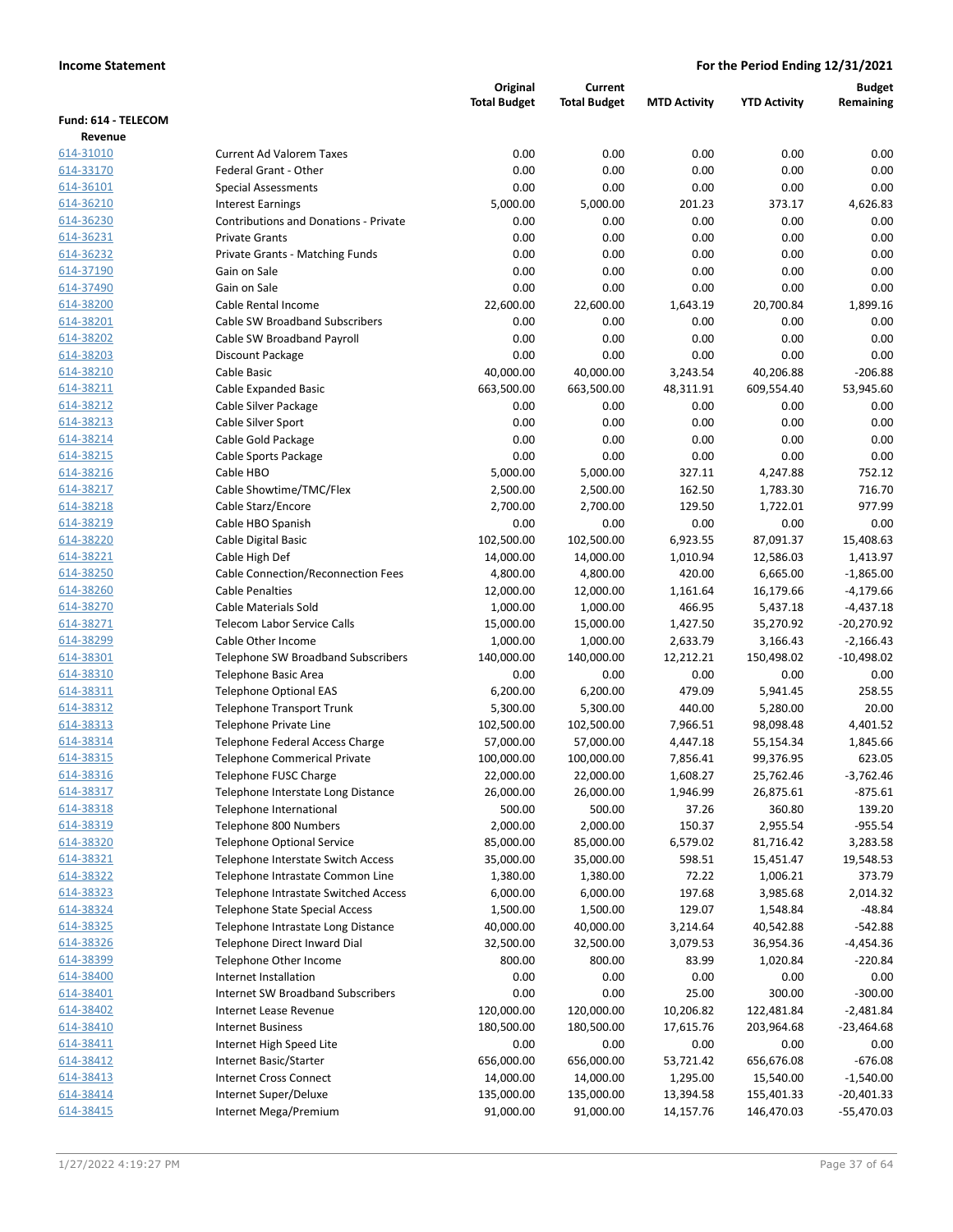|                                       |                                                      | Original            | Current             |                     |                     | <b>Budget</b>     |
|---------------------------------------|------------------------------------------------------|---------------------|---------------------|---------------------|---------------------|-------------------|
|                                       |                                                      | <b>Total Budget</b> | <b>Total Budget</b> | <b>MTD Activity</b> | <b>YTD Activity</b> | Remaining         |
| 614-38416                             | Internet High Speed Special Needs                    | 11,000.00           | 11,000.00           | 933.10              | 11,012.39           | $-12.39$          |
| 614-38417                             | Internet Dark Fiber                                  | 38,000.00           | 38,000.00           | 4,473.70            | 53,684.40           | $-15,684.40$      |
| 614-38418                             | Internet PCs for People                              | 0.00                | 0.00                | 0.00                | 0.00                | 0.00              |
| 614-38419                             | Internet Spam Virus Protection                       | 0.00                | 0.00                | 35.00               | 385.00              | $-385.00$         |
| 614-38420                             | Circuit - Non INET                                   | 30,000.00           | 30,000.00           | 3,379.21            | 40,534.96           | $-10,534.96$      |
| 614-38499                             | Internet Other Income                                | 8,400.00            | 8,400.00            | 700.60              | 8,419.82            | $-19.82$          |
| 614-39200                             | <b>Interfund Transfer</b>                            | 0.00                | 0.00                | 0.00                | 0.00                | 0.00              |
| 614-86230                             | <b>Contributions and Donations - Private</b>         | 0.00                | 0.00                | 0.00                | 0.00                | 0.00              |
| 614-88203                             | Cable Discount Package                               | 0.00                | 0.00                | 0.00                | 0.00                | 0.00              |
| 614-88299                             | Cable Other Income                                   | 0.00                | 0.00                | 0.00                | 0.00                | 0.00              |
| 614-88300                             | Cable Other Income                                   | 0.00                | 0.00                | 0.00                | 0.00                | 0.00              |
| 614-88301                             | Cable Other Income                                   | 0.00                | 0.00                | 0.00                | 0.00                | 0.00              |
| 614-88302                             | Cable Other Income                                   | 0.00                | 0.00                | 0.00                | 0.00                | 0.00              |
| 614-88303                             | Cable Other Income                                   | 0.00                | 0.00                | 0.00                | 0.00                | 0.00              |
| 614-88304                             | Internet Other Income                                | 0.00                | 0.00                | 0.00                | 0.00                | 0.00              |
| 614-88321                             | Telephone Interstate Switch Access                   | 0.00                | 0.00                | 0.00                | 0.00                | 0.00              |
| 614-88399                             | Telephone Other Income                               | 0.00                | 0.00                | 0.00                | 0.00                | 0.00              |
| 614-88400                             | Telephone Other Income                               | 0.00                | 0.00                | 0.00                | 0.00                | 0.00              |
| 614-88401                             | Telephone Other Income                               | 0.00                | 0.00                | 0.00                | 0.00                | 0.00              |
| 614-88402                             | Telephone Other Income                               | 0.00                | 0.00                | 0.00                | 0.00                | 0.00              |
| 614-88403                             | Internet Installation                                | 0.00                | 0.00                | 0.00                | 0.00                | 0.00              |
| 614-88499                             | Internet Other Income                                | 0.00                | 0.00                | 0.00                | 0.00                | 0.00              |
| 614-88500                             | Internet Other Income                                | 0.00                | 0.00                | 0.00                | 0.00                | 0.00              |
| 614-88501                             | Internet Other Income                                | 0.00                | 0.00                | 0.00                | 0.00                | 0.00              |
| 614-88502                             | Internet Other Income                                | 0.00                | 0.00                | 0.00                | 0.00                | 0.00              |
|                                       | <b>Revenue Total:</b>                                | 2,839,180.00        | 2,839,180.00        | 239,100.25          | 2,912,385.95        | $-73,205.95$      |
|                                       |                                                      |                     |                     |                     |                     |                   |
| <b>Expense</b>                        |                                                      |                     |                     |                     |                     |                   |
| Activity: 49870 - Telecom             |                                                      |                     |                     |                     |                     |                   |
|                                       | <b>Classification: 100 - Personal Services</b>       |                     |                     |                     |                     |                   |
| 614-49870-004                         | Full-Time Employees - Regular                        | 0.00                | 0.00                | 0.00                |                     |                   |
|                                       |                                                      |                     |                     |                     | 0.00                | 0.00              |
| 614-49870-101                         | Full-Time Employees - Regular                        | 378,975.00          | 378,975.00          | 35,573.20           | 359,143.41          | 19,831.59         |
| 614-49870-102                         | Full-Time Employees - Overtime                       | 30,000.00           | 30,000.00           | 2,851.81            | 29,545.03           | 454.97            |
| 614-49870-103                         | Part-Time Employees                                  | 18,300.00           | 18,300.00           | 1,037.18            | 19,361.11           | $-1,061.11$       |
| 614-49870-112                         | Vacation Pay                                         | 5,000.00            | 5,000.00            | 0.00                | 0.00                | 5,000.00          |
| 614-49870-113                         | Sick Pay                                             | 4,000.00            | 4,000.00            | 0.00                | 0.00                | 4,000.00          |
| 614-49870-121                         | <b>PERA Contributions</b>                            | 32,045.00           | 32,045.00           | 2,958.15            | 30,381.53           | 1,663.47          |
| 614-49870-122                         | <b>FICA Contributions</b>                            | 26,490.00           | 26,490.00           | 2,229.46            | 23,136.24           | 3,353.76          |
| 614-49870-125                         | <b>Medicare Contributions</b>                        | 6,195.00            | 6,195.00            | 521.37              | 5,410.11            | 784.89            |
| 614-49870-129                         | PERA Net Pension Adjustment                          | 0.00                | 0.00                | 0.00                | 0.00                | 0.00              |
| 614-49870-131                         | Employer Paid Insurance - Health                     | 65,700.00           | 65,700.00           | 7,744.66            | 68,163.24           | $-2,463.24$       |
| 614-49870-133                         | Employer Paid Insurance - Life                       | 1,065.00            | 1,065.00            | 0.00                | 800.00              | 265.00            |
| 614-49870-135                         | <b>Veba Contributions</b>                            | 20,425.00           | 20,425.00           | 1,914.45            | 19,854.80           | 570.20            |
| 614-49870-136                         | Employer Paid Insurance - OPEB                       | 0.00                | 0.00                | 0.00                | 0.00                | 0.00              |
| 614-49870-997                         | Employer Paid Insurance - Health                     | 0.00                | 0.00                | 0.00                | 0.00                | 0.00              |
|                                       | <b>Classification 100 - Personal Services Total:</b> |                     |                     |                     |                     |                   |
|                                       |                                                      | 588,195.00          | 588,195.00          | 54,830.28           | 555,795.47          | 32,399.53         |
| <b>Classification: 200 - Supplies</b> |                                                      |                     |                     |                     |                     |                   |
| 614-49870-001                         | <b>Office Supplies</b>                               | 0.00                | 0.00                | 0.00                | 0.00                | 0.00              |
| 614-49870-002                         | <b>Office Supplies</b>                               | 0.00                | 0.00                | 0.00                | 0.00                | 0.00              |
| 614-49870-027                         | <b>Utility Syst Maint Supplies</b>                   | 0.00                | 0.00                | 0.00                | 0.00                | 0.00              |
| 614-49870-041                         | <b>Small Tools</b>                                   | 0.00                | 0.00                | 0.00                | 0.00                | 0.00              |
| 614-49870-043                         | <b>Small Tools</b>                                   | 0.00                | 0.00                | 0.00                | 0.00                | 0.00              |
| 614-49870-200                         | <b>Office Supplies</b>                               | 2,600.00            | 2,600.00            | 124.10              | 2,825.55            | $-225.55$         |
| 614-49870-211                         | <b>Cleaning Supplies</b>                             | 1,200.00            | 1,200.00            | 106.69              | 575.51              | 624.49            |
| 614-49870-212                         | Motor Fuels                                          | 3,000.00            | 3,000.00            | 208.26              | 1,780.85            | 1,219.15          |
| 614-49870-217                         | <b>Other Operating Supplies</b>                      | 15,000.00           | 15,000.00           | 105.85              | 18,050.57           | $-3,050.57$       |
| 614-49870-218                         | Uniforms                                             | 1,500.00            | 1,500.00            | 70.48               | 670.48              | 829.52            |
| 614-49870-223                         | <b>Buidling Repair Supplies</b>                      | 0.00                | 0.00                | 0.00                | 0.00                | 0.00              |
| 614-49870-227<br>614-49870-240        | <b>Utility System Maint Supplies</b><br>Equipment    | 40,000.00<br>0.00   | 40,000.00<br>0.00   | $-1,829.18$<br>0.00 | 18,356.76<br>0.00   | 21,643.24<br>0.00 |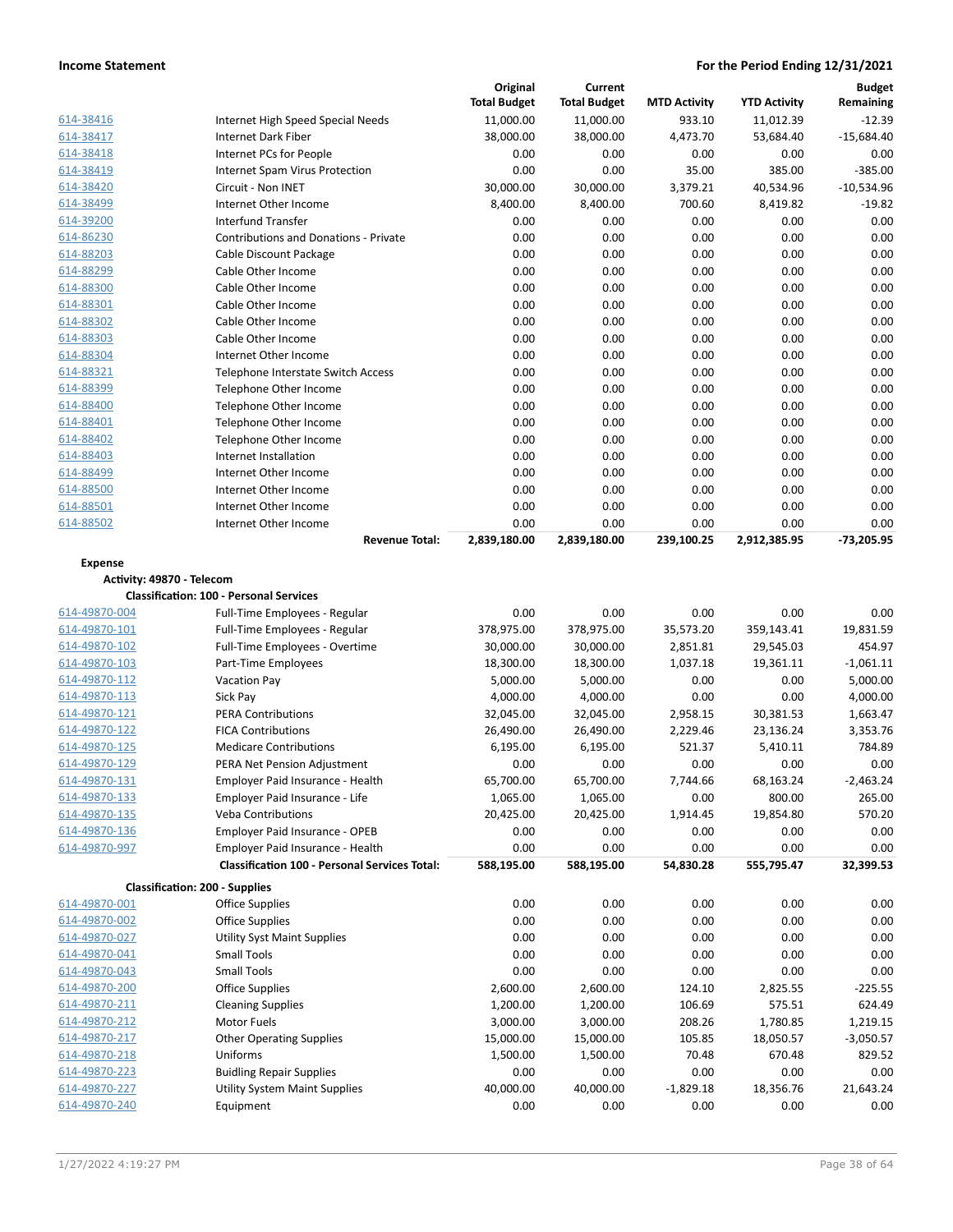|               |                                                   | Original            | <b>Current</b>      |                     |                     | <b>Budget</b> |
|---------------|---------------------------------------------------|---------------------|---------------------|---------------------|---------------------|---------------|
|               |                                                   | <b>Total Budget</b> | <b>Total Budget</b> | <b>MTD Activity</b> | <b>YTD Activity</b> | Remaining     |
| 614-49870-241 | Small Tools                                       | 3,000.00            | 3,000.00            | 102.10              | 2,335.42            | 664.58        |
| 614-49870-888 | Equipment                                         | 0.00                | 0.00                | 0.00                | 0.00                | 0.00          |
| 614-49870-889 | Equipment                                         | 0.00                | 0.00                | 0.00                | 0.00                | 0.00          |
| 614-49870-908 | <b>Office Supplies</b>                            | 0.00                | 0.00                | 0.00                | 0.00                | 0.00          |
| 614-49870-914 | <b>Cleaning Supplies</b>                          | 0.00                | 0.00                | 0.00                | 0.00                | 0.00          |
| 614-49870-915 | Motor Fuels                                       | 0.00                | 0.00                | 0.00                | 0.00                | 0.00          |
| 614-49870-916 | Motor Fuels                                       | 0.00                | 0.00                | 0.00                | 0.00                | 0.00          |
| 614-49870-917 | <b>Other Operating Supplies</b>                   | 0.00                | 0.00                | 0.00                | 0.00                | 0.00          |
| 614-49870-918 | <b>Other Operating Supplies</b>                   | 0.00                | 0.00                | 0.00                | 0.00                | 0.00          |
| 614-49870-919 | <b>Buidling Repair Supplies</b>                   | 0.00                | 0.00                | 0.00                | 0.00                | 0.00          |
| 614-49870-936 | <b>Office Supplies</b>                            | 0.00                | 0.00                | 0.00                | 0.00                | 0.00          |
| 614-49870-937 | <b>Office Supplies</b>                            | 0.00                | 0.00                | 0.00                | 0.00                | 0.00          |
| 614-49870-953 | <b>Office Supplies</b>                            | 0.00                | 0.00                | 0.00                | 0.00                | 0.00          |
| 614-49870-973 | <b>Office Supplies</b>                            | 0.00                | 0.00                | 0.00                | 0.00                | 0.00          |
| 614-49870-974 | <b>Office Supplies</b>                            | 0.00                | 0.00                | 0.00                | 0.00                | 0.00          |
| 614-49870-975 | <b>Cleaning Supplies</b>                          | 0.00                | 0.00                | 0.00                | 0.00                | 0.00          |
|               | <b>Classification 200 - Supplies Total:</b>       | 66,300.00           | 66,300.00           | $-1,111.70$         | 44,595.14           | 21,704.86     |
|               |                                                   |                     |                     |                     |                     |               |
|               | <b>Classification: 300 - Charges and Services</b> |                     |                     |                     |                     |               |
| 614-49870-040 | Advertising                                       | 0.00                | 0.00                | 0.00                | 0.00                | 0.00          |
| 614-49870-042 | Advertising                                       | 0.00                | 0.00                | 0.00                | 0.00                | 0.00          |
| 614-49870-301 | Auditing & Consulting Services                    | 4,000.00            | 4,000.00            | 0.00                | 3,798.73            | 201.27        |
| 614-49870-303 | <b>Engineering and Surveying Fees</b>             | 5,000.00            | 5,000.00            | 0.00                | 192.50              | 4,807.50      |
| 614-49870-304 | Legal Fees                                        | 10,000.00           | 10,000.00           | 2,861.39            | 10,572.20           | $-572.20$     |
| 614-49870-308 | Training & Registrations                          | 3,000.00            | 3,000.00            | 0.00                | 0.00                | 3,000.00      |
| 614-49870-313 | <b>Billing Service</b>                            | 0.00                | 0.00                | 0.00                | 0.00                | 0.00          |
| 614-49870-321 | Telephone                                         | 9,000.00            | 9,000.00            | 1,089.18            | 7,606.05            | 1,393.95      |
| 614-49870-322 | Postage                                           | 4,000.00            | 4,000.00            | 746.33              | 4,721.45            | $-721.45$     |
| 614-49870-323 | Radio Units                                       | 0.00                | 0.00                | 0.00                | 0.00                | 0.00          |
| 614-49870-325 | Dispatching                                       | 0.00                | 0.00                | 0.00                | 0.00                | 0.00          |
| 614-49870-326 | Data Processing                                   | 75,000.00           | 75,000.00           | 3,774.97            | 52,695.70           | 22,304.30     |
| 614-49870-331 | <b>Travel Expense</b>                             | 3,000.00            | 3,000.00            | 63.05               | 63.05               | 2,936.95      |
| 614-49870-333 | <b>Freight and Express</b>                        | 0.00                | 0.00                | 0.00                | 0.00                | 0.00          |
| 614-49870-334 | Meals/Lodging                                     | 2,000.00            | 2,000.00            | 0.00                | 0.00                | 2,000.00      |
| 614-49870-340 | <b>Advertising &amp; Promotions</b>               | 7,500.00            | 7,500.00            | 201.96              | 3,791.32            | 3,708.68      |
| 614-49870-350 | Printing & Design                                 | 2,000.00            | 2,000.00            | 195.63              | 906.86              | 1,093.14      |
| 614-49870-812 | Postage                                           | 0.00                | 0.00                | 0.00                | 0.00                | 0.00          |
| 614-49870-813 | Postage                                           | 0.00                | 0.00                | 0.00                | 0.00                | 0.00          |
| 614-49870-814 | Radio Units                                       | 0.00                | 0.00                | 0.00                | 0.00                | 0.00          |
| 614-49870-815 | Radio Units                                       | 0.00                | 0.00                | 0.00                | 0.00                | 0.00          |
| 614-49870-816 | Dispatching                                       | 0.00                | 0.00                | 0.00                | 0.00                | 0.00          |
| 614-49870-817 | Dispatching                                       | 0.00                | 0.00                | 0.00                | 0.00                | 0.00          |
| 614-49870-818 | Dispatching                                       | 0.00                | 0.00                | 0.00                | 0.00                | 0.00          |
| 614-49870-819 | Data Processing                                   | 0.00                | 0.00                | 0.00                | 0.00                | 0.00          |
| 614-49870-820 | Data Processing                                   | 0.00                | 0.00                | 0.00                | 0.00                | 0.00          |
| 614-49870-822 | <b>Travel Expense</b>                             | 0.00                | 0.00                | 0.00                | 0.00                | 0.00          |
| 614-49870-823 |                                                   | 0.00                | 0.00                | 0.00                |                     |               |
|               | Meals/Lodging                                     |                     |                     |                     | 0.00                | 0.00          |
| 614-49870-824 | Meals/Lodging                                     | 0.00                | 0.00                | 0.00                | 0.00                | 0.00          |
| 614-49870-825 | Advertising                                       | 0.00                | 0.00                | 0.00                | 0.00                | 0.00          |
| 614-49870-826 | Advertising                                       | 0.00                | 0.00                | 0.00                | 0.00                | 0.00          |
| 614-49870-827 | Advertising                                       | 0.00                | 0.00                | 0.00                | 0.00                | 0.00          |
| 614-49870-828 | Printing & Binding                                | 0.00                | 0.00                | 0.00                | 0.00                | 0.00          |
| 614-49870-829 | Printing & Binding                                | 0.00                | 0.00                | 0.00                | 0.00                | 0.00          |
| 614-49870-890 | Advertising                                       | 0.00                | 0.00                | 0.00                | 0.00                | 0.00          |
| 614-49870-891 | Advertising                                       | 0.00                | 0.00                | 0.00                | 0.00                | 0.00          |
| 614-49870-894 | Training & Registrations                          | 0.00                | 0.00                | 0.00                | 0.00                | 0.00          |
| 614-49870-896 | Training & Registrations                          | 0.00                | 0.00                | 0.00                | 0.00                | 0.00          |
| 614-49870-899 | <b>Travel Expense</b>                             | 0.00                | 0.00                | 0.00                | 0.00                | 0.00          |
| 614-49870-921 | Auditing & Accounting Services                    | 0.00                | 0.00                | 0.00                | 0.00                | 0.00          |
| 614-49870-924 | <b>Engineering Fees</b>                           | 0.00                | 0.00                | 0.00                | 0.00                | 0.00          |
|               |                                                   |                     |                     |                     |                     |               |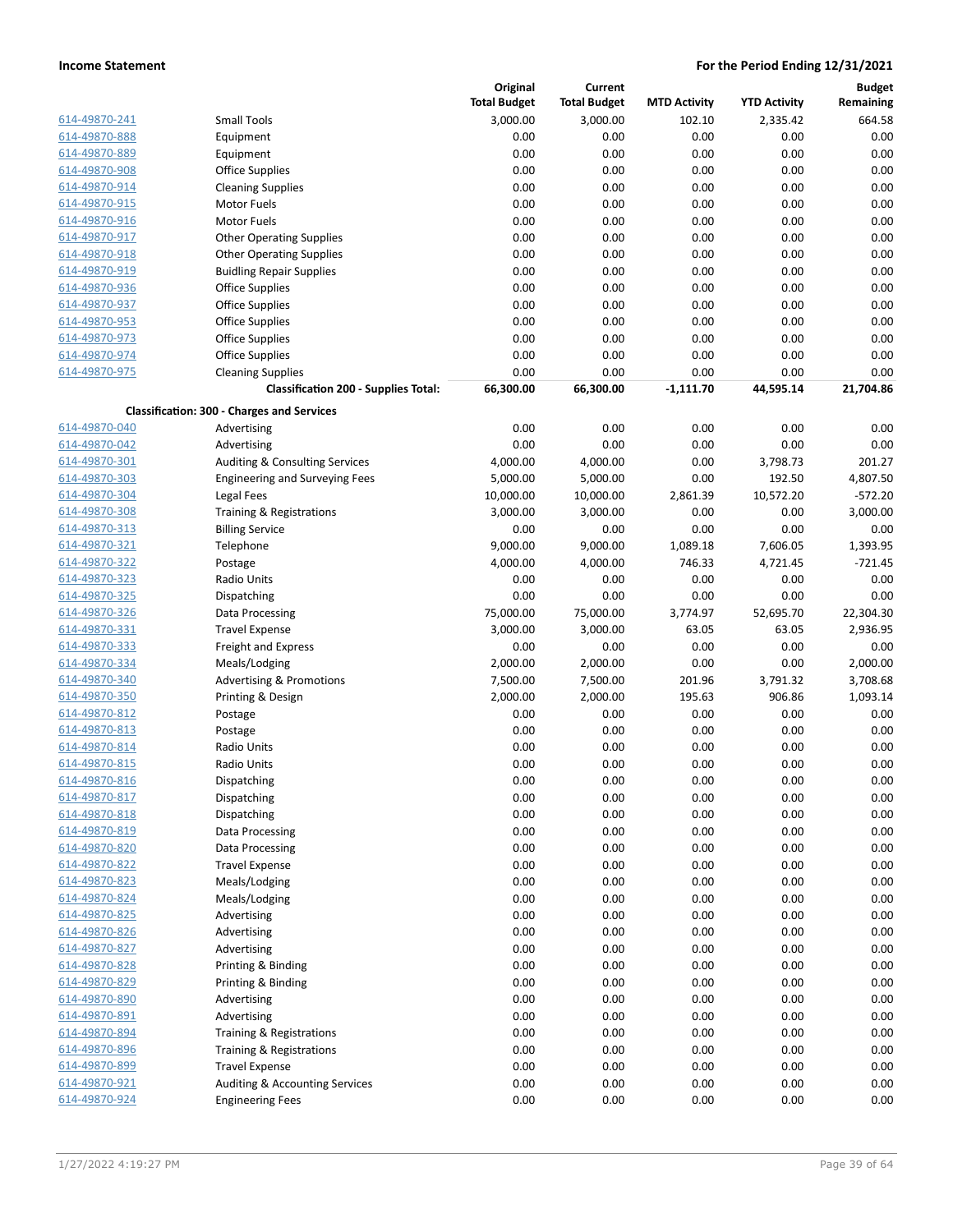|               |                                                                  | Original            | Current             |                     |                     | <b>Budget</b> |
|---------------|------------------------------------------------------------------|---------------------|---------------------|---------------------|---------------------|---------------|
|               |                                                                  | <b>Total Budget</b> | <b>Total Budget</b> | <b>MTD Activity</b> | <b>YTD Activity</b> | Remaining     |
| 614-49870-927 | Legal Fees                                                       | 0.00                | 0.00                | 0.00                | 0.00                | 0.00          |
| 614-49870-928 | Legal Fees                                                       | 0.00                | 0.00                | 0.00                | 0.00                | 0.00          |
| 614-49870-958 | Telephone                                                        | 0.00                | 0.00                | 0.00                | 0.00                | 0.00          |
| 614-49870-966 | Telephone                                                        | 0.00                | 0.00                | 0.00                | 0.00                | 0.00          |
| 614-49870-985 | Auditing & Accounting Services                                   | 0.00                | 0.00                | 0.00                | 0.00                | 0.00          |
| 614-49870-988 | <b>Auditing &amp; Accounting Services</b>                        | 0.00                | 0.00                | 0.00                | 0.00                | 0.00          |
| 614-49870-989 | <b>Engineering Fees</b>                                          | 0.00                | 0.00                | 0.00                | 0.00                | 0.00          |
| 614-49870-993 | <b>Engineering Fees</b>                                          | 0.00                | 0.00                | 0.00                | 0.00                | 0.00          |
| 614-49870-994 |                                                                  | 0.00                | 0.00                | 0.00                | 0.00                | 0.00          |
|               | <b>Engineering Fees</b>                                          |                     | 0.00                |                     |                     |               |
| 614-49870-996 | Legal Fees                                                       | 0.00                |                     | 0.00                | 0.00                | 0.00          |
|               | <b>Classification 300 - Charges and Services Total:</b>          | 124,500.00          | 124,500.00          | 8,932.51            | 84,347.86           | 40,152.14     |
|               | <b>Classification: 360 - Insurance</b>                           |                     |                     |                     |                     |               |
| 614-49870-361 | Insurance - General Liability                                    | 8,495.57            | 8,495.57            | 0.00                | 8,340.17            | 155.40        |
| 614-49870-362 | Insurance - Property                                             | 5,330.85            | 5,330.85            | 0.00                | 4,335.00            | 995.85        |
| 614-49870-363 | Insurance - Automotive                                           | 760.20              | 760.20              | 0.00                | 757.00              | 3.20          |
| 614-49870-364 | Insurance - Worker's Compensation                                | 14,500.53           | 14,500.53           | 0.00                | 16,865.26           | $-2,364.73$   |
| 614-49870-365 | Insurance - Misc                                                 | 872.03              | 872.03              | 0.00                | 1,078.38            | $-206.35$     |
| 614-49870-830 | Insurance - General Liability                                    | 0.00                | 0.00                | 0.00                | 0.00                | 0.00          |
| 614-49870-831 | Insurance - Property                                             | 0.00                | 0.00                | 0.00                | 0.00                | 0.00          |
| 614-49870-832 | Insurance - Property                                             | 0.00                | 0.00                | 0.00                | 0.00                | 0.00          |
| 614-49870-834 | Insurance - Automotive                                           | 0.00                | 0.00                | 0.00                | 0.00                | 0.00          |
| 614-49870-835 | Insurance - Automotive                                           | 0.00                | 0.00                | 0.00                | 0.00                | 0.00          |
| 614-49870-837 | Insurance - Misc                                                 | 0.00                | 0.00                | 0.00                | 0.00                | 0.00          |
| 614-49870-838 |                                                                  | 0.00                | 0.00                |                     |                     | 0.00          |
|               | Insurance - Misc<br><b>Classification 360 - Insurance Total:</b> |                     |                     | 0.00                | 0.00                | $-1.416.63$   |
|               |                                                                  | 29,959.18           | 29,959.18           | 0.00                | 31,375.81           |               |
|               | <b>Classification: 380 - Utility Service</b>                     |                     |                     |                     |                     |               |
| 614-49870-381 | <b>Electric Utility</b>                                          | 28,000.00           | 28,000.00           | 4,933.01            | 31,832.21           | $-3,832.21$   |
| 614-49870-382 | <b>Water Utility</b>                                             | 250.00              | 250.00              | 38.98               | 253.20              | $-3.20$       |
| 614-49870-383 | <b>Gas Utility</b>                                               | 1,500.00            | 1,500.00            | 343.80              | 832.94              | 667.06        |
| 614-49870-384 | Refuse Disposal                                                  | 1,000.00            | 1,000.00            | 175.96              | 1,055.76            | $-55.76$      |
| 614-49870-385 | Sewer Utility                                                    | 500.00              | 500.00              | 75.87               | 500.80              | $-0.80$       |
| 614-49870-839 | <b>Electric Utility</b>                                          | 0.00                | 0.00                | 0.00                | 0.00                | 0.00          |
| 614-49870-840 | <b>Electric Utility</b>                                          | 0.00                | 0.00                | 0.00                | 0.00                | 0.00          |
| 614-49870-841 | <b>Electric Utility</b>                                          | 0.00                | 0.00                | 0.00                | 0.00                | 0.00          |
| 614-49870-842 | <b>Gas Utility</b>                                               | 0.00                | 0.00                | 0.00                | 0.00                | 0.00          |
| 614-49870-843 | <b>Gas Utility</b>                                               | 0.00                | 0.00                | 0.00                | 0.00                | 0.00          |
| 614-49870-844 | Refuse Disposal                                                  | 0.00                | 0.00                | 0.00                | 0.00                | 0.00          |
| 614-49870-845 | Refuse Disposal                                                  | 0.00                | 0.00                | 0.00                | 0.00                | 0.00          |
|               | <b>Classification 380 - Utility Service Total:</b>               | 31.250.00           | 31,250.00           | 5,567.62            | 34,474.91           | $-3.224.91$   |
|               |                                                                  |                     |                     |                     |                     |               |
|               | <b>Classification: 400 - Repairs &amp; Maintenance</b>           |                     |                     |                     |                     |               |
| 614-49870-044 | Repairs & Maint ? M&E                                            | 0.00                | 0.00                | 0.00                | 0.00                | 0.00          |
| 614-49870-065 | Repairs & Maint ? Structures                                     | 0.00                | 0.00                | 0.00                | 0.00                | 0.00          |
| 614-49870-401 | Repairs & Maint - Buildings                                      | 3,000.00            | 3,000.00            | 92.98               | 1,096.50            | 1,903.50      |
| 614-49870-402 | Repairs & Maint - Structures                                     | 5,000.00            | 5,000.00            | 1,401.07            | 1,724.24            | 3,275.76      |
| 614-49870-404 | Repairs & Maint - M&E                                            | 7,500.00            | 7,500.00            | 958.86              | 5,593.41            | 1,906.59      |
| 614-49870-405 | Repairs & Maint - Vehicle                                        | 2,000.00            | 2,000.00            | 121.64              | 985.87              | 1,014.13      |
| 614-49870-406 | Repairs & Maint - Grounds                                        | 1,500.00            | 1,500.00            | 0.00                | 700.00              | 800.00        |
| 614-49870-408 | Repairs & Maint - Distribution System                            | 5,000.00            | 5,000.00            | 0.00                | 5,638.00            | $-638.00$     |
| 614-49870-846 | Repairs & Maint - Buildings                                      | 0.00                | 0.00                | 0.00                | 0.00                | 0.00          |
| 614-49870-847 | Repairs & Maint - Buildings                                      | 0.00                | 0.00                | 0.00                | 0.00                | 0.00          |
| 614-49870-848 | Repairs & Maint - Structures                                     | 0.00                | 0.00                | 0.00                | 0.00                | 0.00          |
| 614-49870-849 | Repairs & Maint - M&E                                            | 0.00                | 0.00                | 0.00                | 0.00                | 0.00          |
| 614-49870-850 | Repairs & Maint - M&E                                            | 0.00                | 0.00                | 0.00                | 0.00                | 0.00          |
| 614-49870-851 | Repairs & Maint - M&E                                            | 0.00                | 0.00                | 0.00                | 0.00                | 0.00          |
| 614-49870-852 | Repairs & Maint - M&E                                            | 0.00                | 0.00                | 0.00                | 0.00                | 0.00          |
| 614-49870-853 | Repairs & Maint - M&E                                            | 0.00                | 0.00                | 0.00                | 0.00                | 0.00          |
| 614-49870-854 | Repairs & Maint - M&E                                            | 0.00                | 0.00                | 0.00                | 0.00                | 0.00          |
| 614-49870-855 | Repairs & Maint - M&E                                            | 0.00                | 0.00                | 0.00                | 0.00                | 0.00          |
| 614-49870-856 | Repairs & Maint - Vehicle                                        | 0.00                | 0.00                | 0.00                | 0.00                | 0.00          |
|               |                                                                  |                     |                     |                     |                     |               |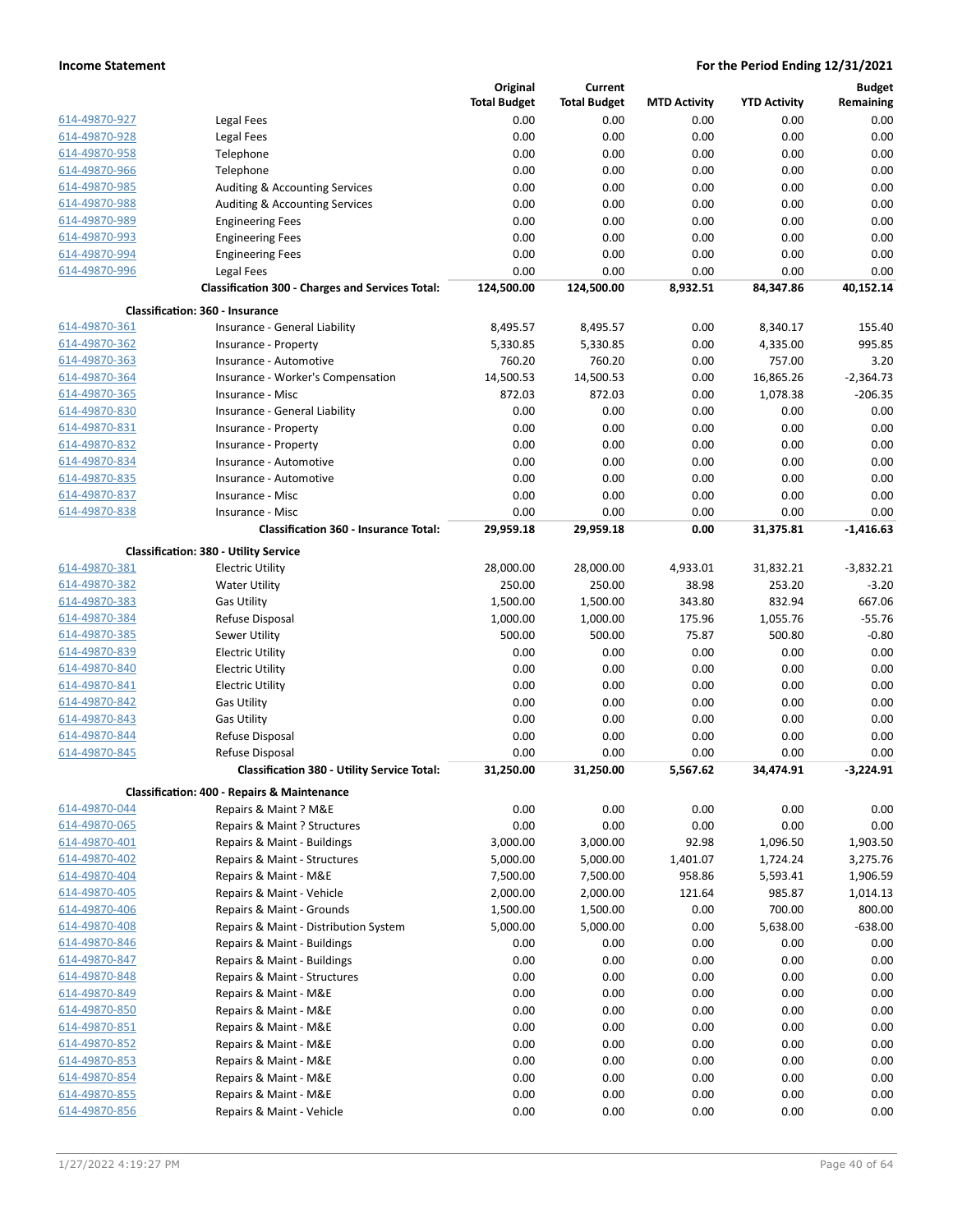|               |                                                   | Original            | <b>Current</b>      |                     |                     | <b>Budget</b> |
|---------------|---------------------------------------------------|---------------------|---------------------|---------------------|---------------------|---------------|
|               |                                                   | <b>Total Budget</b> | <b>Total Budget</b> | <b>MTD Activity</b> | <b>YTD Activity</b> | Remaining     |
| 614-49870-857 | Repairs & Maint - Vehicle                         | 0.00                | 0.00                | 0.00                | 0.00                | 0.00          |
| 614-49870-858 | Repairs & Maint - Vehicle                         | 0.00                | 0.00                | 0.00                | 0.00                | 0.00          |
| 614-49870-859 | Repairs & Maint - Vehicle                         | 0.00                | 0.00                | 0.00                | 0.00                | 0.00          |
| 614-49870-860 | Repairs & Maint - Grounds                         | 0.00                | 0.00                | 0.00                | 0.00                | 0.00          |
| 614-49870-861 | Repairs & Maint - Grounds                         | 0.00                | 0.00                | 0.00                | 0.00                | 0.00          |
| 614-49870-862 | Repairs & Maint - Grounds                         | 0.00                | 0.00                | 0.00                | 0.00                | 0.00          |
| 614-49870-897 | Repairs & Maint - Distribution System             | 0.00                | 0.00                | 0.00                | 0.00                | 0.00          |
| 614-49870-902 | Repairs & Maint - Structures                      | 0.00                | 0.00                | 0.00                | 0.00                | 0.00          |
| 614-49870-903 | Repairs & Maint - Structures                      | 0.00                | 0.00                | 0.00                | 0.00                | 0.00          |
| 614-49870-972 | Repairs & Maint - Structures                      | 0.00                | 0.00                | 0.00                | 0.00                | 0.00          |
|               | Classification 400 - Repairs & Maintenance Total: | 24,000.00           | 24,000.00           | 2,574.55            | 15,738.02           | 8,261.98      |
|               |                                                   |                     |                     |                     |                     |               |
|               | <b>Classification: 430 - Miscellaneous</b>        |                     |                     |                     |                     |               |
| 614-49870-003 | <b>Other Miscellaneous</b>                        | 0.00                | 0.00                | 0.00                | 0.00                | 0.00          |
| 614-49870-010 | <b>Other Miscellaneous</b>                        | 0.00                | 0.00                | 0.00                | 0.00                | 0.00          |
| 614-49870-032 | Uncollectible                                     | 0.00                | 0.00                | 0.00                | 0.00                | 0.00          |
| 614-49870-033 | <b>Subscriber Fees</b>                            | 0.00                | 0.00                | 0.00                | 0.00                | 0.00          |
| 614-49870-045 | <b>License Fees</b>                               | 0.00                | 0.00                | 0.00                | 0.00                | 0.00          |
| 614-49870-048 | On Call Support                                   | 0.00                | 0.00                | 0.00                | 0.00                | 0.00          |
| 614-49870-062 | Uncollectible                                     | 0.00                | 0.00                | 0.00                | 0.00                | 0.00          |
| 614-49870-419 | Vehicle Lease                                     | 0.00                | 0.00                | 0.00                | 0.00                | 0.00          |
| 614-49870-432 | Uncollectible                                     | 3,500.00            | 3,500.00            | 1,338.47            | 4,062.00            | $-562.00$     |
| 614-49870-433 | Dues & Subscriptions                              | 2,000.00            | 2,000.00            | 0.00                | 1,550.00            | 450.00        |
| 614-49870-435 | <b>Books and Pamphlets</b>                        | 0.00                | 0.00                | 0.00                | 0.00                | 0.00          |
| 614-49870-439 | <b>Special Projects</b>                           | 0.00                | 0.00                | 0.00                | 0.00                | 0.00          |
| 614-49870-441 | <b>Transmission Fees</b>                          | 4,000.00            | 4,000.00            | 327.65              | 3,783.56            | 216.44        |
| 614-49870-442 | <b>Subscriber Fees</b>                            | 918,000.00          | 918,000.00          | 130,398.19          | 792,010.17          | 125,989.83    |
| 614-49870-443 | Intergovernmental Fees                            | 20,000.00           | 20,000.00           | 4,210.42            | 27,200.50           | $-7,200.50$   |
| 614-49870-444 | License Fees                                      | 25,000.00           | 25,000.00           | 0.00                | 22,628.65           | 2,371.35      |
| 614-49870-445 | Switch Fees                                       | 25,000.00           | 25,000.00           | 4,337.06            | 18,191.55           | 6,808.45      |
| 614-49870-447 | <b>Internet Expense</b>                           | 150,000.00          | 150,000.00          | 7,751.96            | 116,903.25          | 33,096.75     |
| 614-49870-448 | On-Call Support                                   | 14,500.00           | 14,500.00           | 2,676.48            | 14,402.43           | 97.57         |
| 614-49870-449 | Conferencing & Voicemail                          | 0.00                | 0.00                | 0.00                | 0.00                | 0.00          |
| 614-49870-451 | Call Completion                                   | 50,000.00           | 50,000.00           | 5,353.54            | 52,372.95           | $-2,372.95$   |
| 614-49870-460 | <b>Miscellaneous Taxes</b>                        | 1,000.00            | 1,000.00            | 30.00               | 849.80              | 150.20        |
| 614-49870-480 | <b>Other Miscellaneous</b>                        | 3,500.00            | 3,500.00            | 0.00                | 3,058.08            | 441.92        |
| 614-49870-802 | <b>Special Projects</b>                           | 0.00                | 0.00                | 0.00                | 0.00                | 0.00          |
| 614-49870-864 | Dues & Subscriptions                              | 0.00                | 0.00                | 0.00                | 0.00                | 0.00          |
| 614-49870-866 | Dues & Subscriptions                              | 0.00                | 0.00                | 0.00                | 0.00                | 0.00          |
| 614-49870-867 | <b>Special Projects</b>                           | 0.00                | 0.00                | 0.00                | 0.00                | 0.00          |
| 614-49870-868 | On-Call Support                                   | 0.00                | 0.00                | 0.00                | 0.00                | 0.00          |
| 614-49870-869 | On-Call Support                                   | 0.00                | 0.00                | 0.00                | 0.00                | 0.00          |
| 614-49870-870 | <b>Other Miscellaneous</b>                        | 0.00                | 0.00                | 0.00                | 0.00                | 0.00          |
| 614-49870-871 | <b>Other Miscellaneous</b>                        | 0.00                | 0.00                | 0.00                | 0.00                | 0.00          |
| 614-49870-872 | <b>Other Miscellaneous</b>                        | 0.00                | 0.00                | 0.00                | 0.00                | 0.00          |
| 614-49870-873 | <b>Other Miscellaneous</b>                        | 0.00                | 0.00                | 0.00                | 0.00                | 0.00          |
| 614-49870-874 | <b>Other Miscellaneous</b>                        | 0.00                | 0.00                | 0.00                | 0.00                | 0.00          |
| 614-49870-875 | <b>Other Miscellaneous</b>                        | 0.00                | 0.00                | 0.00                | 0.00                | 0.00          |
| 614-49870-876 | <b>Other Miscellaneous</b>                        | 0.00                | 0.00                | 0.00                | 0.00                | 0.00          |
| 614-49870-877 | <b>Other Miscellaneous</b>                        | 0.00                | 0.00                | 0.00                | 0.00                | 0.00          |
| 614-49870-878 | <b>Other Miscellaneous</b>                        | 0.00                | 0.00                | 0.00                | 0.00                | 0.00          |
| 614-49870-879 | <b>Other Miscellaneous</b>                        | 0.00                | 0.00                | 0.00                | 0.00                | 0.00          |
| 614-49870-880 | <b>Other Miscellaneous</b>                        | 0.00                | 0.00                | 0.00                | 0.00                | 0.00          |
| 614-49870-881 | <b>Other Miscellaneous</b>                        | 0.00                | 0.00                | 0.00                | 0.00                | 0.00          |
| 614-49870-882 | <b>Other Miscellaneous</b>                        | 0.00                | 0.00                | 0.00                | 0.00                | 0.00          |
| 614-49870-883 | <b>Other Miscellaneous</b>                        | 0.00                | 0.00                | 0.00                | 0.00                | 0.00          |
| 614-49870-884 | <b>Other Miscellaneous</b>                        | 0.00                | 0.00                | 0.00                | 0.00                | 0.00          |
| 614-49870-885 | <b>Other Miscellaneous</b>                        | 0.00                | 0.00                | 0.00                | 0.00                | 0.00          |
| 614-49870-886 | <b>Other Miscellaneous</b>                        | 0.00                | 0.00                | 0.00                | 0.00                | 0.00          |
| 614-49870-887 | <b>Other Miscellaneous</b>                        | 0.00                | 0.00                | 0.00                | 0.00                | 0.00          |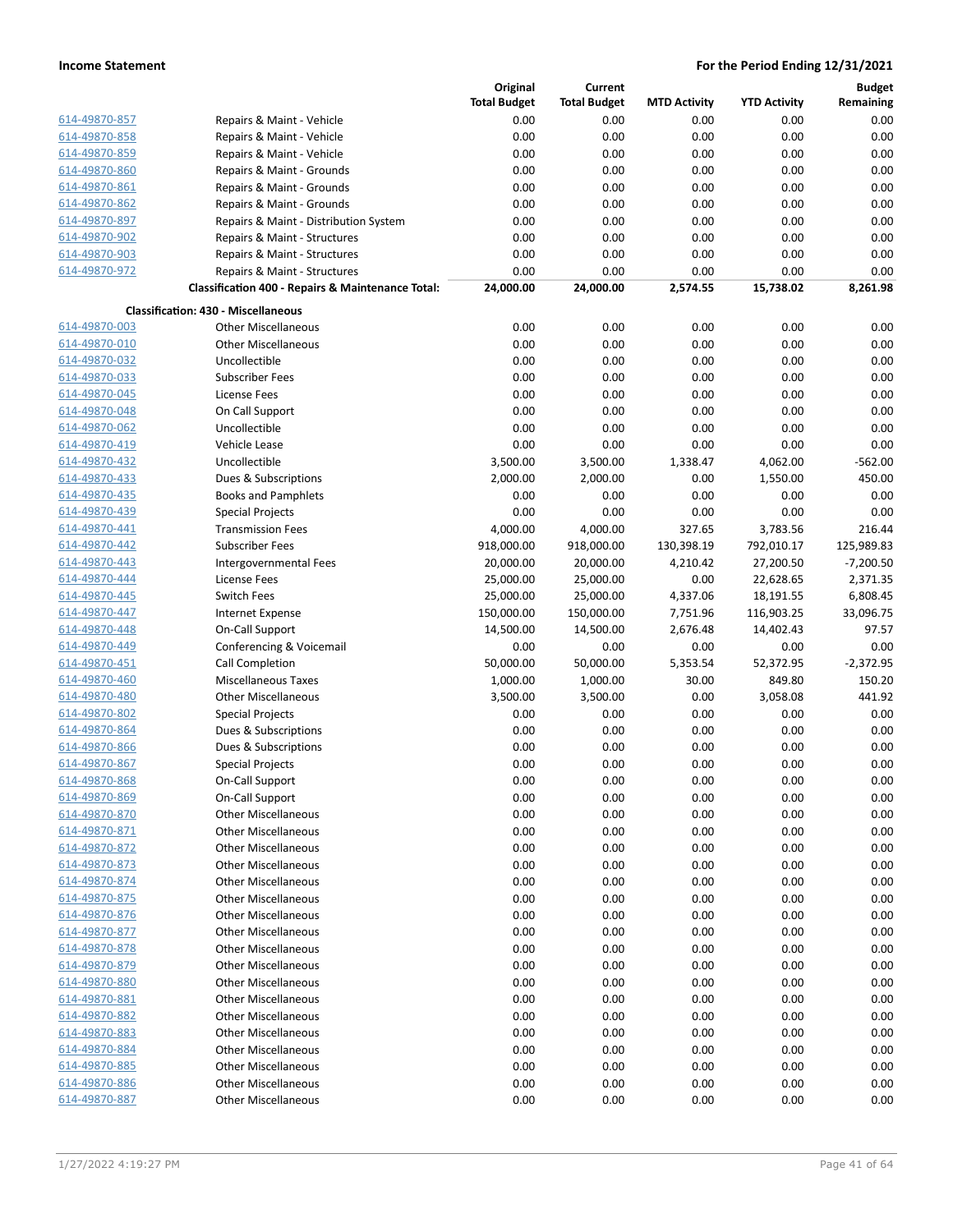|               |                                                                | Original            | Current             |                     |                     | <b>Budget</b>   |
|---------------|----------------------------------------------------------------|---------------------|---------------------|---------------------|---------------------|-----------------|
|               |                                                                | <b>Total Budget</b> | <b>Total Budget</b> | <b>MTD Activity</b> | <b>YTD Activity</b> | Remaining       |
| 614-49870-892 | <b>Other Miscellaneous</b>                                     | 0.00                | 0.00                | 0.00                | 0.00                | 0.00            |
| 614-49870-893 | <b>Other Miscellaneous</b>                                     | 0.00                | 0.00                | 0.00                | 0.00                | 0.00            |
| 614-49870-933 | Dues & Subscriptions                                           | 0.00                | 0.00                | 0.00                | 0.00                | 0.00            |
| 614-49870-942 | <b>Subscriber Fees</b>                                         | 0.00                | 0.00                | 0.00                | 0.00                | 0.00            |
| 614-49870-943 | <b>Subscriber Fees</b>                                         | 0.00                | 0.00                | 0.00                | 0.00                | 0.00            |
| 614-49870-944 | <b>Subscriber Fees</b>                                         | 0.00                | 0.00                | 0.00                | 0.00                | 0.00            |
| 614-49870-945 | <b>Subscriber Fees</b>                                         | 0.00                | 0.00                | 0.00                | 0.00                | 0.00            |
| 614-49870-947 | <b>Subscriber Fees</b>                                         | 0.00                | 0.00                | 0.00                | 0.00                | 0.00            |
| 614-49870-948 | <b>Subscriber Fees</b>                                         | 0.00                | 0.00                | 0.00                | 0.00                | 0.00            |
| 614-49870-949 | <b>Subscriber Fees</b>                                         | 0.00                | 0.00                | 0.00                | 0.00                | 0.00            |
| 614-49870-950 | <b>Subscriber Fees</b>                                         | 0.00                | 0.00                | 0.00                | 0.00                | 0.00            |
| 614-49870-980 | <b>Other Miscellaneous</b>                                     | 0.00                | 0.00                | 0.00                | 0.00                | 0.00            |
|               |                                                                |                     |                     |                     |                     |                 |
|               | <b>Classification 430 - Miscellaneous Total:</b>               | 1,216,500.00        | 1,216,500.00        | 156,423.77          | 1,057,012.94        | 159,487.06      |
|               | <b>Classification: 481 - Other</b>                             |                     |                     |                     |                     |                 |
| 614-49870-490 | Donations & Contributions                                      | 0.00                | 0.00                | 0.00                | 0.00                | 0.00            |
|               | <b>Classification 481 - Other Total:</b>                       | 0.00                | 0.00                | 0.00                | 0.00                | 0.00            |
|               | <b>Classification: 600 - Debt Service</b>                      |                     |                     |                     |                     |                 |
| 614-49870-620 | <b>Bond Issue</b>                                              | 0.00                | 0.00                | 0.00                | 0.00                | 0.00            |
|               | <b>Classification 600 - Debt Service Total:</b>                | 0.00                | 0.00                | 0.00                | 0.00                | 0.00            |
|               | Activity 49870 - Telecom Total:                                | 2,080,704.18        | 2,080,704.18        | 227,217.03          | 1,823,340.15        | 257,364.03      |
|               |                                                                |                     |                     |                     |                     |                 |
|               | Activity: 49950 - Capital Outlay                               |                     |                     |                     |                     |                 |
|               | <b>Classification: 500 - Capital Outlay</b>                    |                     |                     |                     |                     |                 |
| 614-49950-500 | Capital Outlay                                                 | 22,000.00           | 22,000.00           | 0.00                | 0.00                | 22,000.00       |
|               | <b>Classification 500 - Capital Outlay Total:</b>              | 22,000.00           | 22,000.00           | 0.00                | 0.00                | 22,000.00       |
|               | <b>Activity 49950 - Capital Outlay Total:</b>                  | 22,000.00           | 22,000.00           | 0.00                | 0.00                | 22,000.00       |
|               | Activity: 49960 - Interfund Transfers                          |                     |                     |                     |                     |                 |
|               | <b>Classification: 700 - Other Financing Uses</b>              |                     |                     |                     |                     |                 |
| 614-49960-720 | <b>Transfers</b>                                               | 0.00                | 0.00                | 0.00                | 2,250.00            | $-2,250.00$     |
|               | <b>Classification 700 - Other Financing Uses Total:</b>        | 0.00                | 0.00                | 0.00                | 2,250.00            | $-2,250.00$     |
|               | Activity 49960 - Interfund Transfers Total:                    | 0.00                | 0.00                | 0.00                | 2,250.00            | $-2,250.00$     |
|               |                                                                |                     |                     |                     |                     |                 |
|               | <b>Activity: 49970 - Depreciation &amp; Amortization</b>       |                     |                     |                     |                     |                 |
|               | <b>Classification: 410 - Other Charges</b>                     |                     |                     |                     |                     |                 |
| 614-49970-020 | Depreciation                                                   | 0.00                | 0.00                | 0.00                | 0.00                | 0.00            |
| 614-49970-021 | Amortization                                                   | 0.00                | 0.00                | 0.00                | 0.00                | 0.00            |
| 614-49970-420 | Depreciation                                                   | 350,000.00          | 350,000.00          | 23,914.62           | 331,364.62          | 18,635.38       |
| 614-49970-421 | Amortization                                                   | 2,050.00            | 2,050.00            | 0.00                | 0.00                | 2,050.00        |
| 614-49970-922 | Amortization                                                   | 0.00                | 0.00                | 0.00                | 0.00                | 0.00            |
| 614-49970-923 | Amortization                                                   | 0.00                | 0.00                | 0.00                | 0.00                | 0.00            |
| 614-49970-987 | Amortization                                                   | 0.00                | 0.00                | 0.00                | 0.00                | 0.00            |
|               | <b>Classification 410 - Other Charges Total:</b>               | 352,050.00          | 352,050.00          | 23,914.62           | 331,364.62          | 20,685.38       |
|               | <b>Activity 49970 - Depreciation &amp; Amortization Total:</b> | 352,050.00          | 352,050.00          | 23,914.62           | 331,364.62          | 20,685.38       |
|               | Activity: 49980 - Debt Service                                 |                     |                     |                     |                     |                 |
|               | <b>Classification: 600 - Debt Service</b>                      |                     |                     |                     |                     |                 |
| 614-49980-011 | <b>Bond Interest</b>                                           | 0.00                | 0.00                | 0.00                | 0.00                | 0.00            |
| 614-49980-601 | <b>Bond Principal</b>                                          | 661,000.00          | 661,000.00          | 0.00                | 0.00                | 661,000.00      |
| 614-49980-611 | <b>Bond Interest</b>                                           | 166,123.00          | 166,123.00          | 0.00                | 166,122.75          | 0.25            |
| 614-49980-612 | Other Interest                                                 | 0.00                | 0.00                | 0.00                | 0.00                | 0.00            |
| 614-49980-967 | <b>Bond Interest</b>                                           | 0.00                | 0.00                | 0.00                | 0.00                | 0.00            |
|               | <b>Classification 600 - Debt Service Total:</b>                | 827,123.00          | 827,123.00          | 0.00                | 166,122.75          | 661,000.25      |
|               |                                                                |                     |                     |                     |                     |                 |
|               | <b>Activity 49980 - Debt Service Total:</b>                    | 827,123.00          | 827,123.00          | 0.00                | 166,122.75          | 661,000.25      |
|               | <b>Expense Total:</b>                                          | 3,281,877.18        | 3,281,877.18        | 251,131.65          | 2,323,077.52        | 958,799.66      |
|               | Fund 614 Surplus (Deficit):                                    | -442,697.18         | -442,697.18         | $-12,031.40$        | 589,308.43          | $-1,032,005.61$ |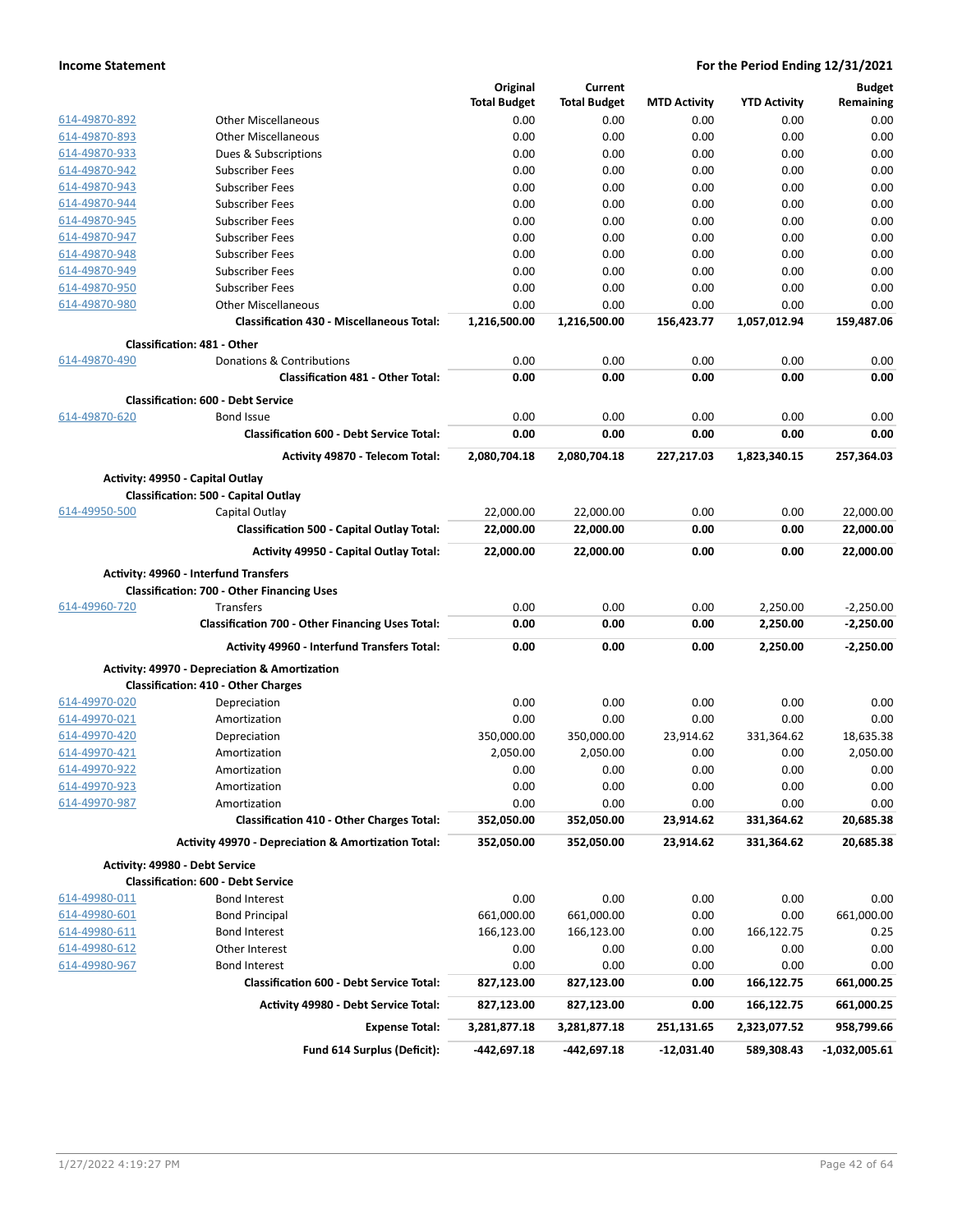|                         |                                                | Original            | <b>Current</b>      |                     |                     | <b>Budget</b>         |
|-------------------------|------------------------------------------------|---------------------|---------------------|---------------------|---------------------|-----------------------|
|                         |                                                | <b>Total Budget</b> | <b>Total Budget</b> | <b>MTD Activity</b> | <b>YTD Activity</b> | Remaining             |
| Fund: 615 - ARENA       |                                                |                     |                     |                     |                     |                       |
| Revenue<br>615-31010    | <b>Current Ad Valorem Taxes</b>                | 281,791.00          | 281,791.00          | 0.00                | 281,791.00          | 0.00                  |
| 615-33430               | Other State Grants and Aids                    | 0.00                | 0.00                | 0.00                | 0.00                | 0.00                  |
| 615-36210               | <b>Interest Earnings</b>                       | 0.00                | 0.00                | 103.73              | 1,030.08            | $-1,030.08$           |
| 615-36230               | <b>Contributions and Donations - Private</b>   | 0.00                | 0.00                | 0.00                | 0.00                | 0.00                  |
| 615-38100               | Arena County Fair                              | 5,500.00            | 5,500.00            | 0.00                | 5,500.00            | 0.00                  |
| 615-38101               | Arena Hockey                                   | 51,400.00           | 51,400.00           | 0.00                | 26,750.00           | 24,650.00             |
| 615-38102               | Arena Skating                                  | 10,000.00           | 10,000.00           | 1,450.60            | 11,376.32           | $-1,376.32$           |
| 615-38103               | Arena Racquet Ball                             | 1,000.00            | 1,000.00            | 0.00                | 214.50              | 785.50                |
| 615-38104               | Arena Livestock Shows                          | 20,000.00           | 20,000.00           | 0.00                | 12,603.50           | 7,396.50              |
| 615-38105               | Arena Walleyball                               | 1,000.00            | 1,000.00            | 0.00                | 0.00                | 1,000.00              |
| 615-38106               | Arena Storage Space                            | 1,000.00            | 1,000.00            | 0.00                | 975.00              | 25.00                 |
| 615-38107               | <b>Arena Concessions</b>                       | 1,200.00            | 1,200.00            | 0.00                | 0.00                | 1,200.00              |
| 615-38108               | Arena Archery                                  | 200.00              | 200.00              | 0.00                | 0.00                | 200.00                |
| 615-38109               | Arena Broomball                                | 0.00                | 0.00                | 0.00                | 0.00                | 0.00                  |
| 615-38110               | Arena Sign Advertising                         | 7,000.00            | 7,000.00            | 0.00                | 0.00                | 7,000.00              |
| 615-38111               | Arena Skating Instruction                      | 14,000.00           | 14,000.00           | 0.00                | 0.00                | 14,000.00             |
| 615-38112               | Merchandise Sales - Tax Exempt                 | 0.00                | 0.00                | 0.00                | 0.00                | 0.00                  |
| 615-38199               | Arena Other Income                             | 500.00              | 500.00              | 1,602.00            | 255,263.00          | $-254,763.00$         |
| 615-39200               | <b>Interfund Transfers</b>                     | 80,649.20           | 80,649.20           | 30,649.20           | 30,649.20           | 50,000.00             |
| 615-88101               | Arena Hockey                                   | 0.00                | 0.00                | 0.00                | 0.00                | 0.00                  |
| 615-88102               | Arena Hockey                                   | 0.00                | 0.00                | 0.00                | 0.00                | 0.00                  |
| 615-88103<br>615-88104  | Arena Hockey<br>Arena Skating                  | 0.00<br>0.00        | 0.00<br>0.00        | 0.00<br>0.00        | 0.00<br>0.00        | 0.00<br>0.00          |
| 615-88105               | Arena Skating                                  | 0.00                | 0.00                | 0.00                | 0.00                | 0.00                  |
| 615-88106               | Arena Skating                                  | 0.00                | 0.00                | 0.00                | 0.00                | 0.00                  |
| 615-88107               | Arena Skating                                  | 0.00                | 0.00                | 0.00                | 0.00                | 0.00                  |
| 615-88108               | Arena Skating                                  | 0.00                | 0.00                | 0.00                | 0.00                | 0.00                  |
| 615-88109               | Arena Skating                                  | 0.00                | 0.00                | 0.00                | 0.00                | 0.00                  |
| 615-88110               | Arena Racquet Ball                             | 0.00                | 0.00                | 0.00                | 0.00                | 0.00                  |
| 615-88111               | Arena Racquet Ball                             | 0.00                | 0.00                | 0.00                | 0.00                | 0.00                  |
| 615-88112               | Arena Racquet Ball                             | 0.00                | 0.00                | 0.00                | 0.00                | 0.00                  |
| 615-88113               | Arena Livestock Shows                          | 0.00                | 0.00                | 0.00                | 0.00                | 0.00                  |
| 615-88114               | Arena Livestock Shows                          | 0.00                | 0.00                | 0.00                | 0.00                | 0.00                  |
| 615-88115               | Arena Livestock Shows                          | 0.00                | 0.00                | 0.00                | 0.00                | 0.00                  |
| 615-88116               | Arena Livestock Shows                          | 0.00                | 0.00                | 0.00                | 0.00                | 0.00                  |
| 615-88117               | Arena Livestock Shows                          | 0.00                | 0.00                | 0.00                | 0.00                | 0.00                  |
| 615-88118               | <b>Arena Concessions</b>                       | 0.00                | 0.00                | 0.00                | 0.00                | 0.00                  |
| 615-88119               | Arena Concessions                              | 0.00                | 0.00                | 0.00                | 0.00                | 0.00                  |
| 615-88120               | <b>Arena Concessions</b>                       | 0.00                | 0.00                | 0.00                | 0.00                | 0.00                  |
| 615-88190               | Arena Other Income                             | 0.00                | 0.00                | 0.00                | 0.00                | 0.00                  |
| 615-88191               | Arena Other Income                             | 0.00                | 0.00                | 0.00                | 0.00                | 0.00                  |
| 615-88192               | Arena Other Income<br><b>Revenue Total:</b>    | 0.00<br>475,240.20  | 0.00<br>475,240.20  | 0.00                | 0.00<br>626,152.60  | 0.00<br>$-150,912.40$ |
|                         |                                                |                     |                     | 33,805.53           |                     |                       |
| <b>Expense</b>          |                                                |                     |                     |                     |                     |                       |
| Activity: 49850 - Arena | <b>Classification: 100 - Personal Services</b> |                     |                     |                     |                     |                       |
| 615-49850-101           | Full-Time Employees - Regular                  | 98,620.00           | 98,620.00           | 9,091.85            | 98,394.32           | 225.68                |
| 615-49850-102           | Full-Time Employees - Overtime                 | 1,300.00            | 1,300.00            | 101.70              | 293.96              | 1,006.04              |
| 615-49850-103           | Part-Time Employees                            | 32,475.00           | 32,475.00           | 2,552.30            | 23,145.05           | 9,329.95              |
| 615-49850-112           | <b>Vacation Pay</b>                            | 500.00              | 500.00              | 0.00                | 0.00                | 500.00                |
| 615-49850-113           | Sick Pay                                       | 500.00              | 500.00              | 0.00                | 0.00                | 500.00                |
| 615-49850-121           | <b>PERA Contributions</b>                      | 9,930.00            | 9,930.00            | 880.93              | 9,079.82            | 850.18                |
| 615-49850-122           | <b>FICA Contributions</b>                      | 8,210.00            | 8,210.00            | 660.94              | 6,771.30            | 1,438.70              |
| 615-49850-125           | <b>Medicare Contributions</b>                  | 1,920.00            | 1,920.00            | 154.55              | 1,583.34            | 336.66                |
| 615-49850-129           | PERA Net Pension Adjustment                    | 0.00                | 0.00                | 0.00                | 0.00                | 0.00                  |
| 615-49850-131           | Employer Paid Insurance - Health               | 23,710.00           | 23,710.00           | 2,927.60            | 29,927.94           | $-6,217.94$           |
| 615-49850-133           | Employer Paid Insurance - Life                 | 340.00              | 340.00              | 0.00                | 352.00              | $-12.00$              |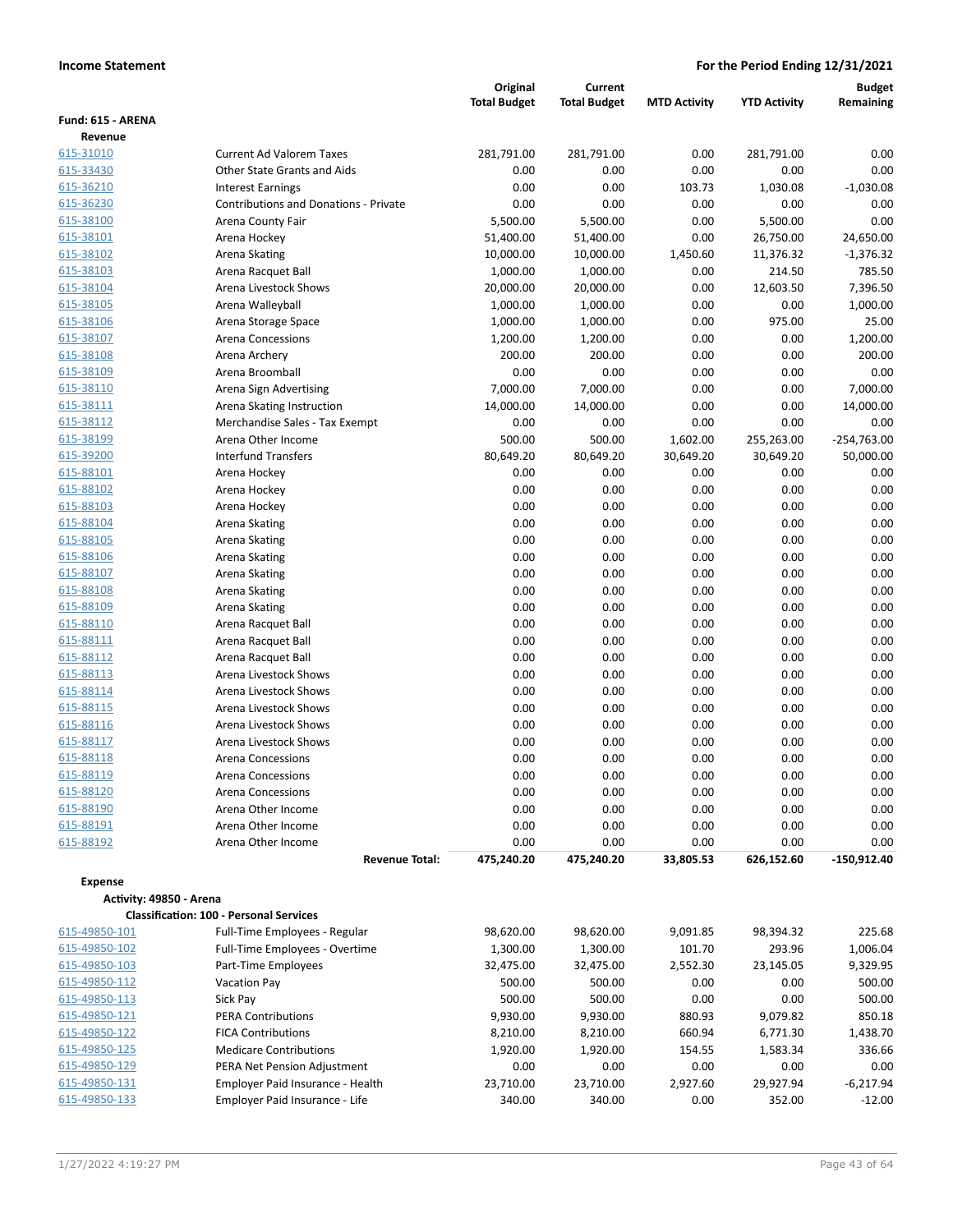|                                |                                                          | Original            | Current             |                     |                       | <b>Budget</b>         |
|--------------------------------|----------------------------------------------------------|---------------------|---------------------|---------------------|-----------------------|-----------------------|
|                                |                                                          | <b>Total Budget</b> | <b>Total Budget</b> | <b>MTD Activity</b> | <b>YTD Activity</b>   | Remaining             |
| 615-49850-135                  | <b>Veba Contributions</b>                                | 7,140.00            | 7,140.00            | 682.35              | 8,104.48              | $-964.48$             |
| 615-49850-136                  | Employer Paid Insurance - OPEB                           | 0.00                | 0.00                | 0.00                | 0.00                  | 0.00                  |
|                                | <b>Classification 100 - Personal Services Total:</b>     | 184,645.00          | 184,645.00          | 17,052.22           | 177,652.21            | 6,992.79              |
|                                | <b>Classification: 200 - Supplies</b>                    |                     |                     |                     |                       |                       |
| 615-49850-001                  | <b>Office Supplies</b>                                   | 0.00                | 0.00                | 0.00                | 0.00                  | 0.00                  |
| 615-49850-200                  | <b>Office Supplies</b>                                   | 900.00              | 900.00              | 95.14               | 261.39                | 638.61                |
| 615-49850-211                  | <b>Cleaning Supplies</b>                                 | 7,000.00            | 7,000.00            | 1,425.67            | 6,179.94              | 820.06                |
| 615-49850-212                  | <b>Motor Fuels</b>                                       | 2,750.00            | 2,750.00            | 420.26              | 2,786.84              | $-36.84$              |
| 615-49850-215                  | Materials & Equipment                                    | 2,000.00            | 2,000.00            | 0.00                | 2,165.13              | $-165.13$             |
| 615-49850-216                  | <b>Chemicals and Chemical Products</b>                   | 2,750.00            | 2,750.00            | 0.00                | 218.72                | 2,531.28              |
| 615-49850-217                  | <b>Other Operating Supplies</b>                          | 15,000.00           | 15,000.00           | 1,397.72            | 12,501.88             | 2,498.12              |
| 615-49850-241                  | <b>Small Tools</b>                                       | 300.00              | 300.00              | 209.99              | 215.50                | 84.50                 |
| 615-49850-917                  | <b>Other Operating Supplies</b>                          | 0.00                | 0.00                | 0.00                | 0.00                  | 0.00                  |
| 615-49850-976                  | Materials & Equipment                                    | 0.00                | 0.00                | 0.00                | 0.00                  | 0.00                  |
| 615-49850-977                  | Materials & Equipment                                    | 0.00                | 0.00                | 0.00                | 0.00                  | 0.00                  |
| 615-49850-978                  | Materials & Equipment                                    | 0.00                | 0.00                | 0.00                | 0.00                  | 0.00                  |
| 615-49850-984                  | Materials & Equipment                                    | 0.00                | 0.00                | 0.00                | 0.00                  | 0.00                  |
|                                | <b>Classification 200 - Supplies Total:</b>              | 30,700.00           | 30,700.00           | 3,548.78            | 24,329.40             | 6,370.60              |
|                                | <b>Classification: 250 - Merchandise Purchases</b>       |                     |                     |                     |                       |                       |
| 615-49850-254                  | Soft Drinks & Mix                                        | 0.00                | 0.00                | 0.00                | 191.00                | $-191.00$             |
| 615-49850-260                  | Concessions                                              | 0.00                | 0.00                | 0.00                | 0.00                  | 0.00                  |
| 615-49850-261                  | <b>Other Merchandise</b>                                 | 0.00                | 0.00                | 0.00                | 0.00                  | 0.00                  |
| 615-49850-960                  | Concessions                                              | 0.00                | 0.00                | 0.00                | 0.00                  | 0.00                  |
|                                | <b>Classification 250 - Merchandise Purchases Total:</b> | 0.00                | 0.00                | 0.00                | 191.00                | $-191.00$             |
|                                | <b>Classification: 300 - Charges and Services</b>        |                     |                     |                     |                       |                       |
| 615-49850-301                  | Auditing & Consulting Services                           | 800.00              | 800.00              | 0.00                | 860.00                | $-60.00$              |
| 615-49850-303                  | <b>Engineering and Surveying Fees</b>                    | 0.00                | 0.00                | 0.00                | 0.00                  | 0.00                  |
| 615-49850-304                  | Legal Fees                                               | 0.00                | 0.00                | 225.00              | 1,065.00              | $-1,065.00$           |
| 615-49850-308                  | Training & Registrations                                 | 200.00              | 200.00              | 0.00                | 0.00                  | 200.00                |
| 615-49850-321                  | Telephone                                                | 2,500.00            | 2,500.00            | 370.69              | 2,364.19              | 135.81                |
| 615-49850-322                  | Postage                                                  | 100.00              | 100.00              | 0.00                | 30.37                 | 69.63                 |
| 615-49850-323                  | Radio Units                                              | 0.00                | 0.00                | 0.00                | 0.00                  | 0.00                  |
| 615-49850-326                  | Data Processing                                          | 3,400.00            | 3,400.00            | 866.00              | 6,144.17              | $-2,744.17$           |
| 615-49850-331                  | <b>Travel Expense</b>                                    | 100.00              | 100.00              | 0.00                | 0.00                  | 100.00                |
| 615-49850-334                  | Meals/Lodging                                            | 350.00              | 350.00              | 0.00                | 0.00                  | 350.00                |
| 615-49850-340                  | <b>Advertising &amp; Promotions</b>                      | 1,750.00            | 1,750.00            | 0.00                | 1,039.40              | 710.60                |
| 615-49850-350                  | Printing & Design                                        | 500.00              | 500.00              | 0.00                | 0.00                  | 500.00                |
|                                | <b>Classification 300 - Charges and Services Total:</b>  | 9,700.00            | 9,700.00            | 1,461.69            | 11,503.13             | $-1,803.13$           |
|                                | Classification: 360 - Insurance                          |                     |                     |                     |                       |                       |
| 615-49850-361<br>615-49850-362 | Insurance - General Liability<br>Insurance - Property    | 1,158.39            | 1,158.39            | 0.00<br>0.00        | 1,137.20              | 21.19                 |
| 615-49850-363                  | Insurance - Automotive                                   | 9,018.45<br>368.55  | 9,018.45<br>368.55  | 0.00                | 6,700.00<br>384.00    | 2,318.45              |
| 615-49850-364                  |                                                          |                     |                     | 138.46              |                       | $-15.45$<br>$-316.49$ |
| 615-49850-365                  | Insurance - Worker's Compensation<br>Insurance - Misc    | 4,218.68<br>872.03  | 4,218.68<br>872.03  | 0.00                | 4,535.17              | $-206.35$             |
|                                | <b>Classification 360 - Insurance Total:</b>             | 15,636.10           | 15,636.10           | 138.46              | 1,078.38<br>13,834.75 | 1,801.35              |
|                                | <b>Classification: 380 - Utility Service</b>             |                     |                     |                     |                       |                       |
| 615-49850-381                  | <b>Electric Utility</b>                                  | 55,000.00           | 55,000.00           | 11,594.16           | 52,048.31             | 2,951.69              |
| 615-49850-382                  | <b>Water Utility</b>                                     | 3,500.00            | 3,500.00            | 446.97              | 4,516.29              | $-1,016.29$           |
| 615-49850-383                  | <b>Gas Utility</b>                                       | 12,000.00           | 12,000.00           | 5,337.76            | 12,150.33             | $-150.33$             |
| 615-49850-384                  | Refuse Disposal                                          | 1,800.00            | 1,800.00            | 301.98              | 2,414.80              | $-614.80$             |
| 615-49850-385                  | Sewer Utility                                            | 350.00              | 350.00              | 206.81              | 1,141.56              | $-791.56$             |
|                                | <b>Classification 380 - Utility Service Total:</b>       | 72,650.00           | 72,650.00           | 17,887.68           | 72,271.29             | 378.71                |
|                                | <b>Classification: 400 - Repairs &amp; Maintenance</b>   |                     |                     |                     |                       |                       |
| 615-49850-401                  | Repairs & Maint - Buildings                              | 0.00                | 0.00                | 0.00                | 202.60                | $-202.60$             |
| 615-49850-402                  | Repairs & Maint - Structures                             | 8,000.00            | 8,000.00            | 6,310.55            | 10,194.15             | $-2,194.15$           |
| 615-49850-404                  | Repairs & Maint - M&E                                    | 12,850.00           | 12,850.00           | 2,016.14            | 13,917.18             | $-1,067.18$           |
| 615-49850-405                  | Repairs & Maint - Vehicle                                | 650.00              | 650.00              | 0.00                | 60.53                 | 589.47                |
| 615-49850-406                  | Repairs & Maint - Grounds                                | 1,400.00            | 1,400.00            | 0.00                | 62.46                 | 1,337.54              |
|                                |                                                          |                     |                     |                     |                       |                       |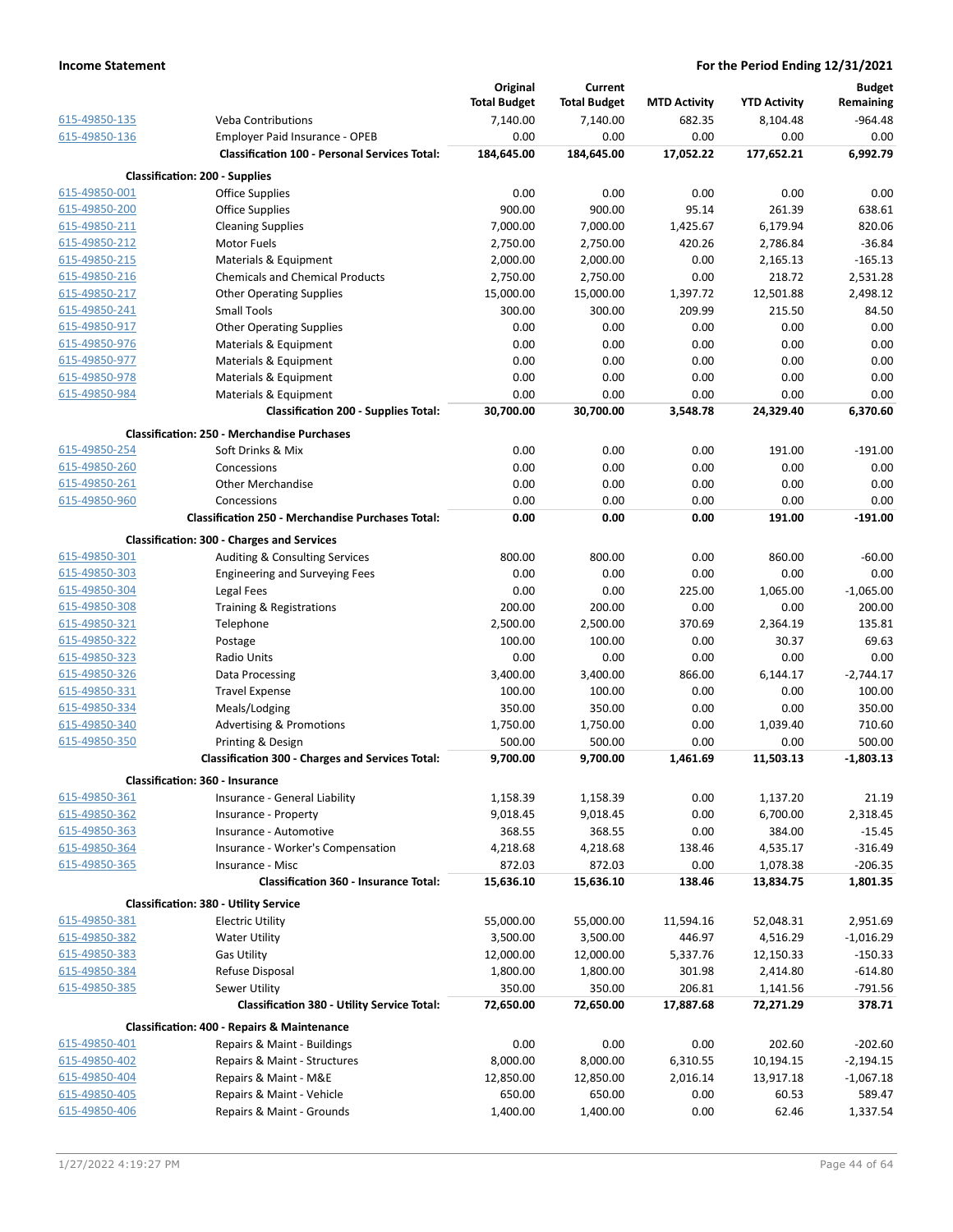|               |                                                                | Original            | Current             |                     |                     | <b>Budget</b> |
|---------------|----------------------------------------------------------------|---------------------|---------------------|---------------------|---------------------|---------------|
|               |                                                                | <b>Total Budget</b> | <b>Total Budget</b> | <b>MTD Activity</b> | <b>YTD Activity</b> | Remaining     |
| 615-49850-409 | Repairs & Maint - Utilities                                    | 3,000.00            | 3,000.00            | 0.00                | 155.82              | 2,844.18      |
| 615-49850-804 | Repairs & Maint - M&E                                          | 0.00                | 0.00                | 0.00                | 0.00                | 0.00          |
| 615-49850-805 | Repairs & Maint - M&E                                          | 0.00                | 0.00                | 0.00                | 0.00                | 0.00          |
| 615-49850-806 | Repairs & Maint - M&E                                          | 0.00                | 0.00                | 0.00                | 0.00                | 0.00          |
| 615-49850-807 | Repairs & Maint - M&E                                          | 0.00                | 0.00                | 0.00                | 0.00                | 0.00          |
| 615-49850-808 | Repairs & Maint - M&E                                          | 0.00                | 0.00                | 0.00                | 0.00                | 0.00          |
| 615-49850-810 | Repairs & Maint - Utilities                                    | 0.00                | 0.00                | 0.00                | 0.00                | 0.00          |
| 615-49850-811 | Repairs & Maint - Utilities                                    | 0.00                | 0.00                | 0.00                | 0.00                | 0.00          |
| 615-49850-863 | Repairs & Maint - Buildings                                    | 0.00                | 0.00                | 0.00                | 0.00                | 0.00          |
| 615-49850-895 | Repairs & Maint - Grounds                                      | 0.00                | 0.00                | 0.00                | 0.00                | 0.00          |
|               | Classification 400 - Repairs & Maintenance Total:              | 25,900.00           | 25,900.00           | 8,326.69            | 24,592.74           | 1,307.26      |
|               | <b>Classification: 430 - Miscellaneous</b>                     |                     |                     |                     |                     |               |
| 615-49850-412 | Rentals - Building                                             | 5,000.00            | 5,000.00            | 0.00                | 5,000.00            | 0.00          |
| 615-49850-433 | Dues & Subscriptions                                           | 150.00              | 150.00              | 0.00                | 0.00                | 150.00        |
| 615-49850-439 | <b>Special Projects</b>                                        | 0.00                | 0.00                | 0.00                | 0.00                | 0.00          |
| 615-49850-444 | License Fees                                                   | 200.00              | 200.00              | 0.00                | 40.00               | 160.00        |
| 615-49850-460 | <b>Miscellaneous Taxes</b>                                     | 4.500.00            | 4.500.00            | 170.00              | 3,268.00            | 1,232.00      |
| 615-49850-480 | <b>Other Miscellaneous</b>                                     | 25.00               | 25.00               | 0.00                | 866.03              | $-841.03$     |
| 615-49850-870 | <b>Other Miscellaneous</b>                                     | 0.00                | 0.00                | 0.00                | 0.00                | 0.00          |
|               | <b>Classification 430 - Miscellaneous Total:</b>               | 9,875.00            | 9,875.00            | 170.00              | 9.174.03            | 700.97        |
|               | <b>Classification: 600 - Debt Service</b>                      |                     |                     |                     |                     |               |
| 615-49850-620 | <b>Bond Issue</b>                                              | 0.00                | 0.00                | 0.00                | 0.00                | 0.00          |
|               | <b>Classification 600 - Debt Service Total:</b>                | 0.00                | 0.00                | 0.00                | 0.00                | 0.00          |
|               |                                                                |                     |                     |                     |                     |               |
|               | Activity 49850 - Arena Total:                                  | 349,106.10          | 349,106.10          | 48.585.52           | 333,548.55          | 15,557.55     |
|               | Activity: 49950 - Capital Outlay                               |                     |                     |                     |                     |               |
|               | Classification: 500 - Capital Outlay                           |                     |                     |                     |                     |               |
| 615-49950-500 | Capital Outlay                                                 | 50,000.00           | 50,000.00           | $-450.00$           | 0.00                | 50,000.00     |
|               | <b>Classification 500 - Capital Outlay Total:</b>              | 50,000.00           | 50,000.00           | $-450.00$           | 0.00                | 50,000.00     |
|               | Activity 49950 - Capital Outlay Total:                         | 50,000.00           | 50,000.00           | $-450.00$           | 0.00                | 50,000.00     |
|               | <b>Activity: 49960 - Interfund Transfers</b>                   |                     |                     |                     |                     |               |
|               | <b>Classification: 700 - Other Financing Uses</b>              |                     |                     |                     |                     |               |
| 615-49960-720 | Transfers                                                      | 0.00                | 0.00                | 0.00                | 0.00                | 0.00          |
|               | <b>Classification 700 - Other Financing Uses Total:</b>        | 0.00                | 0.00                | 0.00                | 0.00                | 0.00          |
|               |                                                                |                     |                     |                     |                     |               |
|               | <b>Activity 49960 - Interfund Transfers Total:</b>             | 0.00                | 0.00                | 0.00                | 0.00                | 0.00          |
|               | <b>Activity: 49970 - Depreciation &amp; Amortization</b>       |                     |                     |                     |                     |               |
|               | <b>Classification: 410 - Other Charges</b>                     |                     |                     |                     |                     |               |
| 615-49970-420 | Depreciation                                                   | 80,000.00           | 80,000.00           | $-827.53$           | 72,322.47           | 7.677.53      |
| 615-49970-421 | Amortization                                                   | 0.00                | 0.00                | 0.00                | 0.00                | 0.00          |
|               | <b>Classification 410 - Other Charges Total:</b>               | 80,000.00           | 80,000.00           | $-827.53$           | 72,322.47           | 7,677.53      |
|               | <b>Activity 49970 - Depreciation &amp; Amortization Total:</b> | 80,000.00           | 80,000.00           | $-827.53$           | 72,322.47           | 7,677.53      |
|               |                                                                |                     |                     |                     |                     |               |
|               | Activity: 49980 - Debt Service                                 |                     |                     |                     |                     |               |
|               | <b>Classification: 600 - Debt Service</b>                      |                     |                     |                     |                     |               |
| 615-49980-601 | <b>Bond Principal</b>                                          | 45,000.00           | 45,000.00           | 0.00                | 0.00                | 45,000.00     |
| 615-49980-611 | <b>Bond Interest</b>                                           | 31,134.00           | 31,134.00           | 0.00                | 31,133.76           | 0.24          |
| 615-49980-612 | Other Interest                                                 | 0.00                | 0.00                | 0.00                | 0.00                | 0.00          |
| 615-49980-969 | Other Interest                                                 | 0.00                | 0.00                | 0.00                | 0.00                | 0.00          |
|               | <b>Classification 600 - Debt Service Total:</b>                | 76,134.00           | 76,134.00           | 0.00                | 31,133.76           | 45,000.24     |
|               | <b>Activity 49980 - Debt Service Total:</b>                    | 76,134.00           | 76,134.00           | 0.00                | 31,133.76           | 45,000.24     |
|               | <b>Expense Total:</b>                                          | 555,240.10          | 555,240.10          | 47,307.99           | 437,004.78          | 118,235.32    |
|               | Fund 615 Surplus (Deficit):                                    | -79,999.90          | -79,999.90          | $-13,502.46$        | 189,147.82          | $-269,147.72$ |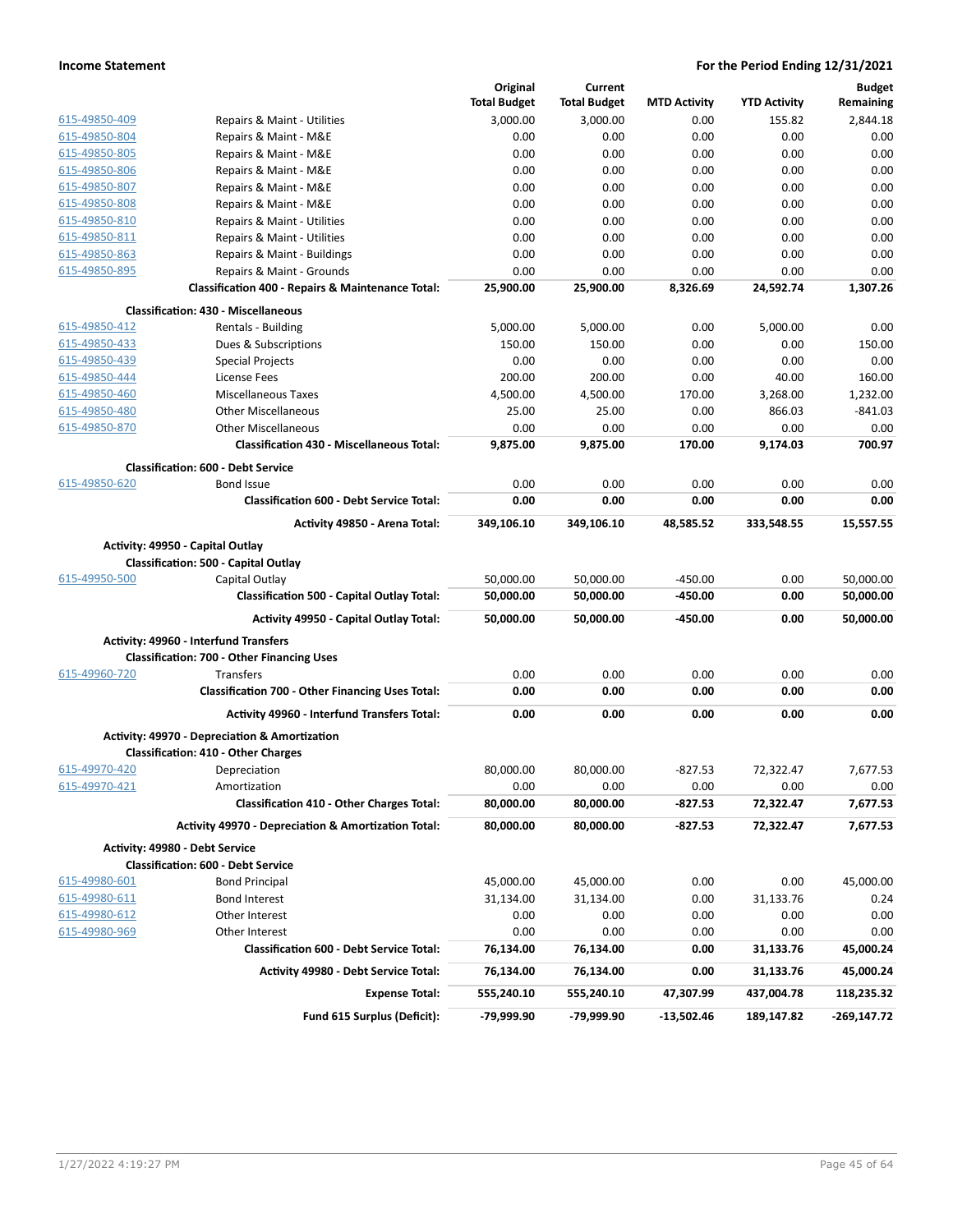|                                                |                                                      | Original            | <b>Current</b>      |                     |                     | <b>Budget</b>              |
|------------------------------------------------|------------------------------------------------------|---------------------|---------------------|---------------------|---------------------|----------------------------|
|                                                |                                                      | <b>Total Budget</b> | <b>Total Budget</b> | <b>MTD Activity</b> | <b>YTD Activity</b> | Remaining                  |
| Fund: 617 - M/P CENTER                         |                                                      |                     |                     |                     |                     |                            |
| Revenue                                        |                                                      |                     |                     |                     |                     |                            |
| 617-31010                                      | <b>Current Ad Valorem Taxes</b>                      | 265,497.00          | 265,497.00          | 0.00                | 265,497.00          | 0.00                       |
| 617-33430                                      | Other State Grants and Aids                          | 0.00                | 0.00                | 0.00                | 0.00                | 0.00                       |
| 617-36200                                      | Other Income                                         | 0.00                | 0.00                | 0.00                | 0.00                | 0.00                       |
| 617-36210                                      | <b>Interest Earnings</b>                             | 500.00              | 500.00              | 38.14               | 1,230.15            | $-730.15$                  |
| 617-36230                                      | Contributions and Donations - Private                | 0.00                | 0.00                | 0.00                | 0.00                | 0.00                       |
| 617-38510                                      | M/P Room Rent                                        | 30,000.00           | 30,000.00           | 4,576.12            | 48,833.02           | $-18,833.02$               |
| 617-38515                                      | M/P Volleyball Rent                                  | 3,500.00            | 3,500.00            | 0.00                | 150.00              | 3,350.00                   |
| 617-38516<br>617-38517                         | M/P Basketball Rent                                  | 0.00                | 0.00                | 0.00<br>0.00        | 0.00                | 0.00<br>$-2,826.00$        |
|                                                | M/P Stage Rent                                       | 1,500.00            | 1,500.00            |                     | 4,326.00            |                            |
| 617-38518                                      | M/P Misc Equipment Rent                              | 5,000.00            | 5,000.00            | 10.00               | 8,333.00            | $-3,333.00$                |
| 617-38520                                      | M/P Liquor Sales                                     | 18,000.00           | 18,000.00           | 3,088.50            | 49,527.74           | $-31,527.74$               |
| 617-38521<br>617-38522                         | M/P Beer Sales                                       | 15,000.00<br>0.00   | 15,000.00<br>0.00   | 1,451.00<br>0.00    | 23,517.61<br>0.00   | $-8,517.61$                |
| 617-38523                                      | M/P Soft Drinks                                      | 0.00                | 0.00                | 0.00                | 0.00                | 0.00                       |
| 617-38524                                      | M/P Non-Alcoholic                                    | 0.00                | 0.00                | 0.00                |                     | 0.00<br>0.00               |
|                                                | M/P Vending Machines                                 |                     | 1,800.00            |                     | 0.00                |                            |
| 617-38525                                      | M/P Other Merch Sales                                | 1,800.00            |                     | 228.00              | 3,821.07            | $-2,021.07$                |
| 617-38530                                      | M/P Equipment Setup Fees<br>M/P Dumptster Fee        | 7,000.00            | 7,000.00            | 350.00              | 9,465.00            | $-2,465.00$<br>$-1,529.19$ |
| 617-38531                                      |                                                      | 750.00              | 750.00              | 50.00               | 2,279.19            |                            |
| 617-38532                                      | M/P Fax/Photocopies                                  | 20.00<br>0.00       | 20.00<br>0.00       | 0.00                | 0.00                | 20.00<br>$-175.75$         |
| 617-38533                                      | M/P Event Ticket Sales                               | 1,500.00            |                     | 0.00                | 175.75              |                            |
| 617-38599<br>617-39200                         | M/P Other Income<br><b>Interfund Transfers</b>       |                     | 1,500.00            | 2,032.43            | 4,616.37            | $-3,116.37$                |
| 617-39205                                      | Interfund Transfers In                               | 0.00<br>0.00        | 0.00<br>0.00        | 0.00<br>0.00        | 0.00<br>0.00        | 0.00<br>0.00               |
| 617-39511                                      | M/P Room Rent                                        | 0.00                | 0.00                | 0.00                | 0.00                | 0.00                       |
| 617-39512                                      | M/P Room Rent                                        | 0.00                | 0.00                | 0.00                | 0.00                | 0.00                       |
| 617-39513                                      |                                                      | 0.00                | 0.00                | 0.00                | 0.00                | 0.00                       |
| 617-39514                                      | M/P Room Rent<br>M/P Room Rent                       | 0.00                | 0.00                | 0.00                | 0.00                | 0.00                       |
| 617-88520                                      | M/P Liquor Sales                                     | 0.00                | 0.00                | 0.00                | 0.00                | 0.00                       |
| 617-88522                                      | M/P Soft Drinks                                      | 0.00                | 0.00                | 0.00                | 0.00                | 0.00                       |
| 617-88524                                      | M/P Vending Machines                                 | 0.00                | 0.00                | 0.00                | 0.00                | 0.00                       |
| 617-88525                                      | M/P Other Merch Sales                                | 0.00                | 0.00                | 0.00                | 0.00                | 0.00                       |
| 617-88599                                      | M/P Other Income                                     | 0.00                | 0.00                | 0.00                | 0.00                | 0.00                       |
| 617-88600                                      | M/P Other Income                                     | 0.00                | 0.00                | 0.00                | 0.00                | 0.00                       |
|                                                | <b>Revenue Total:</b>                                | 350,067.00          | 350,067.00          | 11,824.19           | 421,771.90          | $-71,704.90$               |
|                                                |                                                      |                     |                     |                     |                     |                            |
| <b>Expense</b><br>Activity: 49860 - M/P Center |                                                      |                     |                     |                     |                     |                            |
|                                                | <b>Classification: 100 - Personal Services</b>       |                     |                     |                     |                     |                            |
| 617-49860-101                                  | Full-Time Employees - Regular                        | 127,400.00          | 127,400.00          | 11,019.21           | 113,037.72          | 14,362.28                  |
| 617-49860-102                                  | Full-Time Employees - Overtime                       | 2,000.00            | 2,000.00            | 0.00                | 1,284.29            | 715.71                     |
| 617-49860-103                                  | Part-Time Employees                                  | 1,100.00            | 1,100.00            | 909.99              | 10,809.73           | $-9,709.73$                |
| 617-49860-112                                  | <b>Vacation Pay</b>                                  | 500.00              | 500.00              | 0.00                | 0.00                | 500.00                     |
| 617-49860-113                                  | Sick Pay                                             | 1,000.00            | 1,000.00            | 0.00                | 0.00                | 1,000.00                   |
| 617-49860-121                                  | <b>PERA Contributions</b>                            | 9,800.00            | 9,800.00            | 831.24              | 8,518.63            | 1,281.37                   |
| 617-49860-122                                  | <b>FICA Contributions</b>                            | 8,100.00            | 8,100.00            | 680.22              | 6,973.03            | 1,126.97                   |
| 617-49860-125                                  | <b>Medicare Contributions</b>                        | 1,900.00            | 1,900.00            | 159.09              | 1,630.64            | 269.36                     |
| 617-49860-129                                  | PERA Net Pension Adjustment                          | 0.00                | 0.00                | 0.00                | 0.00                | 0.00                       |
| 617-49860-131                                  | Employer Paid Insurance - Health                     | 53,020.00           | 53,020.00           | 2,484.53            | 31,708.44           | 21,311.56                  |
| 617-49860-133                                  | Employer Paid Insurance - Life                       | 579.84              | 579.84              | 0.00                | 448.00              | 131.84                     |
| 617-49860-135                                  | <b>Veba Contributions</b>                            | 15,100.00           | 15,100.00           | 628.53              | 9,830.94            | 5,269.06                   |
| 617-49860-136                                  | Employer Paid Insurance - OPEB                       | 0.00                | 0.00                | 0.00                | 0.00                | 0.00                       |
|                                                | <b>Classification 100 - Personal Services Total:</b> | 220,499.84          | 220,499.84          | 16,712.81           | 184,241.42          | 36,258.42                  |
|                                                | <b>Classification: 200 - Supplies</b>                |                     |                     |                     |                     |                            |
| 617-49860-200                                  | Office Supplies                                      | 1,150.00            | 1,150.00            | 134.99              | 567.84              | 582.16                     |
| 617-49860-211                                  | <b>Cleaning Supplies</b>                             | 3,500.00            | 3,500.00            | 163.50              | 3,510.48            | $-10.48$                   |
| 617-49860-212                                  | Motor Fuels                                          | 800.00              | 800.00              | 0.00                | 249.01              | 550.99                     |
| 617-49860-217                                  | <b>Other Operating Supplies</b>                      | 4,000.00            | 4,000.00            | 1,621.47            | 8,528.32            | $-4,528.32$                |
| 617-49860-218                                  | Uniforms                                             | 500.00              | 500.00              | 0.00                | 112.00              | 388.00                     |
|                                                |                                                      |                     |                     |                     |                     |                            |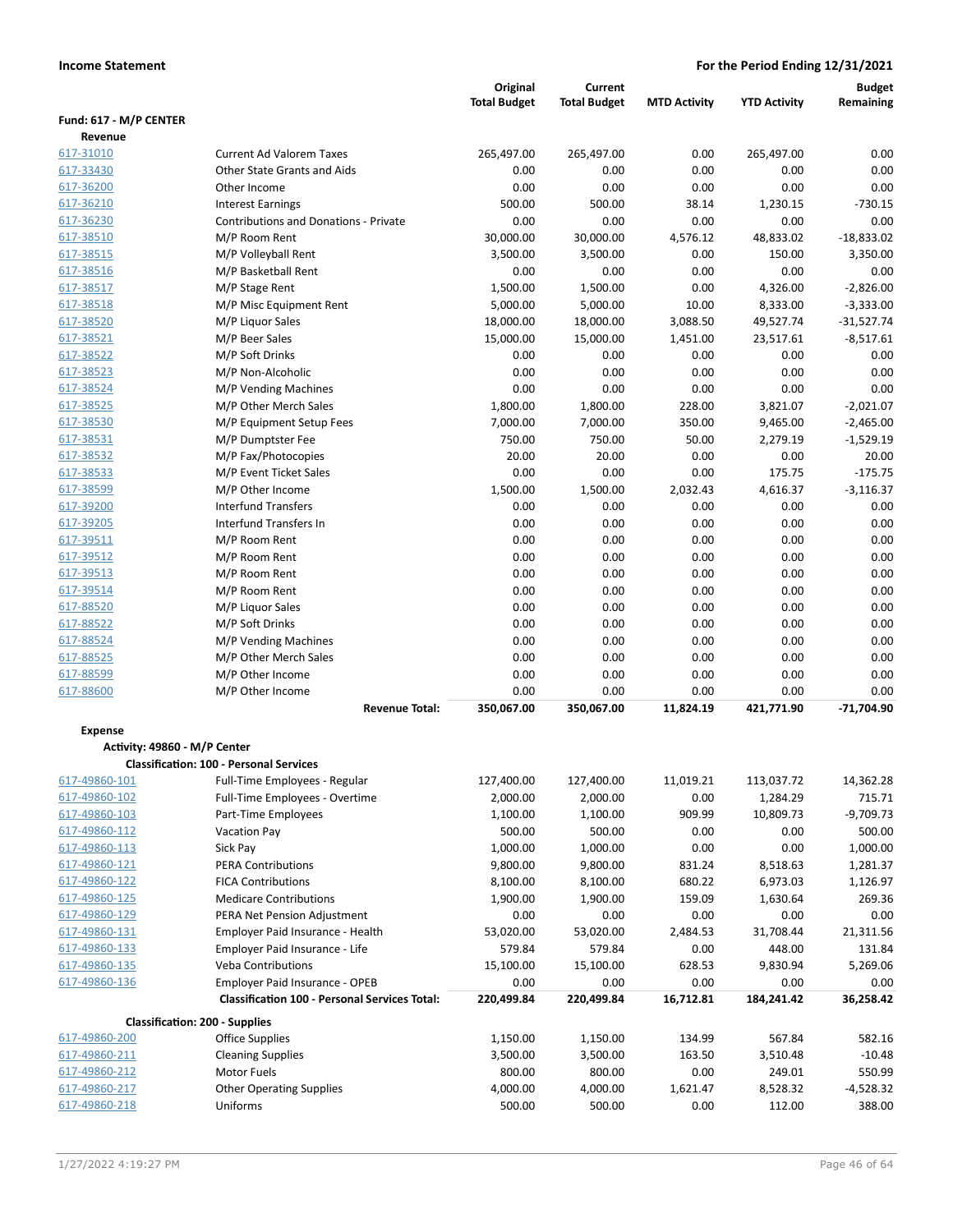|               |                                                          | Original            | <b>Current</b>      |                     |                     | <b>Budget</b> |
|---------------|----------------------------------------------------------|---------------------|---------------------|---------------------|---------------------|---------------|
|               |                                                          | <b>Total Budget</b> | <b>Total Budget</b> | <b>MTD Activity</b> | <b>YTD Activity</b> | Remaining     |
| 617-49860-973 | <b>Office Supplies</b>                                   | 0.00                | 0.00                | 0.00                | 0.00                | 0.00          |
|               | <b>Classification 200 - Supplies Total:</b>              | 9,950.00            | 9,950.00            | 1,919.96            | 12,967.65           | $-3,017.65$   |
|               | <b>Classification: 250 - Merchandise Purchases</b>       |                     |                     |                     |                     |               |
| 617-49860-251 | Liquor                                                   | 5,000.00            | 5,000.00            | 1,586.23            | 8,088.68            | $-3,088.68$   |
| 617-49860-252 | Beer                                                     | 4,500.00            | 4,500.00            | 1,919.37            | 8,988.29            | $-4,488.29$   |
| 617-49860-253 | Wine                                                     | 0.00                | 0.00                | 70.75               | 280.06              | $-280.06$     |
| 617-49860-254 | Soft Drinks & Mix                                        | 2,000.00            | 2,000.00            | 627.70              | 3,589.98            | $-1,589.98$   |
| 617-49860-259 | Non-Alcholic                                             | 100.00              | 100.00              | 0.00                | 0.00                | 100.00        |
| 617-49860-261 | <b>Other Merchandise</b>                                 | 200.00              | 200.00              | 0.00                | 255.70              | $-55.70$      |
| 617-49860-954 | Soft Drinks & Mix                                        | 0.00                | 0.00                | 0.00                | 0.00                | 0.00          |
|               | <b>Classification 250 - Merchandise Purchases Total:</b> | 11,800.00           | 11,800.00           | 4,204.05            | 21,202.71           | $-9,402.71$   |
|               | <b>Classification: 300 - Charges and Services</b>        |                     |                     |                     |                     |               |
| 617-49860-301 | Auditing & Consulting Services                           | 800.00              | 800.00              | 0.00                | 860.00              | $-60.00$      |
| 617-49860-303 | <b>Engineering and Surveying Fees</b>                    | 0.00                | 0.00                | 0.00                | 0.00                | 0.00          |
| 617-49860-304 | Legal Fees                                               | 0.00                | 0.00                | 0.00                | 0.00                | 0.00          |
| 617-49860-308 | Training & Registrations                                 | 300.00              | 300.00              | 0.00                | 680.00              | $-380.00$     |
| 617-49860-321 | Telephone                                                | 1,200.00            | 1,200.00            | 201.58              | 1,771.76            | $-571.76$     |
| 617-49860-322 | Postage                                                  | 175.00              | 175.00              | 1.07                | 48.95               | 126.05        |
| 617-49860-326 | Data Processing                                          |                     |                     |                     |                     |               |
|               |                                                          | 4,500.00            | 4,500.00            | 946.66              | 5,624.35            | $-1,124.35$   |
| 617-49860-331 | <b>Travel Expense</b>                                    | 1,500.00            | 1,500.00            | 0.00                | 165.76              | 1,334.24      |
| 617-49860-334 | Meals/Lodging                                            | 750.00              | 750.00              | 0.00                | 489.89              | 260.11        |
| 617-49860-340 | <b>Advertising &amp; Promotions</b>                      | 10,000.00           | 10,000.00           | 1,693.42            | 11,433.64           | $-1,433.64$   |
| 617-49860-350 | Printing & Design                                        | 500.00              | 500.00              | 0.00                | 0.00                | 500.00        |
| 617-49860-986 | Telephone                                                | 0.00                | 0.00                | 0.00                | 0.00                | 0.00          |
|               | <b>Classification 300 - Charges and Services Total:</b>  | 19,725.00           | 19,725.00           | 2,842.73            | 21,074.35           | $-1,349.35$   |
|               | Classification: 360 - Insurance                          |                     |                     |                     |                     |               |
| 617-49860-361 | Insurance - General Liability                            | 1,278.01            | 1,278.01            | 0.00                | 1,254.63            | 23.38         |
| 617-49860-362 | Insurance - Property                                     | 3,287.55            | 3,287.55            | 0.00                | 7,599.00            | $-4,311.45$   |
| 617-49860-363 | Insurance - Automotive                                   | 122.85              | 122.85              | 0.00                | 0.00                | 122.85        |
| 617-49860-364 | Insurance - Worker's Compensation                        | 2,828.62            | 2,828.62            | 0.00                | 3,494.44            | $-665.82$     |
| 617-49860-365 | Insurance - Misc                                         | 74.99               | 74.99               | 0.00                | 69.74               | 5.25          |
|               | Classification 360 - Insurance Total:                    | 7,592.02            | 7,592.02            | 0.00                | 12,417.81           | $-4,825.79$   |
|               | <b>Classification: 380 - Utility Service</b>             |                     |                     |                     |                     |               |
| 617-49860-381 | <b>Electric Utility</b>                                  | 18,000.00           | 18,000.00           | 2,054.58            | 15,655.25           | 2,344.75      |
| 617-49860-382 | <b>Water Utility</b>                                     | 1,500.00            | 1,500.00            | 132.35              | 1,568.59            | -68.59        |
| 617-49860-383 | <b>Gas Utility</b>                                       | 10,000.00           | 10,000.00           | 2,787.63            | 7,948.66            | 2,051.34      |
| 617-49860-384 | Refuse Disposal                                          | 900.00              | 900.00              | 149.98              | 1,049.83            | $-149.83$     |
| 617-49860-385 | Sewer Utility                                            | 1,500.00            | 1,500.00            | 289.49              | 2,688.12            | $-1,188.12$   |
|               | Classification 380 - Utility Service Total:              | 31,900.00           | 31,900.00           | 5,414.03            | 28,910.45           | 2,989.55      |
|               | <b>Classification: 400 - Repairs &amp; Maintenance</b>   |                     |                     |                     |                     |               |
| 617-49860-402 | Repairs & Maint - Structures                             | 1,600.00            | 1,600.00            | 618.05              | 27,568.45           | $-25,968.45$  |
| 617-49860-404 | Repairs & Maint - M&E                                    | 4,000.00            | 4,000.00            | 0.00                | 80.24               | 3,919.76      |
| 617-49860-406 | Repairs & Maint - Grounds                                | 3,500.00            | 3,500.00            | 877.23              | 7,174.56            | $-3,674.56$   |
| 617-49860-409 | Repairs & Maint - Utilities                              | 3,200.00            | 3,200.00            | 62.00               | 3,662.46            | $-462.46$     |
| 617-49860-906 | Repairs & Maint - Grounds                                | 0.00                | 0.00                | 0.00                | 0.00                | 0.00          |
| 617-49860-907 | Repairs & Maint - Grounds                                | 0.00                | 0.00                | 0.00                | 0.00                | 0.00          |
| 617-49860-909 | Repairs & Maint - Utilities                              | 0.00                | 0.00                | 0.00                | 0.00                | 0.00          |
| 617-49860-910 | Repairs & Maint - Utilities                              | 0.00                | 0.00                | 0.00                | 0.00                | 0.00          |
|               | Classification 400 - Repairs & Maintenance Total:        | 12,300.00           | 12,300.00           | 1,557.28            | 38,485.71           | $-26,185.71$  |
|               | <b>Classification: 430 - Miscellaneous</b>               |                     |                     |                     |                     |               |
| 617-49860-010 | <b>Other Miscellaneous</b>                               | 0.00                | 0.00                | 0.00                | 0.00                | 0.00          |
| 617-49860-432 | Uncollectible                                            | 0.00                | 0.00                | 0.00                | 0.00                | 0.00          |
| 617-49860-433 | Dues & Subscriptions                                     | 200.00              | 200.00              | 0.00                | 0.00                | 200.00        |
| 617-49860-439 | <b>Special Projects</b>                                  | 0.00                | 0.00                | 0.00                | 0.00                | 0.00          |
| 617-49860-460 | <b>Miscellaneous Taxes</b>                               | 3,500.00            | 3,500.00            | 470.62              |                     | $-3,199.95$   |
|               |                                                          |                     |                     |                     | 6,699.95            |               |
| 617-49860-480 | <b>Other Miscellaneous</b>                               | 100.00              | 100.00              | 0.00                | 743.50              | $-643.50$     |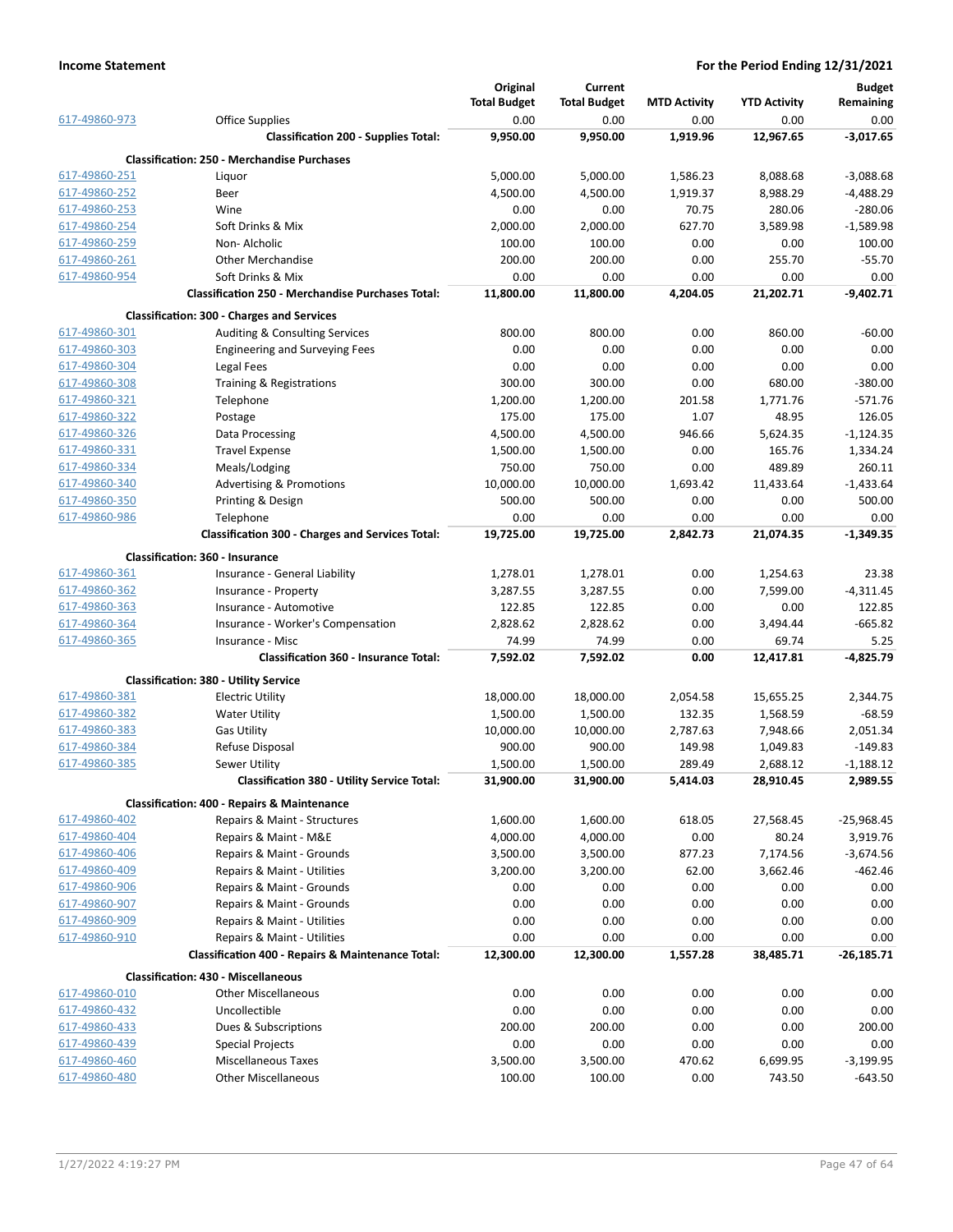|               |                                                         | Original            | Current             |                     |                     | <b>Budget</b>   |
|---------------|---------------------------------------------------------|---------------------|---------------------|---------------------|---------------------|-----------------|
|               |                                                         | <b>Total Budget</b> | <b>Total Budget</b> | <b>MTD Activity</b> | <b>YTD Activity</b> | Remaining       |
| 617-49860-980 | <b>Other Miscellaneous</b>                              | 0.00                | 0.00                | 0.00                | 0.00                | 0.00            |
|               | <b>Classification 430 - Miscellaneous Total:</b>        | 3,800.00            | 3,800.00            | 470.62              | 7,443.45            | $-3,643.45$     |
|               | <b>Classification: 481 - Other</b>                      |                     |                     |                     |                     |                 |
| 617-49860-492 | <b>Entertainment Event Fees</b>                         | 2,500.00            | 2,500.00            | 599.00              | 1,687.18            | 812.82          |
|               | <b>Classification 481 - Other Total:</b>                | 2,500.00            | 2,500.00            | 599.00              | 1,687.18            | 812.82          |
|               | Activity 49860 - M/P Center Total:                      | 320,066.86          | 320,066.86          | 33,720.48           | 328,430.73          | $-8,363.87$     |
|               | Activity: 49950 - Capital Outlay                        |                     |                     |                     |                     |                 |
|               | <b>Classification: 500 - Capital Outlay</b>             |                     |                     |                     |                     |                 |
| 617-49950-500 | Capital Outlay                                          | 30,000.00           | 30,000.00           | $-72,409.86$        | 0.00                | 30,000.00       |
|               | <b>Classification 500 - Capital Outlay Total:</b>       | 30,000.00           | 30,000.00           | $-72,409.86$        | 0.00                | 30,000.00       |
|               | Activity 49950 - Capital Outlay Total:                  | 30,000.00           | 30,000.00           | $-72,409.86$        | 0.00                | 30,000.00       |
|               | Activity: 49960 - Interfund Transfers                   |                     |                     |                     |                     |                 |
|               | <b>Classification: 700 - Other Financing Uses</b>       |                     |                     |                     |                     |                 |
| 617-49960-720 | <b>Transfers</b>                                        | 0.00                | 0.00                | 40,842.31           | 40,842.31           | $-40,842.31$    |
|               | <b>Classification 700 - Other Financing Uses Total:</b> | 0.00                | 0.00                | 40,842.31           | 40,842.31           | -40,842.31      |
|               | Activity 49960 - Interfund Transfers Total:             | 0.00                | 0.00                | 40,842.31           | 40.842.31           | -40,842.31      |
|               | Activity: 49970 - Depreciation & Amortization           |                     |                     |                     |                     |                 |
|               | <b>Classification: 410 - Other Charges</b>              |                     |                     |                     |                     |                 |
| 617-49970-420 | Depreciation                                            | 60,000.00           | 60,000.00           | 5,713.60            | 58,293.60           | 1,706.40        |
|               | <b>Classification 410 - Other Charges Total:</b>        | 60,000.00           | 60,000.00           | 5,713.60            | 58,293.60           | 1,706.40        |
|               | Activity 49970 - Depreciation & Amortization Total:     | 60,000.00           | 60,000.00           | 5,713.60            | 58,293.60           | 1,706.40        |
|               | Activity: 49980 - Debt Service                          |                     |                     |                     |                     |                 |
|               | <b>Classification: 600 - Debt Service</b>               |                     |                     |                     |                     |                 |
| 617-49980-612 | Other Interest                                          | 0.00                | 0.00                | 0.00                | 0.00                | 0.00            |
|               | <b>Classification 600 - Debt Service Total:</b>         | 0.00                | 0.00                | 0.00                | 0.00                | 0.00            |
|               | Activity 49980 - Debt Service Total:                    | 0.00                | 0.00                | 0.00                | 0.00                | 0.00            |
|               | <b>Expense Total:</b>                                   | 410,066.86          | 410,066.86          | 7,866.53            | 427,566.64          | $-17,499.78$    |
|               | Fund 617 Surplus (Deficit):                             | -59,999.86          | -59,999.86          | 3,957.66            | $-5.794.74$         | $-54,205.12$    |
|               | <b>Total Surplus (Deficit):</b>                         | -4,987,160.03       | $-4,155,749.54$     | 1,117,138.62        | 2,585,163.79        | $-6,740,913.33$ |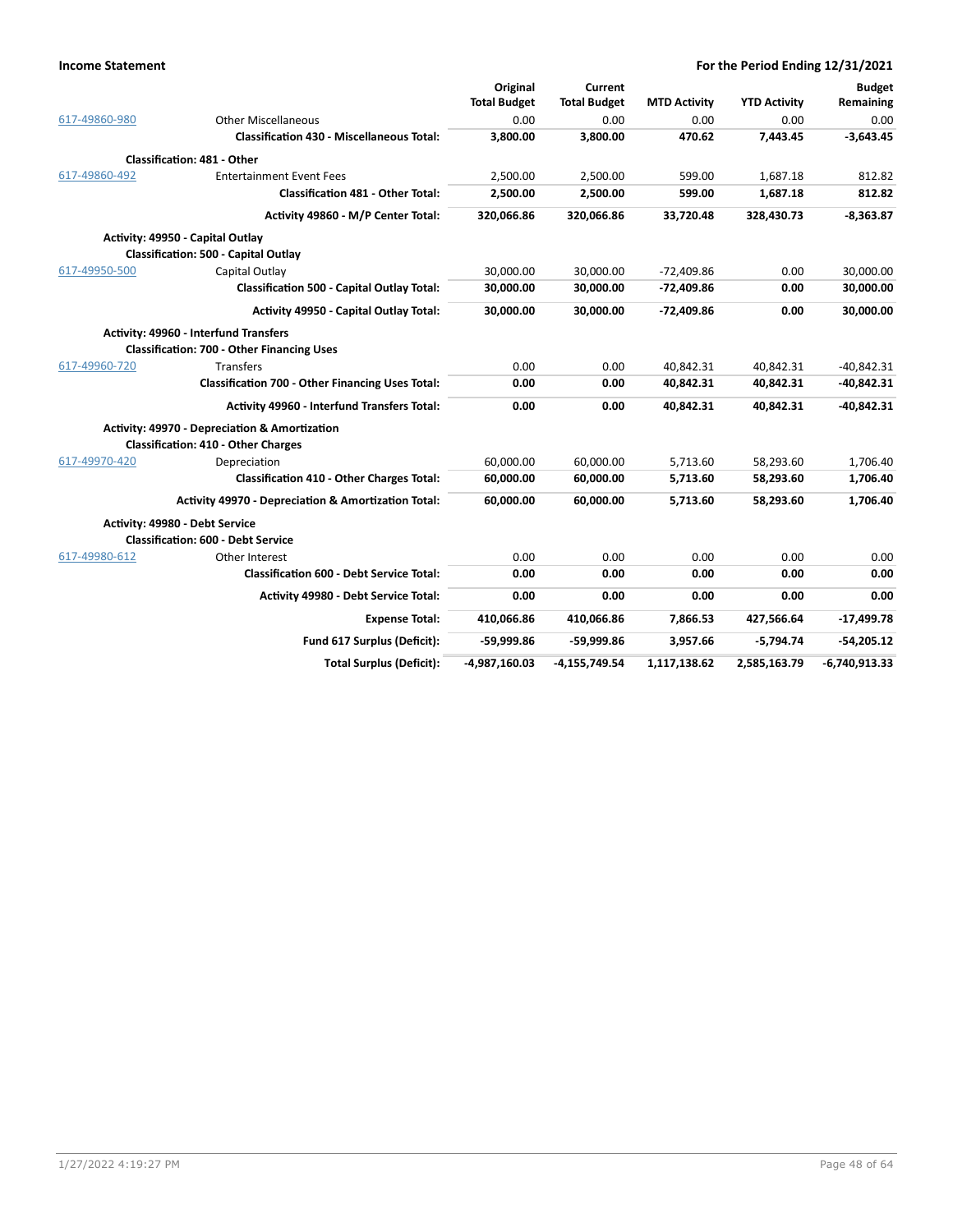# Group Summary

|                                                                    | Original            | Current             |                     |                        | <b>Budget</b> |
|--------------------------------------------------------------------|---------------------|---------------------|---------------------|------------------------|---------------|
| Classification                                                     | <b>Total Budget</b> | <b>Total Budget</b> | <b>MTD Activity</b> | <b>YTD Activity</b>    | Remaining     |
| Fund: 100 - GENERAL                                                |                     |                     |                     |                        |               |
| Revenue                                                            |                     |                     |                     |                        |               |
|                                                                    | 2,791,500.19        | 2,970,354.19        | 1,616,560.21        | 3,193,521.31           | $-223,167.12$ |
| <b>Revenue Total:</b>                                              | 2,791,500.19        | 2,970,354.19        | 1,616,560.21        | 3,193,521.31           | $-223,167.12$ |
| <b>Expense</b>                                                     |                     |                     |                     |                        |               |
| <b>Activity: 41000 - General Government</b>                        |                     |                     |                     |                        |               |
| 500 - Capital Outlay                                               | 0.00                | 0.00                | 0.00                | 0.00                   | 0.00          |
| <b>Activity 41000 - General Government Total:</b>                  | 0.00                | 0.00                | 0.00                | 0.00                   | 0.00          |
| Activity: 41110 - Mayor & Council                                  |                     |                     |                     |                        |               |
| 100 - Personal Services                                            | 38,953.80           | 38,953.80           | 7,883.37            | 30,814.29              | 8,139.51      |
| 200 - Supplies                                                     | 1,000.00            | 1,000.00            | 53.95               | 1,611.36               | $-611.36$     |
| 300 - Charges and Services                                         | 22,500.00           | 22,500.00           | 4,461.62            | 14,809.89              | 7,690.11      |
| 360 - Insurance                                                    | 1,350.78            | 1,350.78            | 0.00                | 1,300.83               | 49.95         |
| 430 - Miscellaneous                                                | 30,500.00           | 15,500.00           | 5,468.00            | 15,069.58              | 430.42        |
| 481 - Other                                                        | 27,000.00           | 47,500.00           | 7,810.75            | 50,356.92              | $-2,856.92$   |
| 500 - Capital Outlay                                               | 0.00                | 0.00                | 0.00                | 0.00                   | 0.00          |
| Activity 41110 - Mayor & Council Total:                            | 121,304.58          | 126,804.58          | 25,677.69           | 113,962.87             | 12,841.71     |
|                                                                    |                     |                     |                     |                        |               |
| <b>Activity: 41310 - Administration</b><br>100 - Personal Services |                     | 97,745.00           |                     |                        | $-3,272.19$   |
|                                                                    | 97,745.00           |                     | 8,733.53<br>518.96  | 101,017.19<br>9,564.22 | 2,935.78      |
| 200 - Supplies                                                     | 12,500.00           | 12,500.00           |                     |                        | 1,586.63      |
| 300 - Charges and Services                                         | 18,100.00           | 18,100.00           | 1,883.46            | 16,513.37              |               |
| 360 - Insurance                                                    | 4,929.62            | 4,929.62            | 0.00                | 4,396.15               | 533.47        |
| 400 - Repairs & Maintenance                                        | 0.00                | 0.00                | 0.00<br>$-2,304.70$ | 0.00                   | 0.00          |
| 430 - Miscellaneous                                                | 3,750.00            | 3,750.00            |                     | 13,441.55              | $-9,691.55$   |
| 600 - Debt Service                                                 | 0.00                | 0.00                | 0.00                | 0.00                   | 0.00          |
| <b>Activity 41310 - Administration Total:</b>                      | 137,024.62          | 137,024.62          | 8,831.25            | 144,932.48             | $-7,907.86$   |
| <b>Activity: 41410 - Elections</b>                                 |                     |                     |                     |                        |               |
| 100 - Personal Services                                            | 0.00                | 0.00                | 0.00                | 0.00                   | 0.00          |
| 200 - Supplies                                                     | 0.00                | 0.00                | 0.00                | 0.00                   | 0.00          |
| 300 - Charges and Services                                         | 0.00                | 0.00                | 0.00                | 0.00                   | 0.00          |
| 430 - Miscellaneous                                                | 0.00                | 0.00                | 0.00                | 0.00                   | 0.00          |
| <b>Activity 41410 - Elections Total:</b>                           | 0.00                | 0.00                | 0.00                | 0.00                   | 0.00          |
| Activity: 41600 - Legal                                            |                     |                     |                     |                        |               |
| 100 - Personal Services                                            | 0.00                | 0.00                | 0.00                | 0.00                   | 0.00          |
| 200 - Supplies                                                     | 0.00                | 0.00                | 0.00                | 0.00                   | 0.00          |
| 300 - Charges and Services                                         | 0.00                | 0.00                | 0.00                | 0.00                   | 0.00          |
| 360 - Insurance                                                    | 0.00                | 0.00                | 0.00                | 0.00                   | 0.00          |
| 430 - Miscellaneous                                                | 0.00                | 0.00                | 0.00                | 0.00                   | 0.00          |
| Activity 41600 - Legal Total:                                      | 0.00                | 0.00                | 0.00                | 0.00                   | 0.00          |
| Activity: 41910 - Building & Zoning                                |                     |                     |                     |                        |               |
| 100 - Personal Services                                            | 136,082.20          | 136,082.20          | 12,345.84           | 127,300.14             | 8,782.06      |
| 200 - Supplies                                                     | 2,000.00            | 2,000.00            | 234.63              | 1,519.71               | 480.29        |
| 300 - Charges and Services                                         | 10,700.00           | 10,700.00           | 875.43              | 7,892.07               | 2,807.93      |
| 360 - Insurance                                                    | 824.63              | 824.63              | 0.00                | 972.88                 | $-148.25$     |
| 400 - Repairs & Maintenance                                        | 900.00              | 900.00              | 53.53               | 100.91                 | 799.09        |
| 430 - Miscellaneous                                                | 4,700.00            | 4,700.00            | 46.00               | 4,054.32               | 645.68        |
| 600 - Debt Service                                                 | 0.00                | 0.00                | 0.00                | 0.00                   | 0.00          |
| Activity 41910 - Building & Zoning Total:                          | 155,206.83          | 155,206.83          | 13,555.43           | 141,840.03             | 13,366.80     |
|                                                                    |                     |                     |                     |                        |               |
| Activity: 41940 - City Hall                                        |                     |                     |                     |                        |               |
| 100 - Personal Services                                            | 0.00                | 0.00                | 0.00                | 0.00                   | 0.00          |
| 200 - Supplies                                                     | 1,000.00            | 1,000.00            | 15.38               | 1,291.11               | $-291.11$     |
| 360 - Insurance                                                    | 544.95              | 544.95              | 0.00                | 2,719.00               | $-2,174.05$   |
| 380 - Utility Service                                              | 17,450.00           | 17,450.00           | 3,545.33            | 14,368.42              | 3,081.58      |
| 400 - Repairs & Maintenance                                        | 16,500.00           | 16,500.00           | 4,168.96            | 15,696.00              | 804.00        |
| 430 - Miscellaneous                                                | 800.00              | 800.00              | 0.00                | 100.00                 | 700.00        |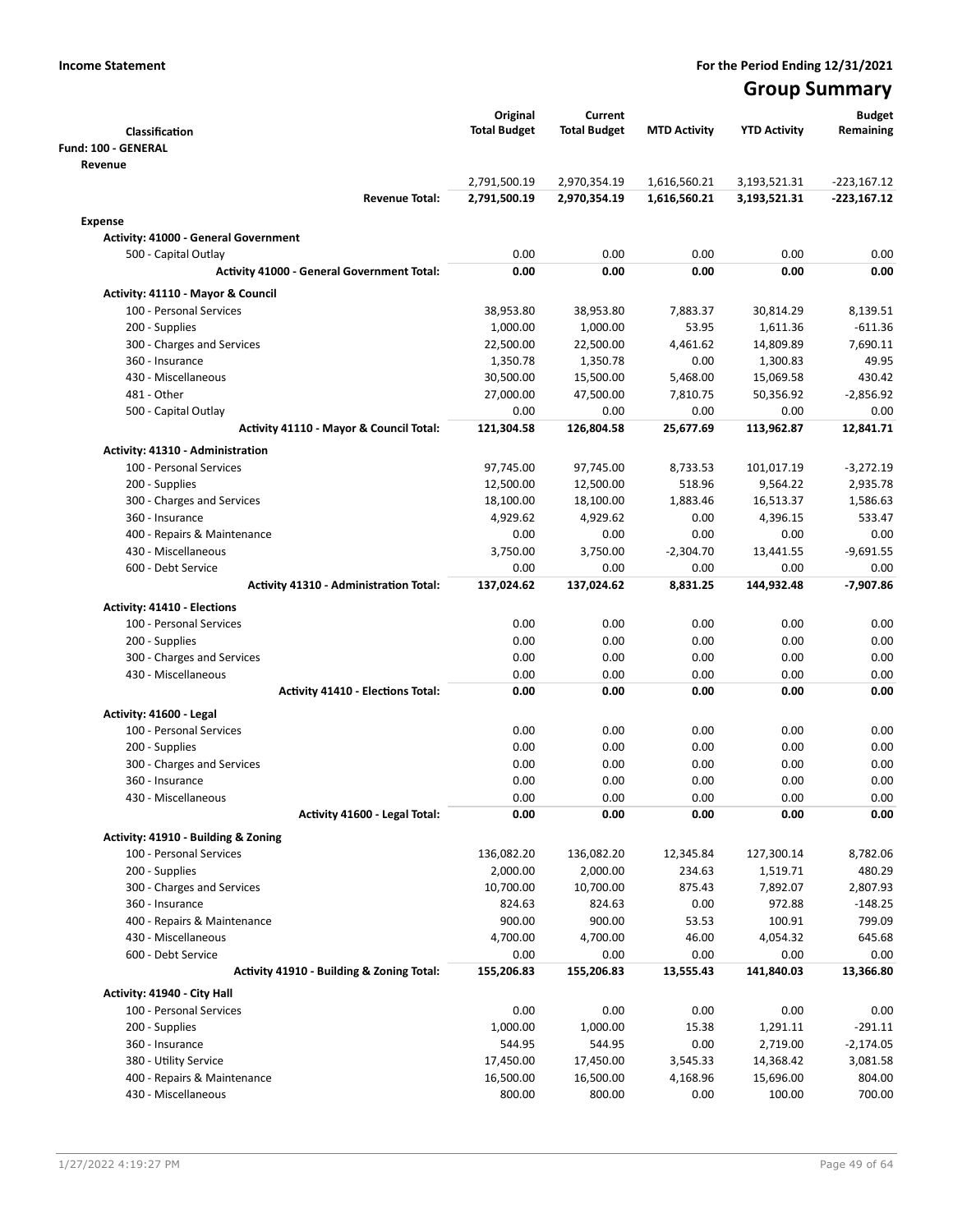|                                                                      | Original            | Current             |                     |                     | <b>Budget</b>  |
|----------------------------------------------------------------------|---------------------|---------------------|---------------------|---------------------|----------------|
| Classification                                                       | <b>Total Budget</b> | <b>Total Budget</b> | <b>MTD Activity</b> | <b>YTD Activity</b> | Remaining      |
| Activity 41940 - City Hall Total:                                    | 36,294.95           | 36,294.95           | 7,729.67            | 34,174.53           | 2,120.42       |
| Activity: 42120 - Crime Control                                      |                     |                     |                     |                     |                |
| 100 - Personal Services                                              | 983,345.00          | 983,345.00          | 106,278.50          | 1,030,195.78        | $-46,850.78$   |
| 200 - Supplies                                                       | 33,000.00           | 33,000.00           | 4,391.03            | 32,932.46           | 67.54          |
| 300 - Charges and Services                                           | 96,600.00           | 96,600.00           | 12,962.38           | 105,828.47          | $-9,228.47$    |
| 360 - Insurance                                                      | 46,591.23           | 46,591.23           | 0.00                | 58,209.54           | $-11,618.31$   |
| 400 - Repairs & Maintenance                                          | 27,500.00           | 27,500.00           | 2,369.40            | 23,916.97           | 3,583.03       |
| 430 - Miscellaneous                                                  | 83,300.00           | 83,300.00           | 4,567.31            | 76,624.79           | 6,675.21       |
| <b>Activity 42120 - Crime Control Total:</b>                         | 1,270,336.23        | 1,270,336.23        | 130,568.62          | 1,327,708.01        | -57,371.78     |
| Activity: 42220 - Fire Fighting                                      |                     |                     |                     |                     |                |
| 100 - Personal Services                                              | 47,366.00           | 47,366.00           | 0.00                | 57,634.78           | $-10,268.78$   |
| 200 - Supplies                                                       | 12,500.00           | 12,500.00           | 1,286.67            | 11,450.08           | 1,049.92       |
| 300 - Charges and Services                                           | 21,425.00           | 21,425.00           | 726.61              | 13,824.66           | 7,600.34       |
| 360 - Insurance                                                      | 19,229.52           | 19,229.52           | 0.00                | 18,482.05           | 747.47         |
| 380 - Utility Service                                                | 10,730.00           | 10,730.00           | 2,405.30            | 10,268.37           | 461.63         |
| 400 - Repairs & Maintenance                                          | 17,200.00           | 17,200.00           | 3,852.60            | 29,322.39           | $-12,122.39$   |
| 430 - Miscellaneous                                                  | 1,450.00            | 1,450.00            | $-290.00$           | 387.25              | 1,062.75       |
| 481 - Other                                                          | 48,000.00           | 48,000.00           | 0.00                | 51,869.28           | $-3,869.28$    |
| <b>Activity 42220 - Fire Fighting Total:</b>                         | 177,900.52          | 177,900.52          | 7,981.18            | 193,238.86          | $-15,338.34$   |
| Activity: 42500 - Civil Defense                                      |                     |                     |                     |                     |                |
| 100 - Personal Services                                              | 2,686.11            | 2,686.11            | 2,583.60            | 2,583.60            | 102.51         |
| 200 - Supplies                                                       | 700.00              | 700.00              | 0.00                | 825.60              | $-125.60$      |
| 300 - Charges and Services                                           | 2,000.00            | 2,000.00            | 0.00                | 1,800.00            | 200.00         |
| 360 - Insurance                                                      | 0.00                | 0.00                | 0.00                | 0.00                | 0.00           |
| 380 - Utility Service                                                | 500.00              | 500.00              | 62.05               | 402.95              | 97.05          |
| 400 - Repairs & Maintenance                                          | 0.00                | 0.00                | 0.00                | 0.00                | 0.00           |
| 430 - Miscellaneous                                                  | 0.00                | 0.00                | 0.00                | 0.00                | 0.00           |
| <b>Activity 42500 - Civil Defense Total:</b>                         | 5,886.11            | 5,886.11            | 2,645.65            | 5,612.15            | 273.96         |
|                                                                      |                     |                     |                     |                     |                |
| <b>Activity: 42700 - Animal Control</b>                              |                     |                     |                     |                     |                |
| 100 - Personal Services                                              | 0.00                | 0.00                | 0.00                | 0.00                | 0.00           |
| 200 - Supplies                                                       | 200.00              | 200.00              | 0.00                | 0.00                | 200.00         |
| 300 - Charges and Services                                           | 2,500.00            | 2,500.00            | 394.00              | 1,762.50            | 737.50         |
| 430 - Miscellaneous<br><b>Activity 42700 - Animal Control Total:</b> | 0.00<br>2,700.00    | 0.00<br>2,700.00    | 0.00<br>394.00      | 0.00<br>1,762.50    | 0.00<br>937.50 |
|                                                                      |                     |                     |                     |                     |                |
| Activity: 43100 - Streets                                            |                     |                     |                     |                     |                |
| 100 - Personal Services                                              | 342,657.00          | 342,657.00          | 23,604.63           | 266,820.59          | 75,836.41      |
| 200 - Supplies                                                       | 98,300.00           | 98,300.00           | 19,078.90           | 113,059.83          | $-14,759.83$   |
| 300 - Charges and Services                                           | 4,950.00            | 4,950.00            | 1,462.75            | 8,198.74            | $-3,248.74$    |
| 360 - Insurance                                                      | 29,619.95           | 29,619.95           | 0.00                | 34,479.58           | $-4,859.63$    |
| 380 - Utility Service                                                | 33,800.00           | 33,800.00           | 6,313.42            | 25,472.32           | 8,327.68       |
| 400 - Repairs & Maintenance                                          | 78,445.00           | 78,445.00           | 3,741.25            | 64,076.73           | 14,368.27      |
| 430 - Miscellaneous                                                  | 850.00              | 850.00              | 2,338.00            | 14,790.81           | $-13,940.81$   |
| <b>Activity 43100 - Streets Total:</b>                               | 588,621.95          | 588,621.95          | 56,538.95           | 526,898.60          | 61,723.35      |
| Activity: 43210 - Sanitation                                         |                     |                     |                     |                     |                |
| 100 - Personal Services                                              | 0.00                | 0.00                | 0.00                | 0.00                | 0.00           |
| 300 - Charges and Services                                           | 2,000.00            | 2,000.00            | 0.00                | 3,388.50            | $-1,388.50$    |
| 380 - Utility Service                                                | 20,000.00           | 20,000.00           | 0.00                | 19,036.95           | 963.05         |
| 430 - Miscellaneous                                                  | 0.00                | 0.00                | 0.00                | 0.00                | 0.00           |
| <b>Activity 43210 - Sanitation Total:</b>                            | 22,000.00           | 22,000.00           | 0.00                | 22,425.45           | $-425.45$      |
| Activity: 45120 - Recreation                                         |                     |                     |                     |                     |                |
| 100 - Personal Services                                              | 28,420.00           | 28,420.00           | 2,462.27            | 36,049.53           | $-7,629.53$    |
| 200 - Supplies                                                       | 6,500.00            | 6,500.00            | 856.17              | 7,439.40            | $-939.40$      |
| 250 - Merchandise Purchases                                          | 0.00                | 0.00                | 0.00                | 0.00                | 0.00           |
| 300 - Charges and Services                                           | 2,500.00            | 2,500.00            | 0.00                | 415.00              | 2,085.00       |
| 360 - Insurance                                                      | 145.08              | 145.08              | 0.00                | 142.42              | 2.66           |
| 430 - Miscellaneous                                                  | 100.00              | 100.00              | 0.00                | 113.00              | $-13.00$       |
| 500 - Capital Outlay                                                 | 0.00                | 0.00                | 0.00                | 0.00                | 0.00           |
|                                                                      |                     |                     |                     |                     |                |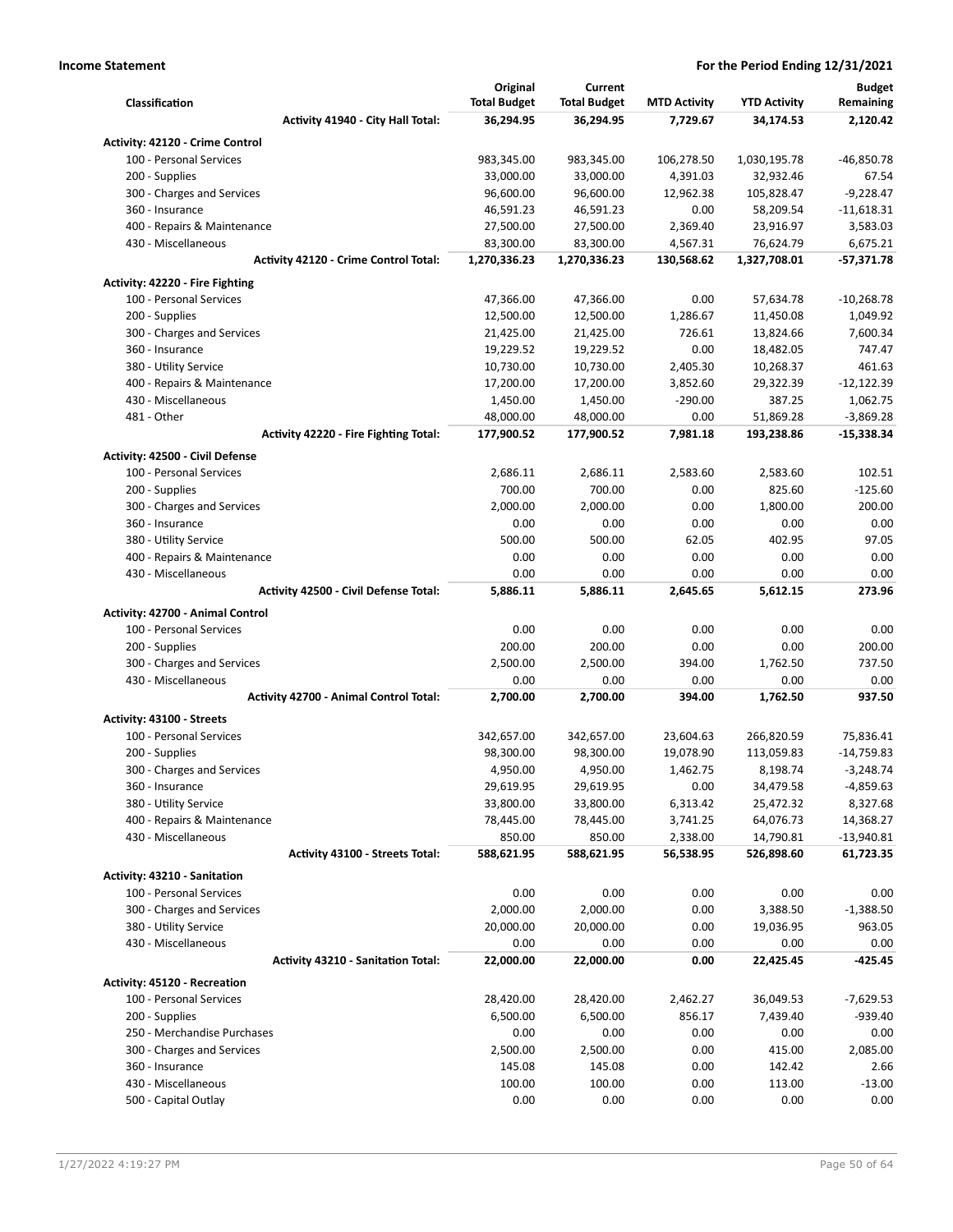| <b>Classification</b>                              | Original<br><b>Total Budget</b> | Current<br><b>Total Budget</b> | <b>MTD Activity</b> | <b>YTD Activity</b> | <b>Budget</b><br>Remaining |
|----------------------------------------------------|---------------------------------|--------------------------------|---------------------|---------------------|----------------------------|
| <b>Activity 45120 - Recreation Total:</b>          | 37,665.08                       | 37,665.08                      | 3,318.44            | 44,159.35           | $-6,494.27$                |
| Activity: 45202 - Park Areas                       |                                 |                                |                     |                     |                            |
| 100 - Personal Services                            | 125,720.00                      | 125,720.00                     | 11,491.41           | 116,341.44          | 9,378.56                   |
| 200 - Supplies                                     | 8,800.00                        | 8,800.00                       | 687.90              | 11,966.22           | $-3,166.22$                |
| 300 - Charges and Services                         | 10,250.00                       | 10,250.00                      | 1,020.22            | 6,703.96            | 3,546.04                   |
| 360 - Insurance                                    | 23,441.85                       | 23,441.85                      | 0.00                | 23,744.29           | $-302.44$                  |
| 380 - Utility Service                              | 18,100.00                       | 36,100.00                      | 857.65              | 34,472.32           | 1,627.68                   |
| 400 - Repairs & Maintenance                        | 22,500.00                       | 22,500.00                      | 2,476.05            | 21,795.25           | 704.75                     |
| 430 - Miscellaneous                                | 500.00                          | 500.00                         | 20,602.74           | 20,944.03           | $-20,444.03$               |
| <b>Activity 45202 - Park Areas Total:</b>          | 209,311.85                      | 227,311.85                     | 37,135.97           | 235,967.51          | $-8,655.66$                |
| Activity: 49960 - Interfund Transfers              |                                 |                                |                     |                     |                            |
| 700 - Other Financing Uses                         | 0.00                            | 10,000.00                      | 0.00                | 10,000.00           | 0.00                       |
| <b>Activity 49960 - Interfund Transfers Total:</b> | 0.00                            | 10,000.00                      | 0.00                | 10,000.00           | 0.00                       |
| Activity: 49980 - Debt Service                     |                                 |                                |                     |                     |                            |
| 700 - Other Financing Uses                         | 27,247.50                       | 248,187.65                     | 27,247.50           | 248,187.65          | 0.00                       |
| Activity 49980 - Debt Service Total:               | 27,247.50                       | 248,187.65                     | 27,247.50           | 248,187.65          | 0.00                       |
| <b>Expense Total:</b>                              | 2,791,500.22                    | 3,045,940.37                   | 321,624.35          | 3,050,869.99        | $-4,929.62$                |
| Fund 100 Surplus (Deficit):                        | $-0.03$                         | -75,586.18                     | 1,294,935.86        | 142,651.32          | $-218,237.50$              |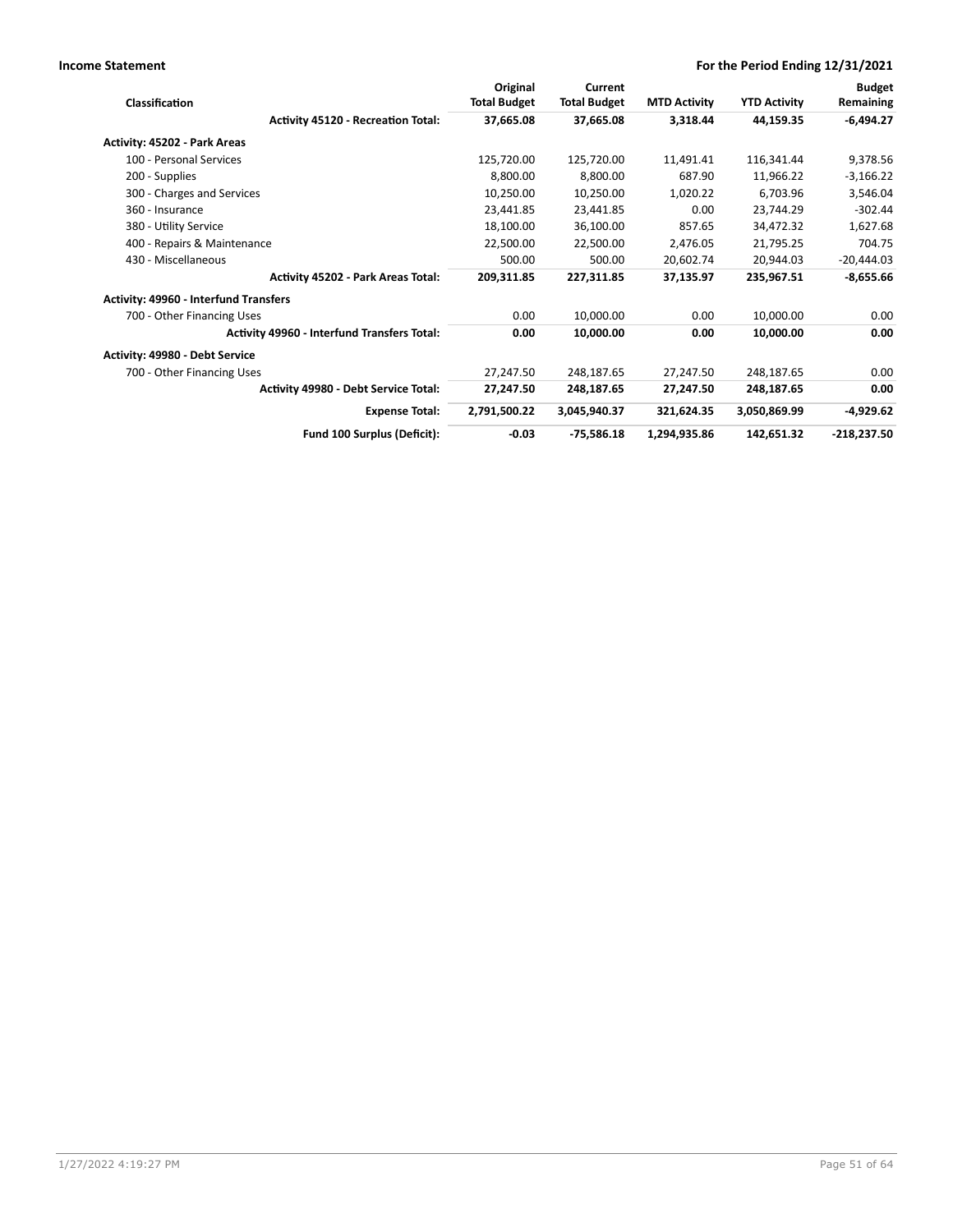| <b>Income Statement</b>                |                                 |                     |                     |                     | For the Period Ending 12/31/2021 |               |
|----------------------------------------|---------------------------------|---------------------|---------------------|---------------------|----------------------------------|---------------|
|                                        |                                 | Original            | Current             |                     |                                  | <b>Budget</b> |
| Classification                         |                                 | <b>Total Budget</b> | <b>Total Budget</b> | <b>MTD Activity</b> | <b>YTD Activity</b>              | Remaining     |
| Fund: 211 - LIBRARY                    |                                 |                     |                     |                     |                                  |               |
| Revenue                                |                                 |                     |                     |                     |                                  |               |
|                                        |                                 | 216,480.84          | 221,480.84          | 1,271.97            | 222,054.37                       | $-573.53$     |
|                                        | <b>Revenue Total:</b>           | 216,480.84          | 221.480.84          | 1,271.97            | 222,054.37                       | $-573.53$     |
| <b>Expense</b>                         |                                 |                     |                     |                     |                                  |               |
| Activity: 45501 - Library              |                                 |                     |                     |                     |                                  |               |
| 100 - Personal Services                |                                 | 145,352.00          | 145,352.00          | 12,582.15           | 134,561.08                       | 10,790.92     |
| 200 - Supplies                         |                                 | 6.700.00            | 6,700.00            | 226.14              | 5,806.73                         | 893.27        |
| 300 - Charges and Services             |                                 | 10,200.00           | 10,200.00           | 460.39              | 10,289.81                        | $-89.81$      |
| 360 - Insurance                        |                                 | 4,998.84            | 4,998.84            | 0.00                | 5,187.81                         | $-188.97$     |
| 380 - Utility Service                  |                                 | 7,500.00            | 7,500.00            | 1,889.64            | 6,838.98                         | 661.02        |
| 400 - Repairs & Maintenance            |                                 | 11,200.00           | 11,200.00           | 1,677.50            | 14,620.50                        | $-3,420.50$   |
| 430 - Miscellaneous                    |                                 | 30,530.00           | 30,530.00           | 3,443.80            | 29,163.18                        | 1,366.82      |
| 500 - Capital Outlay                   |                                 | 0.00                | 0.00                | 0.00                | 0.00                             | 0.00          |
|                                        | Activity 45501 - Library Total: | 216,480.84          | 216,480.84          | 20,279.62           | 206,468.09                       | 10,012.75     |
| Activity: 49950 - Capital Outlay       |                                 |                     |                     |                     |                                  |               |
| 500 - Capital Outlay                   |                                 | 0.00                | 11,563.36           | 0.00                | 11,563.36                        | 0.00          |
| Activity 49950 - Capital Outlay Total: |                                 | 0.00                | 11,563.36           | 0.00                | 11,563.36                        | 0.00          |
|                                        | <b>Expense Total:</b>           | 216,480.84          | 228,044.20          | 20,279.62           | 218,031.45                       | 10,012.75     |
|                                        | Fund 211 Surplus (Deficit):     | 0.00                | $-6,563.36$         | $-19,007.65$        | 4,022.92                         | $-10,586.28$  |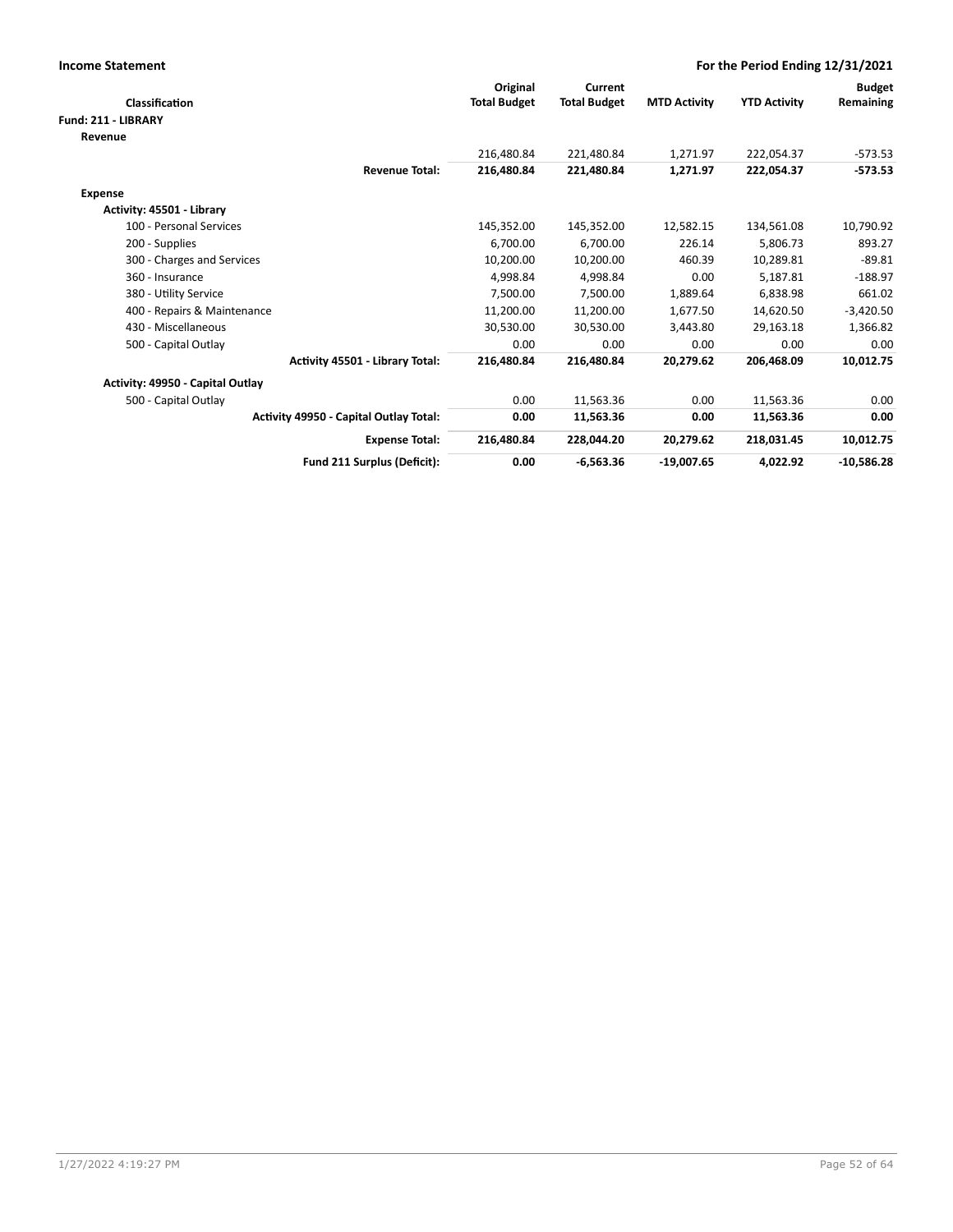| <b>Income Statement</b>                | For the Period Ending 12/31/2021 |                     |                     |                     |               |
|----------------------------------------|----------------------------------|---------------------|---------------------|---------------------|---------------|
|                                        | Original                         | Current             |                     |                     | <b>Budget</b> |
| <b>Classification</b>                  | <b>Total Budget</b>              | <b>Total Budget</b> | <b>MTD Activity</b> | <b>YTD Activity</b> | Remaining     |
| Fund: 225 - AIRPORT                    |                                  |                     |                     |                     |               |
| Revenue                                |                                  |                     |                     |                     |               |
|                                        | 271,250.00                       | 271,250.00          | 69,964.77           | 188,919.95          | 82,330.05     |
| <b>Revenue Total:</b>                  | 271,250.00                       | 271,250.00          | 69,964.77           | 188,919.95          | 82,330.05     |
| <b>Expense</b>                         |                                  |                     |                     |                     |               |
| Activity: 45127 - Airport              |                                  |                     |                     |                     |               |
| 100 - Personal Services                | 10,490.00                        | 10,490.00           | 987.97              | 10,267.26           | 222.74        |
| 200 - Supplies                         | 1,900.00                         | 1,900.00            | 154.73              | 1,018.18            | 881.82        |
| 250 - Merchandise Purchases            | 75,000.00                        | 75,000.00           | $-3,937.75$         | 82,107.30           | $-7,107.30$   |
| 300 - Charges and Services             | 400.00                           | 400.00              | 27.19               | 329.82              | 70.18         |
| 360 - Insurance                        | 16,867.66                        | 16,867.66           | 0.00                | 20,154.50           | $-3,286.84$   |
| 380 - Utility Service                  | 8,500.00                         | 8,500.00            | 991.04              | 9,015.78            | $-515.78$     |
| 400 - Repairs & Maintenance            | 8,500.00                         | 8,500.00            | 1,130.86            | 10,129.90           | $-1,629.90$   |
| 430 - Miscellaneous                    | 1,850.00                         | 1,850.00            | 74.65               | 4,955.93            | $-3,105.93$   |
| <b>Activity 45127 - Airport Total:</b> | 123,507.66                       | 123,507.66          | $-571.31$           | 137,978.67          | $-14,471.01$  |
| Activity: 49950 - Capital Outlay       |                                  |                     |                     |                     |               |
| 500 - Capital Outlay                   | 155.000.00                       | 155,000.00          | 0.00                | 70.758.47           | 84,241.53     |
| Activity 49950 - Capital Outlay Total: | 155,000.00                       | 155,000.00          | 0.00                | 70,758.47           | 84,241.53     |
| <b>Expense Total:</b>                  | 278,507.66                       | 278,507.66          | $-571.31$           | 208,737.14          | 69,770.52     |
| Fund 225 Surplus (Deficit):            | $-7,257.66$                      | $-7,257.66$         | 70,536.08           | $-19,817.19$        | 12,559.53     |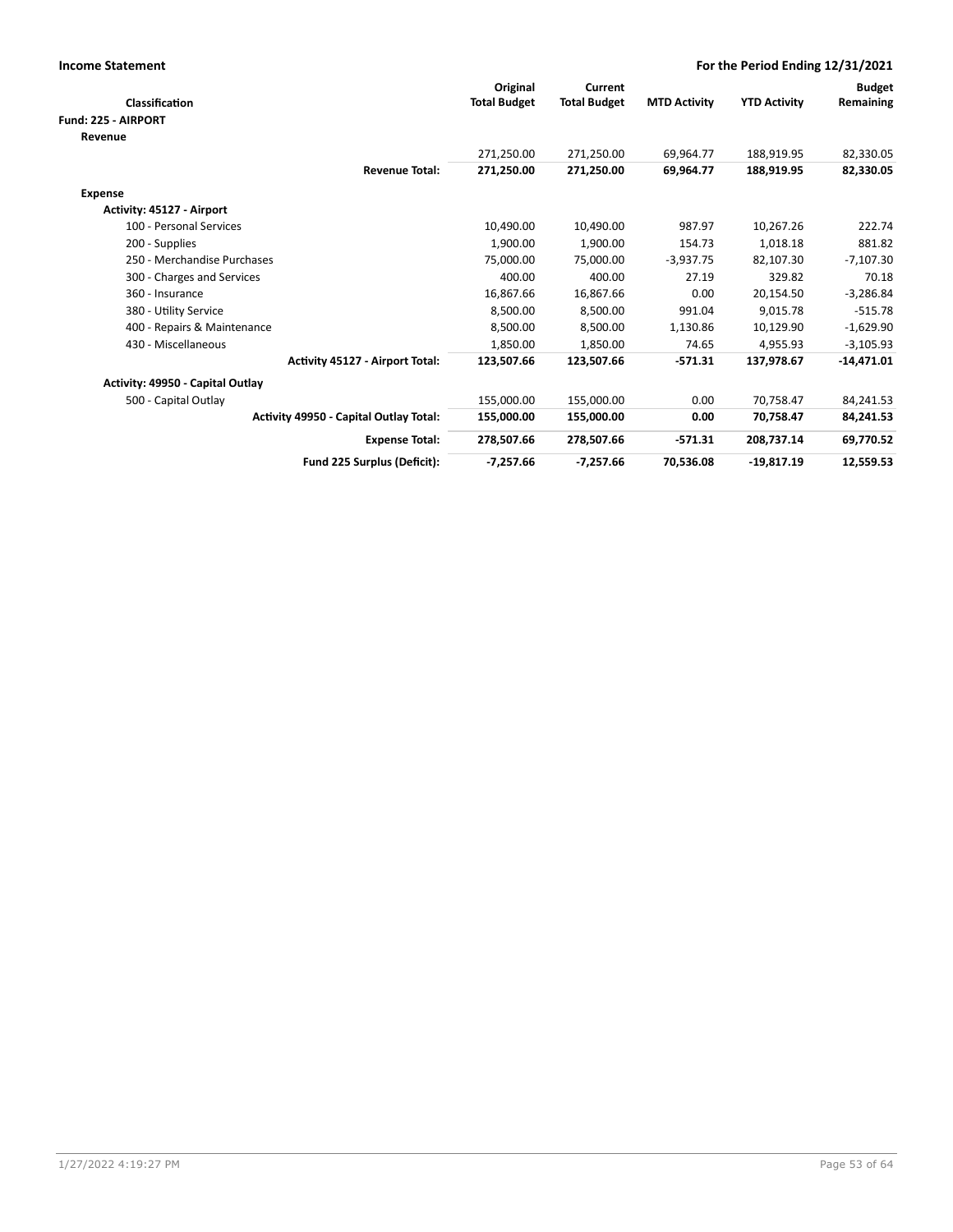| <b>Income Statement</b>                            |                     |                     |                     | For the Period Ending 12/31/2021 |               |
|----------------------------------------------------|---------------------|---------------------|---------------------|----------------------------------|---------------|
|                                                    | Original            | Current             |                     |                                  | <b>Budget</b> |
| Classification                                     | <b>Total Budget</b> | <b>Total Budget</b> | <b>MTD Activity</b> | <b>YTD Activity</b>              | Remaining     |
| <b>Fund: 230 - POOL</b>                            |                     |                     |                     |                                  |               |
| Revenue                                            |                     |                     |                     |                                  |               |
|                                                    | 112,237.31          | 112,237.31          | 876.00              | 113,451.75                       | $-1,214.44$   |
| <b>Revenue Total:</b>                              | 112,237.31          | 112,237.31          | 876.00              | 113,451.75                       | $-1,214.44$   |
| Expense                                            |                     |                     |                     |                                  |               |
| Activity: 45124 - Pool                             |                     |                     |                     |                                  |               |
| 100 - Personal Services                            | 62,125.00           | 62,125.00           | 1,231.12            | 62,767.60                        | $-642.60$     |
| 200 - Supplies                                     | 7,850.00            | 7,850.00            | 710.89              | 8,156.75                         | $-306.75$     |
| 250 - Merchandise Purchases                        | 3,450.00            | 3,450.00            | 0.00                | 3,953.66                         | $-503.66$     |
| 300 - Charges and Services                         | 4,300.00            | 4,300.00            | 0.00                | 1,101.56                         | 3,198.44      |
| 360 - Insurance                                    | 5,387.31            | 5,387.31            | 0.00                | 8,457.58                         | $-3,070.27$   |
| 380 - Utility Service                              | 13,325.00           | 13,325.00           | 67.59               | 12,412.71                        | 912.29        |
| 400 - Repairs & Maintenance                        | 13,000.00           | 13,000.00           | 0.00                | 6,288.96                         | 6,711.04      |
| 430 - Miscellaneous                                | 2,800.00            | 2,800.00            | 0.00                | 3,595.00                         | $-795.00$     |
| 500 - Capital Outlay                               | 0.00                | 0.00                | 0.00                | 0.00                             | 0.00          |
| Activity 45124 - Pool Total:                       | 112,237.31          | 112,237.31          | 2,009.60            | 106,733.82                       | 5,503.49      |
| Activity: 49950 - Capital Outlay                   |                     |                     |                     |                                  |               |
| 500 - Capital Outlay                               | 0.00                | 0.00                | 0.00                | 0.00                             | 0.00          |
| <b>Activity 49950 - Capital Outlay Total:</b>      | 0.00                | 0.00                | 0.00                | 0.00                             | 0.00          |
| Activity: 49960 - Interfund Transfers              |                     |                     |                     |                                  |               |
| 700 - Other Financing Uses                         | 0.00                | 0.00                | 0.00                | 0.00                             | 0.00          |
| <b>Activity 49960 - Interfund Transfers Total:</b> | 0.00                | 0.00                | 0.00                | 0.00                             | 0.00          |
| <b>Expense Total:</b>                              | 112,237.31          | 112,237.31          | 2,009.60            | 106,733.82                       | 5,503.49      |
| Fund 230 Surplus (Deficit):                        | 0.00                | 0.00                | $-1,133.60$         | 6,717.93                         | $-6,717.93$   |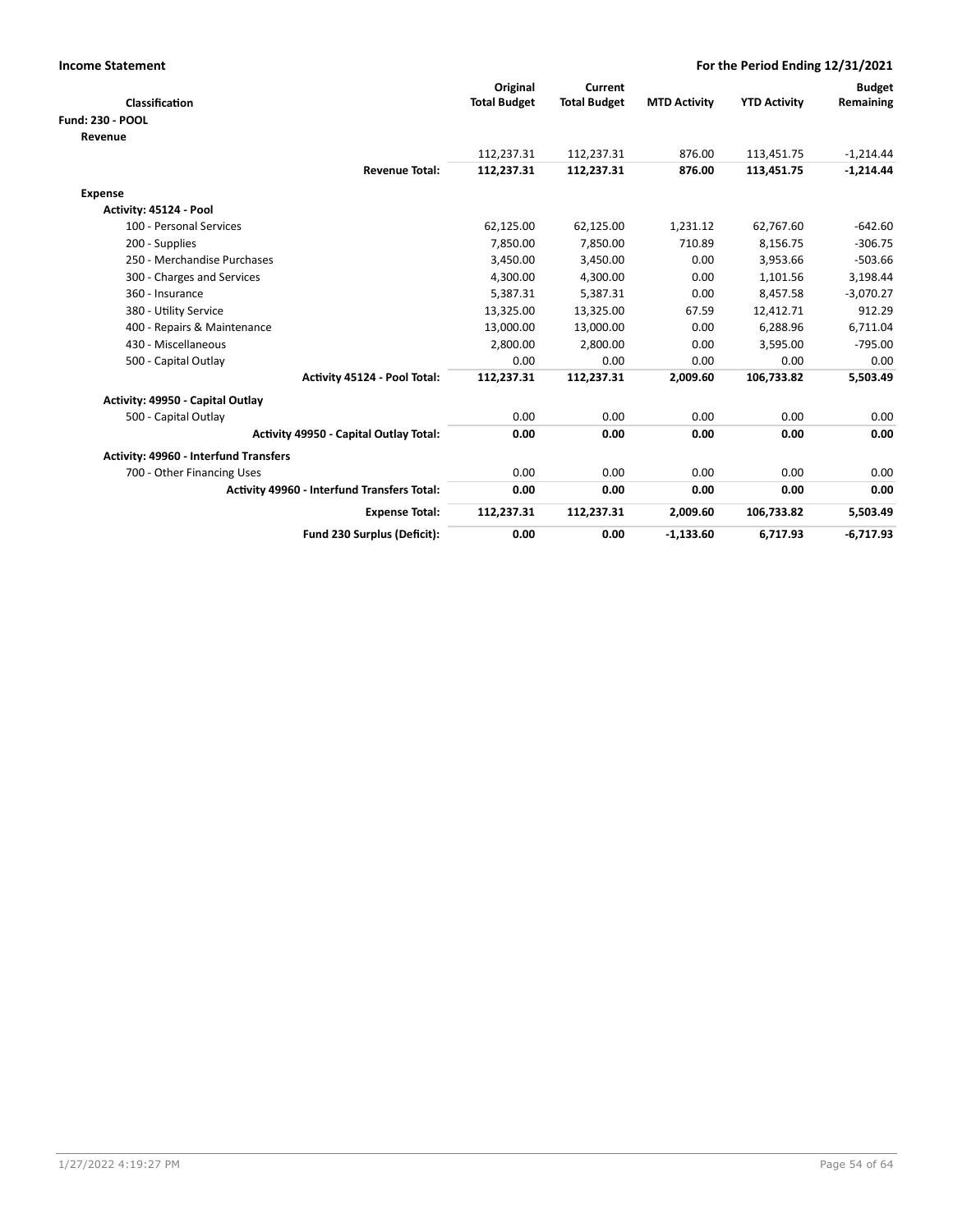| <b>Income Statement</b>                            |                     |                     |                     | For the Period Ending 12/31/2021 |               |
|----------------------------------------------------|---------------------|---------------------|---------------------|----------------------------------|---------------|
|                                                    | Original            | Current             |                     |                                  | <b>Budget</b> |
| Classification                                     | <b>Total Budget</b> | <b>Total Budget</b> | <b>MTD Activity</b> | <b>YTD Activity</b>              | Remaining     |
| <b>Fund: 235 - AMBULANCE</b>                       |                     |                     |                     |                                  |               |
| Revenue                                            |                     |                     |                     |                                  |               |
|                                                    | 739,500.00          | 866,500.00          | 110,985.88          | 931,938.10                       | $-65,438.10$  |
| <b>Revenue Total:</b>                              | 739,500.00          | 866,500.00          | 110,985.88          | 931,938.10                       | $-65,438.10$  |
| <b>Expense</b>                                     |                     |                     |                     |                                  |               |
| Activity: 42153 - Ambulance                        |                     |                     |                     |                                  |               |
| 100 - Personal Services                            | 269,155.00          | 269,155.00          | 31,269.18           | 304,033.54                       | $-34,878.54$  |
| 200 - Supplies                                     | 49,500.00           | 49,500.00           | 12,570.15           | 73,125.00                        | $-23,625.00$  |
| 250 - Merchandise Purchases                        | 0.00                | 0.00                | 637.03              | 637.03                           | $-637.03$     |
| 300 - Charges and Services                         | 94,500.00           | 94,500.00           | 16,246.05           | 118,571.51                       | $-24,071.51$  |
| 360 - Insurance                                    | 15,504.58           | 15,504.58           | 0.00                | 16,550.47                        | $-1,045.89$   |
| 380 - Utility Service                              | 7,220.00            | 7,220.00            | 1,603.55            | 6,845.69                         | 374.31        |
| 400 - Repairs & Maintenance                        | 23,400.00           | 23,400.00           | 6,878.07            | 29,347.42                        | $-5,947.42$   |
| 430 - Miscellaneous                                | 15,000.00           | 15,000.00           | 1,800.00            | 11,575.00                        | 3,425.00      |
| 500 - Capital Outlay                               | 0.00                | 0.00                | 0.00                | 0.00                             | 0.00          |
| <b>Activity 42153 - Ambulance Total:</b>           | 474,279.58          | 474,279.58          | 71,004.03           | 560,685.66                       | $-86,406.08$  |
| Activity: 49950 - Capital Outlay                   |                     |                     |                     |                                  |               |
| 500 - Capital Outlay                               | 235,000.00          | 235,000.00          | 0.00                | 222,243.60                       | 12,756.40     |
| <b>Activity 49950 - Capital Outlay Total:</b>      | 235,000.00          | 235,000.00          | 0.00                | 222,243.60                       | 12,756.40     |
| <b>Activity: 49960 - Interfund Transfers</b>       |                     |                     |                     |                                  |               |
| 700 - Other Financing Uses                         | 0.00                | 0.00                | 0.00                | 0.00                             | 0.00          |
| <b>Activity 49960 - Interfund Transfers Total:</b> | 0.00                | 0.00                | 0.00                | 0.00                             | 0.00          |
| <b>Expense Total:</b>                              | 709,279.58          | 709,279.58          | 71,004.03           | 782,929.26                       | $-73,649.68$  |
| Fund 235 Surplus (Deficit):                        | 30,220.42           | 157,220.42          | 39,981.85           | 149,008.84                       | 8,211.58      |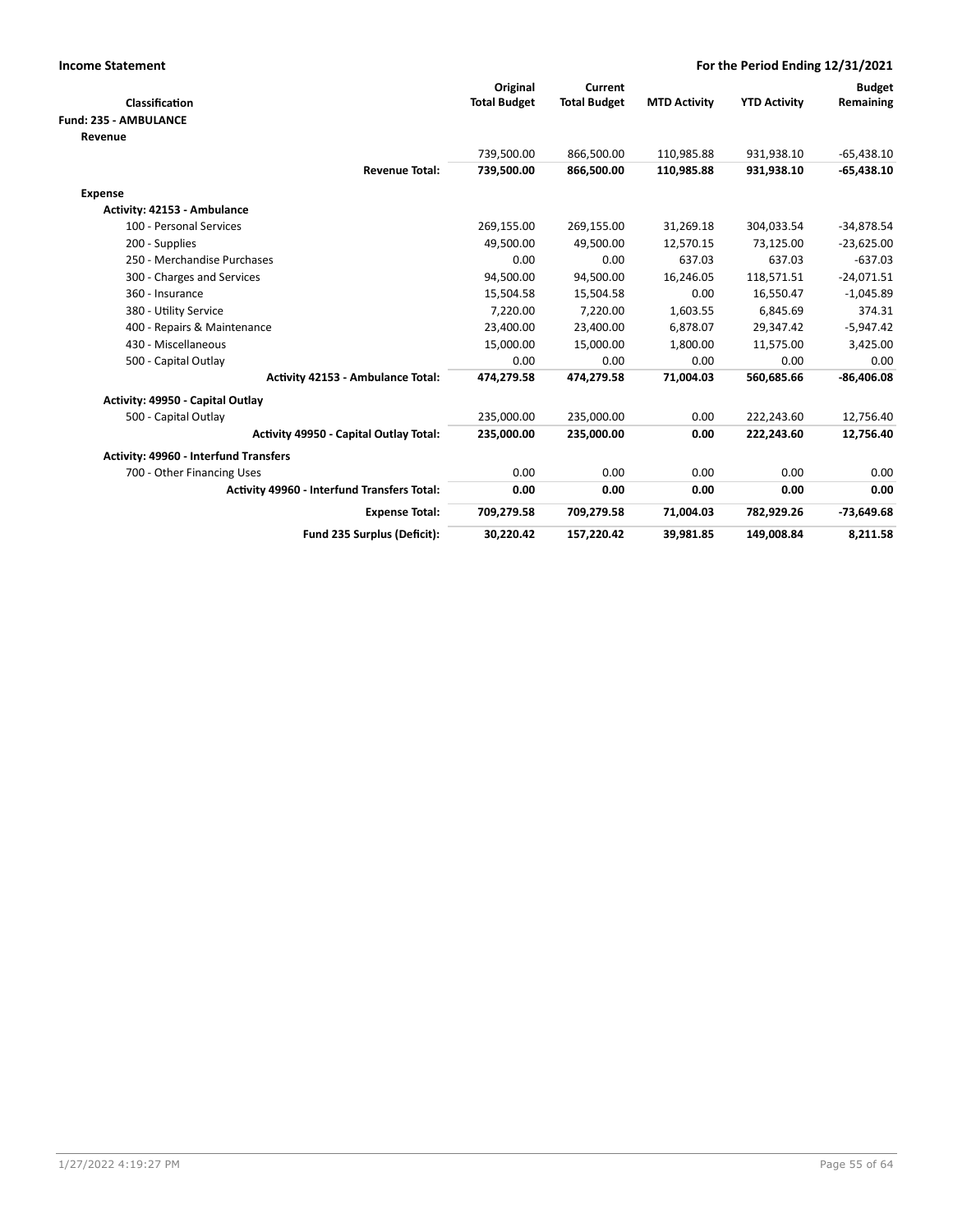| <b>Income Statement</b>                     | For the Period Ending 12/31/2021 |                     |                     |                     |               |
|---------------------------------------------|----------------------------------|---------------------|---------------------|---------------------|---------------|
|                                             | Original                         | Current             |                     |                     | <b>Budget</b> |
| Classification                              | <b>Total Budget</b>              | <b>Total Budget</b> | <b>MTD Activity</b> | <b>YTD Activity</b> | Remaining     |
| Fund: 250 - EDA GENERAL                     |                                  |                     |                     |                     |               |
| Revenue                                     |                                  |                     |                     |                     |               |
|                                             | 172,163.50                       | 362,066.11          | $-6,256.00$         | 355,049.13          | 7,016.98      |
| <b>Revenue Total:</b>                       | 172,163.50                       | 362,066.11          | $-6,256.00$         | 355,049.13          | 7,016.98      |
| <b>Expense</b>                              |                                  |                     |                     |                     |               |
| Activity: 46520 - EDA                       |                                  |                     |                     |                     |               |
| 100 - Personal Services                     | 122,645.00                       | 122,645.00          | 11,740.91           | 122,015.77          | 629.23        |
| 200 - Supplies                              | 1,800.00                         | 1,800.00            | 318.10              | 1,506.05            | 293.95        |
| 300 - Charges and Services                  | 42,450.00                        | 42,450.00           | 3,680.36            | 32,210.83           | 10,239.17     |
| 360 - Insurance                             | 5,568.50                         | 5,568.50            | 0.00                | 8,651.28            | $-3,082.78$   |
| 380 - Utility Service                       | 500.00                           | 500.00              | 150.12              | 3,925.21            | $-3,425.21$   |
| 400 - Repairs & Maintenance                 | 3,400.00                         | 3,400.00            | 405.00              | 21,700.28           | $-18,300.28$  |
| 430 - Miscellaneous                         | 13,300.00                        | 13,300.00           | 16,028.50           | 70,484.20           | $-57,184.20$  |
| 481 - Other                                 | 12,000.00                        | 12,000.00           | 0.00                | 0.00                | 12,000.00     |
| 500 - Capital Outlay                        | 0.00                             | 0.00                | 0.00                | 0.00                | 0.00          |
| Activity 46520 - EDA Total:                 | 201,663.50                       | 201,663.50          | 32,322.99           | 260,493.62          | $-58,830.12$  |
| Activity: 49950 - Capital Outlay            |                                  |                     |                     |                     |               |
| 500 - Capital Outlay                        | 0.00                             | 0.00                | 0.00                | 0.00                | 0.00          |
| Activity 49950 - Capital Outlay Total:      | 0.00                             | 0.00                | 0.00                | 0.00                | 0.00          |
| Activity: 49960 - Interfund Transfers       |                                  |                     |                     |                     |               |
| 700 - Other Financing Uses                  | 0.00                             | 0.00                | 0.00                | 0.00                | 0.00          |
| Activity 49960 - Interfund Transfers Total: | 0.00                             | 0.00                | 0.00                | 0.00                | 0.00          |
| Activity: 49980 - Debt Service              |                                  |                     |                     |                     |               |
| 600 - Debt Service                          | 0.00                             | 203,342.61          | 0.00                | 203,342.61          | 0.00          |
| Activity 49980 - Debt Service Total:        | 0.00                             | 203,342.61          | 0.00                | 203,342.61          | 0.00          |
| <b>Expense Total:</b>                       | 201,663.50                       | 405,006.11          | 32,322.99           | 463,836.23          | $-58,830.12$  |
| Fund 250 Surplus (Deficit):                 | $-29,500.00$                     | $-42,940.00$        | $-38,578.99$        | $-108,787.10$       | 65,847.10     |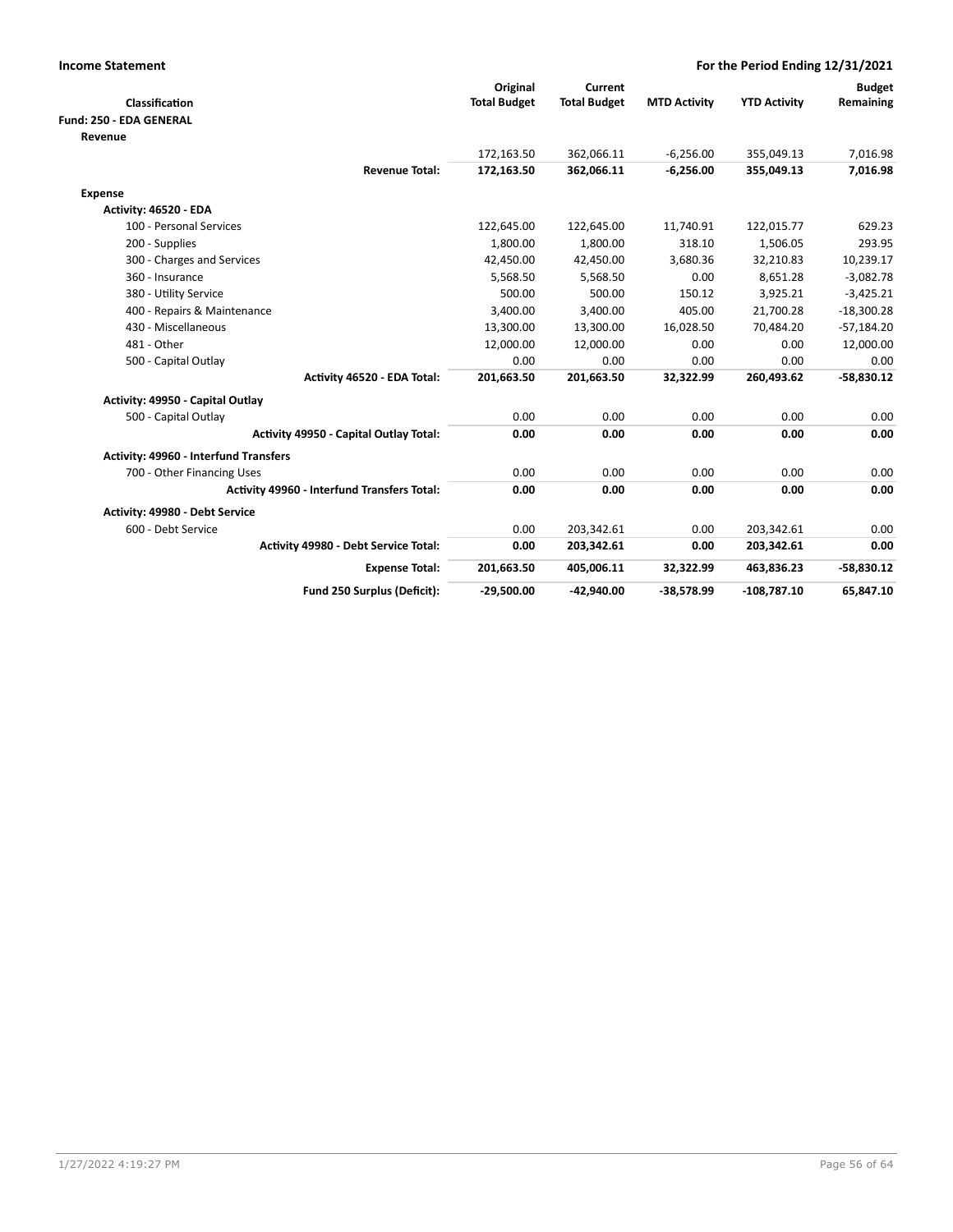| <b>Income Statement</b>                             |                     | For the Period Ending 12/31/2021 |                     |                     |               |
|-----------------------------------------------------|---------------------|----------------------------------|---------------------|---------------------|---------------|
|                                                     | Original            | Current                          |                     |                     | <b>Budget</b> |
| Classification                                      | <b>Total Budget</b> | <b>Total Budget</b>              | <b>MTD Activity</b> | <b>YTD Activity</b> | Remaining     |
| Fund: 601 - WATER                                   |                     |                                  |                     |                     |               |
| Revenue                                             |                     |                                  |                     |                     |               |
|                                                     | 1,276,189.00        | 1,276,189.00                     | 95,660.21           | 1,310,012.39        | $-33,823.39$  |
| <b>Revenue Total:</b>                               | 1,276,189.00        | 1,276,189.00                     | 95,660.21           | 1,310,012.39        | $-33,823.39$  |
| Expense                                             |                     |                                  |                     |                     |               |
| Activity: 49400 - Water                             |                     |                                  |                     |                     |               |
| 100 - Personal Services                             | 394,998.00          | 394,998.00                       | 31,886.99           | 351,588.83          | 43,409.17     |
| 200 - Supplies                                      | 56,400.00           | 56,400.00                        | 8,976.00            | 66,383.60           | $-9,983.60$   |
| 300 - Charges and Services                          | 53,600.00           | 53,600.00                        | 12,271.98           | 43,280.49           | 10,319.51     |
| 360 - Insurance                                     | 25,992.13           | 25,992.13                        | 0.00                | 16,922.94           | 9,069.19      |
| 380 - Utility Service                               | 99,700.00           | 99,700.00                        | 21,309.19           | 117,252.27          | $-17,552.27$  |
| 400 - Repairs & Maintenance                         | 61,500.00           | 61,500.00                        | 12,098.57           | 54,468.47           | 7,031.53      |
| 430 - Miscellaneous                                 | 29,600.00           | 29,600.00                        | 5,258.07            | 35,424.28           | $-5,824.28$   |
| 600 - Debt Service                                  | 0.00                | 0.00                             | 0.00                | $-3,125.00$         | 3,125.00      |
| Activity 49400 - Water Total:                       | 721,790.13          | 721,790.13                       | 91,800.80           | 682,195.88          | 39,594.25     |
| Activity: 49950 - Capital Outlay                    |                     |                                  |                     |                     |               |
| 500 - Capital Outlay                                | 45,000.00           | 45,000.00                        | 0.00                | 0.00                | 45,000.00     |
| Activity 49950 - Capital Outlay Total:              | 45,000.00           | 45,000.00                        | 0.00                | 0.00                | 45,000.00     |
| <b>Activity: 49960 - Interfund Transfers</b>        |                     |                                  |                     |                     |               |
| 700 - Other Financing Uses                          | 0.00                | 0.00                             | 0.00                | 750.00              | $-750.00$     |
| Activity 49960 - Interfund Transfers Total:         | 0.00                | 0.00                             | 0.00                | 750.00              | $-750.00$     |
| Activity: 49970 - Depreciation & Amortization       |                     |                                  |                     |                     |               |
| 410 - Other Charges                                 | 420,000.00          | 420,000.00                       | 39,110.76           | 430,710.76          | $-10,710.76$  |
| Activity 49970 - Depreciation & Amortization Total: | 420,000.00          | 420,000.00                       | 39,110.76           | 430,710.76          | $-10,710.76$  |
| Activity: 49980 - Debt Service                      |                     |                                  |                     |                     |               |
| 600 - Debt Service                                  | 234,318.00          | 234,318.00                       | 0.00                | 61,586.95           | 172,731.05    |
| 700 - Other Financing Uses                          | 72,000.00           | 72,000.00                        | 0.00                | 83,174.34           | $-11,174.34$  |
| Activity 49980 - Debt Service Total:                | 306,318.00          | 306,318.00                       | 0.00                | 144,761.29          | 161,556.71    |
| <b>Expense Total:</b>                               | 1,493,108.13        | 1,493,108.13                     | 130,911.56          | 1,258,417.93        | 234,690.20    |
| Fund 601 Surplus (Deficit):                         | $-216,919.13$       | $-216,919.13$                    | $-35,251.35$        | 51,594.46           | $-268,513.59$ |
|                                                     |                     |                                  |                     |                     |               |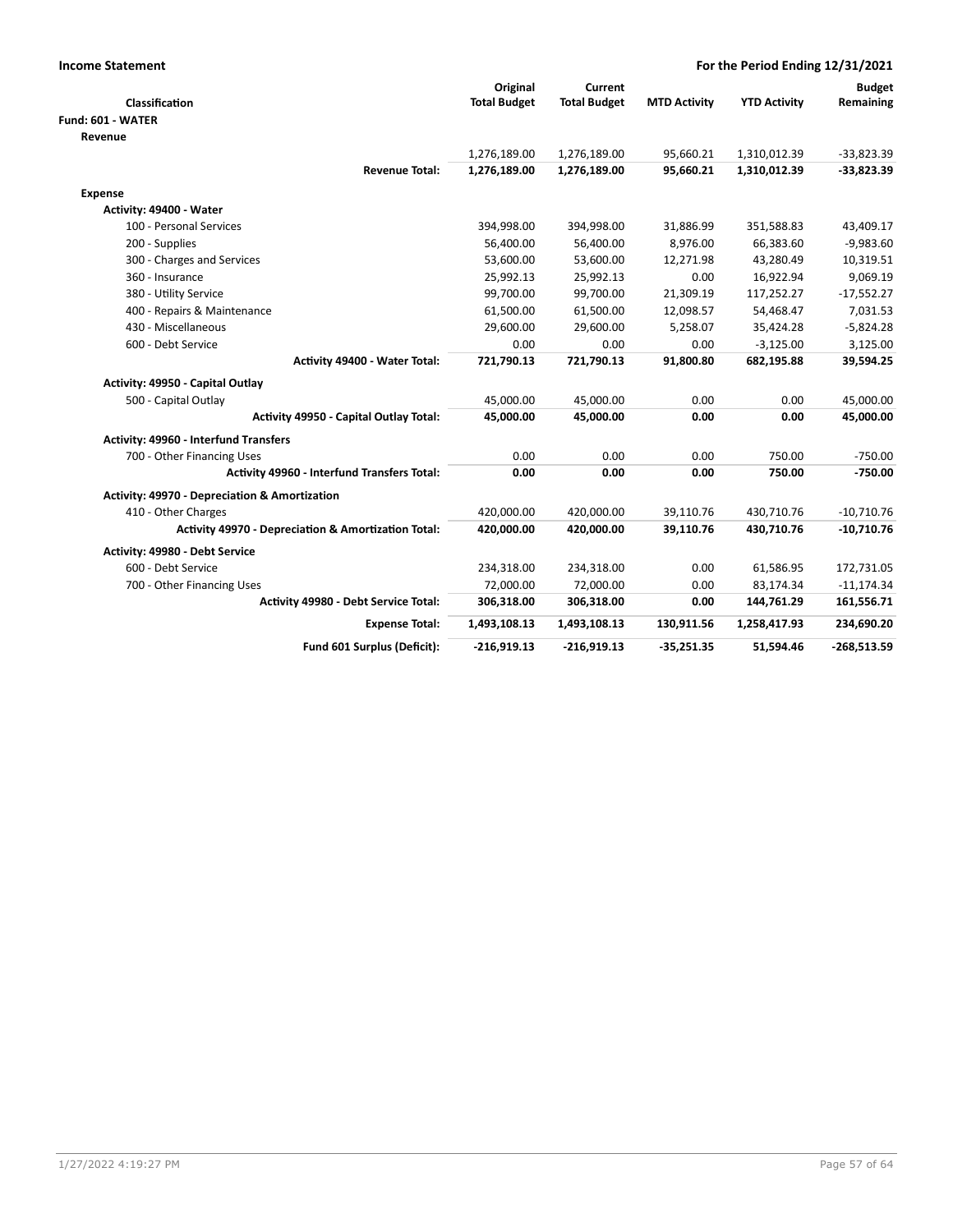| <b>Income Statement</b>                                  | For the Period Ending 12/31/2021 |                     |                     |                     |                 |  |
|----------------------------------------------------------|----------------------------------|---------------------|---------------------|---------------------|-----------------|--|
|                                                          | Original                         | Current             |                     |                     | <b>Budget</b>   |  |
| Classification                                           | <b>Total Budget</b>              | <b>Total Budget</b> | <b>MTD Activity</b> | <b>YTD Activity</b> | Remaining       |  |
| Fund: 602 - SEWER                                        |                                  |                     |                     |                     |                 |  |
| Revenue                                                  |                                  |                     |                     |                     |                 |  |
|                                                          | 2,394,277.00                     | 2,394,277.00        | 201,952.86          | 2,171,455.69        | 222,821.31      |  |
| <b>Revenue Total:</b>                                    | 2,394,277.00                     | 2,394,277.00        | 201,952.86          | 2,171,455.69        | 222,821.31      |  |
| Expense                                                  |                                  |                     |                     |                     |                 |  |
| Activity: 49450 - Sewer                                  |                                  |                     |                     |                     |                 |  |
| 100 - Personal Services                                  | 402,715.00                       | 402,715.00          | 30,154.32           | 346,724.21          | 55,990.79       |  |
| 200 - Supplies                                           | 263,600.00                       | 263,600.00          | 30,794.42           | 183,568.90          | 80,031.10       |  |
| 300 - Charges and Services                               | 95,900.00                        | 95,900.00           | 7,001.25            | 74,025.06           | 21,874.94       |  |
| 360 - Insurance                                          | 19,908.16                        | 19,908.16           | 0.00                | 25,927.96           | $-6,019.80$     |  |
| 380 - Utility Service                                    | 190,800.00                       | 190,800.00          | 26,939.72           | 171,439.56          | 19,360.44       |  |
| 400 - Repairs & Maintenance                              | 78,800.00                        | 78,800.00           | 7,287.27            | 82,379.18           | $-3,579.18$     |  |
| 430 - Miscellaneous                                      | 47,100.00                        | 47,100.00           | 308.97              | 64,493.51           | $-17,393.51$    |  |
| 600 - Debt Service                                       | 0.00                             | 0.00                | 0.00                | $-3,125.00$         | 3,125.00        |  |
| Activity 49450 - Sewer Total:                            | 1,098,823.16                     | 1,098,823.16        | 102,485.95          | 945,433.38          | 153,389.78      |  |
| Activity: 49950 - Capital Outlay                         |                                  |                     |                     |                     |                 |  |
| 500 - Capital Outlay                                     | 165,000.00                       | 165,000.00          | 0.00                | 0.00                | 165,000.00      |  |
| Activity 49950 - Capital Outlay Total:                   | 165,000.00                       | 165,000.00          | 0.00                | 0.00                | 165,000.00      |  |
| <b>Activity: 49960 - Interfund Transfers</b>             |                                  |                     |                     |                     |                 |  |
| 700 - Other Financing Uses                               | 0.00                             | 0.00                | 0.00                | 750.00              | $-750.00$       |  |
| Activity 49960 - Interfund Transfers Total:              | 0.00                             | 0.00                | 0.00                | 750.00              | $-750.00$       |  |
| <b>Activity: 49970 - Depreciation &amp; Amortization</b> |                                  |                     |                     |                     |                 |  |
| 410 - Other Charges                                      | 967,220.00                       | 967,220.00          | 73,224.08           | 858,624.08          | 108,595.92      |  |
| Activity 49970 - Depreciation & Amortization Total:      | 967,220.00                       | 967,220.00          | 73,224.08           | 858,624.08          | 108,595.92      |  |
| Activity: 49980 - Debt Service                           |                                  |                     |                     |                     |                 |  |
| 600 - Debt Service                                       | 1,088,162.00                     | 1,088,162.00        | 0.00                | 168,087.41          | 920,074.59      |  |
| 700 - Other Financing Uses                               | 34,017.00                        | 34,017.00           | 0.00                | 41,896.53           | $-7,879.53$     |  |
| Activity 49980 - Debt Service Total:                     | 1,122,179.00                     | 1,122,179.00        | 0.00                | 209,983.94          | 912,195.06      |  |
| <b>Expense Total:</b>                                    | 3,353,222.16                     | 3,353,222.16        | 175,710.03          | 2,014,791.40        | 1,338,430.76    |  |
| Fund 602 Surplus (Deficit):                              | $-958,945.16$                    | -958,945.16         | 26,242.83           | 156,664.29          | $-1,115,609.45$ |  |
|                                                          |                                  |                     |                     |                     |                 |  |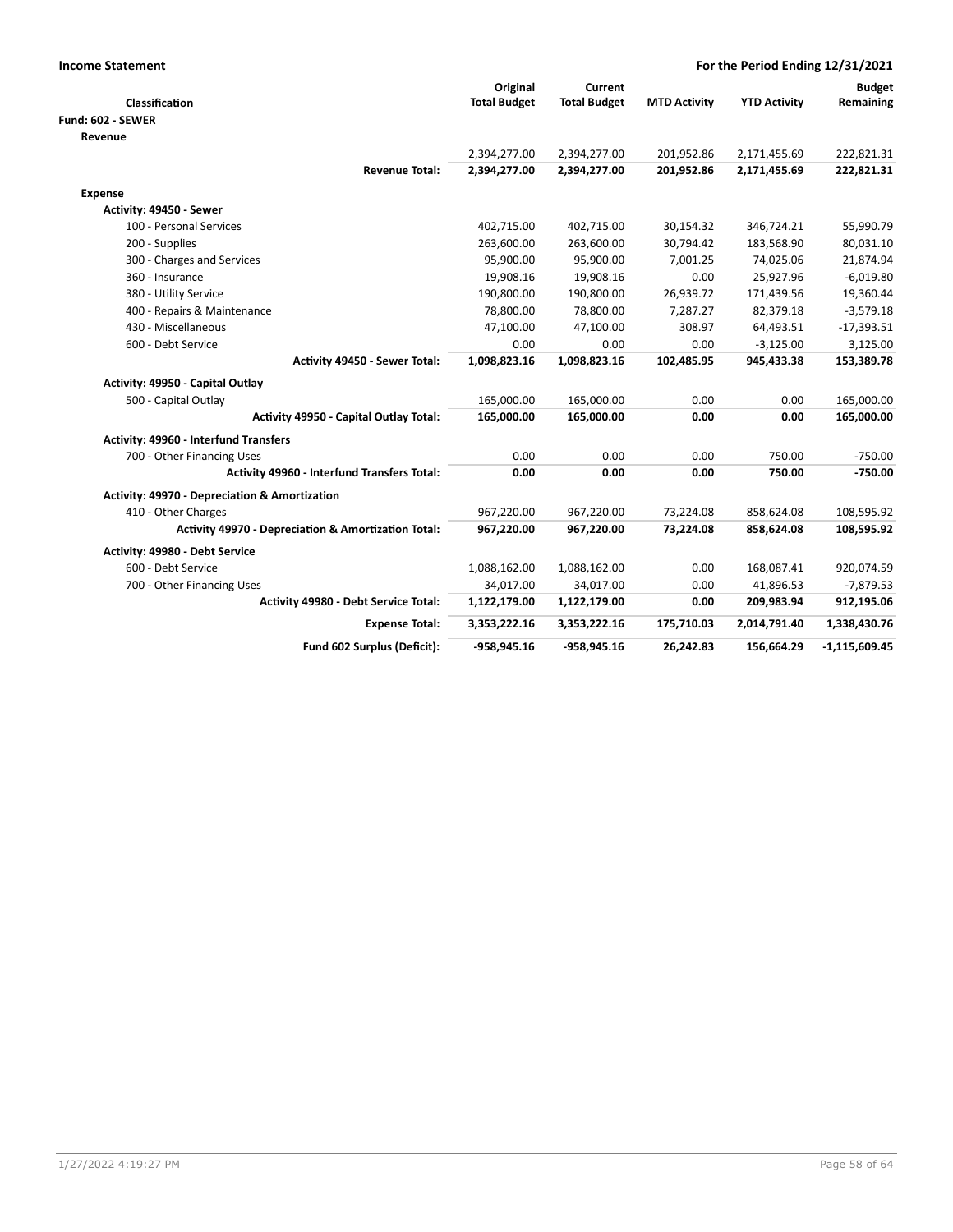| <b>Income Statement</b>                                  | For the Period Ending 12/31/2021 |                     |                     |                     |                 |  |
|----------------------------------------------------------|----------------------------------|---------------------|---------------------|---------------------|-----------------|--|
|                                                          | Original                         | Current             |                     |                     | <b>Budget</b>   |  |
| Classification                                           | <b>Total Budget</b>              | <b>Total Budget</b> | <b>MTD Activity</b> | <b>YTD Activity</b> | Remaining       |  |
| Fund: 604 - ELECTRIC                                     |                                  |                     |                     |                     |                 |  |
| Revenue                                                  |                                  |                     |                     |                     |                 |  |
|                                                          | 6,950,395.00                     | 6,950,395.00        | 674,874.94          | 7,284,286.56        | $-333,891.56$   |  |
| <b>Revenue Total:</b>                                    | 6,950,395.00                     | 6,950,395.00        | 674,874.94          | 7,284,286.56        | -333,891.56     |  |
| <b>Expense</b>                                           |                                  |                     |                     |                     |                 |  |
| Activity: 49550 - Electric                               |                                  |                     |                     |                     |                 |  |
| 100 - Personal Services                                  | 629,610.00                       | 629,610.00          | 64,861.84           | 558,499.62          | 71,110.38       |  |
| 200 - Supplies                                           | 48,500.00                        | 48,500.00           | 2,782.79            | 45,440.89           | 3,059.11        |  |
| 250 - Merchandise Purchases                              | 4,649,392.00                     | 3,849,392.00        | 591,489.78          | 3,956,975.15        | $-107,583.15$   |  |
| 300 - Charges and Services                               | 72,700.00                        | 72,700.00           | 5,034.46            | 68,348.19           | 4,351.81        |  |
| 360 - Insurance                                          | 128,001.51                       | 128,001.51          | 85.81               | 138,154.71          | $-10,153.20$    |  |
| 380 - Utility Service                                    | 9,000.00                         | 9,000.00            | 2,509.49            | 7,487.75            | 1,512.25        |  |
| 400 - Repairs & Maintenance                              | 147,500.00                       | 147,500.00          | 8,094.28            | 135,772.80          | 11,727.20       |  |
| 430 - Miscellaneous                                      | 136,750.00                       | 136,750.00          | 9,461.17            | 161,610.28          | $-24,860.28$    |  |
| 481 - Other                                              | 14,400.00                        | 14,400.00           | 0.00                | 14,400.00           | 0.00            |  |
| Activity 49550 - Electric Total:                         | 5,835,853.51                     | 5,035,853.51        | 684,319.62          | 5,086,689.39        | $-50,835.88$    |  |
| Activity: 49950 - Capital Outlay                         |                                  |                     |                     |                     |                 |  |
| 500 - Capital Outlay                                     | 3,545,000.00                     | 3,545,000.00        | 0.00                | 0.00                | 3,545,000.00    |  |
| Activity 49950 - Capital Outlay Total:                   | 3,545,000.00                     | 3,545,000.00        | 0.00                | 0.00                | 3,545,000.00    |  |
| Activity: 49960 - Interfund Transfers                    |                                  |                     |                     |                     |                 |  |
| 700 - Other Financing Uses                               | 200,000.00                       | 200,000.00          | 100,000.00          | 200,750.00          | $-750.00$       |  |
| Activity 49960 - Interfund Transfers Total:              | 200,000.00                       | 200,000.00          | 100,000.00          | 200,750.00          | $-750.00$       |  |
| <b>Activity: 49970 - Depreciation &amp; Amortization</b> |                                  |                     |                     |                     |                 |  |
| 410 - Other Charges                                      | 600,000.00                       | 600,000.00          | 41,955.76           | 605,705.76          | $-5,705.76$     |  |
| Activity 49970 - Depreciation & Amortization Total:      | 600,000.00                       | 600,000.00          | 41,955.76           | 605,705.76          | $-5,705.76$     |  |
| Activity: 49980 - Debt Service                           |                                  |                     |                     |                     |                 |  |
| 600 - Debt Service                                       | 0.00                             | 0.00                | 0.00                | 0.00                | 0.00            |  |
| Activity 49980 - Debt Service Total:                     | 0.00                             | 0.00                | 0.00                | 0.00                | 0.00            |  |
| <b>Expense Total:</b>                                    | 10,180,853.51                    | 9,380,853.51        | 826,275.38          | 5,893,145.15        | 3,487,708.36    |  |
| Fund 604 Surplus (Deficit):                              | $-3,230,458.51$                  | $-2,430,458.51$     | $-151,400.44$       | 1,391,141.41        | $-3,821,599.92$ |  |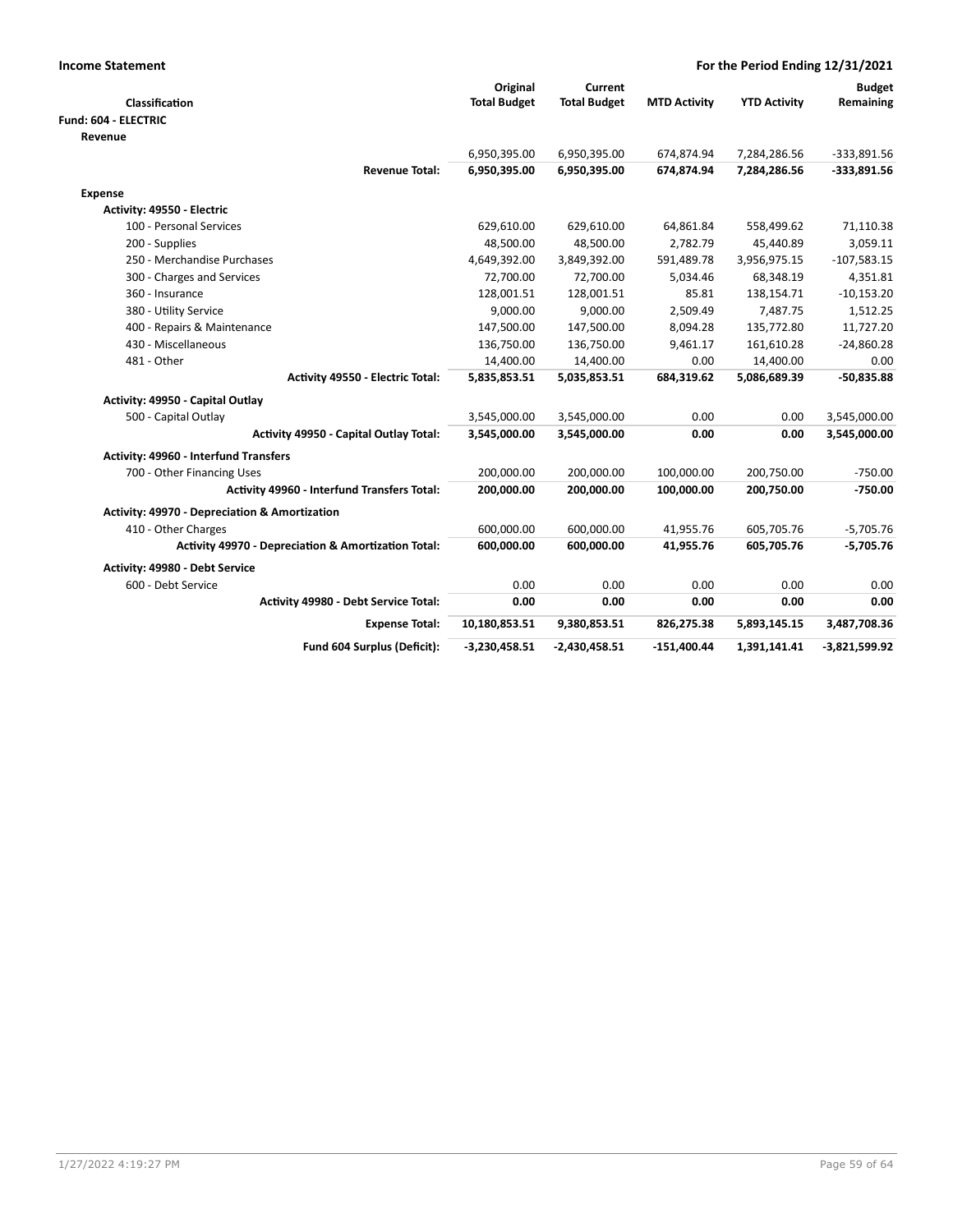| <b>Income Statement</b>                                  | For the Period Ending 12/31/2021 |                     |                     |                     |               |  |
|----------------------------------------------------------|----------------------------------|---------------------|---------------------|---------------------|---------------|--|
|                                                          | Original                         | Current             |                     |                     | <b>Budget</b> |  |
| Classification                                           | <b>Total Budget</b>              | <b>Total Budget</b> | <b>MTD Activity</b> | <b>YTD Activity</b> | Remaining     |  |
| Fund: 609 - LIQUOR STORE                                 |                                  |                     |                     |                     |               |  |
| Revenue                                                  |                                  |                     |                     |                     |               |  |
|                                                          | 2,077,425.00                     | 2,077,425.00        | 237,989.43          | 2,299,251.09        | $-221,826.09$ |  |
| <b>Revenue Total:</b>                                    | 2,077,425.00                     | 2,077,425.00        | 237,989.43          | 2,299,251.09        | $-221,826.09$ |  |
| <b>Expense</b>                                           |                                  |                     |                     |                     |               |  |
| Activity: 49751 - Liquor Store                           |                                  |                     |                     |                     |               |  |
| 100 - Personal Services                                  | 269,885.00                       | 269,885.00          | 29,045.82           | 285,589.01          | $-15,704.01$  |  |
| 200 - Supplies                                           | 5,850.00                         | 5,850.00            | 597.24              | 10,027.70           | $-4,177.70$   |  |
| 250 - Merchandise Purchases                              | 1,522,725.56                     | 1,522,725.56        | 189,196.80          | 1,683,140.88        | $-160,415.32$ |  |
| 300 - Charges and Services                               | 62,000.00                        | 62,000.00           | 9,720.41            | 63,106.77           | $-1,106.77$   |  |
| 360 - Insurance                                          | 11,917.46                        | 11,917.46           | 0.00                | 23,737.68           | $-11,820.22$  |  |
| 380 - Utility Service                                    | 14,950.00                        | 14,950.00           | 2,350.62            | 16,296.94           | $-1,346.94$   |  |
| 400 - Repairs & Maintenance                              | 7,500.00                         | 7,500.00            | 118.60              | 5,061.41            | 2,438.59      |  |
| 430 - Miscellaneous                                      | 39,200.00                        | 39,200.00           | 3,643.54            | 45,859.13           | $-6,659.13$   |  |
| Activity 49751 - Liquor Store Total:                     | 1,934,028.02                     | 1,934,028.02        | 234,673.03          | 2,132,819.52        | $-198,791.50$ |  |
| Activity: 49950 - Capital Outlay                         |                                  |                     |                     |                     |               |  |
| 500 - Capital Outlay                                     | 5,000.00                         | 5,000.00            | 0.00                | 0.00                | 5,000.00      |  |
| Activity 49950 - Capital Outlay Total:                   | 5,000.00                         | 5.000.00            | 0.00                | 0.00                | 5,000.00      |  |
| Activity: 49960 - Interfund Transfers                    |                                  |                     |                     |                     |               |  |
| 700 - Other Financing Uses                               | 100,000.00                       | 100,000.00          | 50,000.00           | 100,000.00          | 0.00          |  |
| <b>Activity 49960 - Interfund Transfers Total:</b>       | 100,000.00                       | 100,000.00          | 50,000.00           | 100,000.00          | 0.00          |  |
| <b>Activity: 49970 - Depreciation &amp; Amortization</b> |                                  |                     |                     |                     |               |  |
| 410 - Other Charges                                      | 30,000.00                        | 30,000.00           | 926.17              | 27,126.17           | 2,873.83      |  |
| Activity 49970 - Depreciation & Amortization Total:      | 30,000.00                        | 30,000.00           | 926.17              | 27,126.17           | 2,873.83      |  |
| <b>Expense Total:</b>                                    | 2,069,028.02                     | 2,069,028.02        | 285,599.20          | 2,259,945.69        | -190,917.67   |  |
| Fund 609 Surplus (Deficit):                              | 8,396.98                         | 8,396.98            | $-47,609.77$        | 39,305.40           | $-30,908.42$  |  |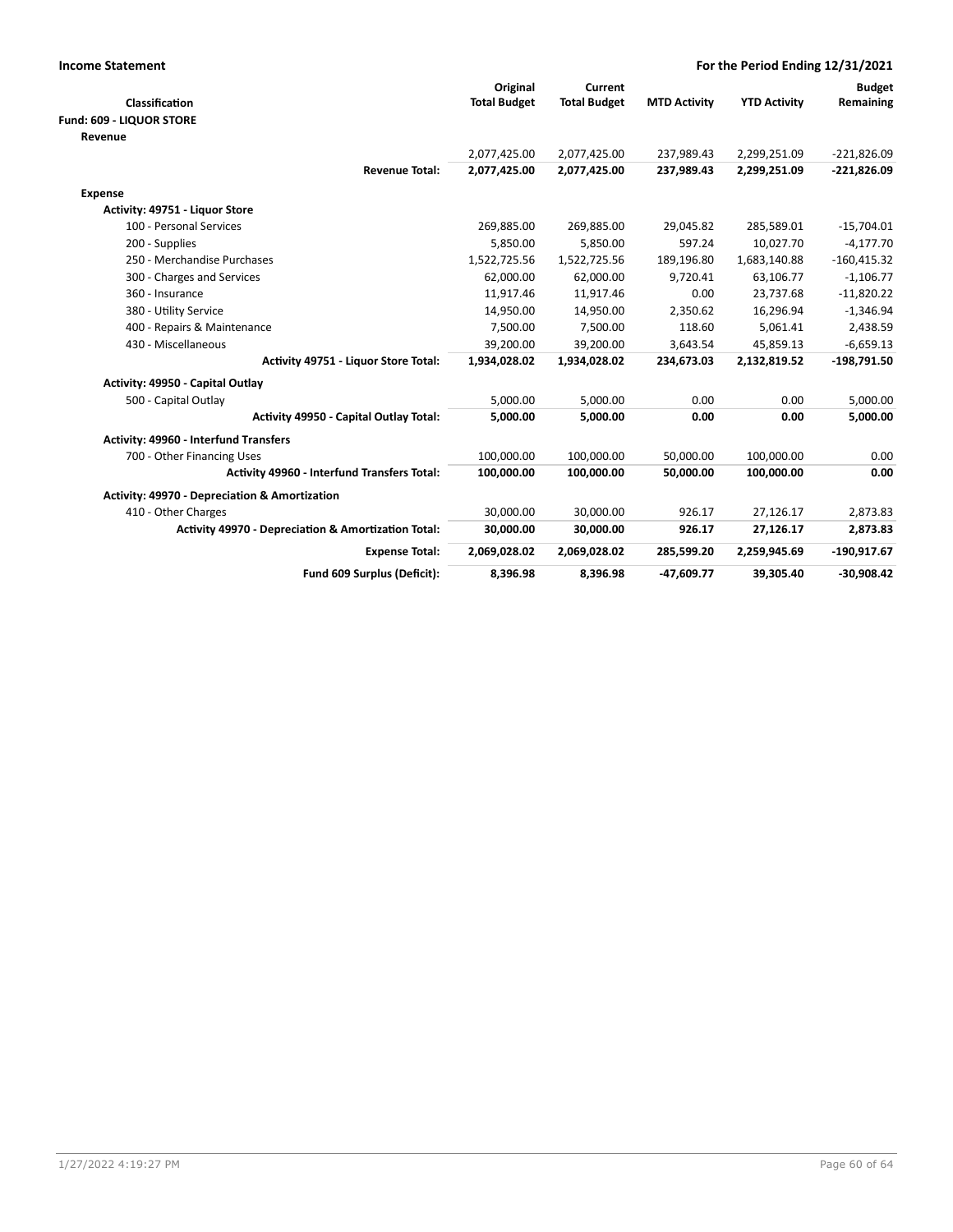| <b>Income Statement</b>                             | For the Period Ending 12/31/2021 |                     |                     |                     |                 |
|-----------------------------------------------------|----------------------------------|---------------------|---------------------|---------------------|-----------------|
|                                                     | Original                         | Current             |                     |                     | <b>Budget</b>   |
| Classification                                      | <b>Total Budget</b>              | <b>Total Budget</b> | <b>MTD Activity</b> | <b>YTD Activity</b> | Remaining       |
| Fund: 614 - TELECOM                                 |                                  |                     |                     |                     |                 |
| Revenue                                             |                                  |                     |                     |                     |                 |
|                                                     | 2,839,180.00                     | 2,839,180.00        | 239,100.25          | 2,912,385.95        | $-73,205.95$    |
| <b>Revenue Total:</b>                               | 2,839,180.00                     | 2,839,180.00        | 239,100.25          | 2,912,385.95        | $-73,205.95$    |
| <b>Expense</b>                                      |                                  |                     |                     |                     |                 |
| Activity: 49870 - Telecom                           |                                  |                     |                     |                     |                 |
| 100 - Personal Services                             | 588,195.00                       | 588,195.00          | 54,830.28           | 555,795.47          | 32,399.53       |
| 200 - Supplies                                      | 66,300.00                        | 66,300.00           | $-1,111.70$         | 44,595.14           | 21,704.86       |
| 300 - Charges and Services                          | 124,500.00                       | 124,500.00          | 8,932.51            | 84,347.86           | 40,152.14       |
| 360 - Insurance                                     | 29,959.18                        | 29,959.18           | 0.00                | 31,375.81           | $-1,416.63$     |
| 380 - Utility Service                               | 31,250.00                        | 31,250.00           | 5,567.62            | 34,474.91           | $-3,224.91$     |
| 400 - Repairs & Maintenance                         | 24,000.00                        | 24,000.00           | 2,574.55            | 15,738.02           | 8,261.98        |
| 430 - Miscellaneous                                 | 1,216,500.00                     | 1,216,500.00        | 156,423.77          | 1,057,012.94        | 159,487.06      |
| 481 - Other                                         | 0.00                             | 0.00                | 0.00                | 0.00                | 0.00            |
| 600 - Debt Service                                  | 0.00                             | 0.00                | 0.00                | 0.00                | 0.00            |
| Activity 49870 - Telecom Total:                     | 2,080,704.18                     | 2,080,704.18        | 227,217.03          | 1,823,340.15        | 257,364.03      |
| Activity: 49950 - Capital Outlay                    |                                  |                     |                     |                     |                 |
| 500 - Capital Outlay                                | 22,000.00                        | 22,000.00           | 0.00                | 0.00                | 22,000.00       |
| Activity 49950 - Capital Outlay Total:              | 22,000.00                        | 22,000.00           | 0.00                | 0.00                | 22,000.00       |
| Activity: 49960 - Interfund Transfers               |                                  |                     |                     |                     |                 |
| 700 - Other Financing Uses                          | 0.00                             | 0.00                | 0.00                | 2,250.00            | $-2,250.00$     |
| <b>Activity 49960 - Interfund Transfers Total:</b>  | 0.00                             | 0.00                | 0.00                | 2,250.00            | $-2,250.00$     |
| Activity: 49970 - Depreciation & Amortization       |                                  |                     |                     |                     |                 |
| 410 - Other Charges                                 | 352,050.00                       | 352,050.00          | 23,914.62           | 331,364.62          | 20,685.38       |
| Activity 49970 - Depreciation & Amortization Total: | 352,050.00                       | 352,050.00          | 23,914.62           | 331,364.62          | 20,685.38       |
| Activity: 49980 - Debt Service                      |                                  |                     |                     |                     |                 |
| 600 - Debt Service                                  | 827,123.00                       | 827,123.00          | 0.00                | 166,122.75          | 661,000.25      |
| Activity 49980 - Debt Service Total:                | 827,123.00                       | 827,123.00          | 0.00                | 166,122.75          | 661,000.25      |
| <b>Expense Total:</b>                               | 3,281,877.18                     | 3,281,877.18        | 251,131.65          | 2,323,077.52        | 958,799.66      |
| Fund 614 Surplus (Deficit):                         | -442,697.18                      | -442,697.18         | $-12,031.40$        | 589,308.43          | $-1,032,005.61$ |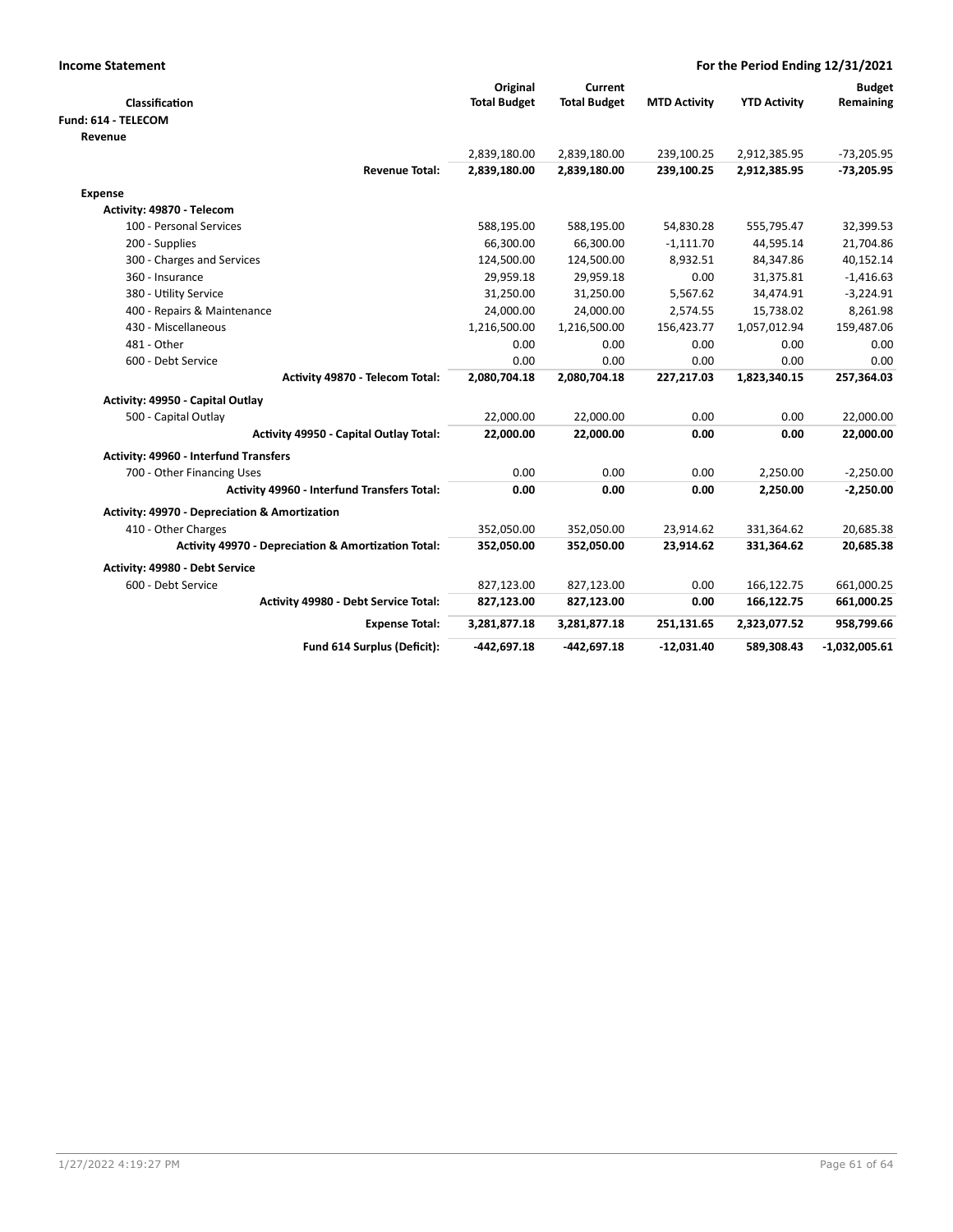| <b>Income Statement</b>                             | For the Period Ending 12/31/2021 |                     |                     |                     |               |  |
|-----------------------------------------------------|----------------------------------|---------------------|---------------------|---------------------|---------------|--|
|                                                     | Original                         | Current             |                     |                     | <b>Budget</b> |  |
| Classification                                      | <b>Total Budget</b>              | <b>Total Budget</b> | <b>MTD Activity</b> | <b>YTD Activity</b> | Remaining     |  |
| Fund: 615 - ARENA                                   |                                  |                     |                     |                     |               |  |
| Revenue                                             |                                  |                     |                     |                     |               |  |
|                                                     | 475,240.20                       | 475,240.20          | 33,805.53           | 626,152.60          | $-150,912.40$ |  |
| <b>Revenue Total:</b>                               | 475,240.20                       | 475,240.20          | 33,805.53           | 626,152.60          | $-150,912.40$ |  |
| <b>Expense</b>                                      |                                  |                     |                     |                     |               |  |
| Activity: 49850 - Arena                             |                                  |                     |                     |                     |               |  |
| 100 - Personal Services                             | 184,645.00                       | 184,645.00          | 17,052.22           | 177,652.21          | 6,992.79      |  |
| 200 - Supplies                                      | 30,700.00                        | 30,700.00           | 3,548.78            | 24,329.40           | 6,370.60      |  |
| 250 - Merchandise Purchases                         | 0.00                             | 0.00                | 0.00                | 191.00              | $-191.00$     |  |
| 300 - Charges and Services                          | 9,700.00                         | 9,700.00            | 1,461.69            | 11,503.13           | $-1,803.13$   |  |
| 360 - Insurance                                     | 15,636.10                        | 15,636.10           | 138.46              | 13,834.75           | 1,801.35      |  |
| 380 - Utility Service                               | 72,650.00                        | 72,650.00           | 17,887.68           | 72,271.29           | 378.71        |  |
| 400 - Repairs & Maintenance                         | 25,900.00                        | 25,900.00           | 8,326.69            | 24,592.74           | 1,307.26      |  |
| 430 - Miscellaneous                                 | 9,875.00                         | 9,875.00            | 170.00              | 9,174.03            | 700.97        |  |
| 600 - Debt Service                                  | 0.00                             | 0.00                | 0.00                | 0.00                | 0.00          |  |
| Activity 49850 - Arena Total:                       | 349,106.10                       | 349,106.10          | 48,585.52           | 333,548.55          | 15,557.55     |  |
| Activity: 49950 - Capital Outlay                    |                                  |                     |                     |                     |               |  |
| 500 - Capital Outlay                                | 50,000.00                        | 50,000.00           | $-450.00$           | 0.00                | 50,000.00     |  |
| Activity 49950 - Capital Outlay Total:              | 50,000.00                        | 50,000.00           | $-450.00$           | 0.00                | 50,000.00     |  |
| Activity: 49960 - Interfund Transfers               |                                  |                     |                     |                     |               |  |
| 700 - Other Financing Uses                          | 0.00                             | 0.00                | 0.00                | 0.00                | 0.00          |  |
| <b>Activity 49960 - Interfund Transfers Total:</b>  | 0.00                             | 0.00                | 0.00                | 0.00                | 0.00          |  |
| Activity: 49970 - Depreciation & Amortization       |                                  |                     |                     |                     |               |  |
| 410 - Other Charges                                 | 80,000.00                        | 80,000.00           | $-827.53$           | 72,322.47           | 7,677.53      |  |
| Activity 49970 - Depreciation & Amortization Total: | 80,000.00                        | 80,000.00           | $-827.53$           | 72,322.47           | 7,677.53      |  |
| Activity: 49980 - Debt Service                      |                                  |                     |                     |                     |               |  |
| 600 - Debt Service                                  | 76,134.00                        | 76,134.00           | 0.00                | 31,133.76           | 45,000.24     |  |
| Activity 49980 - Debt Service Total:                | 76,134.00                        | 76,134.00           | 0.00                | 31,133.76           | 45,000.24     |  |
| <b>Expense Total:</b>                               | 555,240.10                       | 555,240.10          | 47,307.99           | 437,004.78          | 118,235.32    |  |
| Fund 615 Surplus (Deficit):                         | -79.999.90                       | -79.999.90          | $-13,502.46$        | 189,147.82          | $-269,147.72$ |  |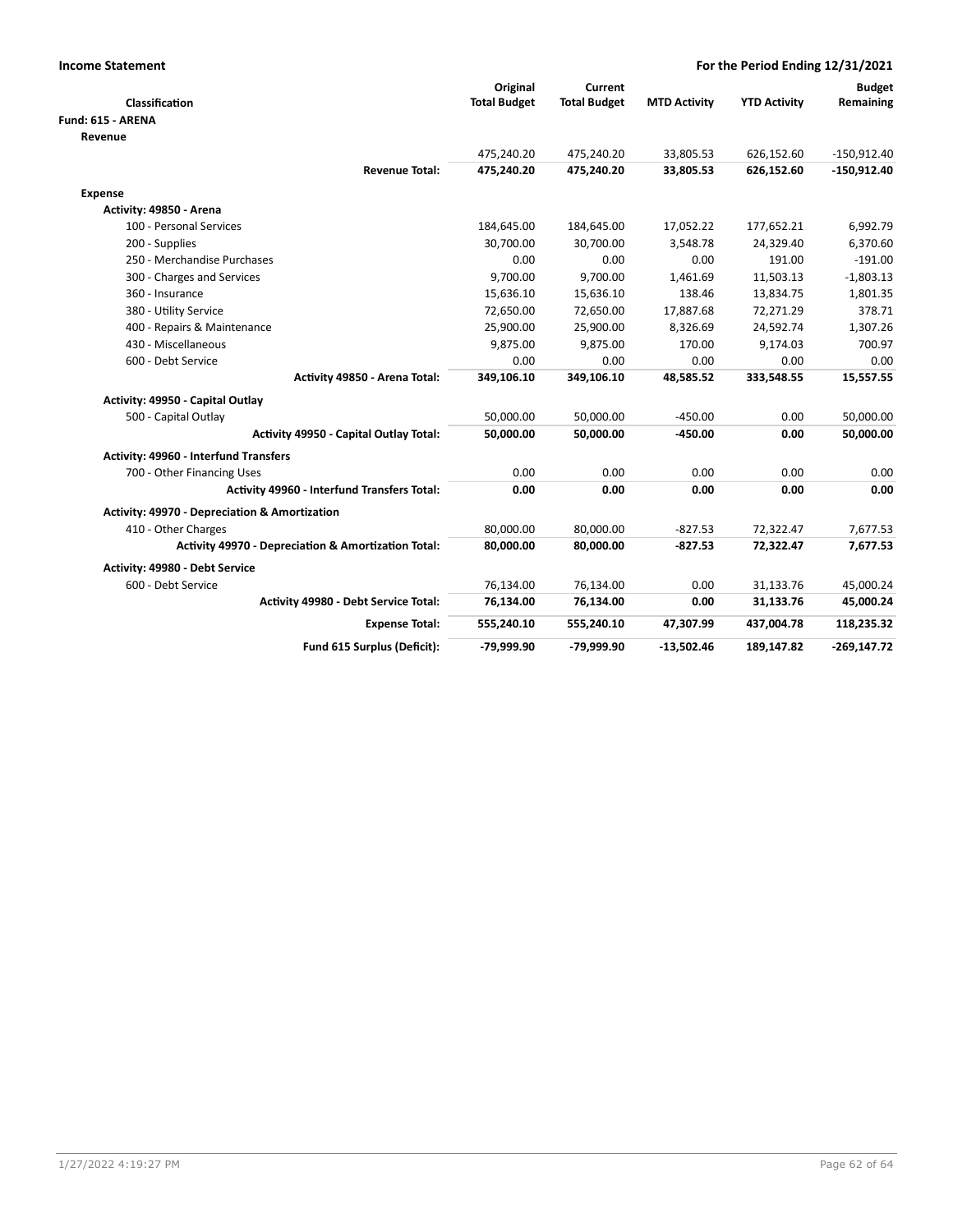| <b>Income Statement</b>                                        |                     |                     | For the Period Ending 12/31/2021 |                     |                 |  |
|----------------------------------------------------------------|---------------------|---------------------|----------------------------------|---------------------|-----------------|--|
|                                                                | Original            | Current             |                                  |                     | <b>Budget</b>   |  |
| Classification                                                 | <b>Total Budget</b> | <b>Total Budget</b> | <b>MTD Activity</b>              | <b>YTD Activity</b> | Remaining       |  |
| Fund: 617 - M/P CENTER                                         |                     |                     |                                  |                     |                 |  |
| Revenue                                                        |                     |                     |                                  |                     |                 |  |
|                                                                | 350,067.00          | 350,067.00          | 11,824.19                        | 421,771.90          | $-71,704.90$    |  |
| <b>Revenue Total:</b>                                          | 350,067.00          | 350,067.00          | 11,824.19                        | 421,771.90          | $-71,704.90$    |  |
| <b>Expense</b>                                                 |                     |                     |                                  |                     |                 |  |
| Activity: 49860 - M/P Center                                   |                     |                     |                                  |                     |                 |  |
| 100 - Personal Services                                        | 220,499.84          | 220,499.84          | 16,712.81                        | 184,241.42          | 36,258.42       |  |
| 200 - Supplies                                                 | 9,950.00            | 9,950.00            | 1,919.96                         | 12,967.65           | $-3,017.65$     |  |
| 250 - Merchandise Purchases                                    | 11,800.00           | 11,800.00           | 4,204.05                         | 21,202.71           | $-9,402.71$     |  |
| 300 - Charges and Services                                     | 19,725.00           | 19,725.00           | 2,842.73                         | 21,074.35           | $-1,349.35$     |  |
| 360 - Insurance                                                | 7,592.02            | 7,592.02            | 0.00                             | 12,417.81           | $-4,825.79$     |  |
| 380 - Utility Service                                          | 31,900.00           | 31,900.00           | 5,414.03                         | 28,910.45           | 2,989.55        |  |
| 400 - Repairs & Maintenance                                    | 12,300.00           | 12,300.00           | 1,557.28                         | 38,485.71           | $-26,185.71$    |  |
| 430 - Miscellaneous                                            | 3,800.00            | 3,800.00            | 470.62                           | 7,443.45            | $-3,643.45$     |  |
| 481 - Other                                                    | 2,500.00            | 2,500.00            | 599.00                           | 1,687.18            | 812.82          |  |
| Activity 49860 - M/P Center Total:                             | 320,066.86          | 320,066.86          | 33,720.48                        | 328,430.73          | $-8,363.87$     |  |
| Activity: 49950 - Capital Outlay                               |                     |                     |                                  |                     |                 |  |
| 500 - Capital Outlay                                           | 30,000.00           | 30,000.00           | $-72,409.86$                     | 0.00                | 30,000.00       |  |
| <b>Activity 49950 - Capital Outlay Total:</b>                  | 30,000.00           | 30,000.00           | $-72,409.86$                     | 0.00                | 30,000.00       |  |
| Activity: 49960 - Interfund Transfers                          |                     |                     |                                  |                     |                 |  |
| 700 - Other Financing Uses                                     | 0.00                | 0.00                | 40,842.31                        | 40,842.31           | $-40,842.31$    |  |
| Activity 49960 - Interfund Transfers Total:                    | 0.00                | 0.00                | 40,842.31                        | 40,842.31           | -40,842.31      |  |
| Activity: 49970 - Depreciation & Amortization                  |                     |                     |                                  |                     |                 |  |
| 410 - Other Charges                                            | 60,000.00           | 60,000.00           | 5,713.60                         | 58,293.60           | 1,706.40        |  |
| <b>Activity 49970 - Depreciation &amp; Amortization Total:</b> | 60,000.00           | 60,000.00           | 5,713.60                         | 58,293.60           | 1,706.40        |  |
| Activity: 49980 - Debt Service                                 |                     |                     |                                  |                     |                 |  |
| 600 - Debt Service                                             | 0.00                | 0.00                | 0.00                             | 0.00                | 0.00            |  |
| Activity 49980 - Debt Service Total:                           | 0.00                | 0.00                | 0.00                             | 0.00                | 0.00            |  |
| <b>Expense Total:</b>                                          | 410,066.86          | 410,066.86          | 7,866.53                         | 427,566.64          | $-17,499.78$    |  |
| Fund 617 Surplus (Deficit):                                    | -59,999.86          | -59,999.86          | 3,957.66                         | $-5,794.74$         | $-54,205.12$    |  |
| <b>Total Surplus (Deficit):</b>                                | -4,987,160.03       | $-4,155,749.54$     | 1,117,138.62                     | 2,585,163.79        | $-6,740,913.33$ |  |